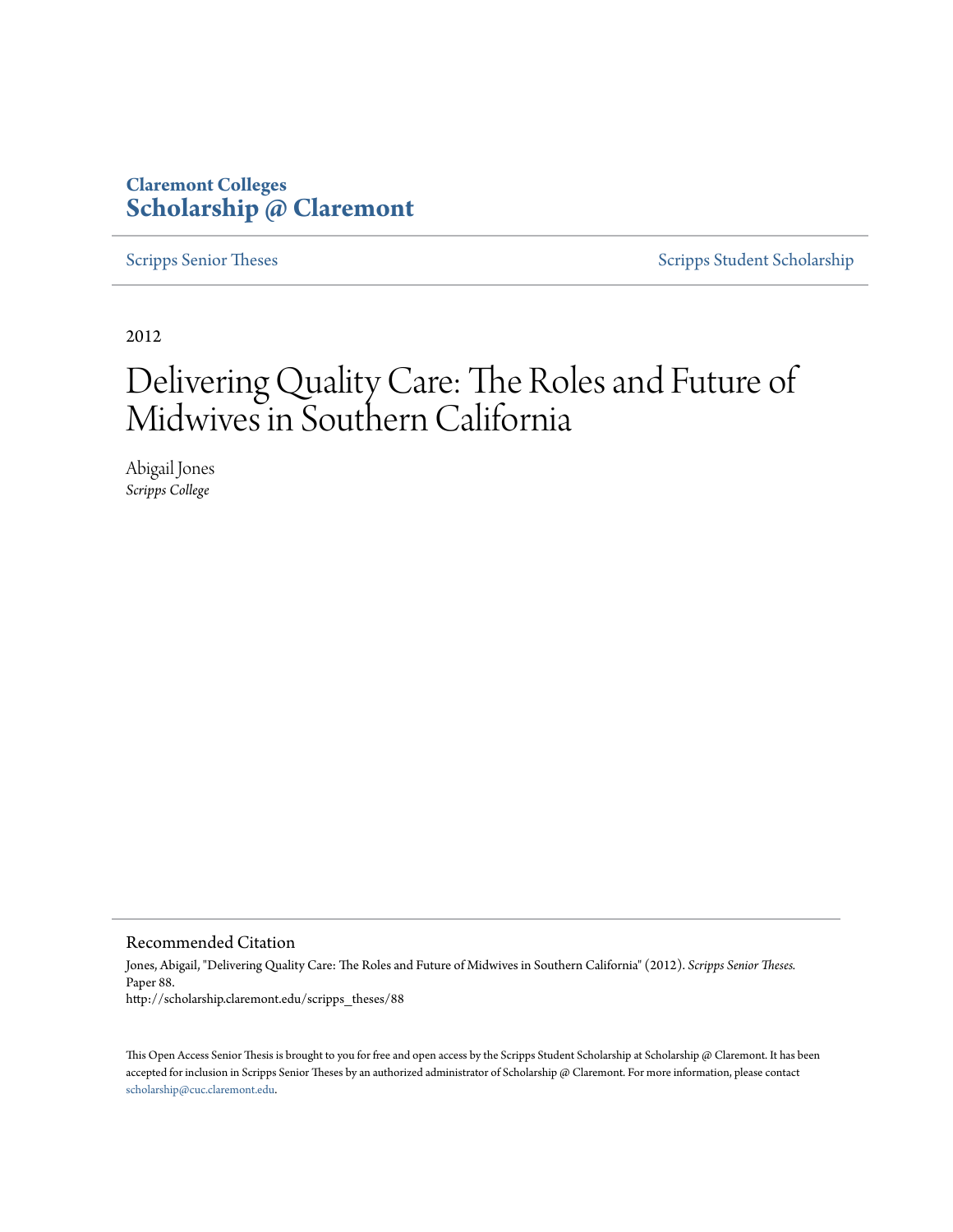## Delivering Quality Care: The Roles and Future of Midwives in Southern California

A Thesis Presented

by

Abigail Jones

To the Keck Science Department

Of Claremont McKenna, Pitzer, and Scripps Colleges

In partial fulfillment of

The degree of Bachelor of Arts

Senior Thesis in Human Biology

April 23, 2012

Professor Lara Deeb Professor Gretchen Edwalds-Gilbert Professor Newton Copp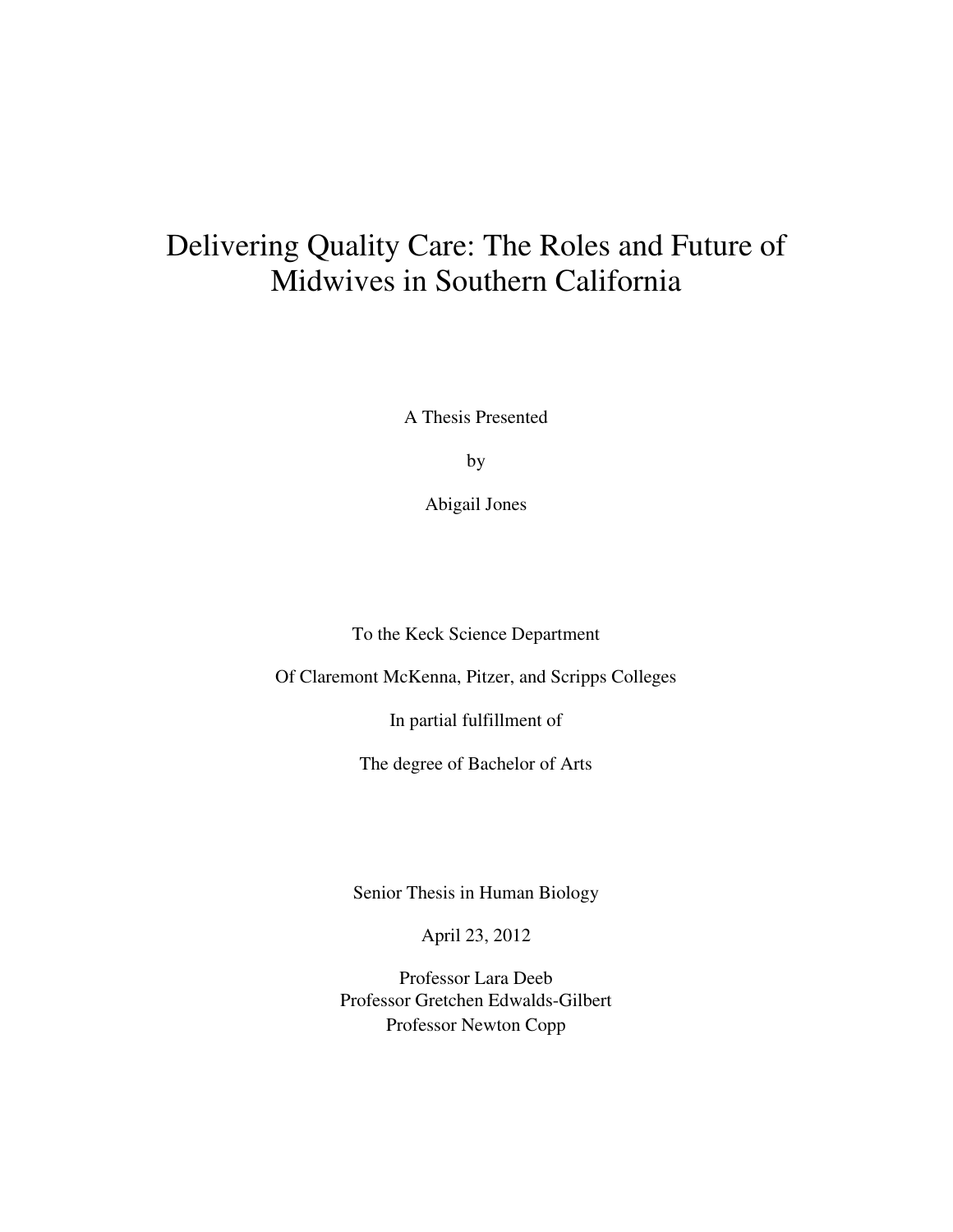# **Table of Contents**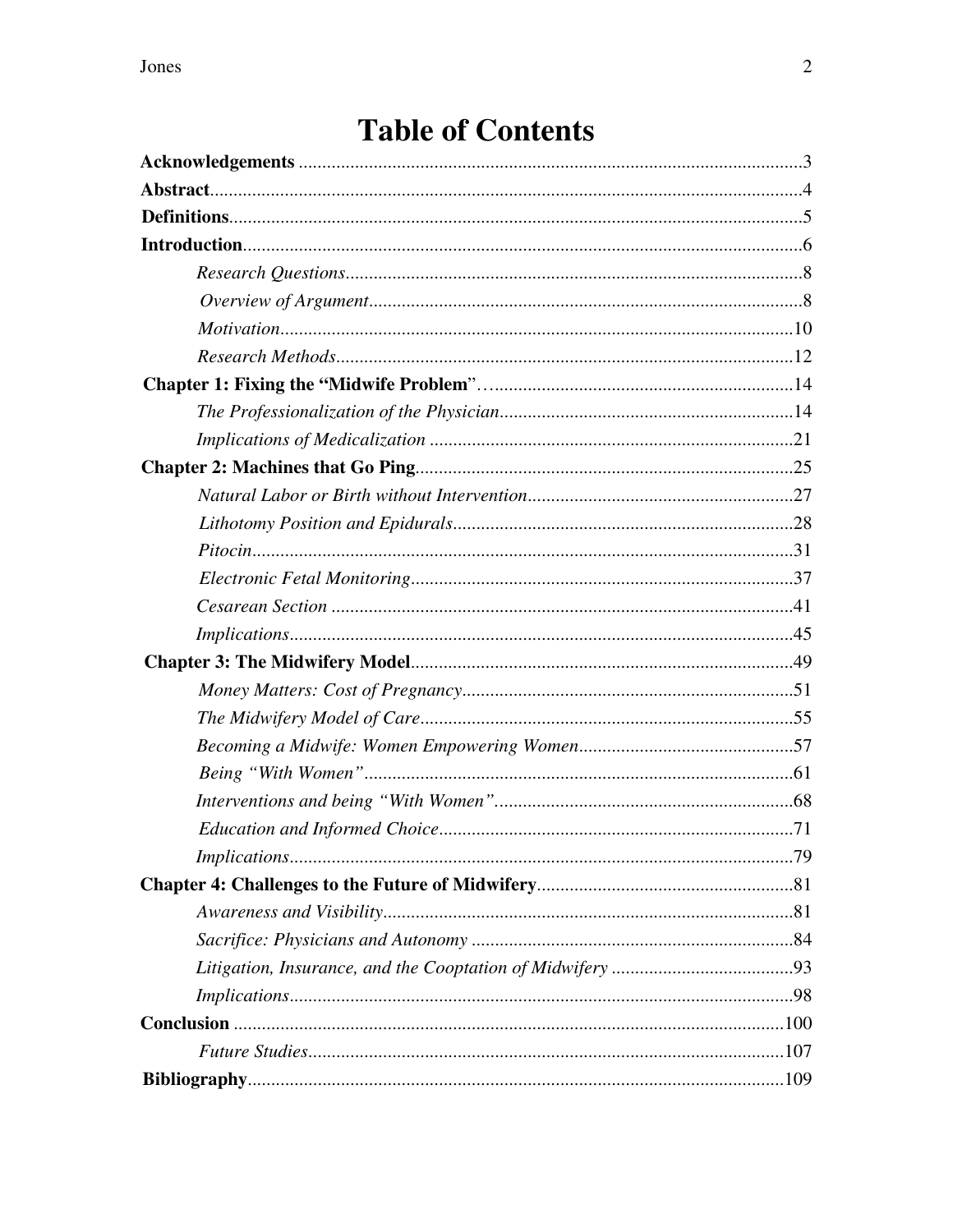### **Acknowledgements**

I would like to thank Professor Lara Deeb for taking me under her anthropology wing, Professor Gretchen Edwalds-Gilbert for supporting me in my unconventional science thesis, and to Professor Newton Copp for his guidance during my planning and preparing stages. I owe my deepest gratitude to the eight amazing women that took the time out of their busy and important lives to share their experiences with me. I hope that I have told your stories in a way that honors the integrity of your work. Your voices carry this thesis and without your support, I could not have done it! I am grateful to my parents and friends for the endless feedback and love—and for listening to me talk non-stop about birth, women's health, and midwifery for the past seven months. I attribute the depth and quality of my thesis to your endless guidance and support.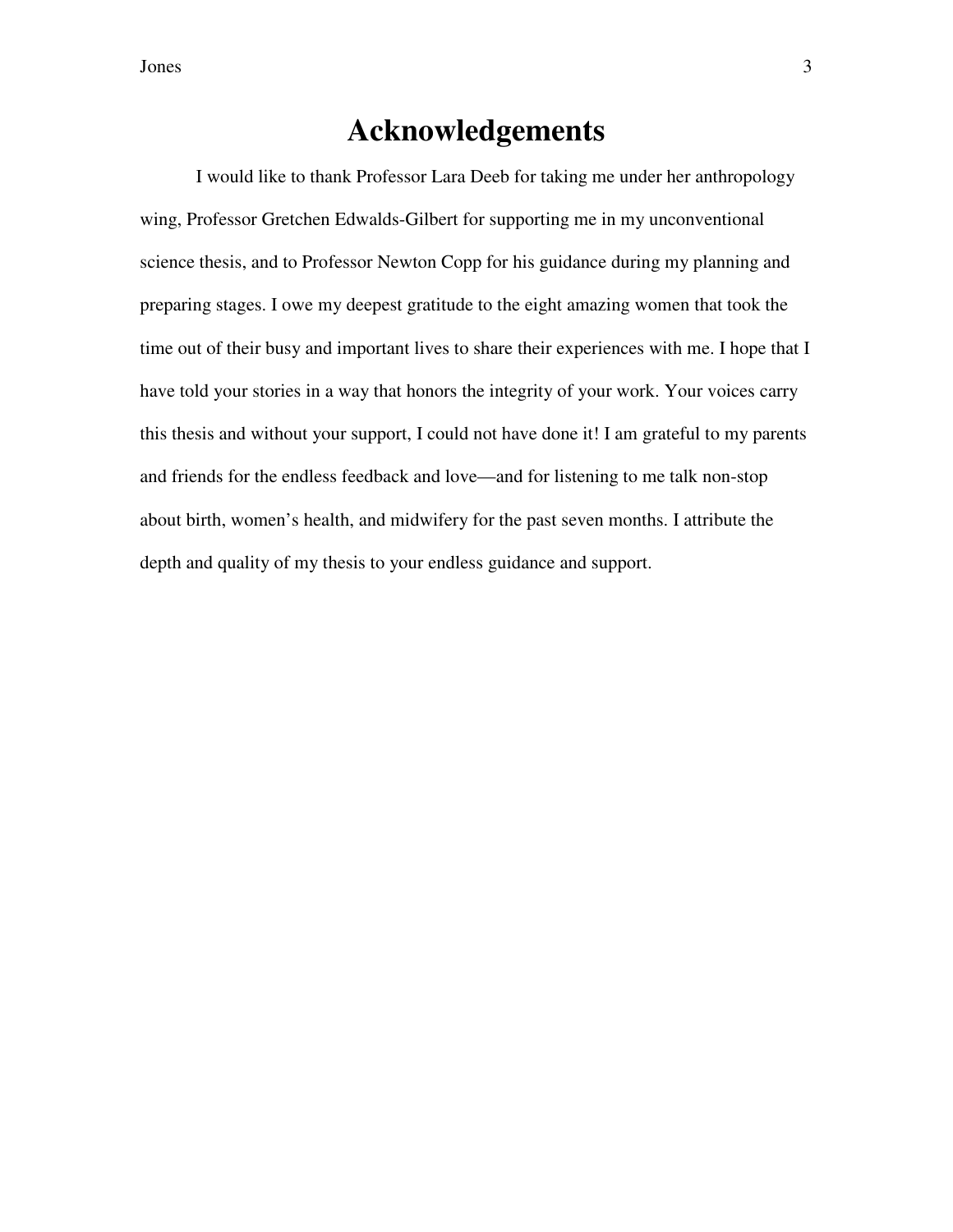### **Abstract**

The United States is ranked  $27<sup>th</sup>$  in the world for maternal mortality, yet spends twice as much on maternity care services as countries with better maternal health indicators. Stuck in a technocratic and physician-dominated maternity care system, the U.S. depends on expensive technologies to control birth out of fear of pain and litigation, costing Americans billions of dollars and depriving women of the opportunity to have a transformative birth experience. Through an analysis of the medicalization of birth and the current biomedical model in birth, in conjunction with open-ended interviews with 5 hospital midwives and 3 homebirth midwives, the benefits and challenges of incorporating a midwifery model of care into our maternity services are explored. The midwifery model emphasizes that birth is not pathology and that psychosocial factors play a large role in birth outcomes. Basing their practice on collaboration, education, and support, midwives empower women, avoid unnecessary interventions, and offer a lower cost and higher quality care alternative. The current monopoly of women's health services by physicians is unsustainable. Incorporating midwives into the maternity care team could provide a sustainable alternative with the caliber of maternity care services that U.S. women and families deserve.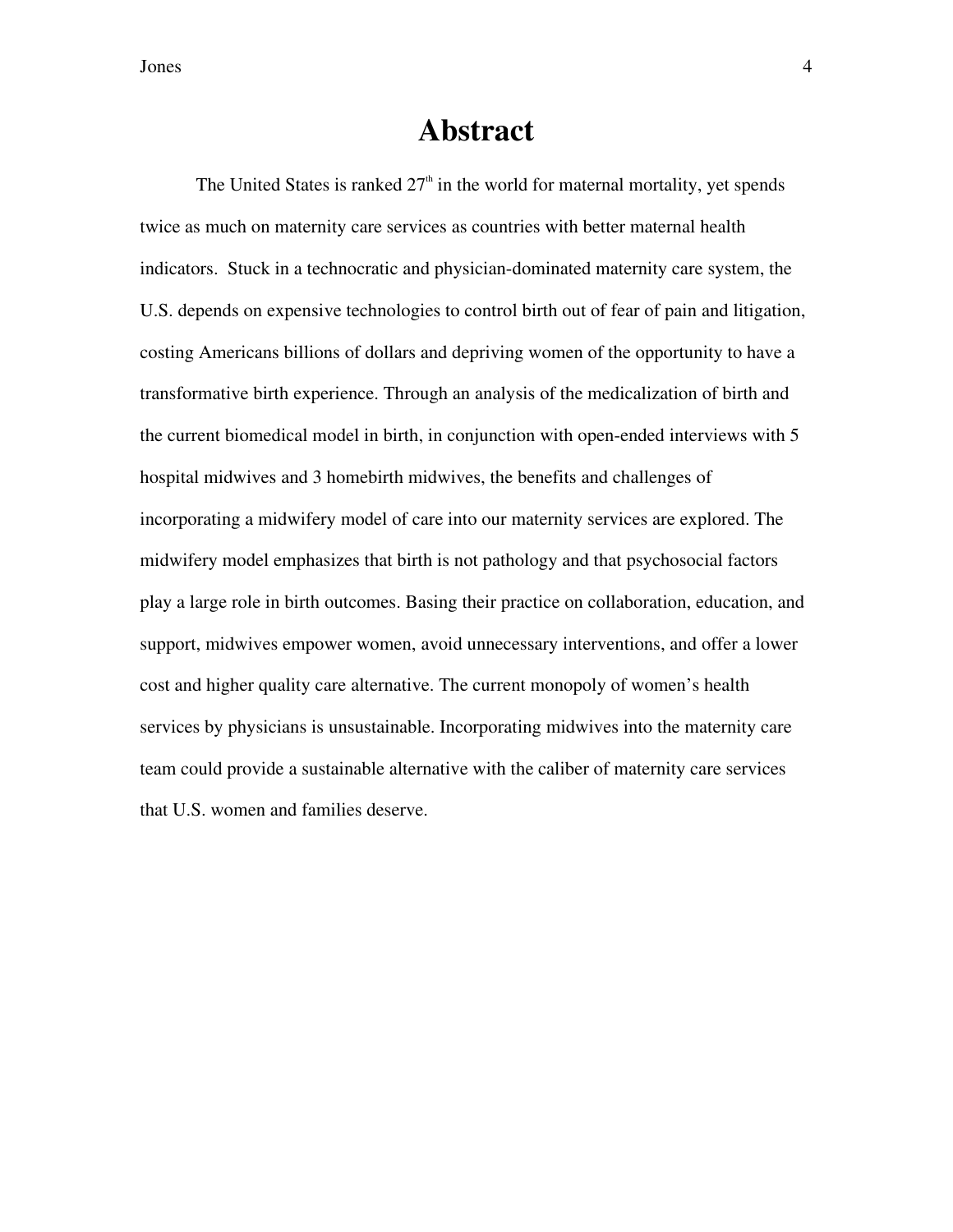### **Definitions**

*American College of Nurse-Midwives*: The professional organization that represents Certified Midwives and Certified Nurse-Midwives.

*Certified Midwife (CM)*: Have a background in a health related field other than nursing and graduate from a midwifery education program accredited by Accreditation Commission for Midwifery Education (ACME).

*Certified Nurse-Midwife (CNM)*: Registered nurses who have graduated from a nursemidwifery education program accredited by the ACME and have passed a national certification examination to receive the professional designation of CNM.

*Certified Professional Midwife (CPM)*: An independent midwifery practitioner that is certified by the North American Registry of Midwives (NARM). CPM requires that knowledge and experience in out-of-hospital settings.

*Direct-Entry Midwife (DEM)*: Independent practitioner educated through self-study, apprenticeship, a midwifery school, or a college- or university-based program distinct from the discipline of nursing.

*Lay Midwife:* An unlicensed or uncertified midwife. All of the midwives in this investigation are certified or licensed.

*Licensed Midwife (LM)*: A practitioner who is licensed in a particular state by that state's medical board.

*Midwives Alliance of North America (MANA):* Professional organization for all types of midwives. Recognizes diverse educational backgrounds and develops certification programs.

*Medi-Cal*: California's Medicaid program. Serves low-income families, seniors, persons with disabilities, children in foster care, and pregnant women. About 23% of California's population is enrolled.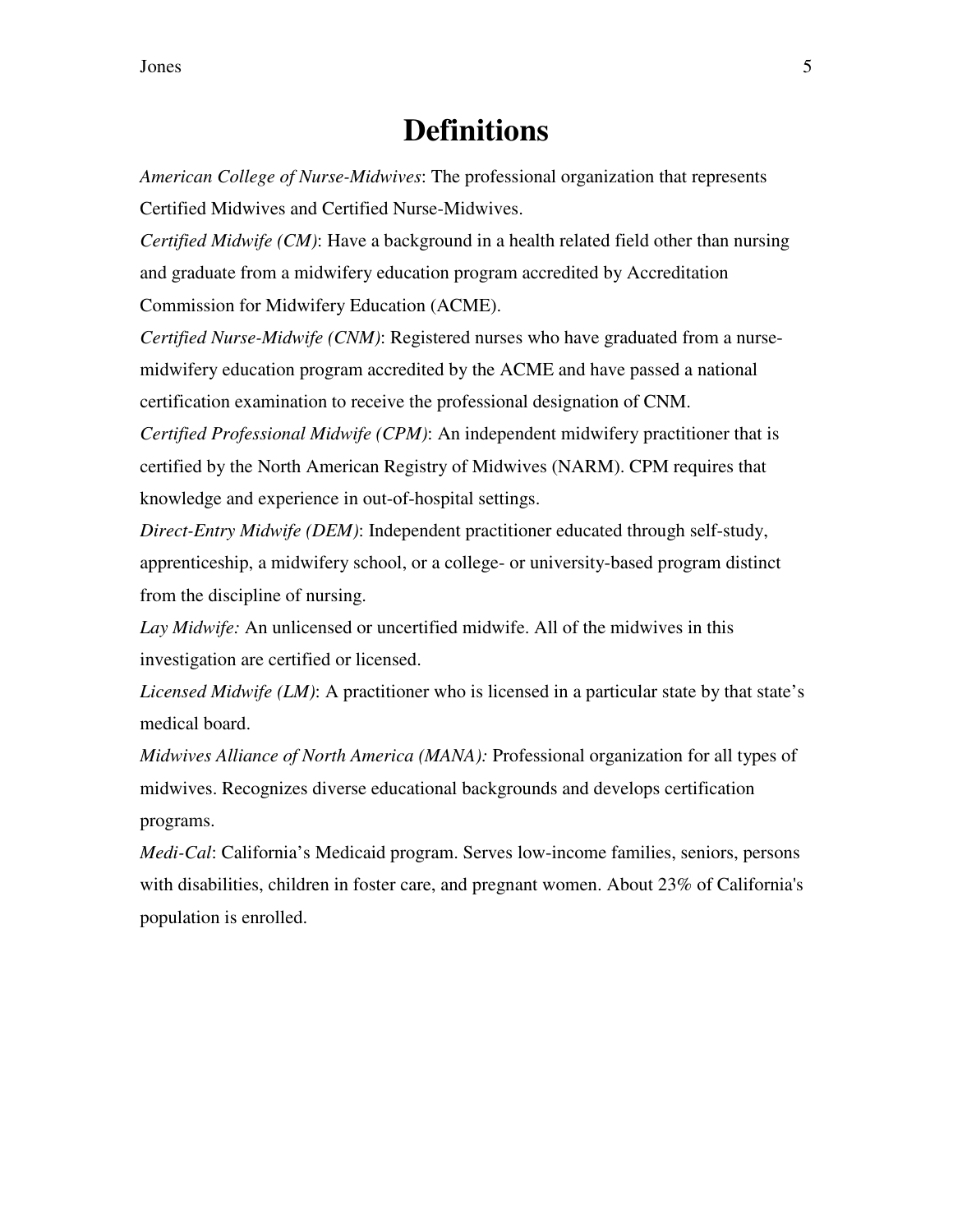### **Introduction**

Support for and popularity of midwives has fluctuated throughout the ages. In Europe, midwives are now highly respected and widely used, though they suffered from various periods of persecution and witch-hunts claiming (Rooks 1997:13). Marsden Wagner, a perinatologist and perinatal epidemiologist also served as the director of Women's and Children's Health in the WHO for 15 years, identifies three main types of maternity care in the world. The first is the physician and technology dominated maternity care system in the United States, Ireland, Russia, the Czech Republic, and urban Brazil. A second model is the woman-centered approach with autonomous midwives and fewer interventions found in the Netherlands, New Zealand, and Scandinavian countries. A third hybrid model has been adopted in Britain, Canada, Japan, Germany, and Australia, which consists of a mix of these two models (2006:26).

Modern midwives in the United States fall under numerous categories: Certified Midwives (CM), Certified Professional Midwives (CPM), Direct-Entry Midwives (DEM), Lay Midwives, Licensed Midwives (LM), and Certified Nurse-Midwives (CNM). Each varies in accreditation and licensure, scope of practice, educational background, and third party reimbursement. All include in their scope of practice perinatal care, which encompasses prenatal, labor and delivery, and postpartum care for normal births. While all provide care during pregnancy, only Certified Midwives and Certified Nurse-Midwives are involved in promoting a woman's health through her lifespan, from adolescence through menopause, providing gynecologic care, family planning services, annual exams (PAP and breast), and management of sexually transmitted infections in male partners. Certified Nurse-Midwives are highly educated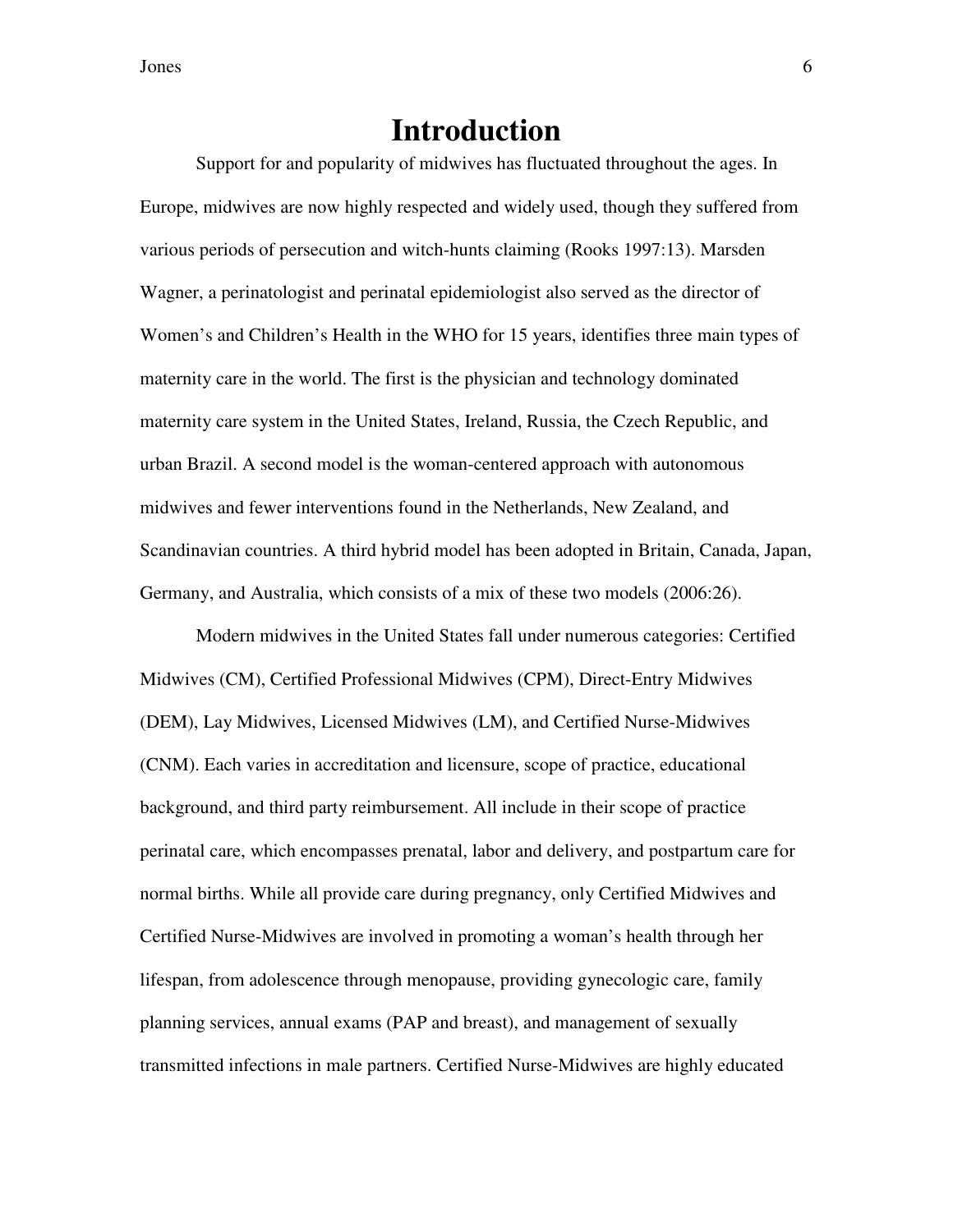health professionals, 82% have a master's degree and 4.8% have doctoral degrees (Fullerton et al. 2006, Fullerton J et al 2009).

Over 11,546 CNM/CMs are licensed to practice in the United States and account for over 93% of midwife attended-births, making up the majority of the midwife workforce ("Essential Facts about Midwives" 2011). Midwives attended 317,626 births in 2008, a record number, which represents 11.1% of all vaginal births and 7.5% of all births in the United States (Hamilton et al. 2010). According to the American Midwifery Certification Board,  $96.1\%$  of these were hospital births,  $2.1\%$  occurred in freestanding birth clinics, and 1.7% of theses were homebirths ("Core Data Survey, 2010" 2011). In California there are 1,211 active Certified Nurse-Midwives and 219 Licensed Midwives, the majority of whom are Certified Professional Midwives ("Monthly Statistics" 2012). Women from a variety of ethnic backgrounds elect to use midwives. In 2008, 16.9% of midwife-attended births were Alaska Native/American Indian women, 8.1% were Hispanic, 7.0% non-Hispanic white women, 6.8% non-Hispanic Black women, and 5.9% Asian or Pacific Islander women (Martin et al. 2010).

Regardless of licensure or title all midwives share a similar philosophy of care. Care is typically woman-centric and based on the idea of partnership and collaboration. Acknowledging the importance of the woman's knowledge of her own body, midwives' attempt to provide quality care educating and empowering women to make their own, informed decisions about their bodies. They view pregnancy and birth as a profound and natural experience, and because of this they maintain a watchful eye over the natural processes, encourage women to trust their bodies, and use interventions only when necessary. Because of this philosophy, the World Health Organization believes midwives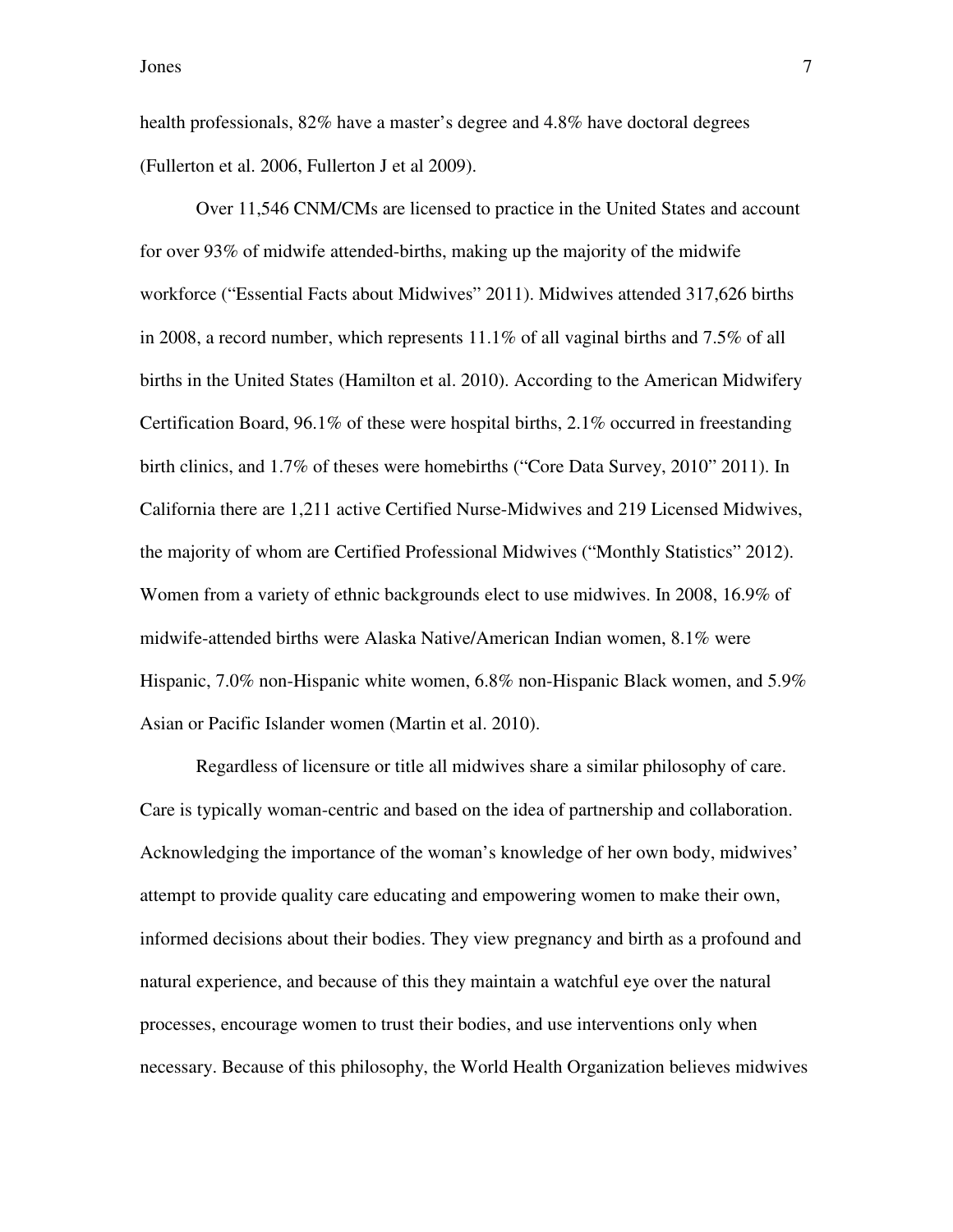are the best providers of care for normal pregnancies, which they estimate represent 60- 80% of pregnancies ("Care in Normal Birth: a practical guide" 1996).

#### *Research questions*

- 1. How did the current technocratic model come to be? What are the current problems with this model?
- 2. What is the experience of midwives in this system in Southern California?
- 3. Can and how would increasing the prevalence and autonomy of midwives help create a more sustainable maternity care system?

#### *Overview of Argument*

In this thesis, I examine the current biomedical model of birth that dominates the American maternity system. By outlining the history of the medicalization of birth and the appropriation of birth by male physicians, I identify the key problems with the current American model. In Chapter 1, I outline how childbirth became medicalized as physicians became the primary birth attendants. Medicalization is the process by which nonmedical problems become defined and treated under medical supervision, usually in terms of illness or disorder. Anthropologist Brigitte Jordan coined the phrase authoritative knowledge, which identifies the information used to make decisions and take action (1997). Through the establishment of authoritative knowledge, the rhetoric of fear, and their ability to organize and create laws and standards of practice, early physicians displaced midwives. In fact, these techniques maintain physician dominance to this day. The modern Obstetrician/Gynecologists (OB/GYNs) wield technological interventions that appeal to our very basic desires: we like control, we like quick fixes, and we fear pain. These interventions will be explored in Chapter 2. The false sense of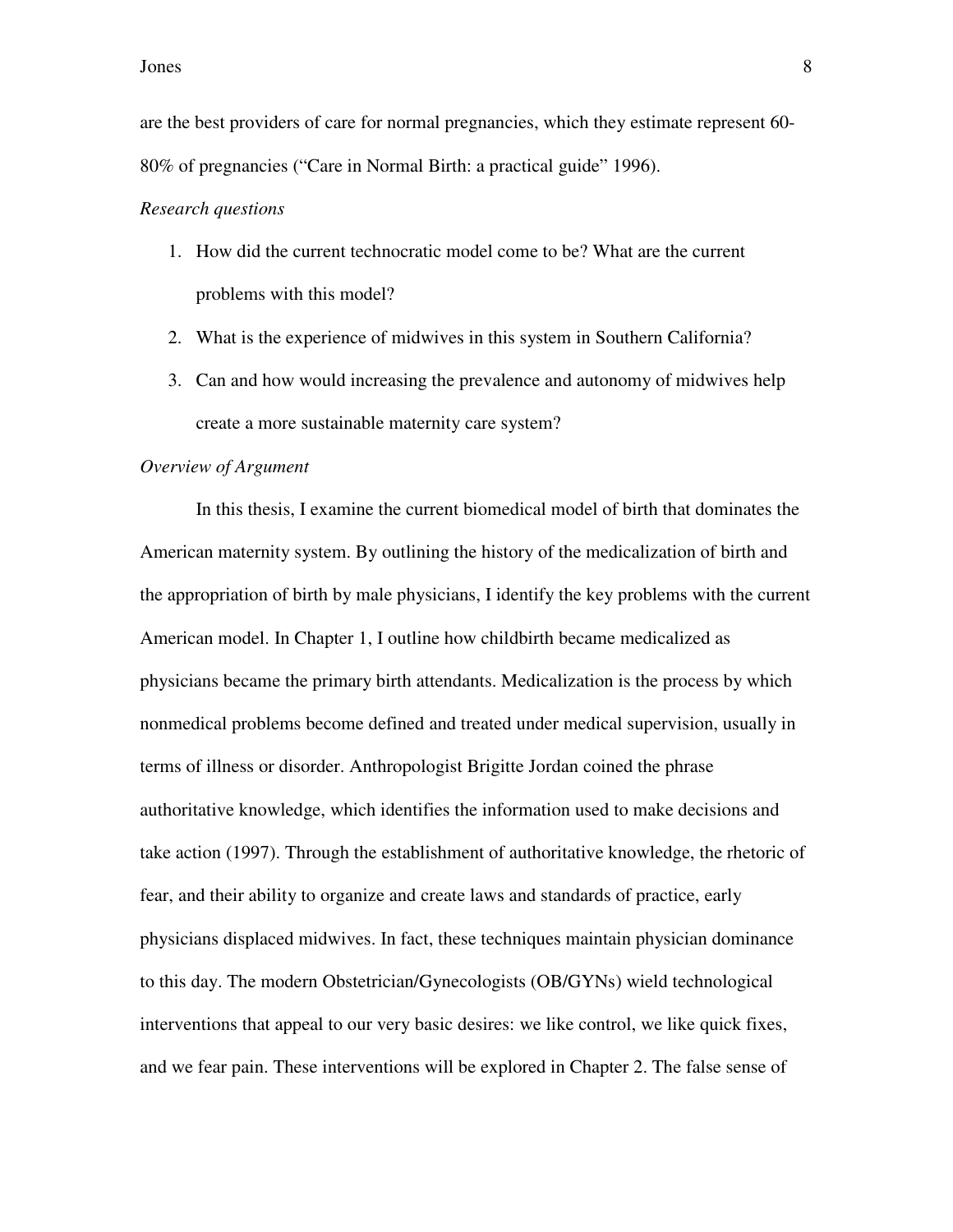control created by these interventions promotes the belief that a medicalized birth is a safe birth and a birth attended by a midwife or a birth outside the hospital is risky. Because physicians have also internalized this message, they are quick to use interventions that may increase their sense of control and prevent a lawsuit, a practice called "defensive medicine" (Wagner 2006:23).

Physicians maintain their dominance through emphasizing the idea of risk and that technology can fix the flawed female body and save the woman from pain and danger. In addition, physicians have a long history of organizing, starting with the original barber-surgeon guilds. The professionalization of physician and the creation of the American Medical Association and the American Congress of Obstetricians and Gynecologists (ACOG) have given physicians a platform to campaign against "alternative" models of health care.

In Chapter 3, I explore the role of one of these "alternative" health care providers, the midwife. By examining the experiences of different types of midwives in Southern California, I examine how a midwifery model fits in to our current biomedical system. Throughout this chapter I compare the care provider by midwives and physicians and the different practices of the midwives. I argue that a midwifery model of care is a more sustainable system of women's health care for two reasons. First, a midwifery model provides high quality care for a lower cost. Midwives, regardless of licensure type, are less specialized than physicians and therefore cheaper to employ. Also, midwives use fewer costly interventions. Second, because midwives use fewer interventions and are more likely to collaborate with women, they help empower their clients as health care users, mothers, and women. Encouraging women to become more confident and capable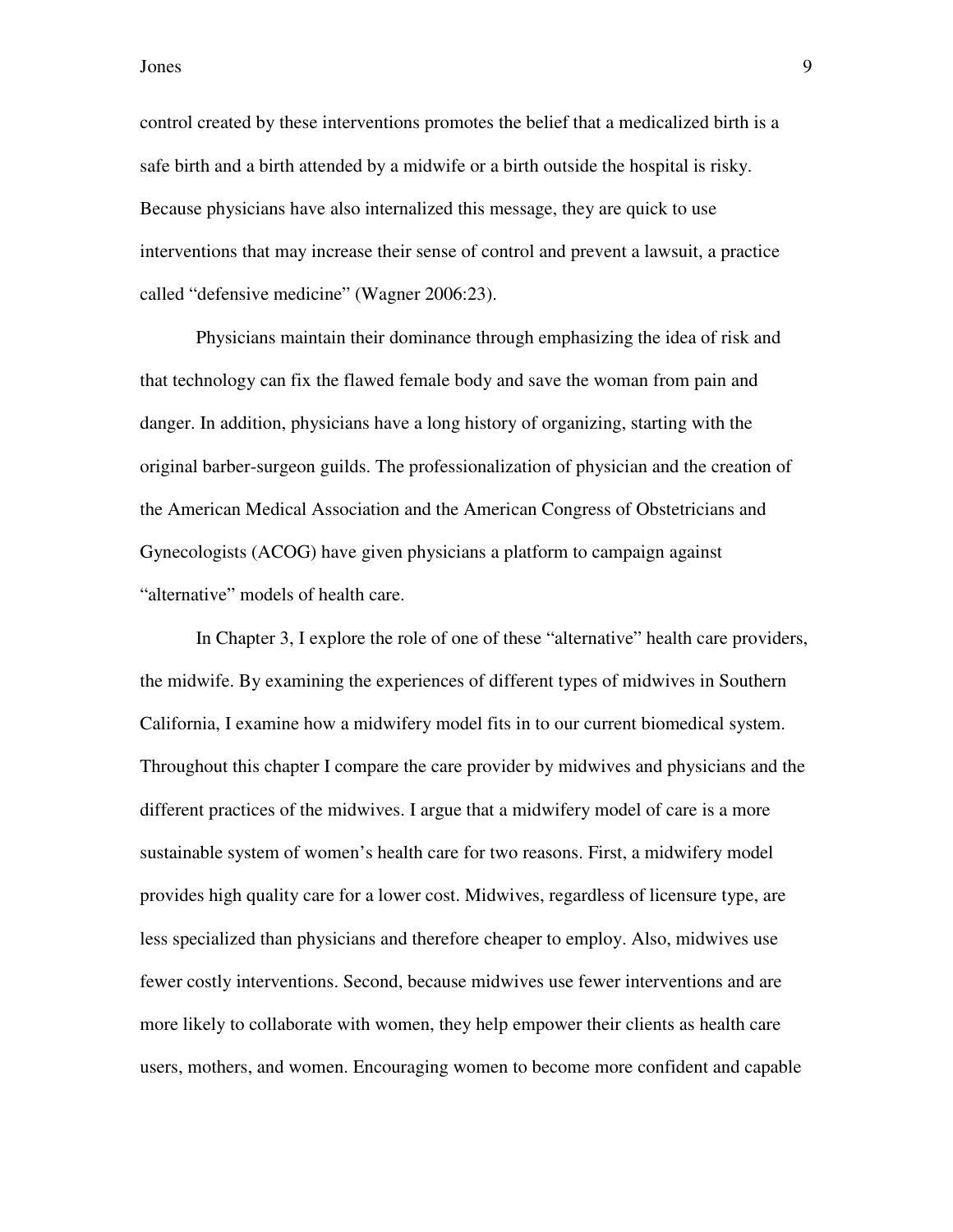could have profound implications on gender disparities in the United States, for example, by elevating the value of motherhood.

Chapter 4 outlines the challenges facing the different types of midwives, all of which correspond to the original forces used by physicians to gain control of maternity care. Although midwives could potentially represent a sustainable and positive solution to our flawed maternity care system, these challenges need to be addressed. In my conclusion, I reflect further on the experiences of my participants to provide recommendations for creating a more sustainable, empowering and higher quality maternity care system in the United States.

#### *Motivation*

My interest in birth goes back to my  $5<sup>th</sup>$  grade sexual education class. Like most 10 year-olds, my classmates and I were terrified by the stories our older siblings had told us about the film *The Miracle of Life*, a sex ed staple at the time. To this day I am unsure if my teacher purposefully or accidentally had forgotten to rewind the tape before hitting play because that day our class had the pleasure of watching the process of birth both forwards and backwards. While my classmates cringed, shrieked, snickered, and peaked through finger-covered eyes, I stared in awe. My teacher's description of a woman's body during labor resonated in my head. "The uterus is by far the strongest muscle in the entire human body. There is nothing as strong and powerful as a laboring woman."

My reverence for the human body shaped my academic career as I studied biology, but I also felt that just a scientific perspective did not provide me the deeper understanding that I desired. I recognized that the body is more than just a collection of cells maintained by physiologic functions and decided to investigate ideas of health and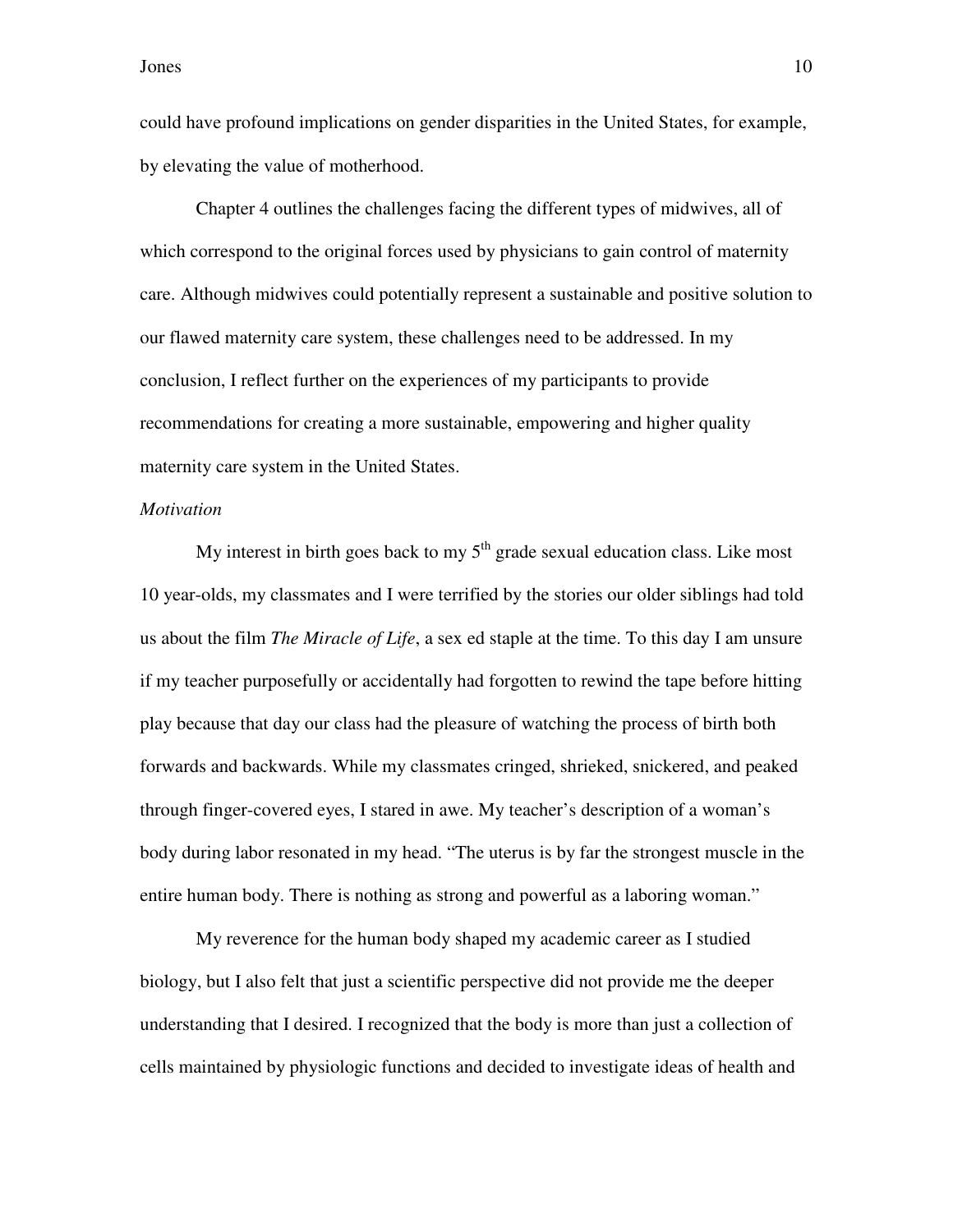how our cultural understanding affects the way we view, treat, and value our own bodies. I was fortunate enough to study systems of public health and health promotions in Ireland and Chile where I encountered different schools of thought and different types of health professionals, including midwives. I spent the summer before my senior year I spent working in a public health clinic in Northern Chile alongside two *matronas*, or midwives, who provide full scope midwifery. At the clinic, I saw the different type of care a midwife provides compared to an Obstetrician/Gynecologist. I saw how pregnancy is viewed and treated in Chile both culturally and medically, both the good and the bad aspects of each.

Coming home from my time abroad I felt inspired to investigate my own country's treatment of women's health. What does it look like? Do we have midwives? How does it compare to the Chilean system? As a scientist, a public health enthusiast, and a feminist I took the opportunity to explore these questions through my senior thesis. Understanding the medical treatment of the human body provides deep insight into our cultural norms, values, and is arguably one of the most powerful forces of social control (Conrad 1992:213). The value of exploring the cultural treatment of pregnant women is incredible as birth happens daily and it is the process by which new social members are added to a society (Davis-Floyd 1994:1125). I believe my investigation is extremely timely as the debates about women's reproductive health by a predominantly male Congress flood the news and President Barrack Obama's universal health care system goes on trial with the Supreme Court.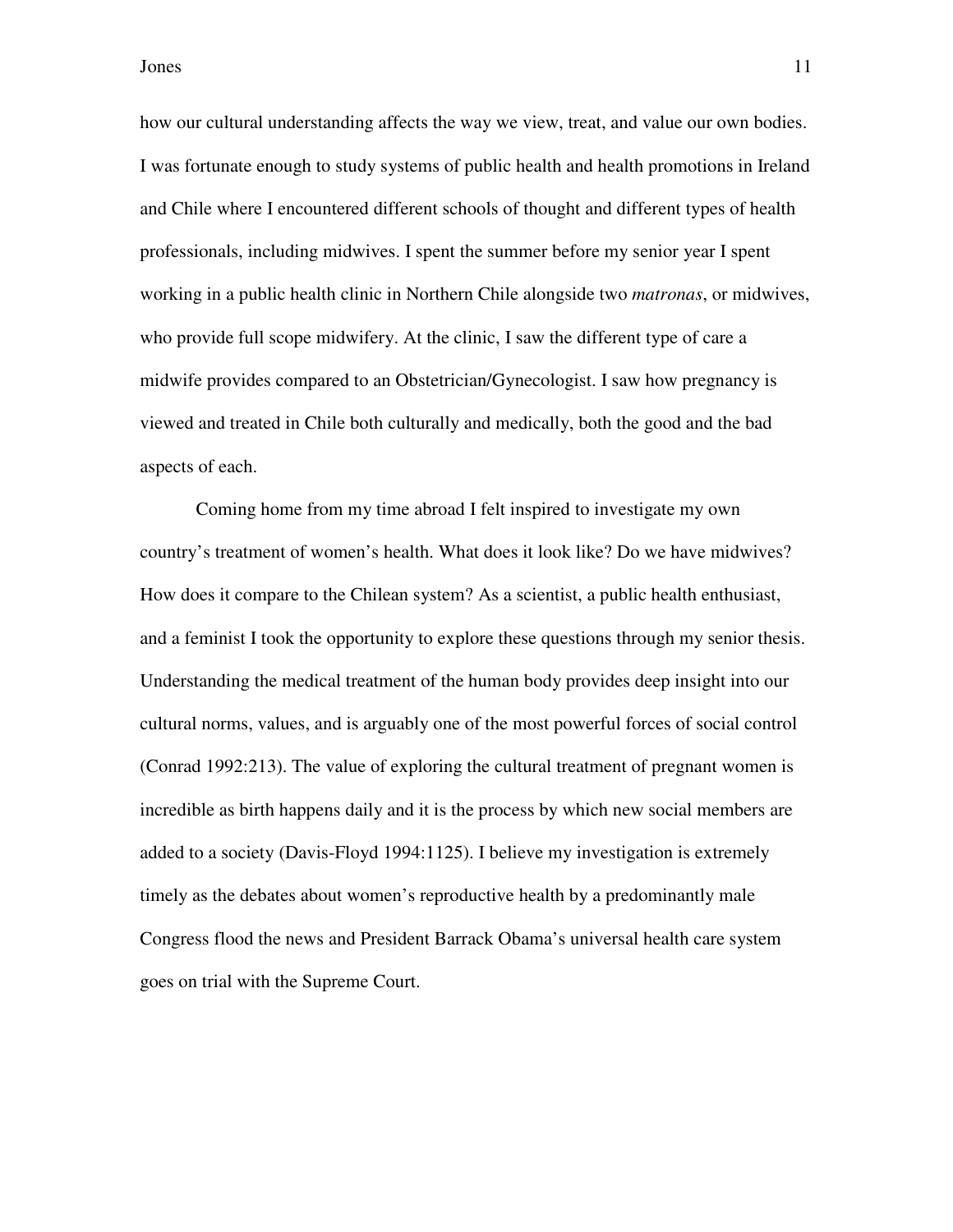#### *Research Methods*

In my investigation, I partnered an extensive historical and literature review and semi-structured interviews with five Certified Nurse Midwives (CNM) and three Licensed Midwives (LM). I recruited most of my participants through contact information found online in search engines such as the Yellow Pages and through the American College of Nurse Midwives (ANCM) and Midwives Alliance of North America (MANA) professional websites. Additionally, some participants were found via snowballing and personal contacts. The Scripps College Institutional Review Board approved my methods, which uphold the basic standards of research in addition to the protections granted by the Health Insurance Portability and Accountability Act of 1996. Prior to conducting interviews, participants signed a written consent form allowing me to record and transcribe the interview. To protect both the midwives' and their patients' identities all names have been changed and locations/places of practice have been omitted.

Prior to the interviews, I formulated a list of issues I hoped to discuss with each participant. All questions were open-ended to encourage more in-depth answers. Each of the eight interviews were semi-structured, which allowed me to modify my approved question list to encourage a more natural conversation and flesh out themes brought up by participants. Six of the interviews were conducted in-person at hospitals, homes, birthing centers, and a nursing school. Two interviews were done on the telephone. Ages of the participants ranged from mid-twenties to over 70 years-of-age. All of the participants were women, six have children, six were or are currently married, and all are licensed and practicing. The midwives were diverse in personality, religion, age, and ethnicity.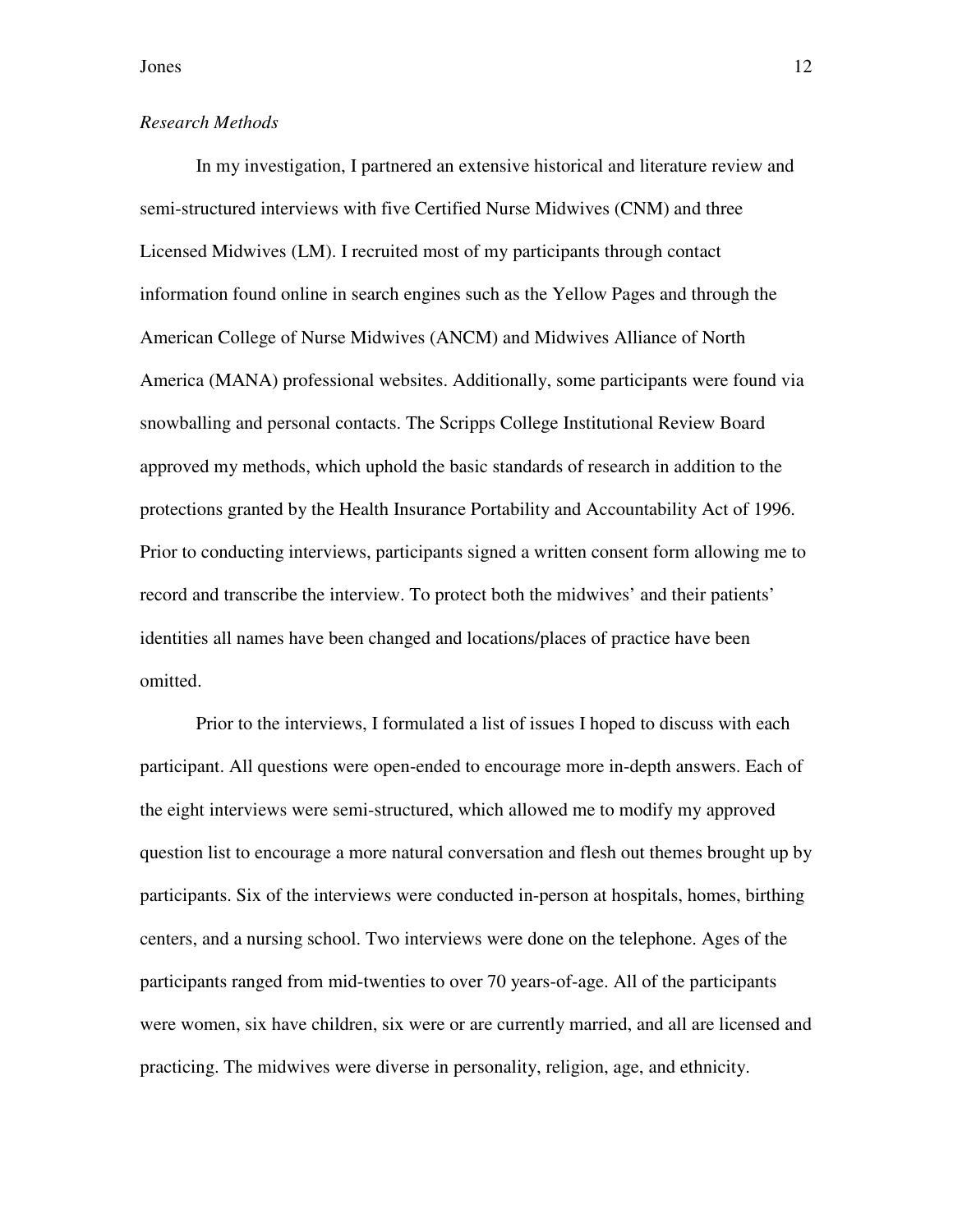In additional, as a volunteer in the Labor and Delivery Unit at a local hospital, I am very familiar with the reality of a maternity wing in a Southern Californian hospital. This observation contributes to my argument as I have firsthand experiences witnessing the dominant biomedical model. I have seen all of the procedures described in Chapter 2 carried out on laboring women. These experiences contribute to my understanding of both the technical side of pregnancy and interventions, and to the general culture of the delivery room.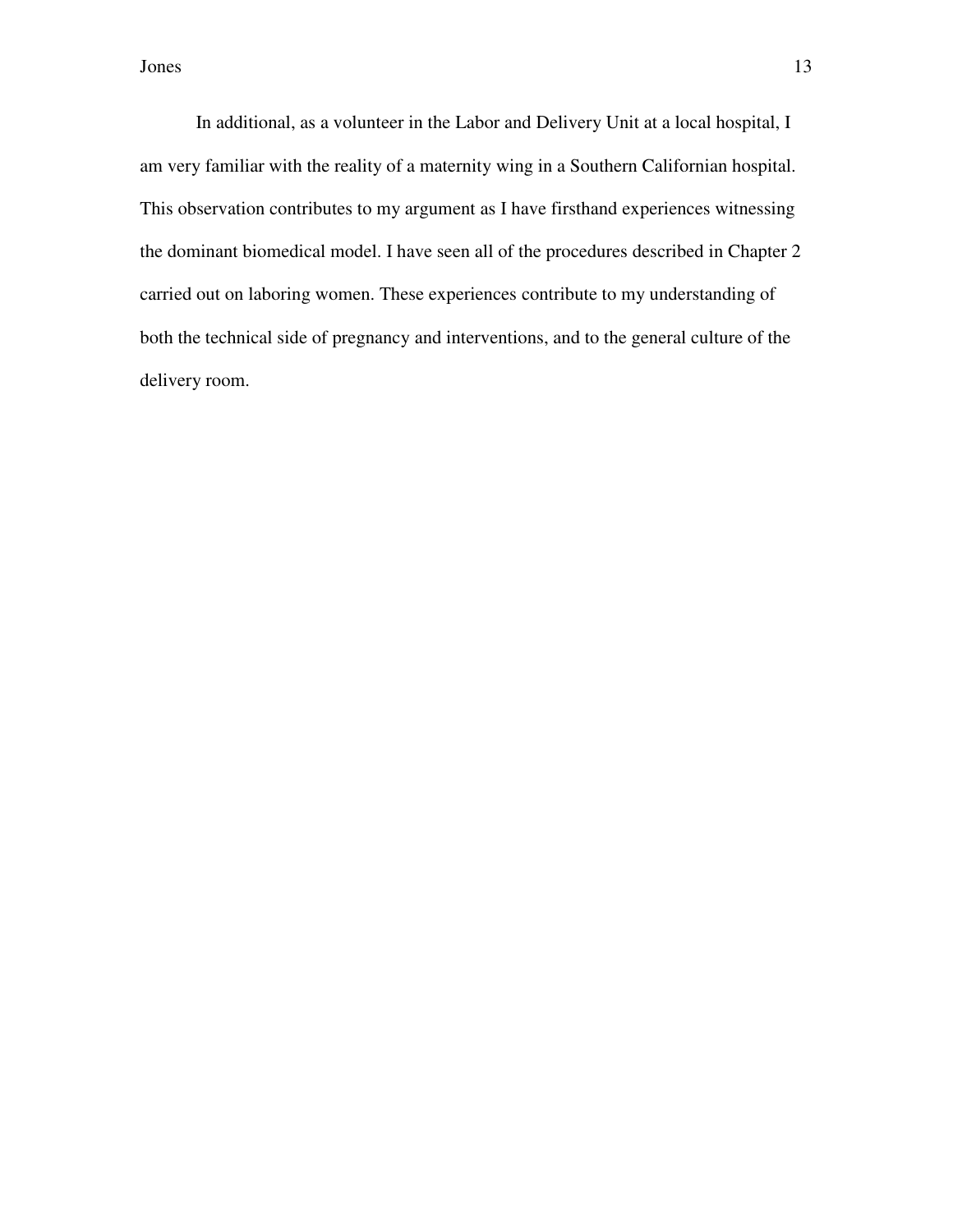## **Chapter 1 Fixing the "Midwife Problem": The Professionalization of Physicians and the Medicalization of Birth**

#### *"Whenever a doctor cannot do good, he must be kept from doing harm." -Hippocrates*

Reproduction in the United States is a process that has become increasingly more and more medicalized. From artificial insemination to three-dimensional ultrasounds, each stage of pregnancy has been augmented by various technologies and procedures, including the act of birth itself. The modern field of obstetrics, like other fields in biomedicine, equates technology to progress and a higher quality of care (Wagner 2006:40). However, unlike most medical specialties, maternity care, pediatrics, and geriatrics are fields that theoretically monitor normal processes for potential problems. In this chapter, I outline how physicians replaced midwives as the primary attendants at births. I argue that the exclusive access to and authoritative knowledge of technology along with the ability of the primarily male practitioners to organize, standardize, and professionalize aided in the medicalization of birth in the United States.

#### *The Professionalization of the Physician*

Since the evolutionary shift towards bipedalism in hominids approximately five million years ago, it is speculated that women have had birth attendants. Physiological changes that allowed hominids to walk on two feet also made delivery of a baby a more treacherous endeavor, making it advantageous to have a knowledgeable attendant. (Trevathan 1997:82). References to birth attendants and midwives can be found in various ancient texts, including Hindu papyri and the Old and New Testaments of the Bible (Towler and Bramall 1986:9). In Exodus, the Pharaoh of Egypt asks two midwives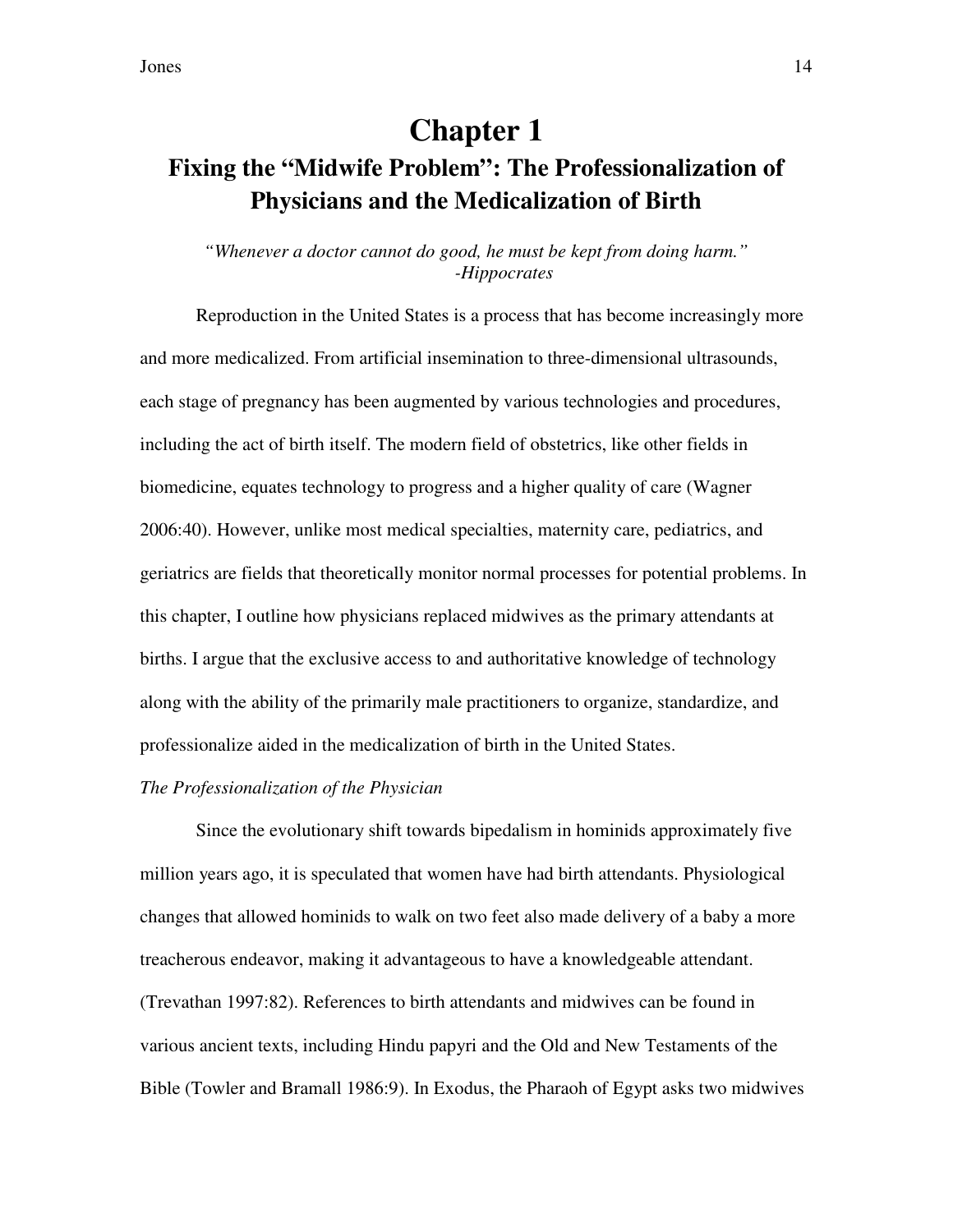to kill all male babies born to Hebrew women. The midwives tell the Pharaoh that Hebrew women deliver their babies before the midwives can arrive, so that they do not have to carry out his orders (Exodus 1:18-19). Though the role existed long before, the word "midwife" arose from Middle English in the 14th Century and literally translates to with woman, *mid* meaning with and *wif* meaning woman (Mirriam-Webster).

Prior to the 18<sup>th</sup> century men did not attend births in Europe or the United States because it was considered indecent. Instead, the sphere of birth almost exclusively belonged to female midwives (Brodsky 2008, Feldhusen 2000). In England, midwives attended the majority of births calling in the "barber surgeon" when delivering the baby was absolutely impossible. These male surgeons would remove the fetus in small pieces, via embryotomy, or by Cesarean section. As these men dealt exclusively with dead fetuses or mothers, they did not compete with midwives until the invention of forceps by Peter Chamberlain (or Chamberlen, in some texts) in 1560 and the release of forceps to the medical community in 1728 (Simonds et al. 2007:12, Northrup 1999:499). The invention of forceps proved problematic for both midwives and women. Since previously barber surgeons only were only summoned post-mortem, they were unfamiliar with normal birth processes. Yet, as the professional trained in the use of forceps, they began using them during normal labor (Northrup 1999:499, Cassidy 2006:131). The invention and proliferation of forceps in Europe during the  $18<sup>th</sup>$  century may be the most important event in the rise of obstetrics and gynecology (Brodsky 2008). Due to rapid urbanization and the rise of rickets (skeletal deformation caused by malnutrition, which can have fatal implications in childbirth) the use of forceps became extremely common, aiding in the popularity of the barber surgeons (Simonds et al. 2007:12).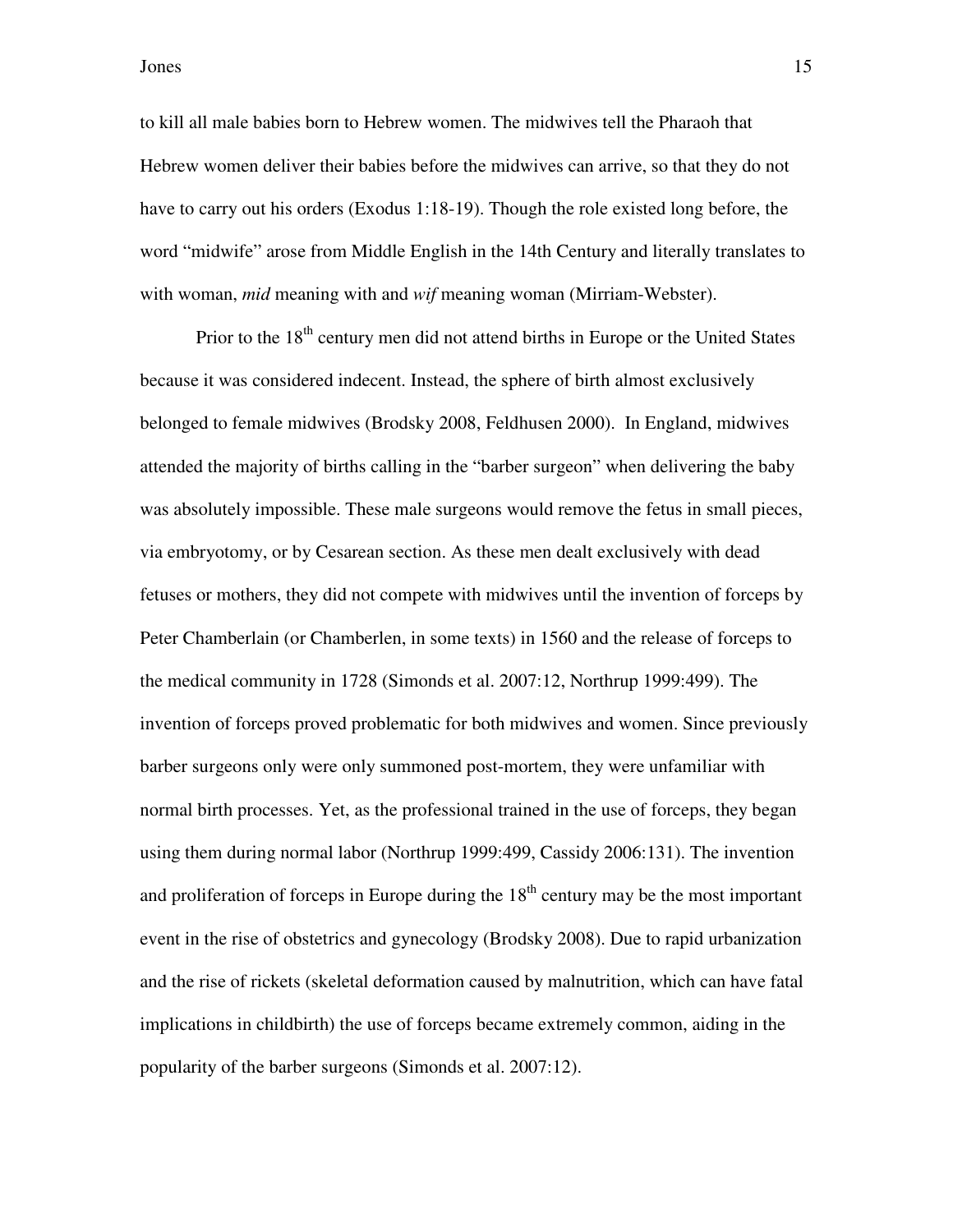The  $18<sup>th</sup>$  century also saw an increase in scientific knowledge regarding anatomy, physiology, and the processes of childbirth (Brodsky 2008). Additionally, the formalization of education and training for barber surgeons gave these male practitioners an advantage over the uneducated and disorganized female midwives. Barber surgeons gained influence because of the rhetoric of risk they perpetuated: that childbirth is dangerous and midwives are incompetent, rhetoric that remains dominant in today's society. By the end of the 1700s obstetrics had developed into an official medical specialty (Simonds et al. 2007:7).

Due to the sheer lack of male practitioners, midwives were able to maintain their role until industrialization in the  $18<sup>th</sup>$  and  $19<sup>th</sup>$  centuries, when their autonomy would be put into jeopardy (Brodsky 2008, Simonds et al. 2007). In the colonial United States, midwives were the primary caregivers for pregnant women (Rooks 1997:17). They frequently were the sole providers of health care and were highly revered in their communities and spread their knowledge via apprenticeships (Feldhusen 2000, Rooks 1997:18). The middle of the 18th century saw the development of a licensure law for physicians, the foundation of the first medical school, and the formation of two types of hospitals, voluntary hospitals (charities) and public hospitals, which were operated by the government (Feldhusen 2000). The ability of surgeons, apothecaries, and physicians to all come together under the title of "doctor" and form the American Medical Association (AMA) in 1847, allowed (and continues to allow) doctors to control and create licensure and standards of medical practice ("Timelines AMA History" 2012).

The widespread Puritan philosophy at the time prevented women from receiving an education, which allowed men to dominate the spheres of science and medicine,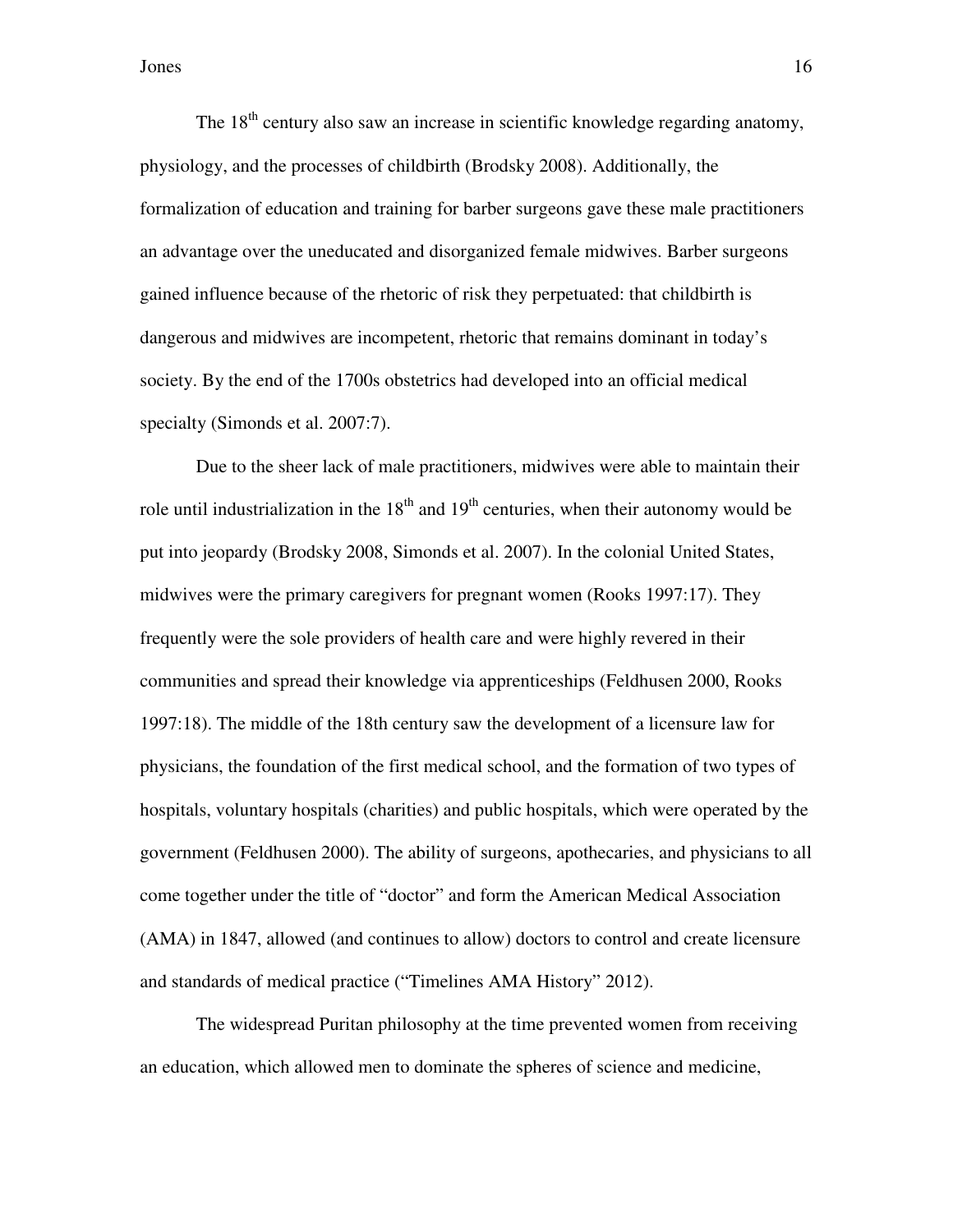creating the perception that midwives had no formal training and that physicians could provide better care than female practitioners (Feldhusen 2000). Fear continued to dominate women's thoughts about childbirth and upper-class women began to use physicians as their birth attendants (Simonds et al 2007). Attending births became essential to a successful medical practice as the physician that attended a woman's first baby frequently became the general practitioner for all of the family's health needs, which holds true today (Rooks 1997:19). In 2003, the primary reason for a woman to enter the hospital is to deliver her child  $(11\%$  of all hospital stays), which may determine practitioner preference in the future (Merrill and Steiner 2006).

The industrial revolution of the mid-18th century caused a migration of people into cities and a need for hospitals to serve the increasing number of poor pregnant women who could not afford to hire an obstetrician to attend them in their own houses (Brodsky 2008). In response to this need, the newly founded hospitals established "lyingin" wards where poor women could deliver their babies (Rhodes 1995:52). These hospitals served as teaching centers for obstetricians, many of who had never seen a birth prior to training at the hospital (Rhodes 1995:53, Rooks 1997:15). Crowded, unsanitary conditions lead to high rates of puerperal fever in these lying-in wards, despite the fact that these women were being attended by "trained professionals" from one of the four allmale medical schools (Rooks 1997:19). In 1913, nearly half of all maternal deaths were related to puerperal fever, an infection of the uterus or other pelvic organs spread by the unwashed hands of physicians who came directly from doing autopsies to attend pregnant women (Rooks 1997:23-24).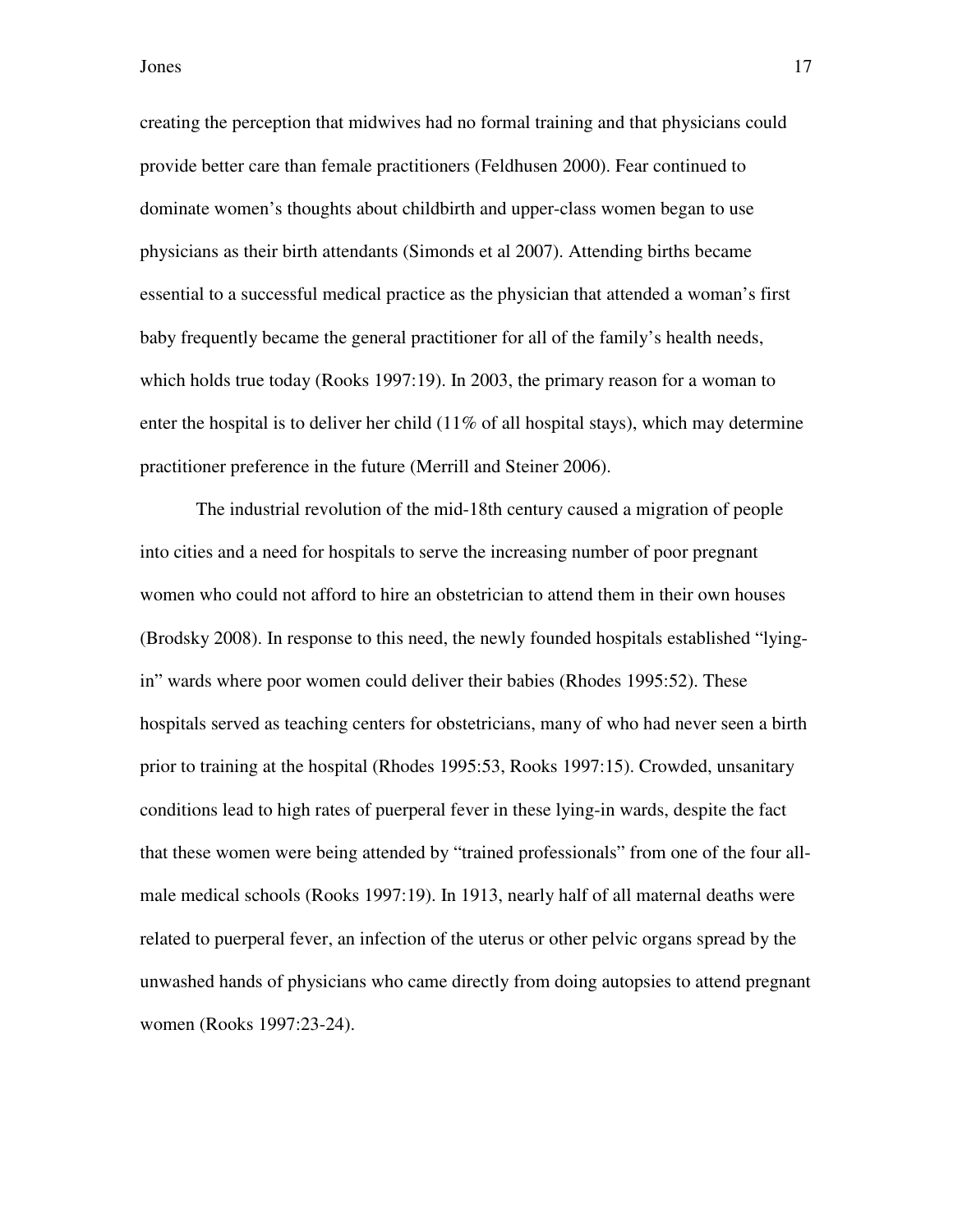By the 1900s, half of all births were attended by physicians and half were attended by midwives, primarily women, such as immigrants or black women, who could not afford a physician's fees (Rooks 1997:22). As the upper and middle classes continued to exclusively select physicians, midwives became stigmatized and their status continued to plummet (Simonds et al. 2007). At the turn of the century, the Progressive Era changed the understanding of expertise, especially in science, and allowed physicians to garner more authority as highly educated specialists (Borst 1995:1). As scientific knowledge is inherently male, they were able to claim supremacy over traditionally female values such as nurturing, intuition, and caring (Cahill 2000). I outline how scientific interventions have come to physically replace support and nurturing in Chapter 2.

The scientific knowledge possessed by the physicians assumed an inherent superiority over experience and was used to create the image of the "expert" ("Male appropriation of childbirth" 337). Important to note is the fact that "expertise" and "professional" are two different things. Ehrenreich and English define expertise as something that is worked for and shared, whereas professionalism is inherently elite, sexist, racist, and classist (1974). Armed with their professional authority and organizations, physicians continued to campaign against midwives to move birth into hospitals where physicians had full jurisdiction and the midwife was powerless, due to physicians' professional connections and ability to regulate licensure (Rooks 1997:22). The crusade against midwives is best understood as a business competition, not necessarily an ideological struggle (Simonds et al. 2007: 14).

With the goal of completely dominating maternity care, the AMA called for elimination of the "unnecessary evil" of midwifery (Ziegler 1913:33). *The Journal of the*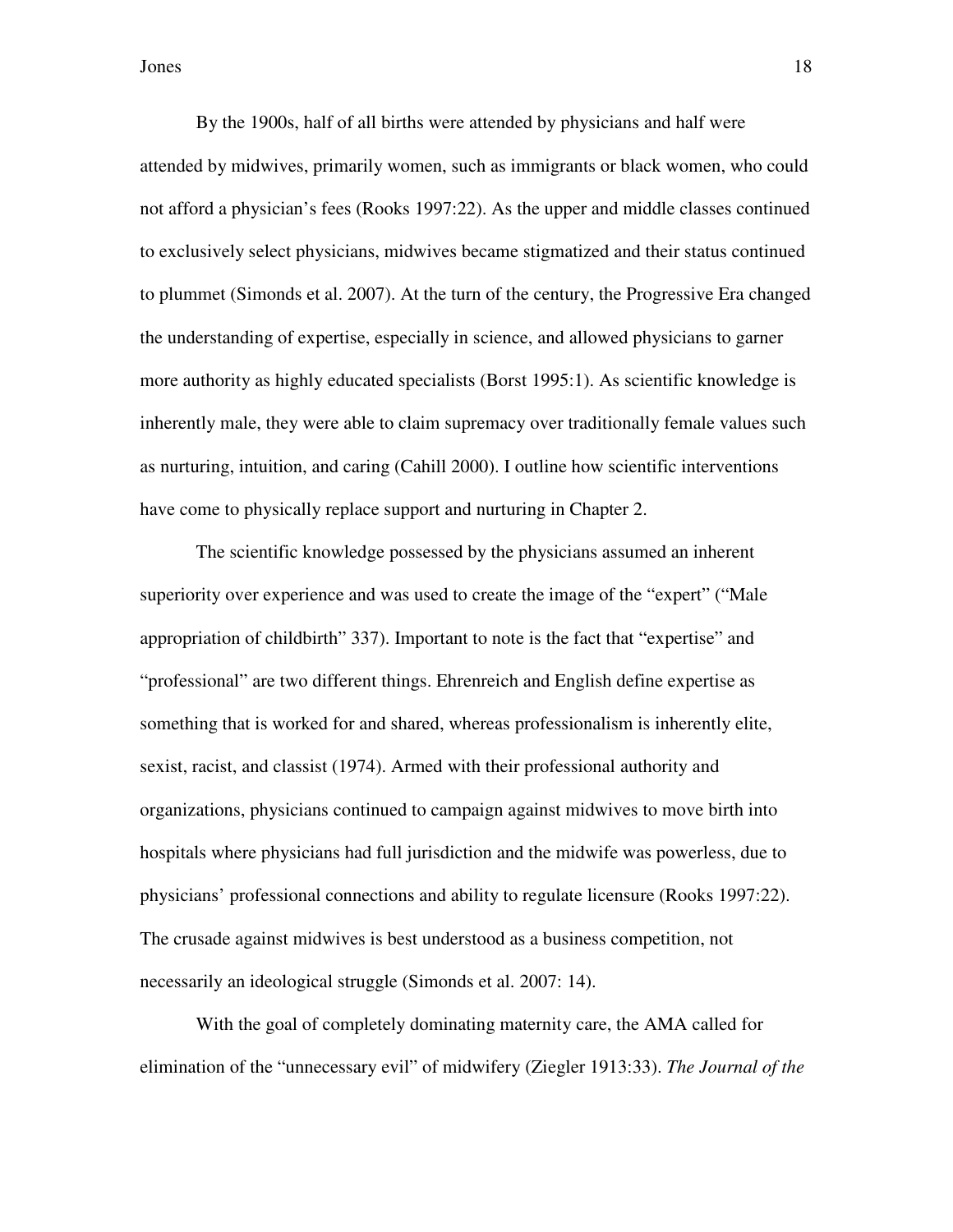*American Medical Association* featured a summary of Dr. C.E. Ziegler's statement at the American Association for Study and Prevention of Infant Mortality in October 1912. Ziegler's statement effectively sums up the paternalistic view of the medical community on labor and delivery at that time, a view that continues today. He argues for the eradication of midwives, firstly, because they are unnecessary. Physicians can attend all pregnant women. Secondly, because he does not "believe it possible to train women of a type of even the best class of midwives to practice obstetrics satisfactorily. There is a great deal more in obstetrics than merely assisting the natural forces of Nature" (Ziegler 1913:36). He also objected to allowing midwives to attend any births because they "contribute nothing to [the] knowledge of the subject," and the cases they see should be allocated to training new physicians (Ziegler 1913:37). His statement summarizes the ideals behind the paternalistic field of medicine. First, monitoring nature is not enough; some sort of intervention is required. Second, the professional obstetrician provides the best care for women. Third, that science and scientific study is the most important form of knowledge. And fourth, women are second-class providers incapable of doing the same quality of work as a man.

In the first issue of *The American Journal of Obstetrics and Gynecology* in 1920, Dr. Joseph DeLee, author of the most popular obstetrics textbook at the time, sealed the intervention-riddled fate of pregnant women around the United States. He wrote that pregnancy was a pathological process that "damaged" women. He argued that active control of birth through the routine use of sedation during the onset of labor; ether during the second stage of labor, an episiotomy, and Pitocin to stimulate the removal of the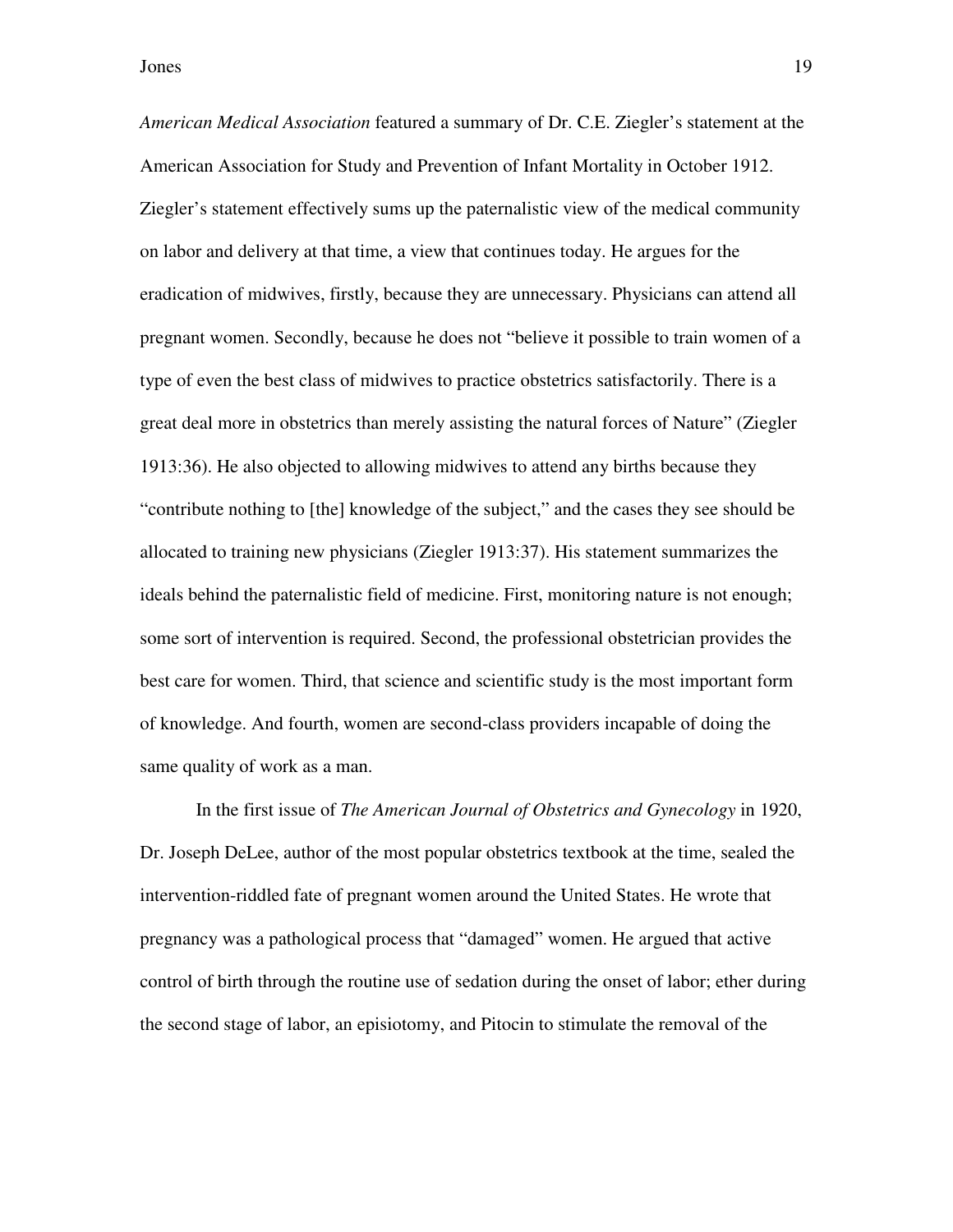placenta would help prevent the evils of labor (1920:35). Of course, these interventions are only possible in the hospital under supervision of obstetricians.

It is argued that women found hospital births more appealing because the pain of childbirth could be avoided through such interventions as "twilight sleep," one of the first anesthetics (Feldhusen 2000). Invented in Germany, "twilight sleep" promised to provide a pain-free birth and a healthy baby, which appealed to both society women and feminists who wanted to end the "scourge and suffering in childbirth" (Mitford 1992:53). Dr. DeLee is quoted to have said, "Naturally, the profession eagerly grasped this opportunity to relieve women of the pain of childbirth, and these drugs soon were extensively employed here and abroad" (DeLee 1920:36). Unfortunately for women, "Twilight Sleep," a mix of morphine and scopolamine, a powerful hallucinogen, does not actually relieve pain, but rather, erases away the woman's memory and self-control ("Definition of twilight sleep" 1999). In response to the availability of pain relief and campaigns by physicians, the number of hospital births increased from 30-50% in 1921, 70% of urban women in 1939, 88% of all births in 1950, and 97% in 1960 (Feldhusen 2000).

Moving birth into the hospital had two main effects. First it enabled obstetricians to have sole control over birth, as midwives were not licensed to practice in the hospital (Brodsky 2008). Second, it cemented the notion that pregnancy is pathology, which although harmful, is not surprising considering the culture of medicine and the patriarchy in which it arose. Physicians benefited (and still benefit) from portraying pregnancy as a disease because they are the experts in disease (Simonds et al. 2007:31). Since the body is viewed as a machine, with the male body being normal and constant, "Pregnancy, then, is a stress and disease-like state caused by the presence of the fetal parasite" where the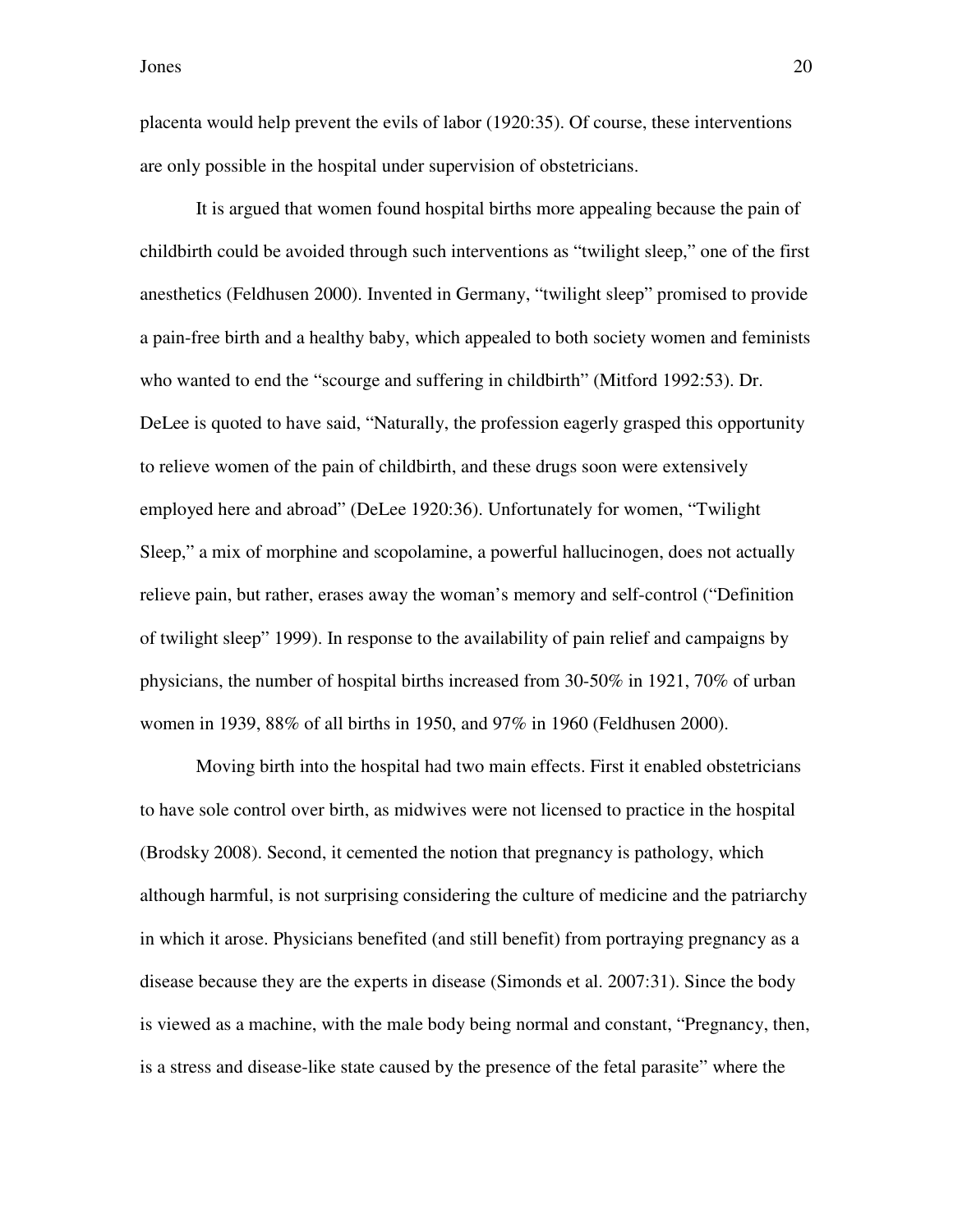pregnant woman is different from other women only because of the fetus growing inside her (Simonds et al. 2007, Martin 1987).

By nearly eliminating midwives during the 1900s, physicians garnered exclusive control of difficult and abnormal birth, enabling the medicalization of birth processes and subsequently controlling even normal birth, now redefined under the idea of birth as pathology (Simonds et al. 2007). The near elimination of midwifery in the 1900s is the result of various economic and social factors including: less self-sufficient families, scientific discoveries, the public acceptance of allopathic medicine, increases in the number of hospitals, the invention of the automobile, the introduction of anesthesia, and economic prosperity that led to a larger middle class (Rooks 1997:23). These aided the physicians in maintaining their hegemony over childbirth, but the most important influence was the professionalization of obstetrics.

Through their success in organizing and reinforcing their own authority through labor groups such as the AMA, and their elite connections to lawmakers, which combined allowed physicians full control of licensure and status, physicians successfully expanded their influence to encompass a sphere of knowledge that traditionally had belong to women (Borst 1995:4). The male appropriation of childbirth in the 20th century marked the first time in history that men became the predominant birth attendants<sup>1</sup>.

#### *Implications of Medicalization*

 $\overline{a}$ 

Childbirth is an excellent example of medicalization, the "process by which nonmedical problems become defined and treated as medical problems," or where everyday

<sup>&</sup>lt;sup>1</sup> Although it is important to note that currently female OB/GYNs are beginning to outnumber male OB/GYNs, as women account for 75% of the OB/GYN program graduates ("Trend: Number of female OB/GYNs rising" 2007). I do not believe that the gender of provider significantly effects the type of care provided as medical school is extremely competitive, values traditionally masculine characteristics, and indoctrinates physicians' to be in a way of being. For more on this see Chapter 2.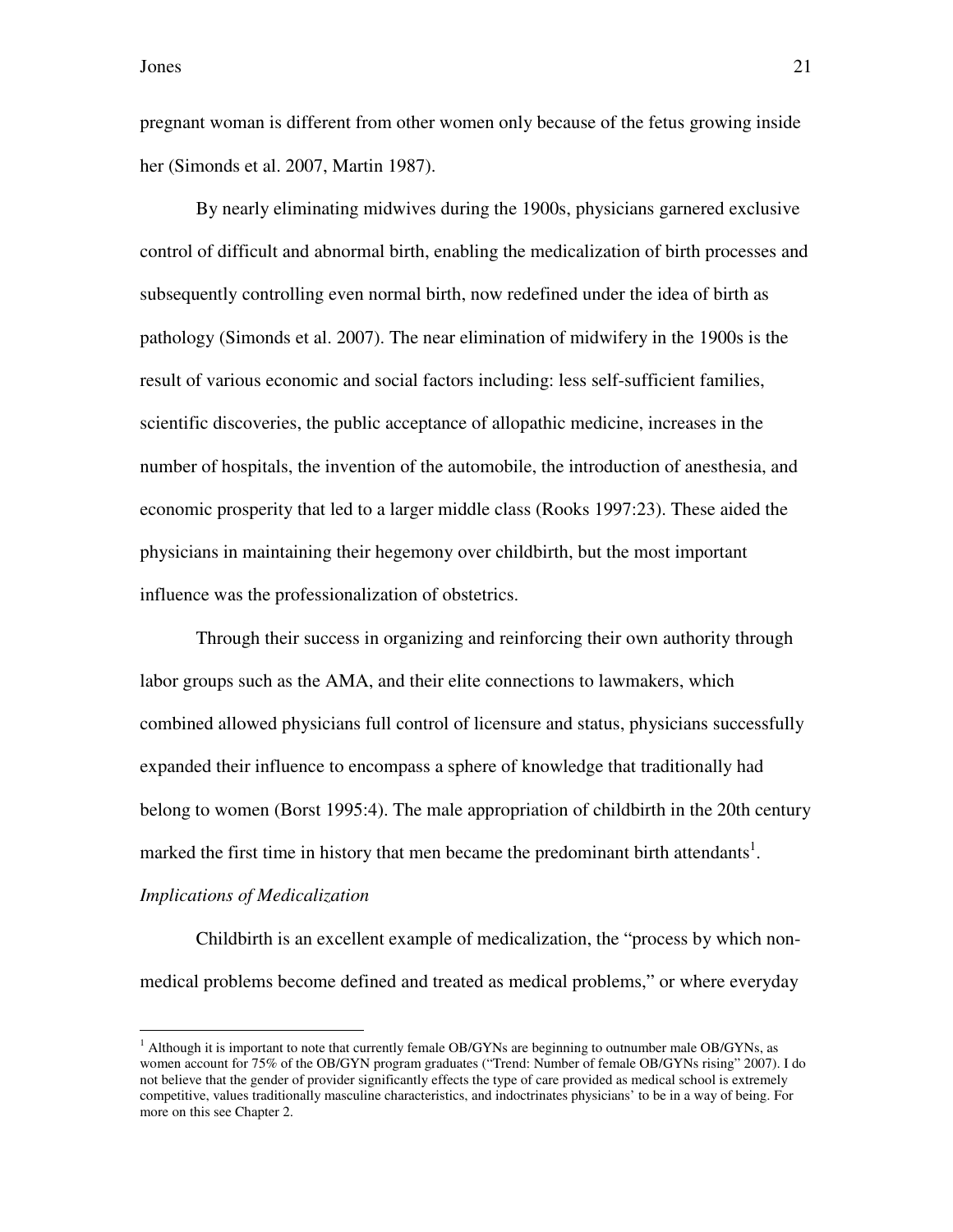life comes under medical dominion, influence and supervision (Conrad 1992:209-210). Sociologist Peter Conrad writes, "This is a sociocultural process that may or may not involve the medical profession, lead to medical social control or medical treatment, or be the result of intentional expansion by the medical profession" (1992:211). As outlined above, the medicalization of childbirth is the result of intentional expansion first by barber surgeons, the preliminary OB/GYNs. The medicalization of childbirth is reflected in many features of our society such as "the diminution of religion; an abiding faith in science, rationality, and progress; the increased prestige and power of the medical profession; the American penchant for individual and technological solutions to problems; and a general humanitarian trend in western societies" (Conrad 1992:213). Although it may be easy to blame a medical monopoly for the lack of quality care and the current maternity care expenditure, it is important to recognize the role patients play in maintaining and forming such a system (Wertz and Wertz 1989). However, it is clear by the sheer number of women's issues that have been medicalized (spousal abuse, contraception, menopause, PMS) some members of society play a greater role in establishing these relationships than others (Conrad 1992:222).

A key feature of medicalization is the monopolization by physicians of anything that can be related to "health" or "illness," which allows them to maintain "medical surveillance" over all related processes (Foucault as discussed by Conrad 1992:216). The professionalization of physicians played a huge role in the medicalization of birth, and now, in the current business model of health care, birth has been transformed into a business, which reinforces the pressure on physicians to maintain their hegemony. Because the medical system evolved the way it did, OB/GYNs are forced to use the same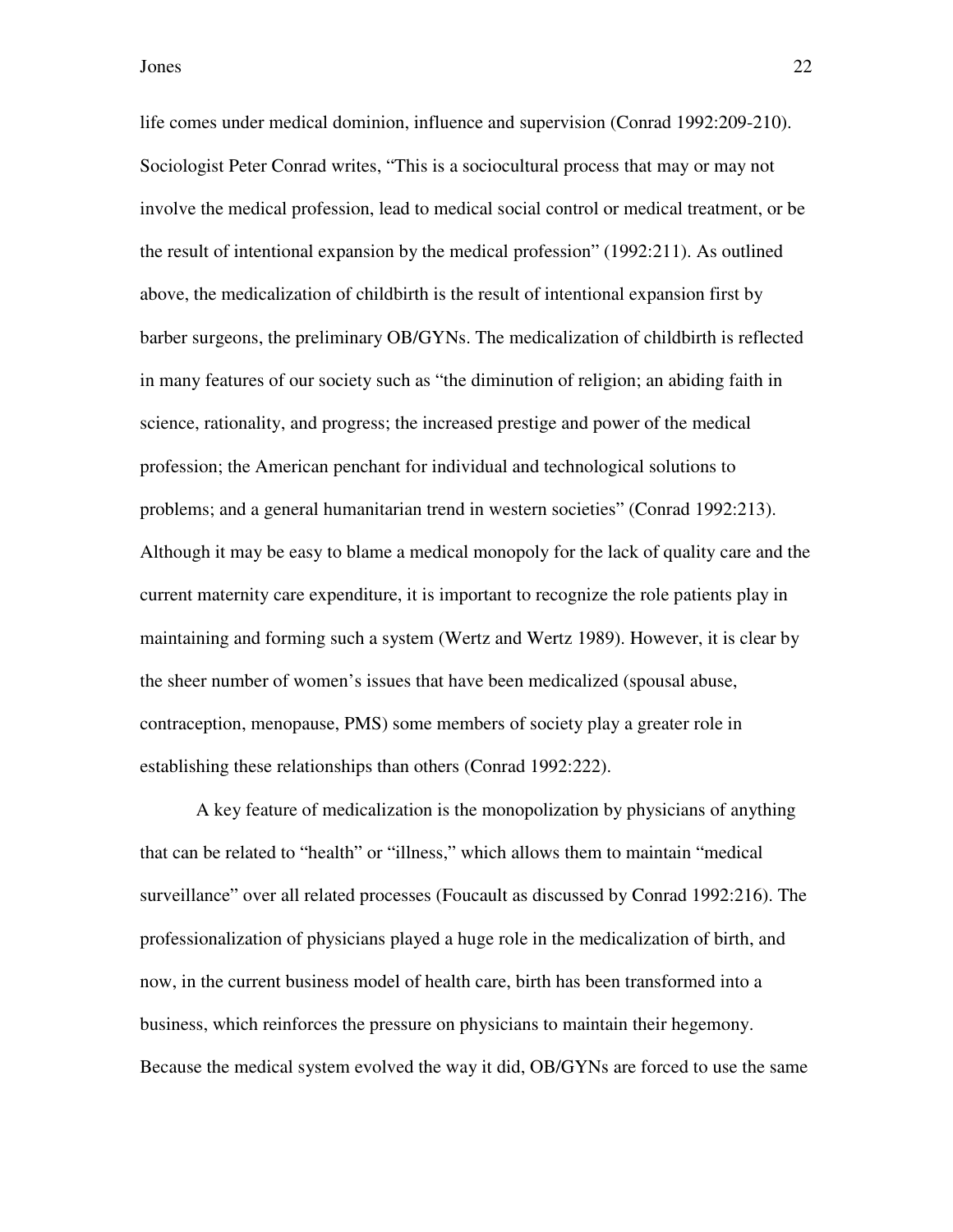strategies originally used to displace midwives to maintain their control of maternity care. Their already established status as professionals and authorities in the realms of pregnancy and birth, along with the organization and systematic support they have in the form of lawmakers and insurance companies, allows them to effectively eliminate any real threat to their livelihood.

However, these same forces limit their ability to practice and provide quality care. During medical school, they are indoctrinated into a mindset based on the authority of technology, which allows them to provide quick, impersonal care to overcome the internalized fear of birth and of litigation. There are three main criticisms of the medicalization of childbirth. First, by intervening with a natural process, physicians attempt to "manage" birth, which decreases the control of the laboring woman. Second, the emotional and physical wellbeing of the woman and her family is risked to incorporate expensive technologies. And third, women are robbed of a potentially transformative and empowering experience (Fox and Worts 1999:327-8).

Wagner argues that a more humanized model of birth is necessary for the United States. During technological development, at first only the positive characteristics may be apparent, until the technology becomes widespread, then the negative consequences are finally recognized (Wagner 2006:28). This is true in the current medical model described in Chapter 2. The potentially lifesaving technologies such as Cesarean section (Csection) and Pitocin, have disseminated and are now almost universally available and frequently used during labor and delivery, and have both financial and health costs to women. In the next chapter, I analyze four common interventions (epidurals, Pitocin,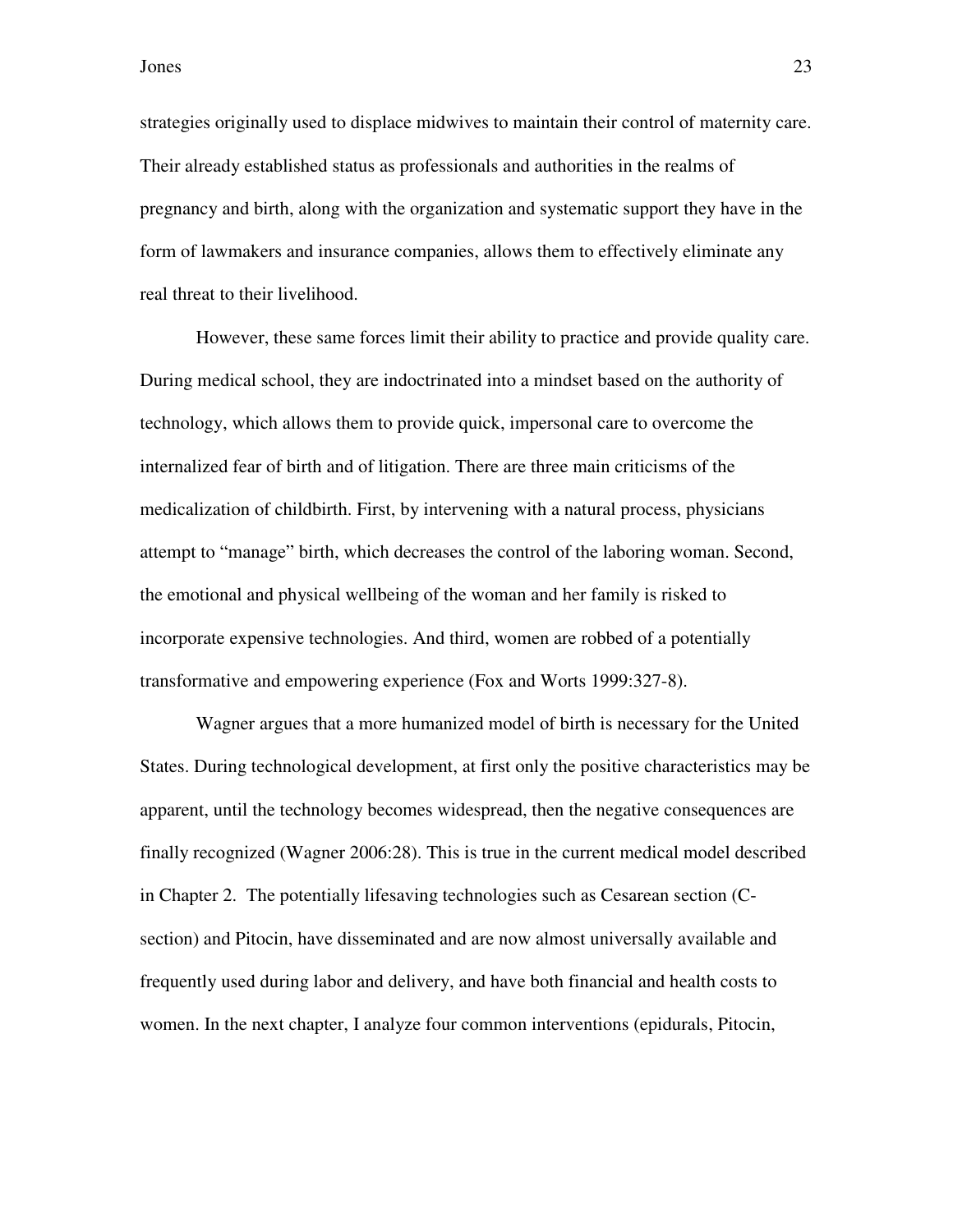electronic fetal monitoring, and the C-section) to identify the major flaws in our current maternity care system and how they potentially affect women's birth experiences.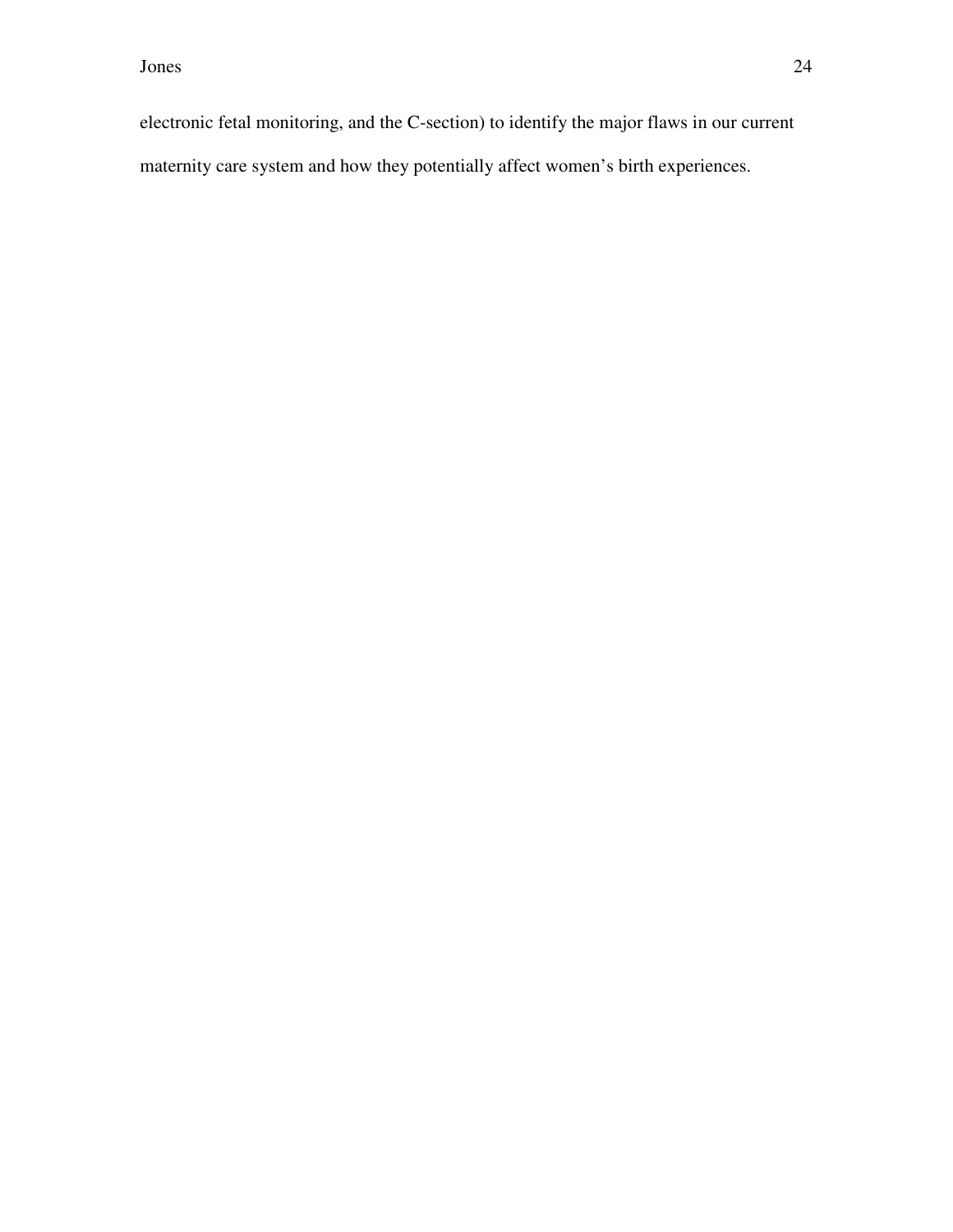### **Chapter 2 Machines that Go Ping: Modern Obstetrics in the United States**

*"And that's the most expensive machine in the whole hospital…Aren't you lucky?" -Monty Python's The Meaning of Life* 

As outlined in Chapter 1, OB/GYNs have long fought for the exclusive ability to provide maternity services. The current medical model holds true to its paternalistic roots: the physician is all knowing, the body is pitted against the mind, and technology reigns supreme. Davis-Floyd and Sargent describe this system as "technomedicine" that "objectifies the patient, mechanizes the body, and exalts practitioner over patient in a status hierarchy that attributes authoritative knowledge only to those who know how to manipulate technology and decode the information it provides" (1997:8). In the modern American maternity system, the authoritative knowledge that fuels decisions comes from complicated technology and the elite few that can interpret and wield these interventions (the interventions described below serve as examples of this). The most important feature of authoritative knowledge is not that the information is true, but that it counts (Jordan 1997:58). This is not surprising, as gynecologists and obstetricians, in the United States, became the primary managers of births in the United States through the exclusive knowledge of and dependence on these tools (forceps and then anesthesia).

The unique maternity care system in the United States is testimony to Foucault's argument that our medical system could only have evolved under a sex and class divided society such as our own (Foucault 1995). Due to its formation through an elite process of professionalization, our medical system developed as a business, a model that distorts the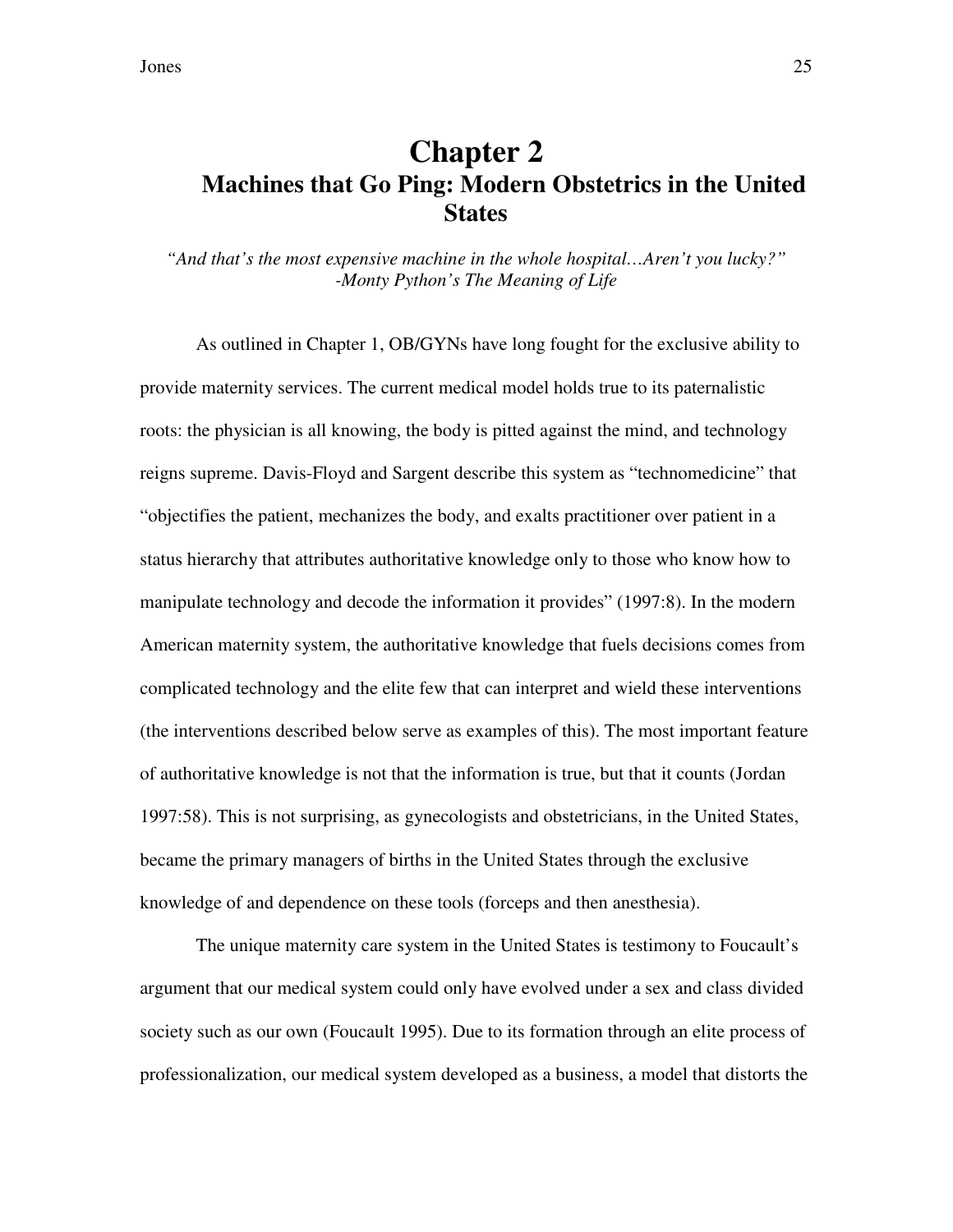care it provides (Perkins 2004). The implications of the business model of medicine are three-fold. First, unlike other businesses, in health care consumers feel more vulnerable and are less likely to question their providers. People become more alienated from their bodies, they depend on the health "experts" to help them, making them unlikely to question expert authority (Perkins 2004). Second, by reframing maternity care in a hospital setting and subsequently as pathology, the medical system has limited a woman's access to social support and increased her dependence on interventions based on notions of authoritative knowledge. Third, the business model views bodies as machines (Martin 1987), and babies as commodities (Katz-Rothman 1996).

Anthropologist Emily Martin discusses how the body has come to be viewed as a machine, where the masculine body is standard. Under capitalism, women's bodies are viewed as flawed machines, women as unskilled workers, and doctors as expert managers. By reframing women's bodies in this light, they are able to play off the lack of social support provided by the hospital setting and promote the use of interventions, which allows them to feel in control, avoid litigation, and maintain a level of dominance. These interventions are also more likely to be geared toward successfully delivering the baby than the mother's wellbeing (Pitocin, EFM, C-section). By enforcing the idea that women's bodies are flawed, especially during a potentially transformative time, the maternity care system in the US continues the societal trend of alienating women from their bodies.

Today, gynecologists include in their scope of practice women's health care throughout the lifespan. The focus of OB/GYNs is on disease, which can be seen in their scope of practice. They are responsible for a deep "understanding of reproductive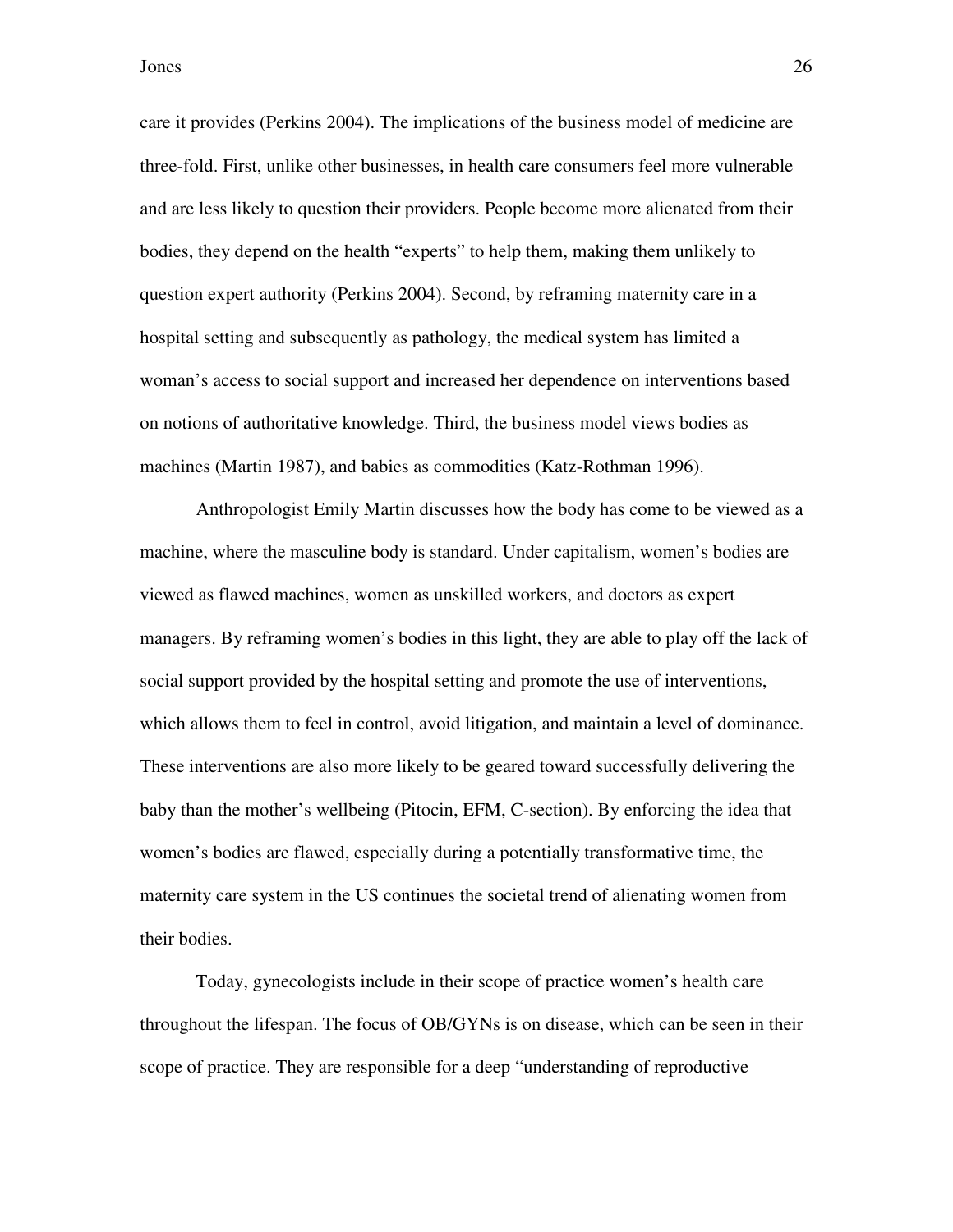physiology, including the physiologic, social, cultural, environmental and genetic factors that *influence disease in women*" ("The Scope of Practice of Obstetrics and Gynecology" 2005). Obstetricians are gynecologists that have additional training in maternal-fetal medicine and beyond the primary care responsibilities they are also surgeons able to operate on the female reproductive system. OB/GYNs have one of the widest scopes of practice of all medical doctors and because of this I narrowed my investigation to just one slice of their expertise: labor and delivery.

Modern interventions, though not as horrific as "twilight sleep" or embryotomies, continue to put pregnant women and their babies at risk through systematic disempowerment of women as consumers, denial of quality care, and maintenance of a flawed maternity care system in which doctors are forced to practice defensive medicine. Feminist writers have long believed that the treatment of women's bodies by health care reflects their position in society (Cahill 2001:334). By analyzing the following interventions we can see that women's bodies are considered abnormal and need to be controlled (Cahill 2001:334).

 The rhetoric of risk plays a large role in maintaining the status quo in maternity care. The selection of risk is a social process, and issues that are considered "risky," may actually pose very little danger (Arney 1982). For example, birth in the developed world has never been safer. However, the United States maternity system was based on rhetoric of risk, and maintains that rhetoric today in order to justify physician and technological dominance. In modern obstetrics the following interventions are not considered risks to women because "risk is conceptualized as emanating from women's bodies gone wrong or awry, rather than from acts done to women's bodies" (Simonds et al. 2007:222). Most,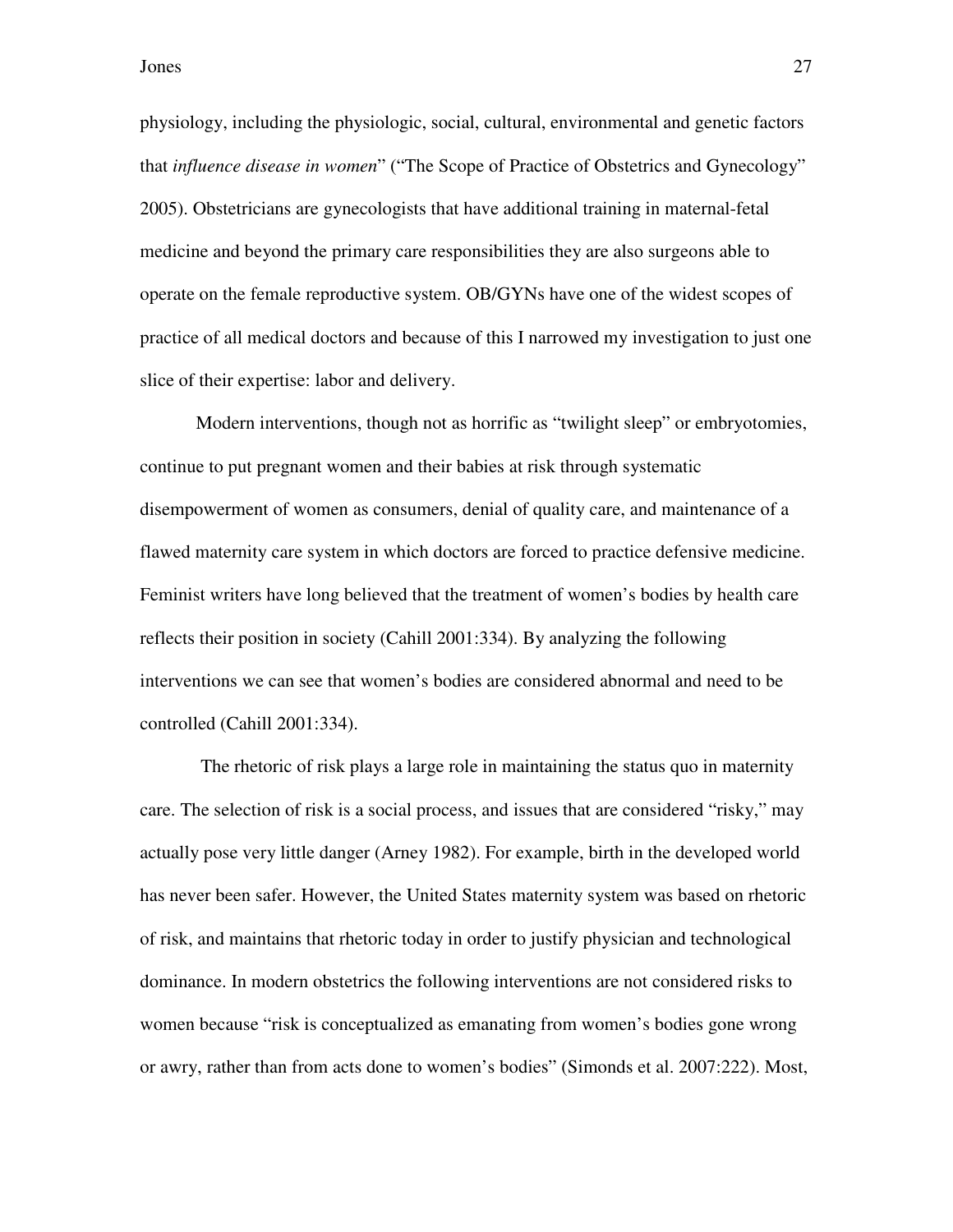if not all, of these interventions were originally created in response to a small number of complicated births, but began to be applied more broadly and then routinized (Rooks 1997:59).

#### *Natural Labor or Birth without Intervention*

Before outlining the most common technological interventions in labor, I will first outline what labor looks like without interventions. One of the most important features of childbirth is that, while each woman and each pregnancy are completely unique, there are general trends. Childbirth is divided to stages. During the first stage the uterus begins to contract and the cervix begins to efface and dilate. Gradually contractions increase in length, usually to no more than a minute, and come more frequently, around every 5 minutes. When the cervix is 4 centimeters dilated, progress begins to accelerate and there is an increase in a vaginal discharge called the "bloody show." The second section is called active labor and is the period in which contractions become more frequent and more intense, and the cervix dilates to the full 10 centimeters. When contractions consistently come every 3 minutes, or 5 minutes for some women, and last a minute or more, it is time to call the birth attendant. For first-time mothers, active labor lasts between 4-8 hours although it is not uncommon for it to last longer or as little as one hour. This portion of labor can be shortened with the use of Pitocin and may last longer if an epidural is administered.

Transition is the final portion of active labor, the shift from the first stage to the second, and can take anywhere from a few minutes to a few hours. During transition the cervix fully dilates, the baby begins to descend into the pelvis, and contractions are the most intense coming every 2-3 minutes and lasting longer than a minute. Once transition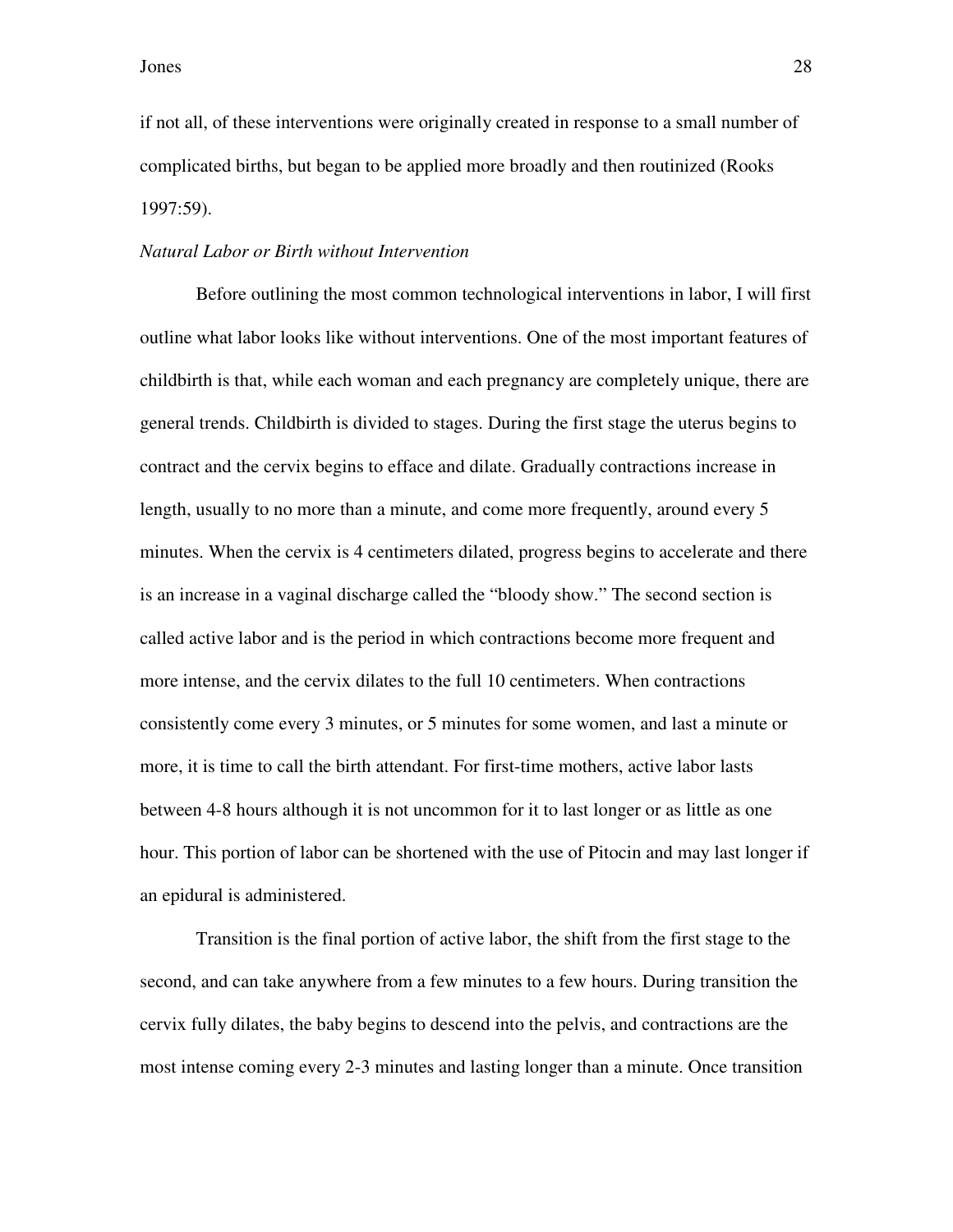is over, there can be a large amount of bloody discharge. In the second stage, women begin to push and contractions become more spaced out to allow for recovery for the woman and the fetus. The urge to push is associated with the location of the baby in the pelvis; when the baby is lower, the woman will feel a stronger urge to push. Each contraction of the uterus pushes the baby down the birth canal until the baby begins to crown. At this point, sometimes called the ring of fire because of the associated burning sensations, the tissue in the perineum begins to stretch to allow for the head to pass through. This stage, on average, lasts an hour for a first-time mom and 20 minutes if the woman has previously had a vaginal delivery. Epidurals have been shown to lengthen this stage.

During the third stage of labor the uterus contracts to deliver the placenta and lasts between 5-10 minutes, on average. The uterus continues to contract after delivery to collapse the blood vessels where the placenta attached to the uterus. This is extremely important to prevent hemorrhaging. Breastfeeding the baby immediately after delivery encourages the production of oxytocin, the hormone that stimulates uterine contractions, and can help prevent excessive bleeding.

#### *Lithotomy Position and Epidurals*

The lithotomy position has been used since Hippocrates' time for various surgeries and vaginal examinations and consists of a position in which patients lie on their backs with their knees and hips flexed and thighs apart. It is commonly used in hospital labor and delivery for a variety of reasons including the inability of a woman to move due to interventions such as an epidural, Pitocin, or Electronic Fetal Monitoring. It is obvious that lying on your back may not be the most practical delivery position, as it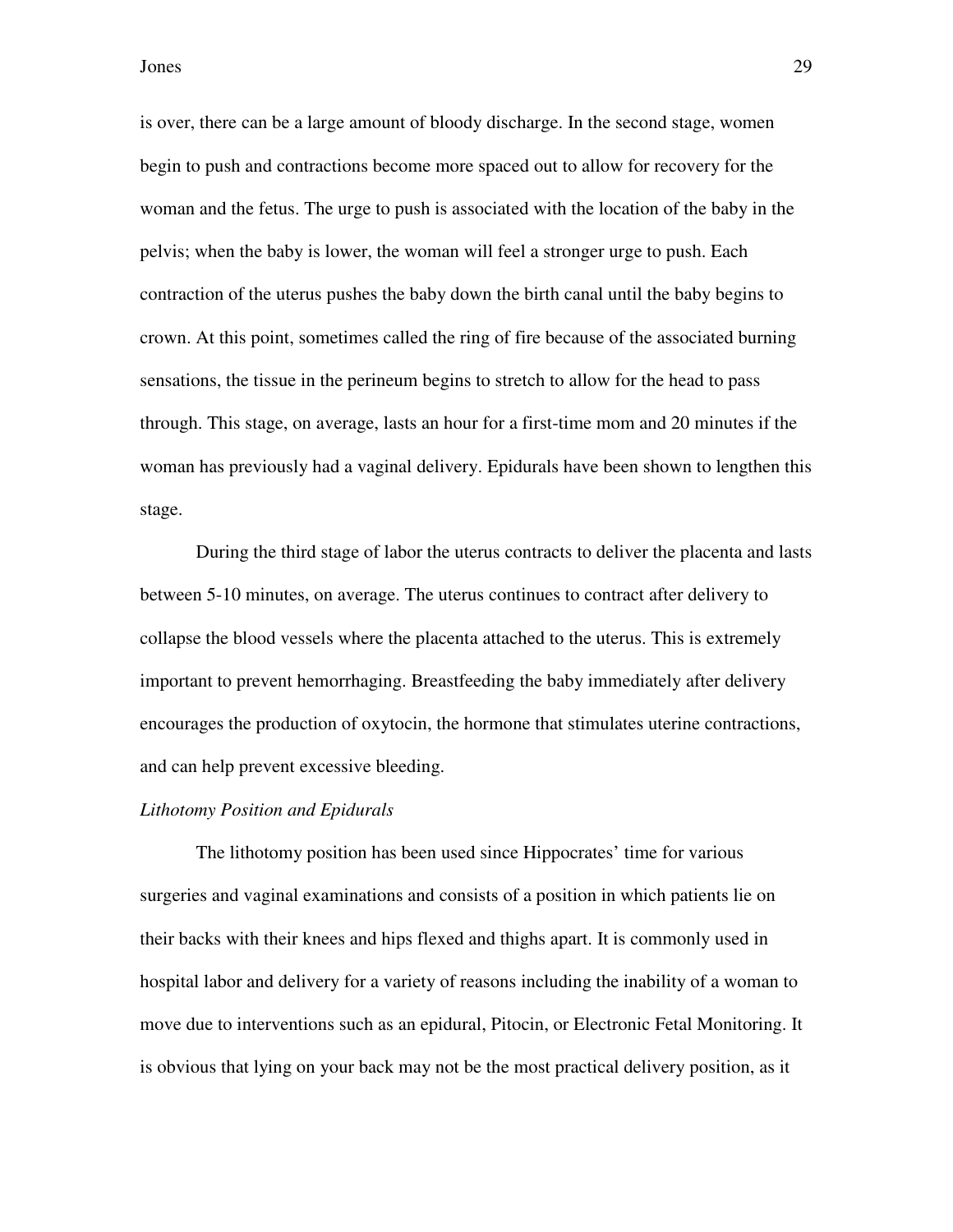does not use the force of gravity. In the lithotomy position, the baby must curve up around the pelvic bone, making the woman's body work even harder (Simonds et al. 2007:20). Because the lithotomy position has been standard for many years, even before the invention of the above interventions, it is more likely to have gained popularity out of convenience for the physician. By confining women to their beds and making it easy to quickly examine their progress, the lithotomy position allows for minimal patient attention (Simonds et al. 2007:20). However, this lack of movement can cause labor to slow (Mitford 1992:110), which may increase the risk of having a labor augmented by Pitocin. Researchers have shown that squatting during the second stage of labor helps prevent the unnecessary use of Pitocin (Golay et al. 1993:73-78).

Movement during labor is important for two reasons. First, it allows women to listen to their body and actively engage with their labor. Second, movement helps minimize pain. When women are kept in the lithotomy position they are more likely to require an epidural (Davis-Floyd 1992:122). If they are not allowed to move their labor is likely to slow, and Pitocin will be administered to induce contractions, which will be more painful, and they are likely to request an epidural (Wagner 2006:13).

An epidural refers to epidural anesthesia, which is a regional anesthesia, that blocks pain below the waist. Epidurals act by physically blocking the nerve impulses in the spine from transmitting pain messages to the brain ("Epidural Anesthesia" 2007). Anesthesiologists are required to administer an epidural, which can consist of a variety of drug combinations. The American Pregnancy Association lists several advantages and disadvantages of using an epidural. The advantages include: allowing women in prolonged labor to rest, reducing pain, which may improve a woman's experience, and an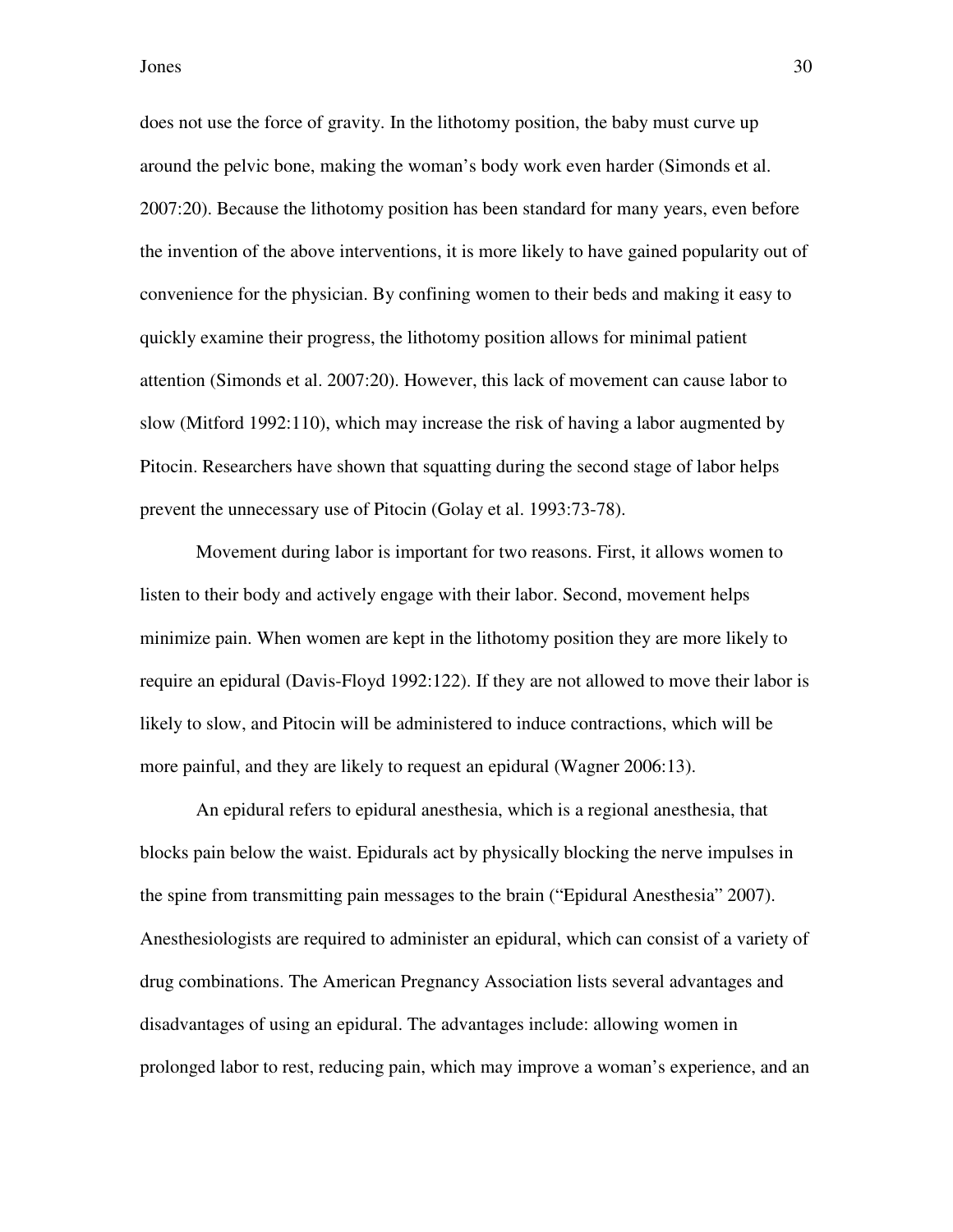epidural "will allow you to remain alert and be an active participant in your birth" ("Epidural Anesthesia" 2007). The disadvantages include a drop in blood pressure, a need for continuous fetal monitoring, shivering, backache, and nausea. Epidurals require maintaining one position, which may cause labor to slow down or stop, and women are warned that, "You might find that your epidural makes pushing more difficult and additional interventions such as Pitocin, forceps, vacuum extraction or Cesarean might become necessary" ("Epidural Anesthesia" 2007). Thus epidurals start a cascade of interventions, and supposedly allow a woman to be more present at her birth, while less able to feel her body at the same time.

Like the lithotomy position that both increases the likelihood of epidural use and is required by epidurals due to below the waist numbing, an epidural makes a woman physically less active in her labor, while remaining mentally active. This reflects the Cartesian dualism of our culture where mind is held over matter. Staying in control mentally and avoiding pain are more important than being able to actively participate via conscious pushing in the birth process. Fox and Worts argue that in American hospitals women are denied positive social support, which encourages them to accept medical intervention (1999:343). In the United States, it is estimated that 66% of women labor with an epidural (Lieberman 1999). Unfortunately, the epidural can be the first in the cascade of interventions that may lead to a Cesarean section. In response to the slower contractions caused by an epidural or the lithotomy position, physicians may administer Pitocin, which is discussed in the next section.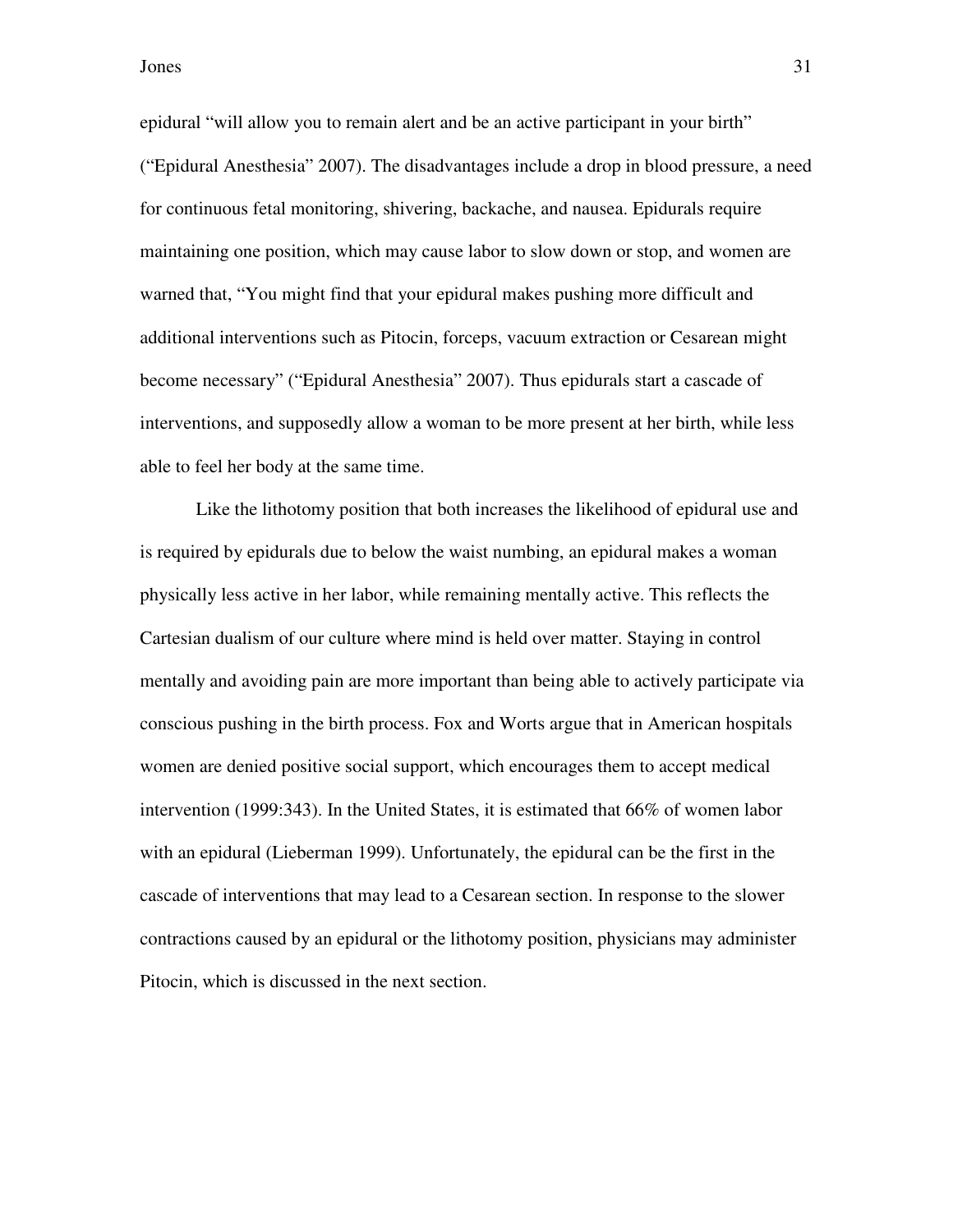#### *Pitocin*

 During labor the woman's body naturally produces oxytocin, a hormone synthesized in the pituitary gland (Bowen 2010). Oxytocin has incredibly important functions such as stimulation of milk production and lactation, stimulation of uterine contractions to initiate labor, and also plays a major role in maternal attachment (Bowen 2010). Pitocin, a synthetic version of oxytocin, can be administered during labor and delivery for three reasons: to induce labor, to augment labor, or to actively manage the third stage, the delivery of the placenta.

The WHO recommends that, when trained professionals are available, the third stage of the delivery be actively managed to prevent postpartum hemorrhaging, a leading cause of maternal deaths in developing countries (Mathai et al. 2007:323). During the third stage of labor, the uterus continues to contract and begins to shrink, causing the placenta to separate from the inner membrane of the uterus and be expelled (Smith 2012). There is an increase in clotting factors in the mother's blood to prevent bleeding to death in case the placenta fails to separate from the endometrium (Smith 2012). As mentioned above, oxytocin not only causes the uterus to contract but also stimulates milk production, so putting a new baby straight to the mother's breast is the traditional technique to produce more endogenous oxytocin and expel the placenta (Gaskin 2010). Active management of this third stage, as WHO recommends, can include the routine use of Pitocin. However, they also warn "inappropriate use of uterotonic drugs, especially before childbirth, can be associated with significant maternal and perinatal morbidity and even death" (Mathai et al 2007:323). In the United States, physicians and midwives alike can administer Pitocin during this stage to prevent hemorrhaging.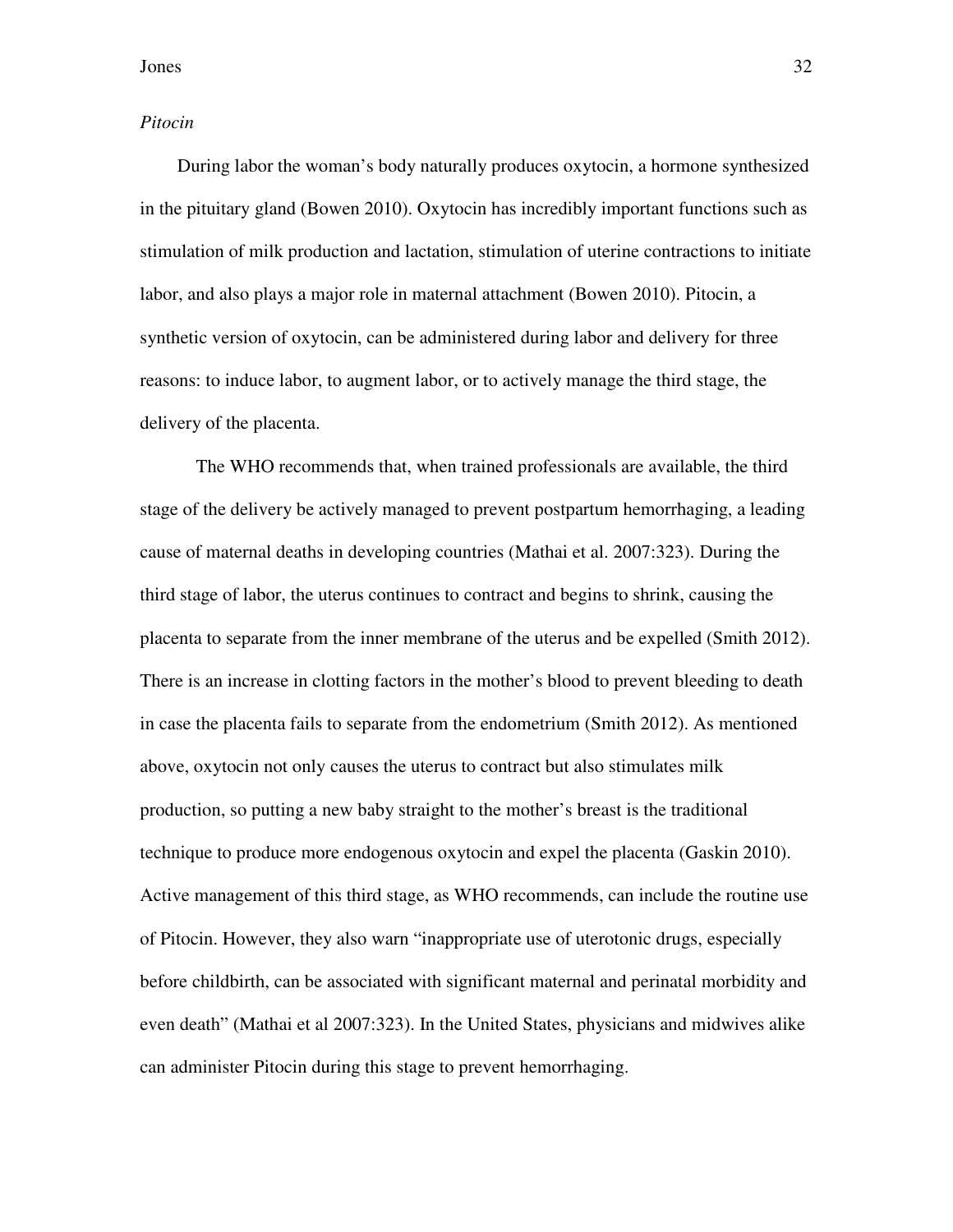In 1954, Dr. Emanuel Friedman profoundly changed the role of such uterotonic drugs for labor augmentation in obstetrics. Dr. Friedman gathered data on the relationship between cervical dilation, fetal positioning, and use of anesthesia and applied this information to create a mathematical formula to predict the normal progression of birth (Cassidy 2006:157). His findings became known as the Friedman Curve, which allows doctors to compare their patients' progress to the average length of each stage of labor depending on how many children they have had (Joy 2011). The Friedman Curve has become essential in the formation of hospital protocol, to the discomfort of Dr. Friedman himself who is distressed by the misappropriation of his findings (Cassidy 2006:157). The statistical analysis done by Dr. Friedman is too frequently applied to all women, despite the ability for a woman's progress in labor to be longer than average but still considered well within normal (Simonds et al. 2007:63).

The Friedman Curve exemplifies how obstetric practices view the body as a machine, instead of taking into consideration the health and state of the mother or baby, a scientific formula is used (Sakala 1993:1239). She is diagnosed with "failure to progress," "uterine inertia," or "dysfunctional labor" (Brodsky 2008:139). All of these terms imply something inherently wrong with the female reproductive system requiring some sort of intervention to make it functional, and that something may be Pitocin. This diagnosis also makes a woman doubt her own capabilities (Sakala 1993:1242). The notion that birth is a constant progression towards delivery and that women's bodies are all the same reflects our paternalistic medical system, and many health professionals and women will testify to the constant starting and stopping of labor depending on a multitude of factors (Gaskin 2010).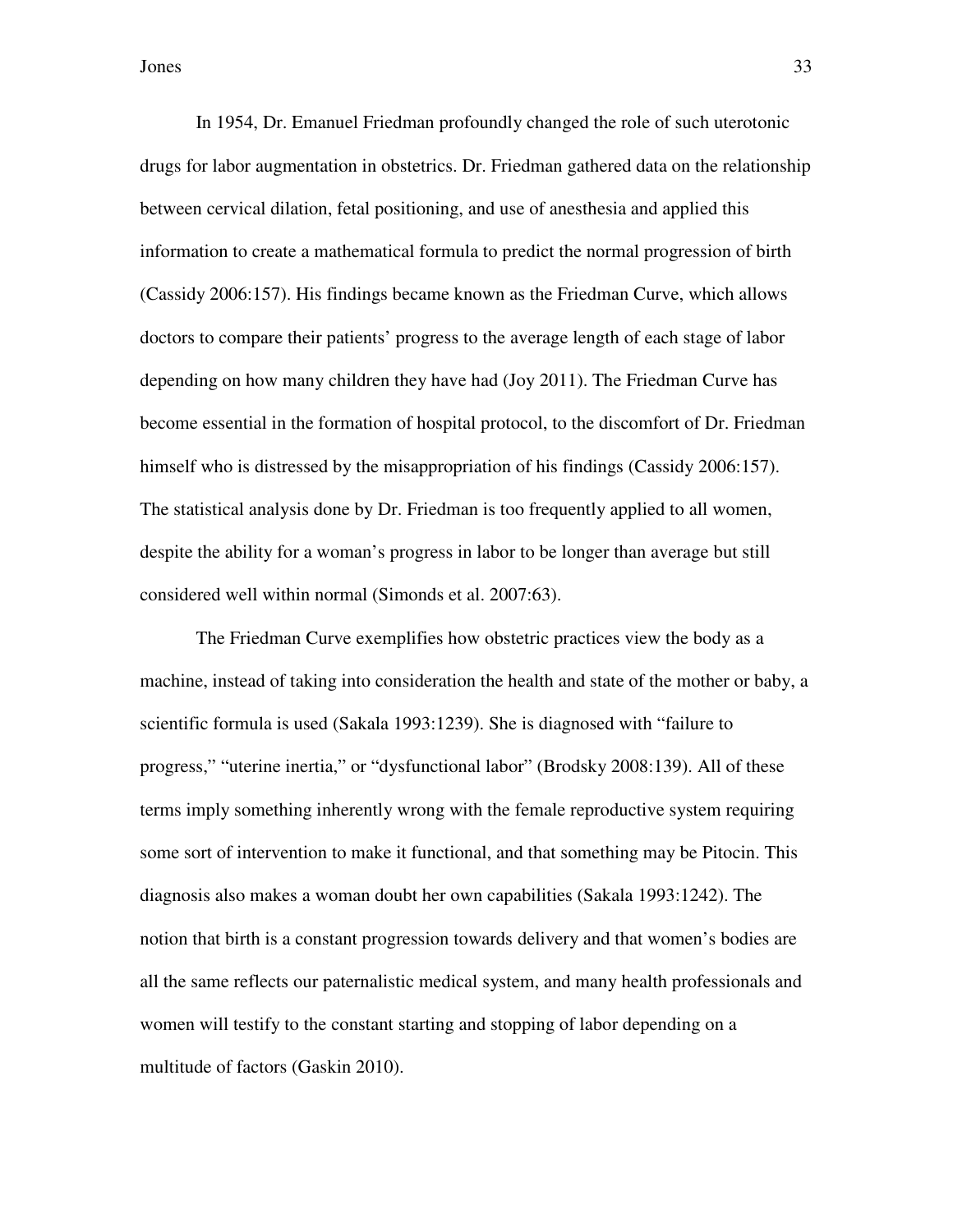When uterine contractions are not strong enough to deliver the fetus or placenta or if labor has stalled according to the Friedman Curve, physicians administer Pitocin via IV ("Pitocin: Risks and Reasons for Induction and Scheduled Births" 2010). Pitocin augmentation can be "the difference between having a natural vaginal delivery and having a Caesarean section" because "rather than waiting for a labor to completely stall, the use of Pitocin can help to jump start a labor that is going slowly" ("Pitocin Pros and Cons" 2012). However, "Pitocin creates a birth that needs a great deal of intervention." Because Pitocin strengthens and lengthens uterine contractions, Electronic Fetal Monitoring (which will be explained on 37) becomes necessary to monitor the wellbeing of the fetus ("Pitocin Pros and Cons" 2012). Uterine contractions, natural or stimulated, reduce the oxygen supply to the fetus momentarily; natural contractions are spaced to allow an adequate recovery period between contractions. The rapid and strong contractions caused by Pitocin augmentation can deprive the fetus of oxygen, and can cause brain damage (Mendelsohn 1982:174, Rooks 1997:319). EFM usage is intended to alert the doctor if the baby goes into distress due to a lack of oxygen.

Although Pitocin shares some functions with endogenous oxytocin, it fails to produce all of the benefits as oxytocin. First, synthetic oxytocin does not as effectively dilate the cervix, which increases the likelihood a drug such as Cytotec (See EFM section) will be used for dilation ("Oxytocin-injectable Pitocin" 2012). Second, the amount and rate of production of oxytocin also differs. Endogenous oxytocin is pulsed in small amounts to synchronize contractions while Pitocin is administered continuously via IV, which eliminates the natural "breaks" between contractions (Brodsky 2008:143). Third, natural oxytocin also helps to minimize the pain of contractions through the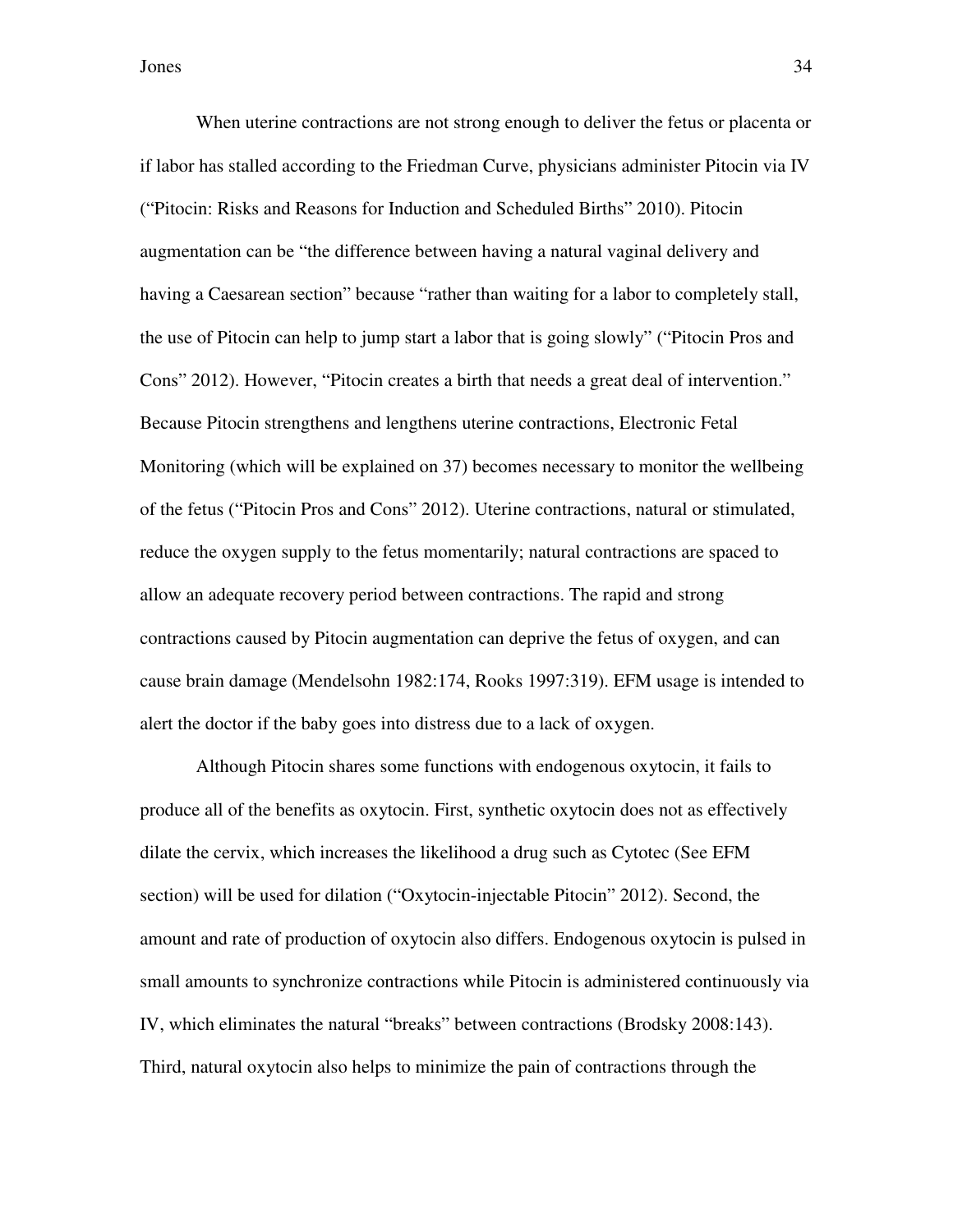production of endorphins, a morphine-like substance that blocks pain receptors (Rooks 1997:129). Because Pitocin is administered intravenously and EFM is required, it not only overrides the ability of the body to produce natural pain reducers (endorphins), but it also immobilizes women. As outlined above, movement helps minimize the pain of contractions, which because of the Pitocin are now stronger and more painful (Rooks 1997:129). Other important inhibitors of endorphin production are fear or stress, both of which may arise from the diagnosis of "failure to progress" and the beeping of the EFM (Wagner 2006). Fourth, at the end of a non-augmented labor, oxytocin levels peak to stimulate fetal ejection, bonding, and lactation (Bowen 2010). Augmented labor lacks this spike and Pitocin does not encourage maternal bonding, but rather prevents it as synthetic oxytocin interferes with endogenous oxytocin production, disturbing the natural release of the "love hormone," which can interfere with breastfeeding and bonding (Lothian 2005:43).

Because Pitocin increases contraction strength and duration without producing the same physiological pain reduction, women report augmented births as being more painful and more pain medications are administered (Lothian 2005:42). As previously mentioned, these also carry risks.

The strong and frequent contractions caused by Pitocin can have other devastating consequences for mother and baby. One such danger is amniotic fluid embolism (AFE), in which amniotic fluid, fetal cells, hair, or other debris enter the mother's blood stream and cause an allergic reaction (Wagner 2006:155-158). Other risks of augmented labor include incorrect positioning of the fetus, making labor more difficult putting the fetus at risk for brain damage especially if the membranes have already ruptured (Mendelsohn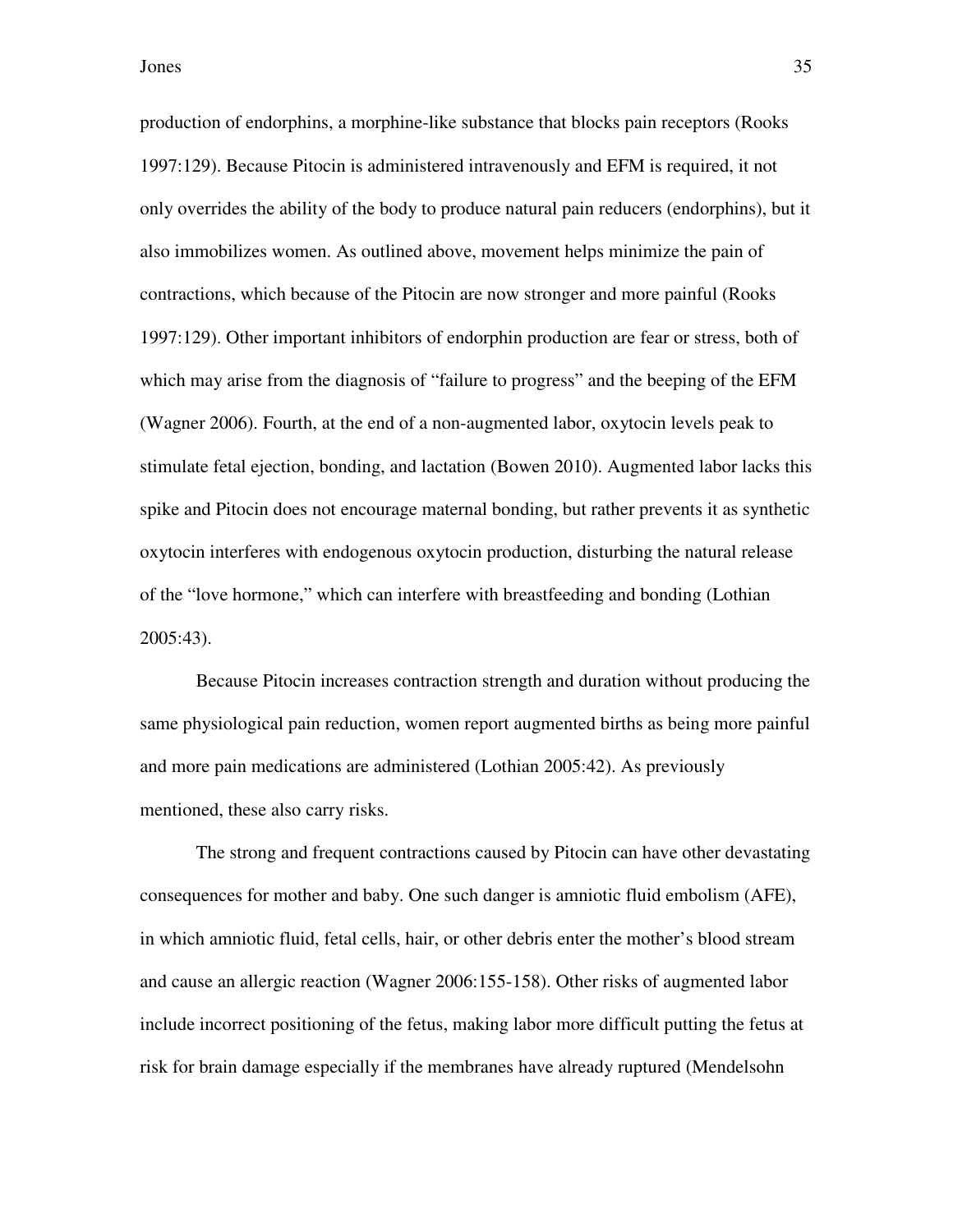1982:174). Without the amniotic sac, the fetus no longer has a protective cushion surrounding and holding it in place and can to be pushed against the pelvic bone during contractions. This is especially devastating if the physician has misestimated the due date and the fetus in underdeveloped (Mendelsohn 1982:174). and the fetus in underdeveloped (Mendelsohn 1982:174).

An alarming trend with Pitocin use is the correlation between the increased rate of augmentation in the past 20 years and the trend towards "Workday" births, during daylight hours Monday-Friday (Figure 1, Martin et al. 2010). It is hard to believe that women are almost twice as likely to deliver their baby on a Tuesday as a opposed to a Sunday naturally, which gives strength to safe childbirth advocates' argument that Figure 1: Average Number of Births by Day in 2008 Physicians are augmenting labor out of Figure 1: Average Number of Births by Day in 2008 Physicians are augmenting labor out of tus no longer has a protective cushion<br>to be pushed against the pelvic bone during<br>if the physician has misestimated the due da<br>hn 1982:174).<br>is the correlation between the increased rate<br>rend towards "Workday" births, dur

(Martin et al. 2010:



convenience and not in the best interests of the woman (Wagner interests of the woman (Wagner<br>2006:78). In his book, *Male Practice*, Dr. Robert Mendelsohn, selfproclaimed medical heretic, argues that

doctors blame women for increased rates of Pitocin use, as opposed to admitting the importance of convenience (1982:175). They argue that Pitocin is administered because women are too weak, in too much pain, or because it is more convenient for the woman (1982:175).

The risks associated with labor augmentation are compounded when Pitocin is The risks associated with labor augmentation are compounded when Pitocin is<br>used to induce labor (Cassidy 2006:178). Inducing labor when not medically necessary is dangerous as it "forces a very complex system into action before it is really ready to begin" (Rooks 1997:313). It is estimated that  $3\%$  of births may require induction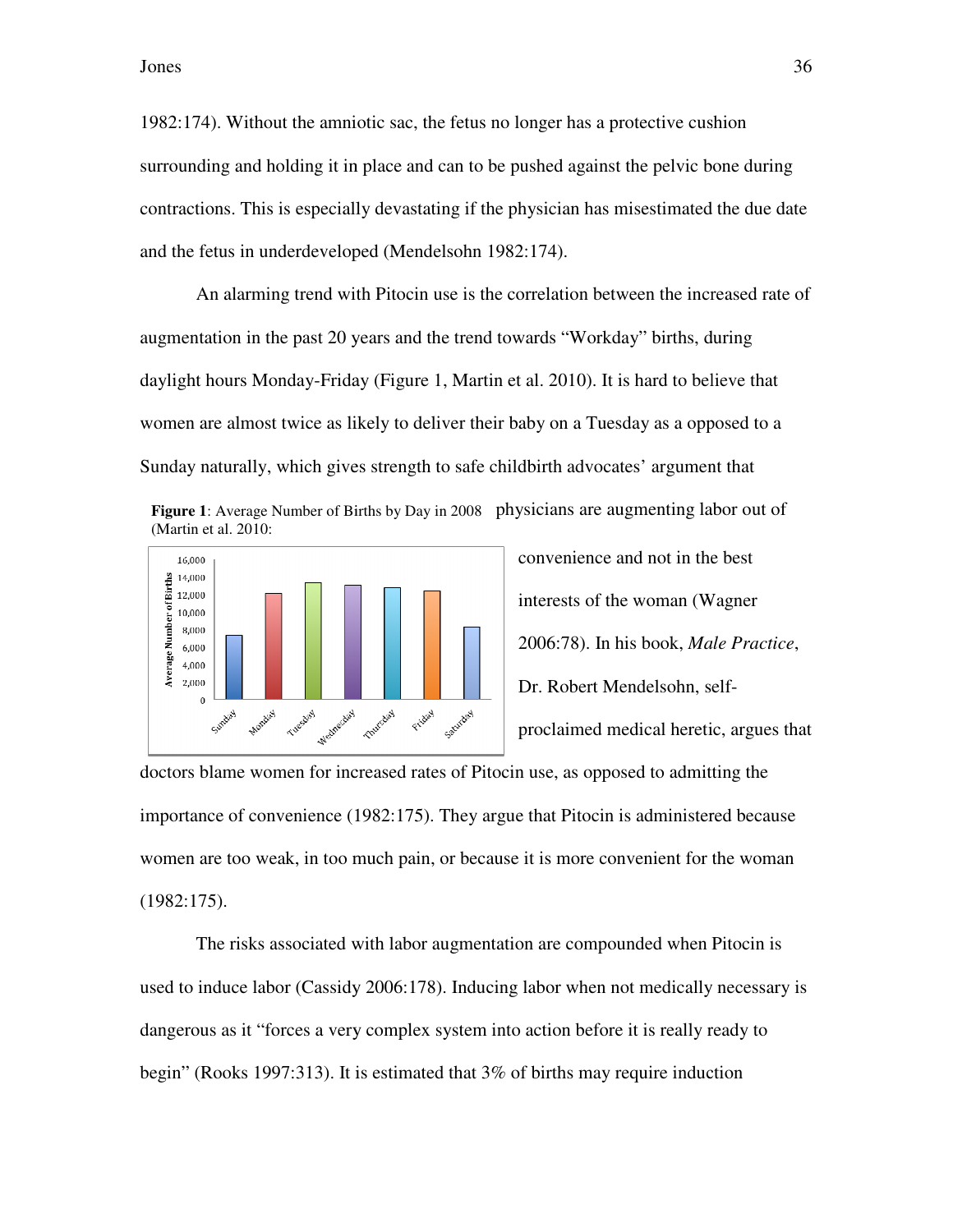(Mendelsohn 1982:172). In 200, a study conducted by Childbirth Connection, surveyed 1,447 nulliparous (first-time) mothers, 24 hours after giving birth. They reported that 54% of births were induced by artificial membrane puncture, 44% were induced by artificial oxytocin, and 53% had Pitocin administered to strengthen or augment contractions (Declercq et al. 2006:3, 23). 18% of mothers cited a non-medical reason for induction (Declercq et al. 2006:3). These statistics vary significantly from the National Vital Statistics Report in 2011 (Table 1), although both show a significantly higher level than the 3% suggestion.

| Ethnicity    | % Induced | % Augmented |
|--------------|-----------|-------------|
| White        | 27.64     | 20.97       |
| <b>Black</b> | 20.88     | 20.15       |
| Hispanic     |           | 18.26       |
| A 11         | 22.76     | 19.9        |
|              |           |             |

**Table 1**: % Labors that were induced or augmented in 2011 by ethnicity (Martin et al. 2010)

Underestimating the due date is common, which is why the FDA and ACOG advise against inducing labor unless in a medical emergency, for example a post term pregnancy lasting 42 weeks or more ("FAQ154: Labor, Delivery, and Postpartum Care). To induce labor the physician manually ruptures the sac with an amnihook (similar to a crochet hook) or with drugs like Pitocin (Simonds et al. 2007). Despite the warning against inductions, 55% of women reported artificial membrane rupture during their labor (Declercq et al 2006). Infection of the amniotic sac becomes a concern after rupture as does prolapse of the cord, in which the umbilical cord descends through the cervix and requires immediate delivery by Cesarean ("Umbilical Cord Prolapse" 2008).

Induction of labor is risky regardless of whether or not a woman attempts a vaginal birth after Cesarean (VBAC) or not, but the risks are magnified in a VBAC labor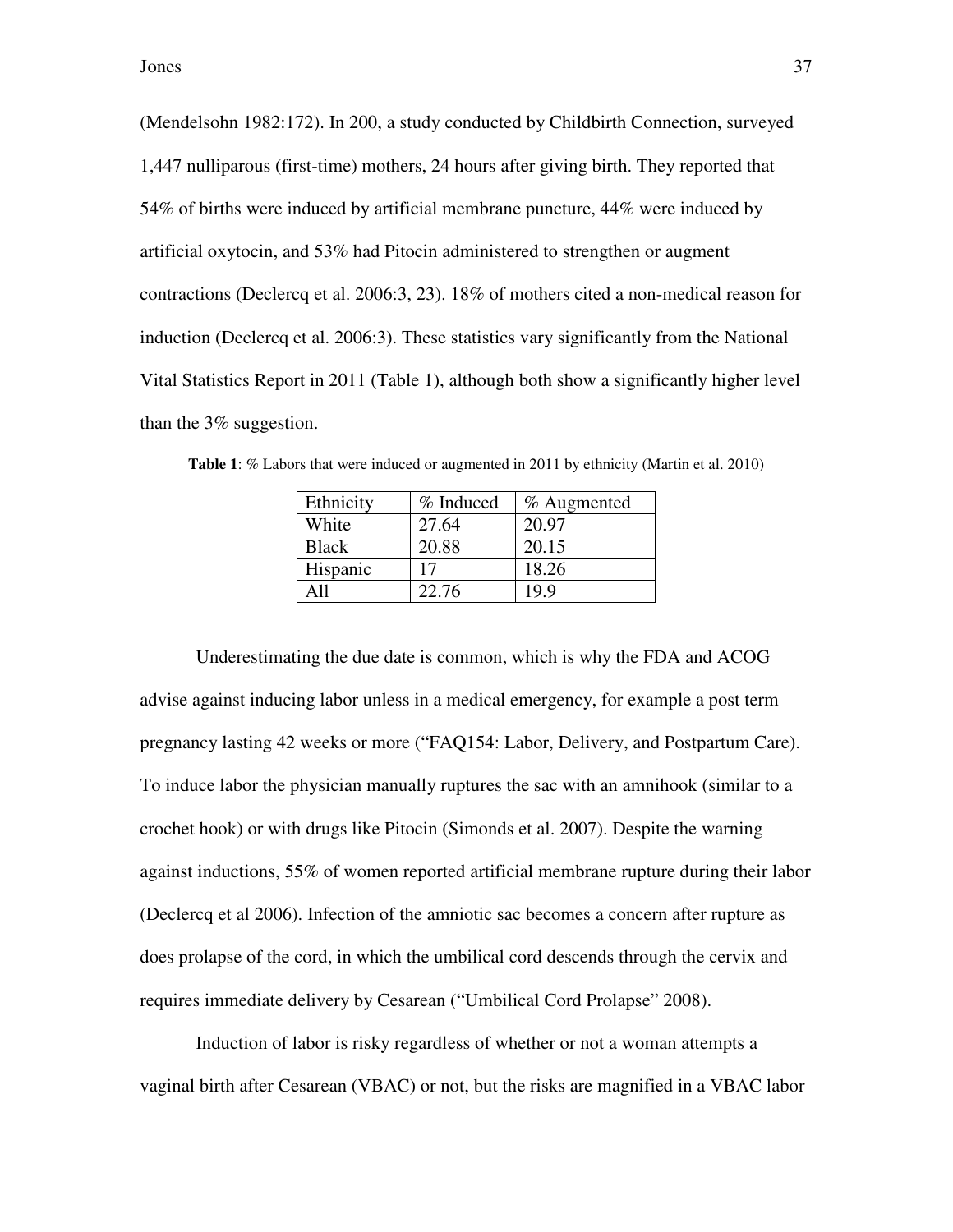(Cassidy 2006:178). VBAC women have a scar on their uterus from their previous Cesarean delivery making them at a higher risk for uterine rupture. If the muscular walls of the uterus rupture due to over stimulation, the fetus has a 30% chance of neurological injury or death, and the mother has a 1-2% chance of dying (Wagner 2006:83). The risk of a normal, unscarred uterus rupturing is 1/33,000 births. Women who have previously had C-sections and are attempt a VBAC have a  $1/200$  risk of uterine rupture without augmentation, 1/100 risk with Pitocin augmentation, and 1/43 risk with a Pitocin induction (Wagner 2006:83).

# *Electronic Fetal Monitoring (EFM)*

During labor, the fetal heartbeat is continually checked through EFM or auscultation, periodically listening to the heartbeat through a special stethoscope. EFM can be done externally and internally. External EFM consists of two flat sensors on a belt placed around the mother's belly to measure the strength of contractions and the heartbeat of the fetus ("Maternal-Fetal Intervention and Fetal Care Centers" 2012). Internal EFM is done once the cervix has dilated 2 centimeters and the amniotic sack has ruptured. Then the nurse is able to insert an electrode through the vagina and cervix into the uterus, where a sensor is attached to the fetal head ("Maternal-Fetal Intervention and Fetal Care Centers" 2012). ACOG states that EFM is used to help detect potential changes in fetal heart rate and allows medical professionals to treat the underlying problem while simultaneously preventing the use of unnecessary procedures ("Maternal-Fetal Intervention and Fetal Care Centers" 2012). The EFM provides reassurance for both providers and patients that it is safe to continue labor. The only drawback to EFM, according to the ACOG, is that once connected to the machine patients are unable to walk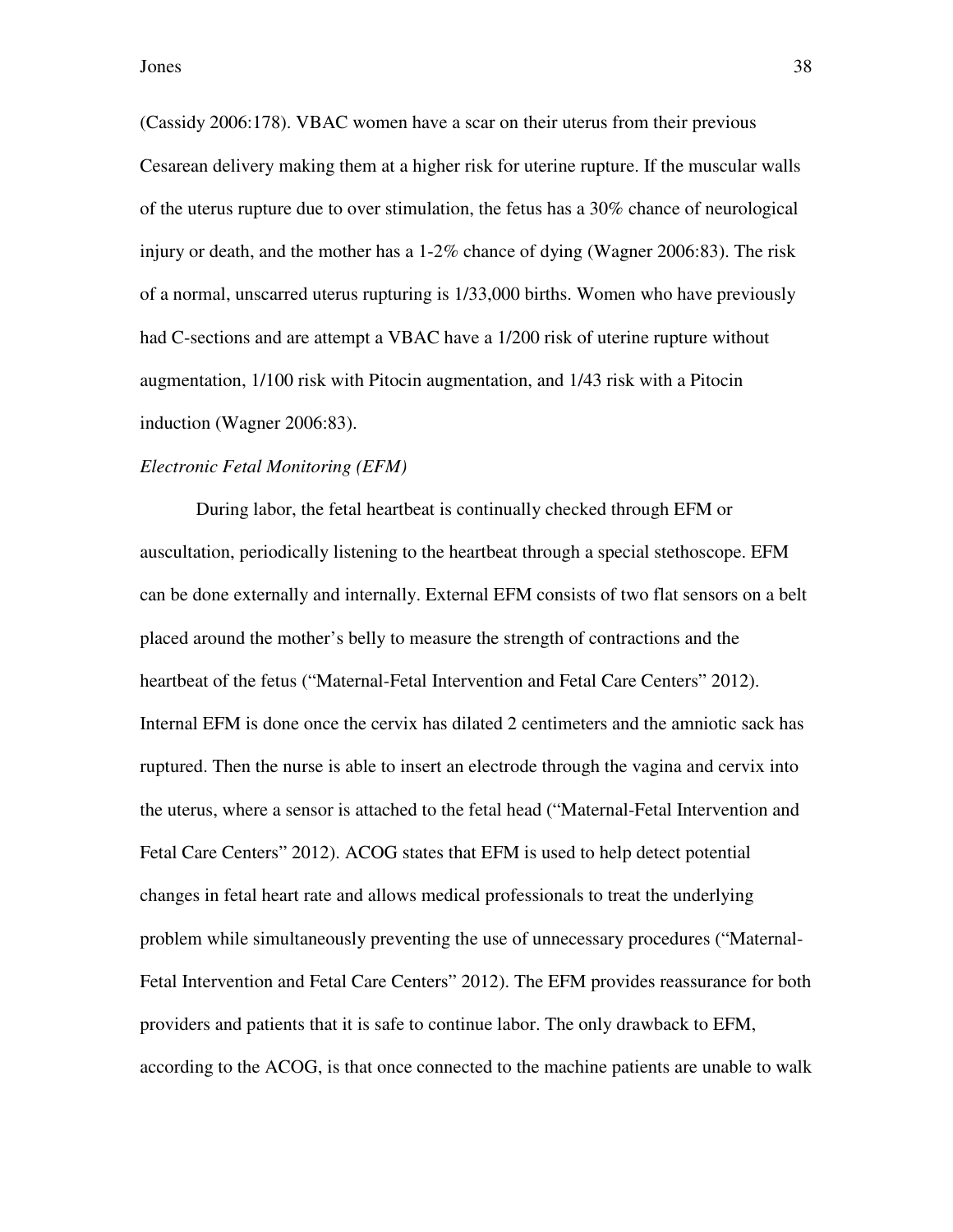around, but "may find a comfortable position on the bed" (Maternal-Fetal Intervention and Fetal Care Centers" 2012).

The near universal use of EFM in hospitals and the endorsement by ACOG reflect the flaws in our maternity care system, one of which is incorporation of technology into clinical practice without evidence for its benefits. Originally EFM was used only for "high-risk" pregnancies, but as is evident throughout the history of maternity care, the technology quickly disseminated to be used on all pregnant women (Katz-Rothman 1996). Since 1975, EFM has been used in most hospital births (about 80% in 1984) despite multiple literature reviews stating that it has no benefit and is no more effective than listening with a fetoscope (Thacker 2004). Although ACOG claims that EFM helps to prevent the use of unnecessary intervention, studies have found a strong correlation between EFM usage and unnecessary C-sections and vacuum/forceps usage (Thacker 2004). The use of EFM alone increases the likelihood of operative vaginal delivery by 30% and C-section 160% (Thacker 2004).

A recent article from *The Journal of Obstetric, Gynecologic, & Neonatal Nursing* criticizes these studies as focusing too much on past EFM use. The authors argue:

Fetal Heart Rate monitoring was not appropriately tested prior to being implemented into clinical practice. With the clarity of hindsight, we can identify many reasons why FHR monitoring increased the Cesarean rate without improving perinatal mortality in the first few decades of use. But focusing on why FHR monitoring has not worked in the past and calling for discontinuation of this technique is not the solution (King and Parer 2011:670).

The first sentence demonstrates a practice all too common in maternity care: the clinical use of an intervention prior to a complete understanding of its implications. Examples of seriously harmful interventions from our recent past include radiation imaging of fetuses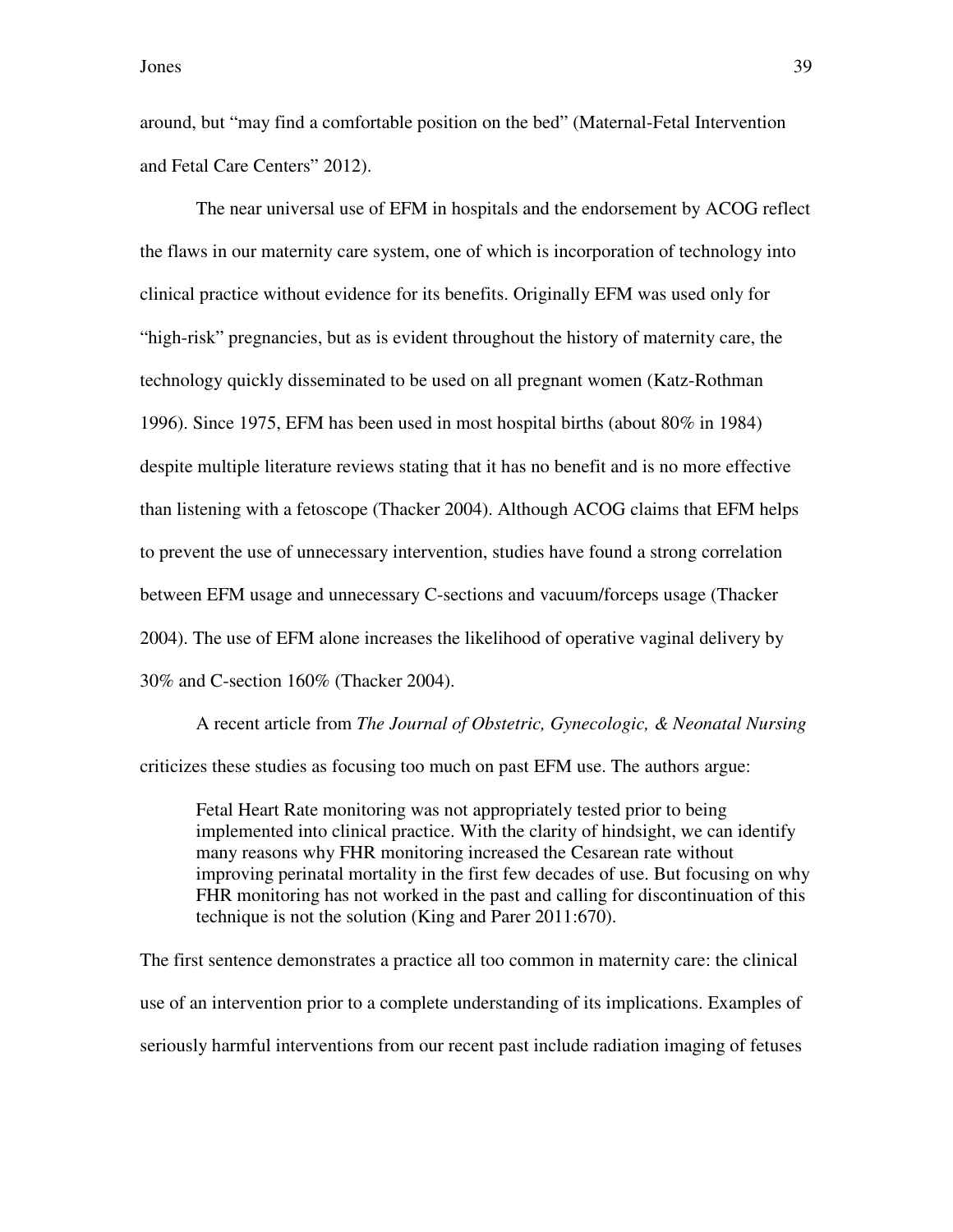in mothers and prescription of Thalidomide, a drug used to treat morning sickness but later found to cause serious birth defects.

Currently, the drug misoprostol, like EFM, demonstrates the failure of maternity services to put the health and safety of women over convenience and dependence on birth augmenting interventions. The FDA approved misoprostol, otherwise known as Cytotec, to reduce the risk of anti-inflammatory drug induced gastric ulcers in high-risk patients ("Misoprostol Information" 2009). The FDA specifically warns against the consumption of Cytotec by pregnant women at the top of its drug report in capital letters: "Cytotec administration to women who are pregnant can cause abortion, premature birth, or birth defects. Uterine rupture has been reported when Cytotec was administered in pregnant women to induce labor" ("Misoprostol Information" 2009). Cytotec is now used to provide women with abortion services.

The standardized use of a procedure that is ineffective or even harmful begs the question: why do physicians continue to incorporate a practice that is futile?<sup>2</sup> In their meta-analysis of articles on EFM, Banta and Thacker include potential reasons why an ineffective technology would maintain such popularity, a second main flaw in the American maternity system, a movement towards unquestioning acceptance of technology (1981). They argue that since a generation of physicians trained to monitor labor via EFM they simply do not know another way to do it, there exists an "inappropriate faith in electronic and machine-based technology," (Banta and Thacker 1981:1527). Hewlett-Packard inventor, Konrad Hammacher, believes that EFM technology is not sufficient to order a Cesarean and should not be the focus of care (Cassidy 2006:121). A sales leader, Hewlett-Packard monitors have been used in over

 $\overline{a}$ 

<sup>&</sup>lt;sup>2</sup> This problem is not unique to maternity care.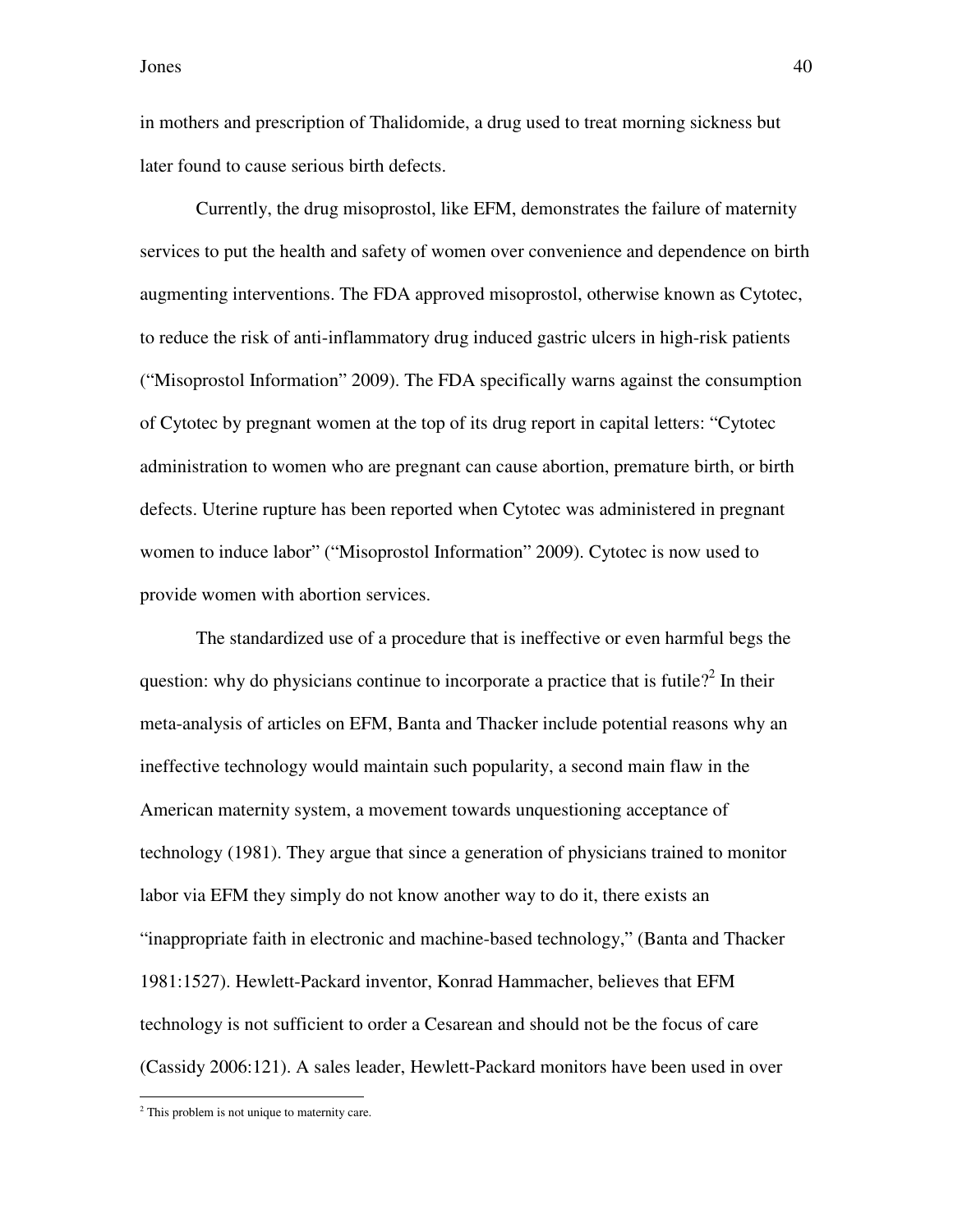forty-five million births within the first twenty-five years (Cassidy 2006:121). According to doctors, EFM provides assurance that everything is going according to plan and that if something changes they have done everything possible to control the birth (Cassidy 2006:121). Jessica Mitford argues that insurance companies played a key role in the standardization of EFM because insurance providers like Blue Cross and Medicaid accepted EFM without testing its efficacy before determining their reimbursement rates for the procedure (1992:160). Because insurance companies cover EFM, doctors are quick to strap women down in the case of a lawsuit.

In 1988, the chairman of the Department of Obstetrics, Gynecology and Reproductive Biology at Harvard Medical School described EFM as a "failed technology" but predicted that it would be difficult for obstetricians to stop using it in the absence of a substitute, in part because of the fear of being sued. Doctors, especially in the United States, are quick to endorse EFM because of the feared malpractice suits (Thacker 2004). The EFM provides a large amount of data with minimal work. As Cassidy writes, "Mothers, and hospitals fearing malpractice litigation, remain lulled by the sense of safety the beeping devices offer" (2006:121). Because nature is considered dangerous and needs to constantly be monitored, these women are subjected to constant surveillance (Simonds et al. 2007). Scholars interpret this phenomenon through Michel Foucault's theory of surveillance and power (Arney 1982*)*. In his panopticon theory, one can always be seen without seeing, which encourages the internalization of institutional norms (Foucault 1995). In the hospital patients are watched from the nurses' station and are reduced to lines on a computer.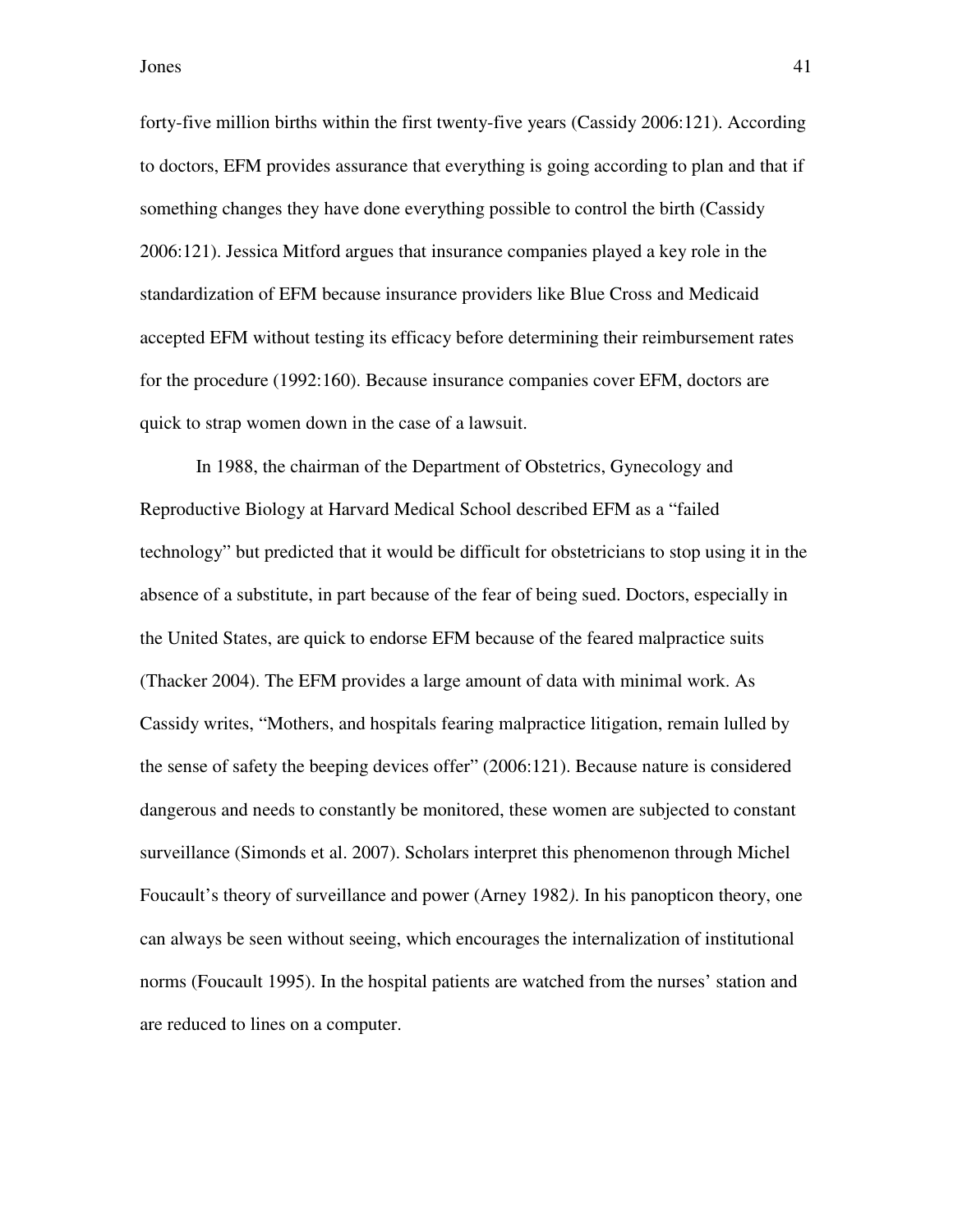By confining women to their beds to monitor their babies, physicians and hospitals attempt to protect themselves against litigation while simultaneously making their own jobs easier (Cassidy 2006:121). Monitoring women via machine eliminates the constant need to check-in on the patient because the EFM is constantly connected to the nurses' station, where one nurse has the responsibility to sit and continually check the monitor, providing hospitals the financial incentive to continue EFM. The ability to keep constant watch of laboring women via EFM creates a distance between the provider and the mother by minimizing physical interaction between a nurse and the patient (Katz-Rothman 1996). Instead of touching the patient, putting skin to skin, information about her body is received by a machine and then forwarded to the nurses.

One of the most important aspects of EFM is that it enables physicians to treat mother and baby as separate patients whose needs are no longer in sync. By having a reading on the state of the fetus, doctors are able to interpret faulty readings or "nonreassuring" EFM outputs and go straight to the intervention that provides them the most control and the most protection from litigation, the C-section.

#### *Cesarean Section (C-section)*

The C-section could be considered the ultimate intervention, the culmination of the medicalization of birth. A Cesarean section is an abdominal surgery consisting of an incision in the mother's belly and uterus to deliver a baby ("Cesarean Section" 2010). In 2011, 32.8% of babies were delivered via Cesarean in the United States (Menacker and Hamilton 2010). While C-section rates have increased at an alarming rate in the United States, up from 4.5% in 1965, 5.5% in 1970, and 24.1% in 1986, the procedure itself has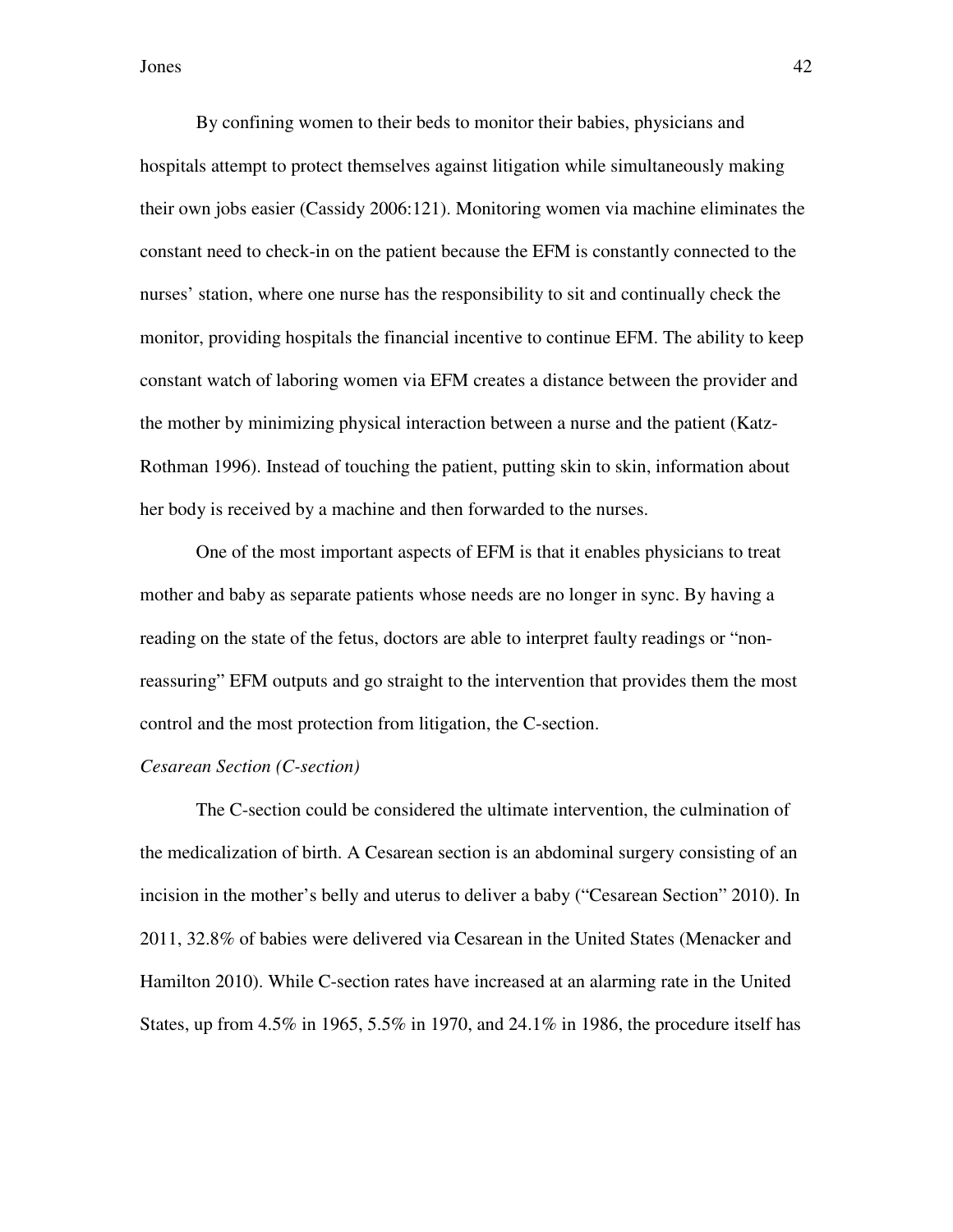existed for thousands of years (Joy 2011). The WHO states that no more than 10-20% of babies need to be delivered via C-section (Sachs et al. 2000).

Critics of modern obstetrics argue that obstetricians are highly trained surgeons responsible for overseeing a natural process (Wagner 2006). The current medical model, beginning in medical school, trains them to see labor and delivery as dangerous; at any moment things will go wrong. As surgeons, they use their expertise, surgery, to prevent and respond to twists, such as performing an episiotomy or a C-section. Despite the frequency of Cesarean deliveries, they are still considered a major abdominal surgery and increase serious risks for mothers ("Cesarean Section" 2010). According to the American Pregnancy Association, Cesarean deliveries are typically the result of:

- Placental separation from the uterine wall or previa, when the placenta covers the cervix
- Uterine rupture
- Breech position of the baby, when the baby is not facing head down in the uterus
- Cord prolapse, when the umbilical cord is delivered before the baby
- Fetal distress
- Failure to progress
- Repeat Cesarean
- Cephalopelvic Disproportion, baby's head is to large or a mother's pelvis is too small for the baby to pass
- Active genital herpes
- Diabetes
- High blood pressure of the baby or mother after membrane rupture
- Multiple births ("Reasons for a Cesarean Section" 2006)

For mothers, the potential risks include: infection, injury to organs (bladder, bowels), hemorrhage, adhesions (scar tissue that causes pelvic pain and may cause future pregnancy problems such as those listed above), extended hospital stay, extended

recovery time, which may be detrimental for mother-baby bonding, reactions to

medications, risk of additional surgeries, death, and emotional issues such as feeling

negatively about their birth ("Cesarean Section" 2010). There also exists a list of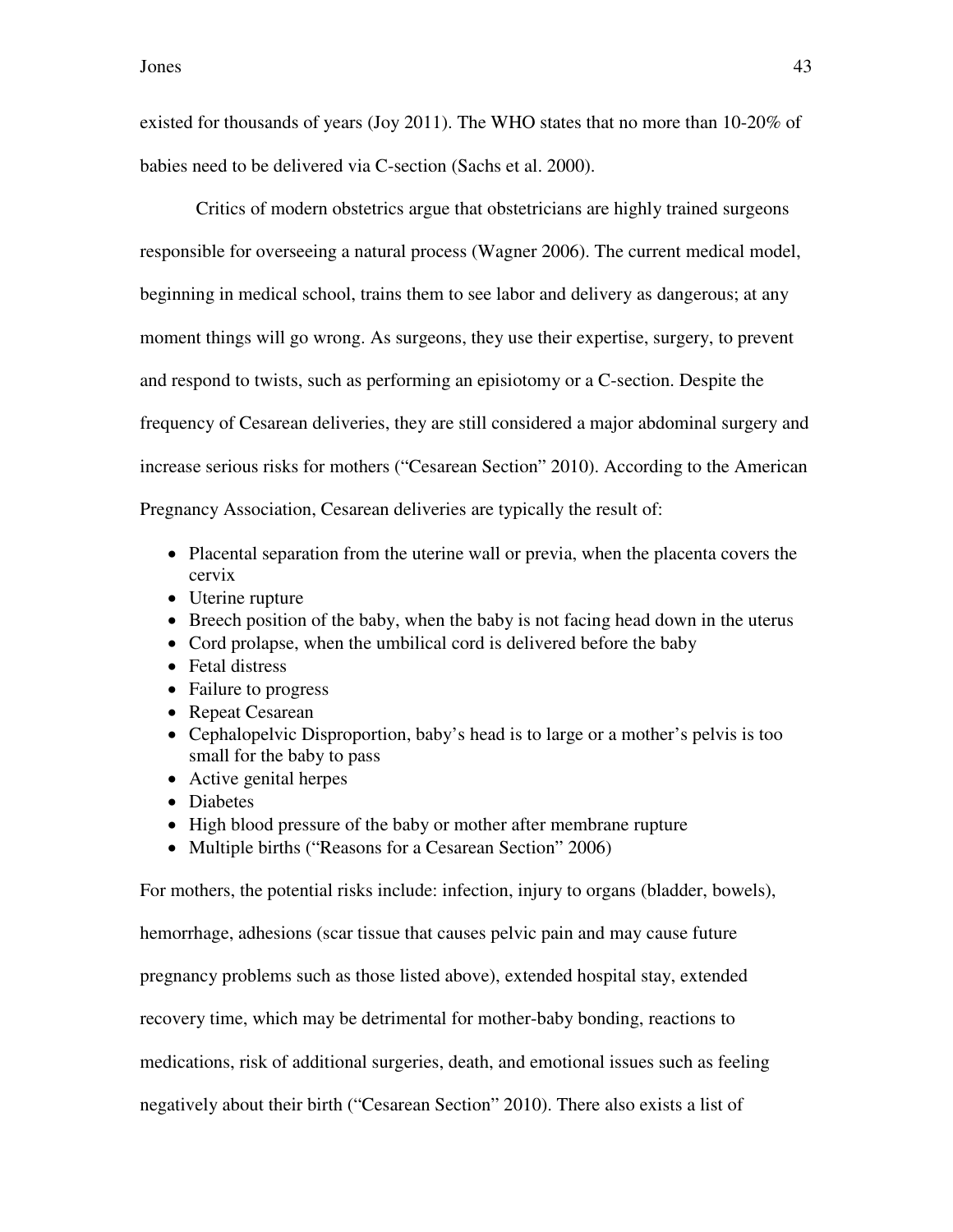potential complications for baby such as, breathing problems, low  $APGAR<sup>3</sup>$  scores (babies delivered via C-section are 50% more likely to have lower APGAR scores than vaginally delivered babies), fetal injury, and premature birth.

Cesarean deliveries are one of the most common surgeries performed in the United States (Minkoff et al. 2004). The rise in the number of Cesarean sections has been attributed to various influences including technological, cultural, professional, and legal factors (Minkoff et al. 2004). Technologically, two factors that may increase the rate of C-sections are the rise of fertility therapies, which increase the number of complicated births, and the "cascade of interventions." The "cascade of interventions" starts with the lithotomy position, which leads to an epidural for pain management or Pitocin to start stalled labor (these two interventions also lead to each other, as outlined above). Pitocin augmentation requires the use of EFM, which increases the likelihood of a C-section (Sakala 1993:1240). Sakala identifies four factors that lead to C-section: feeling unsafe and unsupported, spending too much time in the hospital (Friedman Curve), lithotomy position, and other interventions (1993:1242).

From a legal perspective, the fear of litigation drives these interventions, such as EFM and Pitocin, to make sure they are doing everything possible to control the birth and prevent litigation. "Doctors get sued for the Cesareans they don't perform or don't perform quickly enough. They don't get sued for performing the surgery," which encourages the jump to cut (Cassidy 2006:121). The protection from litigation goes back to the early days of physician organizations, when by the early 1900s medical societies, such as the AMA, handled malpractice suits for members (Feldhusen 2000). Even then

<sup>&</sup>lt;sup>3</sup> APGAR tests the physical wellbeing of a baby after birth measuring color, heart rate, reflex, muscle tone, and breathing.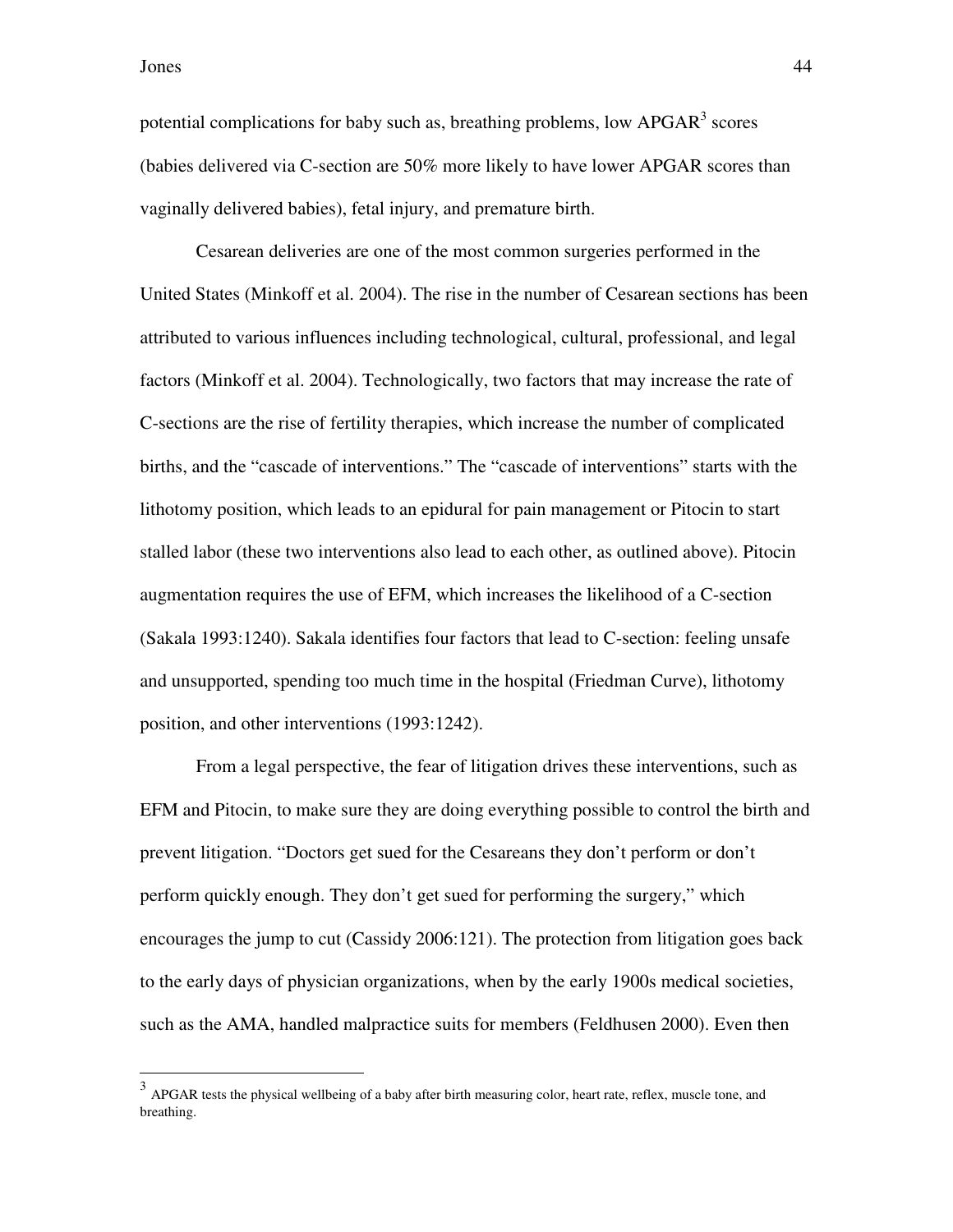doctors practice what Wagner calls " "tribal obstetrics," where doctors are quick to defend fellow physicians that most align with the dominant practices of the "tribe" (Wagner 2006:23). In the 1900s, physicians began to form alliances and would testify on their behalf of their alliance members (Feldhusen 2000). Bosk echoes this concept arguing that the profession's social control of itself, regulation and control of deviance, "finds the profession to be tolerant and forgiving of its own, as opposed to its less tolerant treatment of lay population deviance" (Conrad 1992:219). Additionally, OB/GYNs are trained as surgeons and have little training in normal birth processes. From a professional and business standpoint, C-sections are a quick, convenient, and more expensive procedure (See Chapter 3 for price of care). A reduction in the number of C-sections would reduce a physicians' autonomy and limit revenue, which is exceptionally dangerous to doctors' livelihoods in this time of potential health care reform (Sakala 1993). During a two-year programmatic C-section reduction, one hospital lost over one million dollars in revenue (Sakala 1993).

The fact that women are electing to have C-sections speaks to the overall societal internalization of the superior value of technology, the devaluation of bodily experience, and the need for a sense of control. By choosing to undergo a major abdominal surgery, women are accepting the medical discourse that birth is dangerous due to the flawed female form. Electing a Cesarean delivery embodies the issues brought up by other interventions: the notion that technology is superior to a woman's body, that experiencing labor mentally is more important than experiencing it physically, and that babies are commodities produced by women. C-sections have become "common place" and as such women interpret that the benefits far outweigh the risks (Sakala 1993:1234).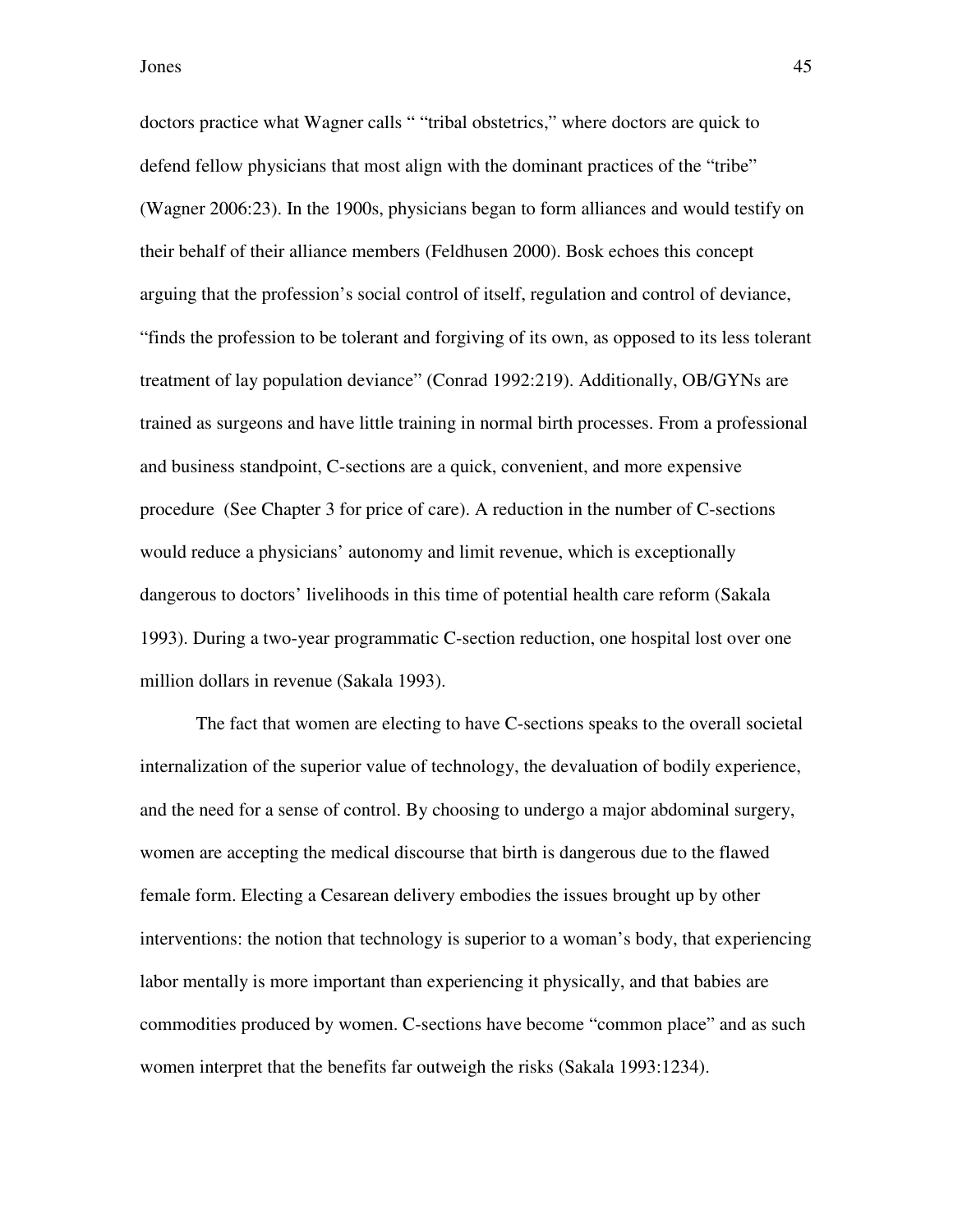## *Implications*

The National Institute of Health (NIH) discusses the history of Cesarean deliveries, recognizing a shift between saving the fetus and saving the mother. With the rise of imaging technology, the fetus has become a patient, and in some cases, is even named months before delivery, changing the way medical practitioners and parents view the fetus (Sewell 1993). In one case in Denver, an obese woman refused to have a Csection despite potential fetal distress, to which a lawyer and judge were summoned to proclaim the fetus a ward of the state. The woman was subsequently anesthetized and the fetus was delivered surgically (Davis-Floyd 1992:287).

EFM and other modern obstetrical technologies enable doctors to treat the woman and fetus separately, enacting the long-standing paternalistic idea that a pregnant woman carries a man's child (Katz-Rothman 1996:157). Important to note is the fact that most of these technologies are geared towards the delivery of the baby, not the improvement of the mother's experience (Fox and Worts 1999:338). Prior to the development of fetal monitoring, medicine was limited to information provided by the mother's body and the only technique of measuring the fetus was auscultation. Care providers measured "*her* hear rate, *her* blood pressure, the frequency and intensity of *her* contractions" (Katz-Rothman 1996:157). Alienation of the woman from the birth and the baby creates two separate patients, the mother and the baby, and allows physicians to pit the two against each other. Treating the two as separate shifts the gaze towards the fetus and results in an increase social control of women in the name of fetal protection (Cahill 2001). Gregg argues that the acceptance of prenatal testing and monitoring (like EFM) as routine, will have dramatic implications on the future of social expectations about women's behavior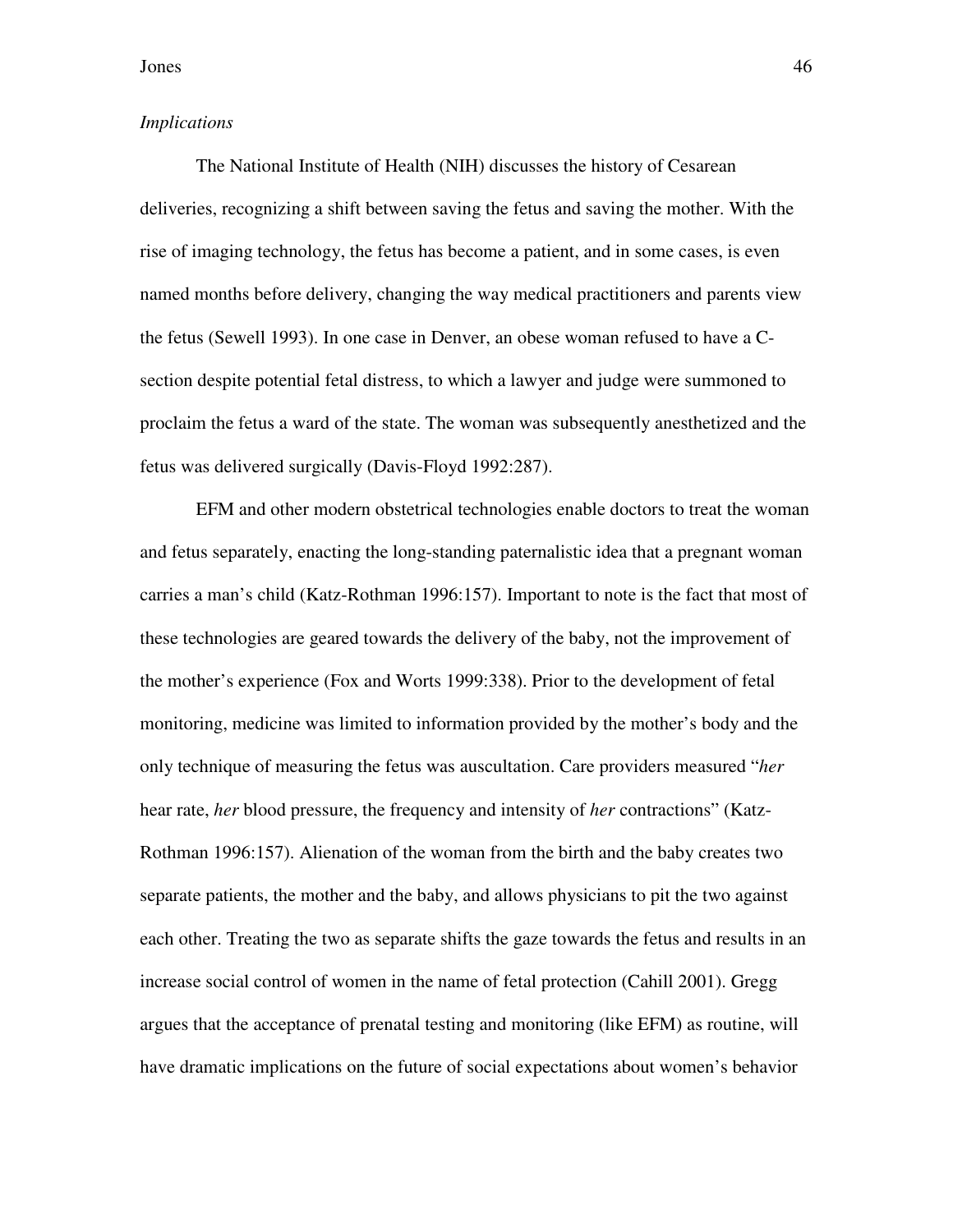(Gregg 1993). The next chapter addresses how the reestablishment of social support can minimize such interventions.

The rhetoric of choice has played a huge role in encouraging the acceptance of this model. Although, I believe informed choice is integral to providing high quality of care, it is also an issue that demands a level of criticism. Informed choice defines patient autonomy, but, as in the physician model, information provided is restricted to information "deemed relevant" by the health care provider (Leap and Edwards 2006:99). Not only does information have to meet the criteria of the health care provider, but "informed choice places the onus of control on the individual, with little recognition that social inequalities, in particular poverty, play a major role in restricting the ability of women to make changes in their lives, or even to engage in a process of making choices" (Leap and Edwards 2006:99). Although socioeconomic status plays a large role in health care literacy, most patients are less likely to make choices that may antagonize their health care provider, which allows women to remain in control of the decision making process until their provider feels strongly about a decision (Kirkham 2004: 100). This points out an extremely important aspect of informed choice: not only do you need access to accurate information, but also you need to be able to act on that information (Wagner 2001:32).

The interventions describe above are part of the idea of 'technological progress' that replaces 'natural' (female, polluting, primitive) bodies, with man-made bodies that are advanced, functional, and male (Peter Reynolds as cited in Davis-Floyd 1994). The ritual transition of natural for man-made is described as being a "one-two punch." Childbirth is an excellent example of this. First, the successful, natural process is made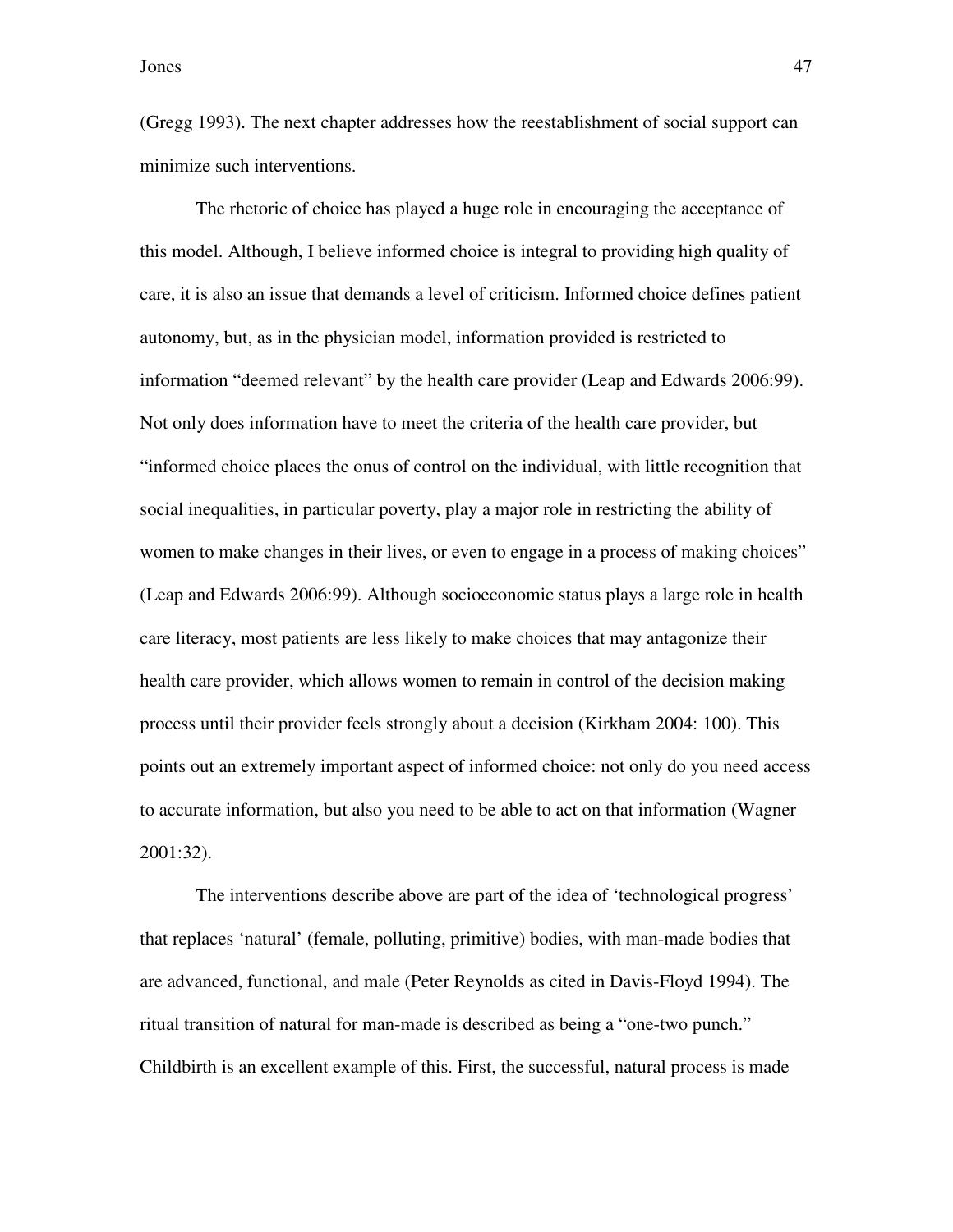dysfunctional and then it is "fixed" with technology (Davis-Floyd 1994:1125). Physicians manipulate a normal, physiologic process, and then fix the dangers caused by these interventions with more technology. Professor of Maternal and Fetal Health and Boston University School of Public Health, Eugene Declercq, Professor of Maternal and Child Health at Boston University School of Public Health, describes this saying, "Everybody says, 'Thank God we were able to do all of those interventions to save your baby.' The fact of the matter is if they didn't start the cascade of interventions, none of that would have been necessary" (Declercq).

The understanding and culture of Cesarean delivery symbolizes the main concerns midwives, mothers, natural birth enthusiasts, and social scientist share about modern day maternity care. Currently, the biomedical model of birth teaches highly trained physicians to try and control birth and women through unfounded or invasive technologies out of fear of an uncontrollable disease event, to avoid litigation, and in a basic premise that women's bodies are flawed and technology can and should "fix" them. By trying to fit birth into our current biomedical model, the quality of care suffers and the cost of services skyrocket.

Acceptance of this expensive and disempowering maternity care system signifies that physicians have been successful thus far in maintaining their monopolization of birth, despite the financial and sociocultural consequences. Davis-Floyd argues that the examination of birth is especially important as a society's treatment of the human body reflects its core values. This is made all the more important by the fact that birth is not only constantly happening, but it is the means by which new members of the society are created (1994:1125). It is important to recognize that although the rates of interventions,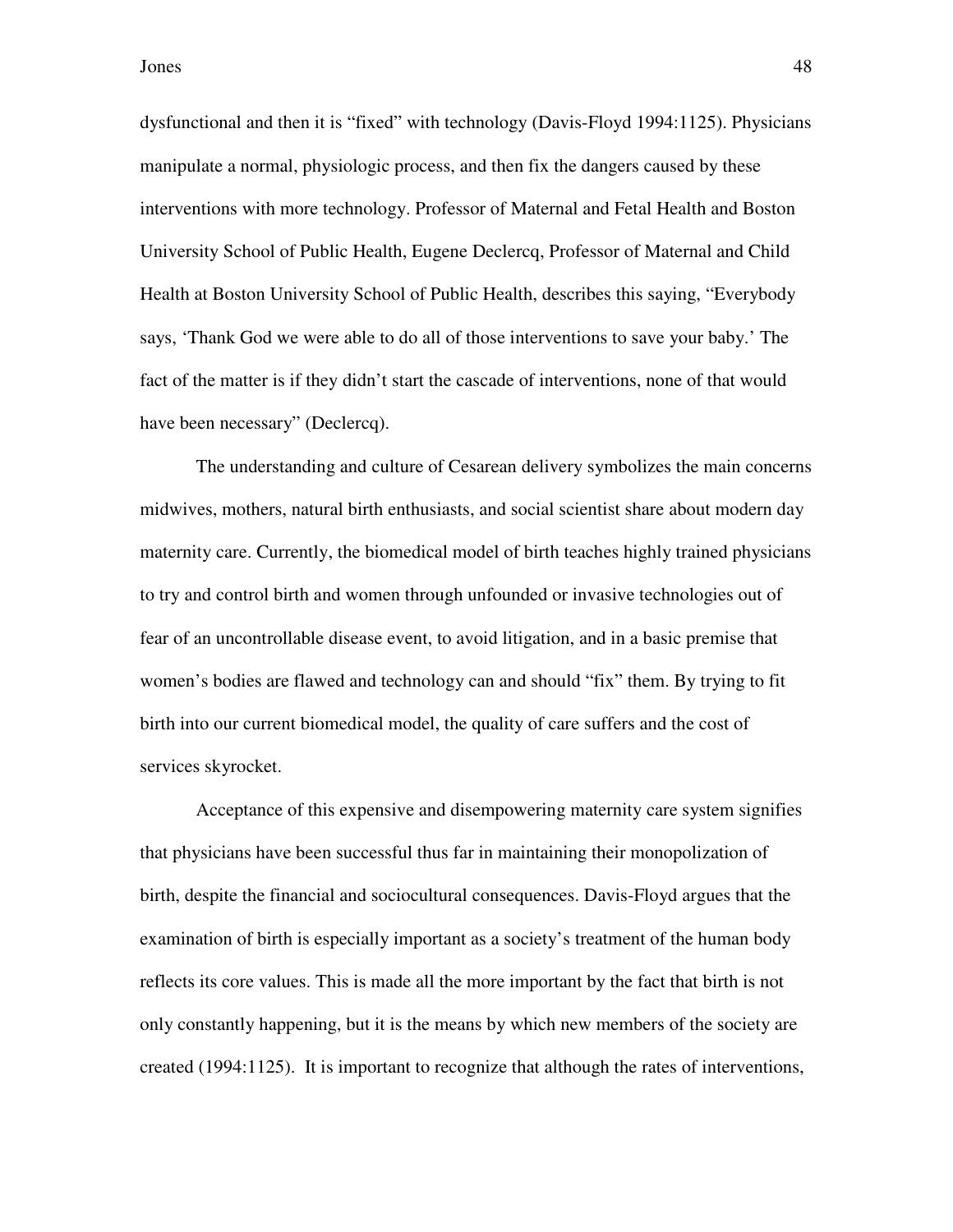such as C-sections, continue to increase; feminist, childbirth, and consumer movements are attempting to challenge the medical monopoly of childbirth (Conrad 1992:225). Recent improvements include the development of doulas (labor support providers), birthing rooms, rooming-in of newborns with mothers (as opposed to the nursery), and increased inclusion of the partner in labor (Conrad 1992:225). One such movement is the increase in number of midwife-attended births, which will be explored in the next chapter.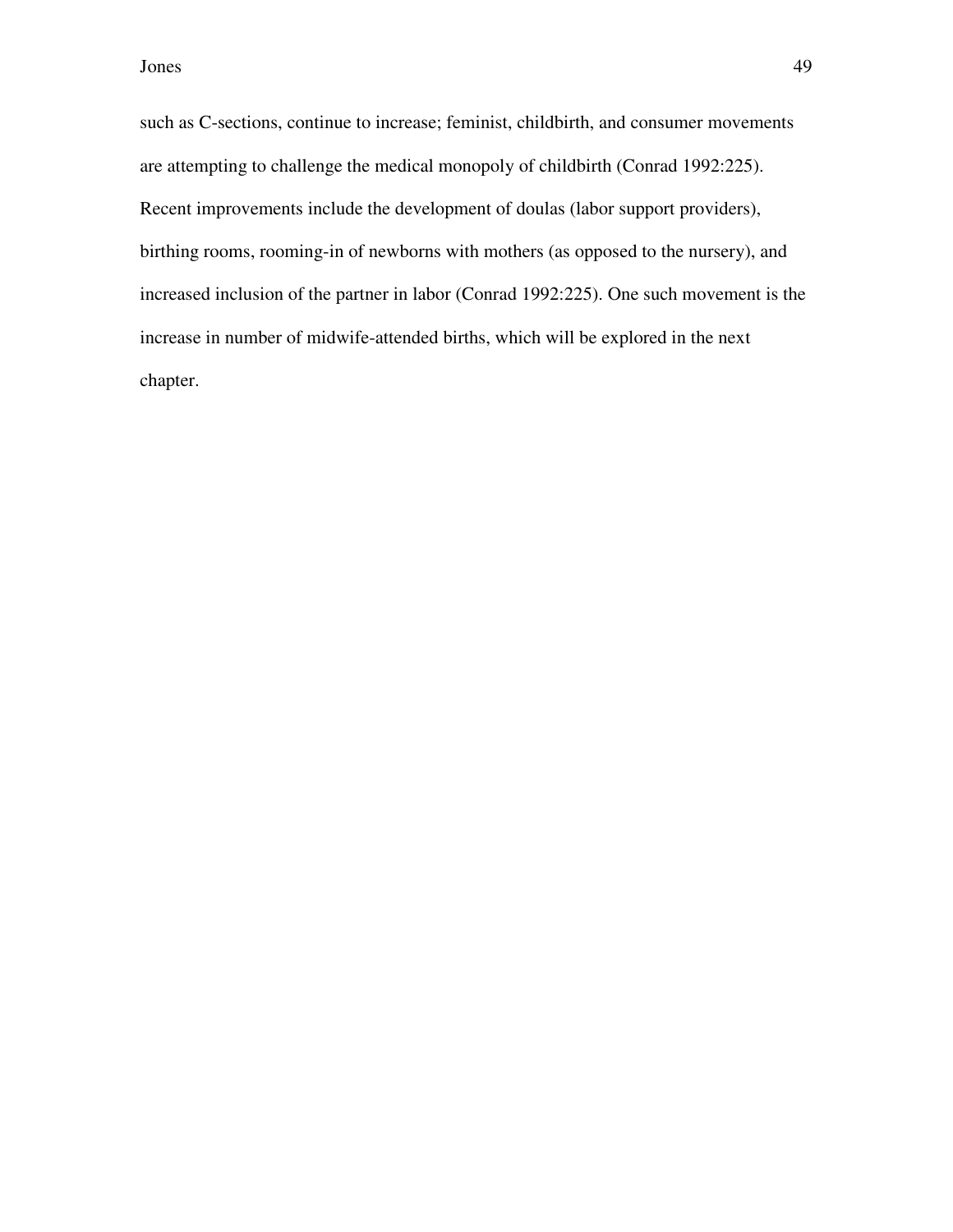# **Chapter 3 The Midwifery Model**

*"It's not all glory; there are a lot of guts to this. A lot of people are drawn to midwifery. They think it's just this glorious up on a pedestal, and people do love you and you have these amazing experiences and relationship and perks that come with this role. But it is a life of sacrifice and hard work. There is nothing easy about this. Every midwife you meet I'm sure you will feel a softness and a kindness and a sweetness but there is not one of us that is not stronger than you can imagine that hasn't walked on fire, that hasn't been in the bowels of mother nature at some point or another. You have to have it to do this work because it is all of that and even then some. Anyone can teach a blood pressure, a vag exam, a heartbeat, a certain skill, how to suture. To me that is not the embodiment of midwifery. Those are skills that you want them to have. There is a spirit and there is a, I'm going to call it servitude, that is a part of midwifery that I think bring both worlds…We have technology and the 20th century skills set-valuable, but that shouldn't be the leading edge of how you practice, but there's a place for it. There is a place for the heart and the hands and the spirit and the servitude, wellness and it's that balance and bringing it all." -Licensed Midwife (LM) Christine*

 Midwives attend the minority of births in the United States, yet, because of their unique wellness model and woman-centered style of care, I argue that they provide a more sustainable alternative to the biomedical model of maternity care outlined in previous chapters. Because of the influence notions of safety and risk have on maintaining this system, I first will outline how midwifery care, whether in a hospital, birth center, or at home, is a safe option for healthy, normal pregnancies. MacDorman and Singh examined the outcomes of all single baby (not twin), vaginal deliveries between 35-43 weeks gestation attended by Certified Nurse-Midwives (CNM) and physicians in 1991. They found that after controlling for social and medical risk factors, the CNMs had a 19% lower rate of infant death, 33% lower rate of neonatal mortality, and the risk of delivering a low birth weight infant was 31% lower. Additionally, the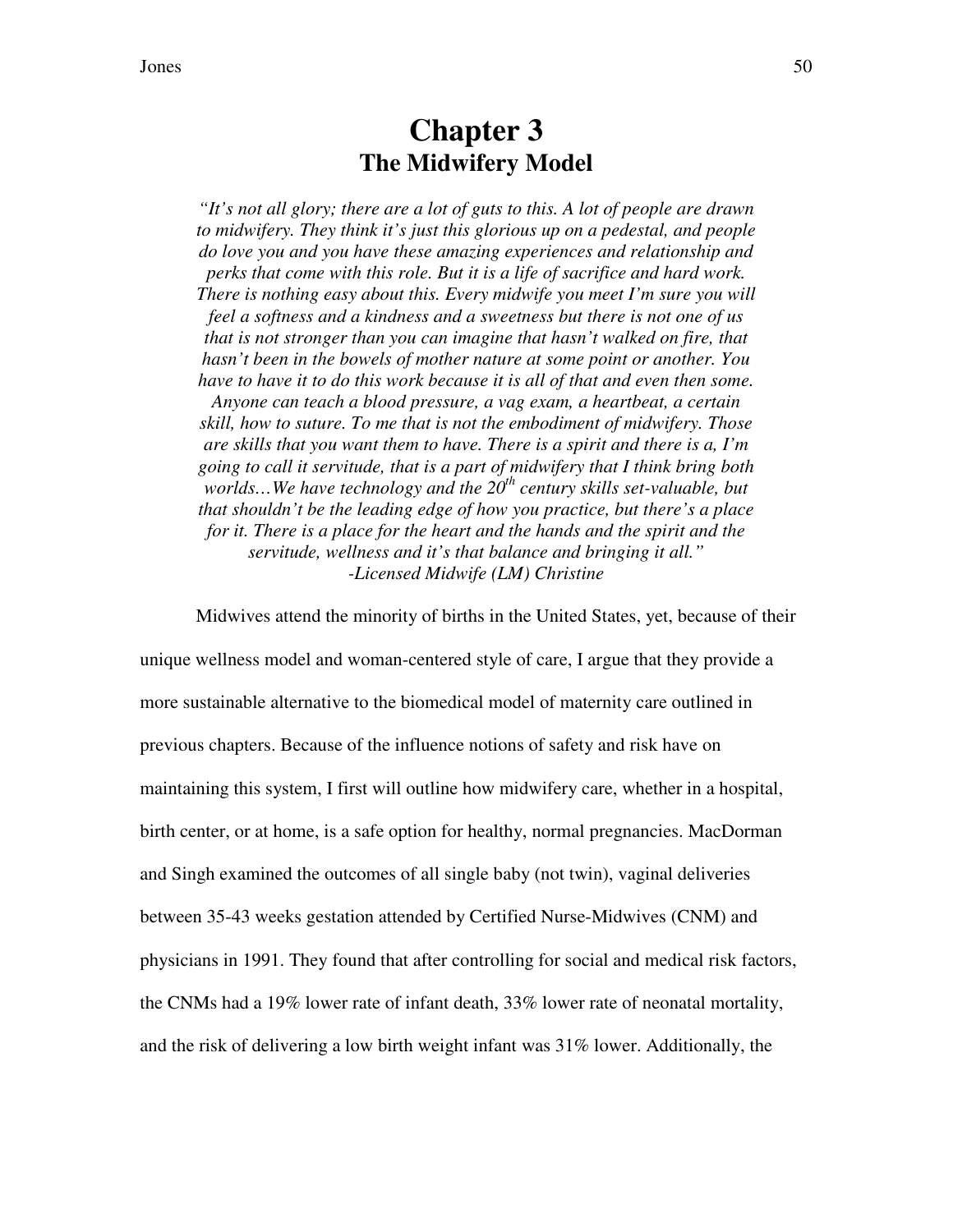mean birth weight of babies attended by CNMs was 37 grams heaver than for physicianattended births (1998: 310-317).

A study in British Columbia compared the outcomes of planned homebirths with a midwife versus planned hospital births with a midwife or physician. Importantly, all of the 7,641 women included in the study were matched and met the health eligibility requirements for a homebirth. They found that perinatal death rate per 1,000 births was 0.35 for planned home births, 0.57 for women attended by a midwife in the hospital, and 0.64 for women attended by physicians in the hospital (Janssen et al. 2009: 379). Homebirthers were also less likely to have adverse maternal outcomes (e.g., tearing, hemorrhaging), their babies required fewer life saving measures (e.g., resuscitation, oxygen), and were less likely to be admitted into the hospital (Janssen et al. 2009:381). There are a number of studies regarding the safety of midwives. For a comprehensive evaluation if the safety of midwives and examples abroad I suggest *Birth Models That Work* edited by Robbie Davis-Floyd, Lesley Barclay, Betty-Anne Davis, and Jan Titten.

One of the major tools used by physicians to maintain dominance over maternity services is the question of "what if something happens?" By asking this question, clinicians play off of the concerns of pregnant women. These fears go beyond simple fear of physical damage to their body or their babies' bodies, but also the possibility of emotional harm to their families and the potential threat to emotional integrity (Edwards 2005). Americans emphasize the idea of leaving no stone unturned, which in maternity care means having the most technologically savvy professional attend the birth (physician) in a setting where these technologies are readily available (hospital).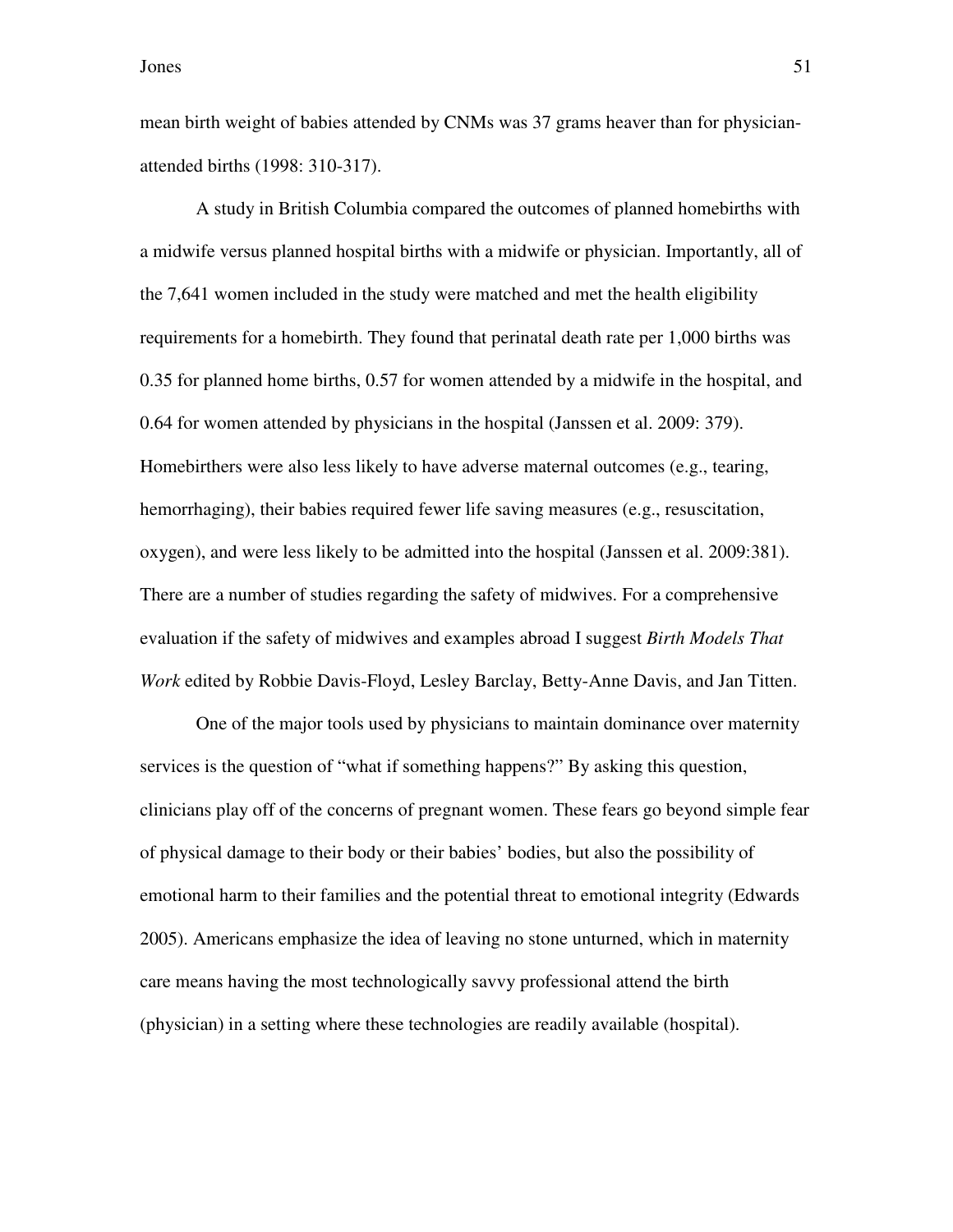The argument that hospital births are safer than out-of-hospital births for healthy women due to proximity of surgical professionals and technology is falsely based on three assumptions (Wagner 2001:29). Wagner addresses these three assumptions. First, emergencies in birth arise quickly. Second, out-of-hospital midwives are unable to spot potential problems, and if they do so, are unable to prevent or respond to these problems. In reality, the individualized model of care in combination with the midwife's extensive knowledge of normal birth makes her extremely capable of preventing and troubleshooting problems. Third, clinicians believe that fast action can occur in the hospital. Using the "what if" to keep birth in hospitals, is only an argument that can only be made by someone who is unfamiliar with a midwifery model of care. However, the research shows that midwife-attended births are equally as safe as, if not safer than, physician-attended births for healthy, normal pregnancies.

# *Money Matters: Cost of Pregnancy*

 The numerous websites on how to plan for the costs of a pregnancy play are testament to the countless informed women preparing for a pregnancy. However, equally indicative is the lack of information on these websites on homebirth, alternative center birth, or midwifery in general. As apparent from the trends in midwifery clientele, I believe this is because midwife users either come from an exclusive group of educated, wealthy families that are already connected to the alternative birth community or are high-risk populations covered by state sponsored insurance, such as Medi-Cal in California. In this section I outline the costs of prenatal care and birth with a midwife either at home or in a center and the costs of maternity care with an OB/GYN in the hospital.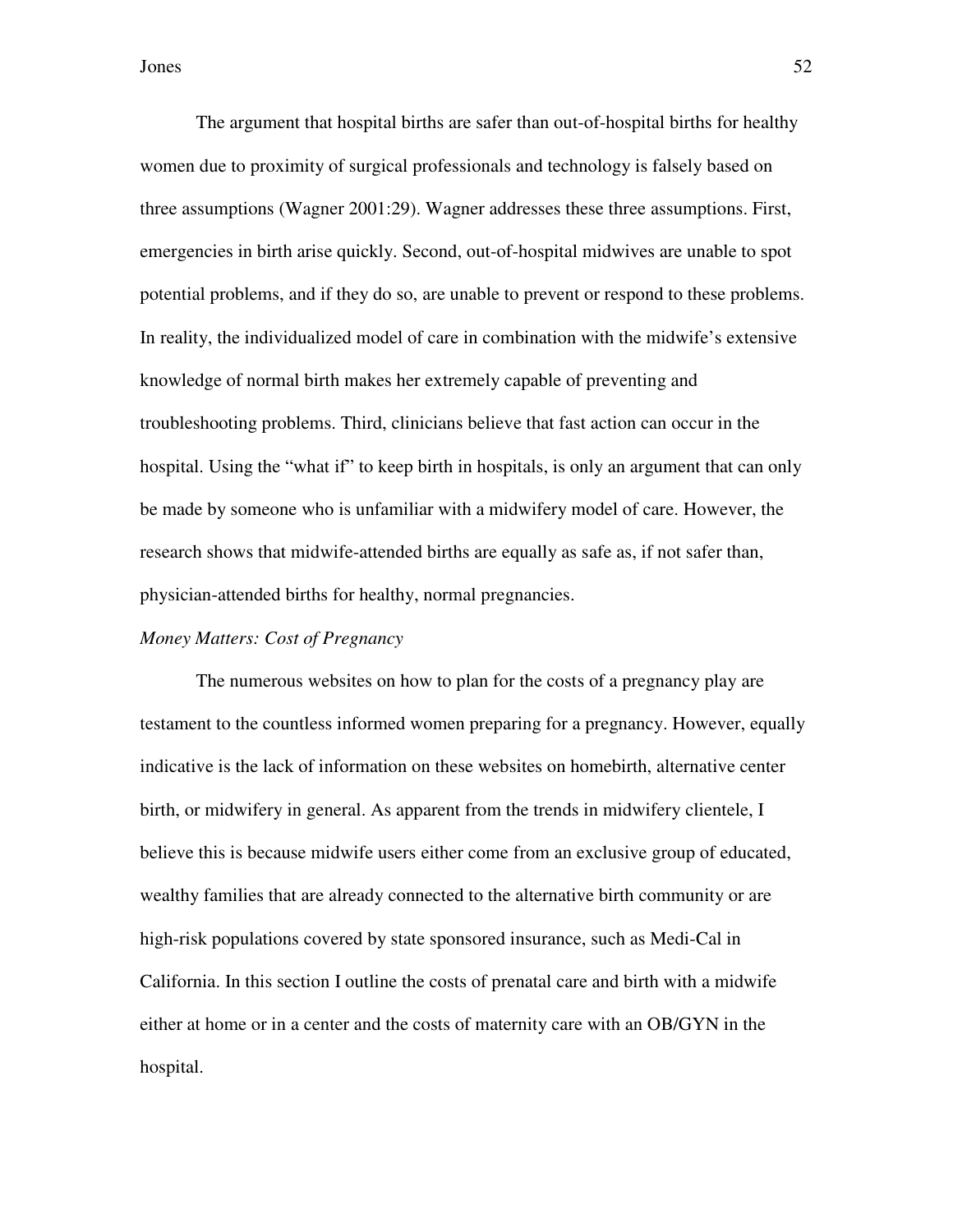# *Obstetrician/Hospital Birth*

During prenatal care, OB/GYNs recommend that pregnant women have checkups once a month for the first 6 months, twice a month for the seventh and eighth month, and then once a week until the baby is born ("Pregnancy: Prenatal care and tests"). These visits total will cost \$1,862, on average. This does not include extras such as laboratory work, ultrasounds, prenatal vitamins (\$15/ 30 day supply), or childbirth education classes (\$50-200/class) (Merrill and Steiner 2003). The cost of the hospital stay depends greatly on the progression of birth and any interventions used. A vaginal delivery without complications costs around \$6,200; with complications it may cost \$8,200. A C-section without complications can be \$11,500, with complications it runs about \$15,500 ("*Design of the HCUP Nationwide Inpatient Sample, 2003"* 2005). From 1993-2007, the cost of an uncomplicated vaginal delivery tripled and the cost of C-section doubled (Hatfield and Martin 2012). The amount a woman will actually pay for these services depend on her insurance. Amnesty International found that nearly 13 million women of reproductive age are uninsured; a disproportionate number of these are minority women (51%) ("Deadly Delivery: The Maternal Health Care Crisis in the USA" 2010).

Anna Wilde Mathews, a journalist for *The Wall Street Journal*, wrote an article on her experience with insurance companies after the shock of receiving the bill for delivering her baby vaginally in Cedars-Sinai Medical Center in Los Angeles, CA. For her three-day stay in the hospital she was charged \$36,625. On her bill were 14 items for her baby and 34 items for her, including the cost of her epidural, which totaled \$4,121.84: \$530.29 for the sterile equipment, \$2,152.55 for "resources related to the epidural," and the anesthesiologist charge of \$1,530 (Mathews 2009). This figure is much higher than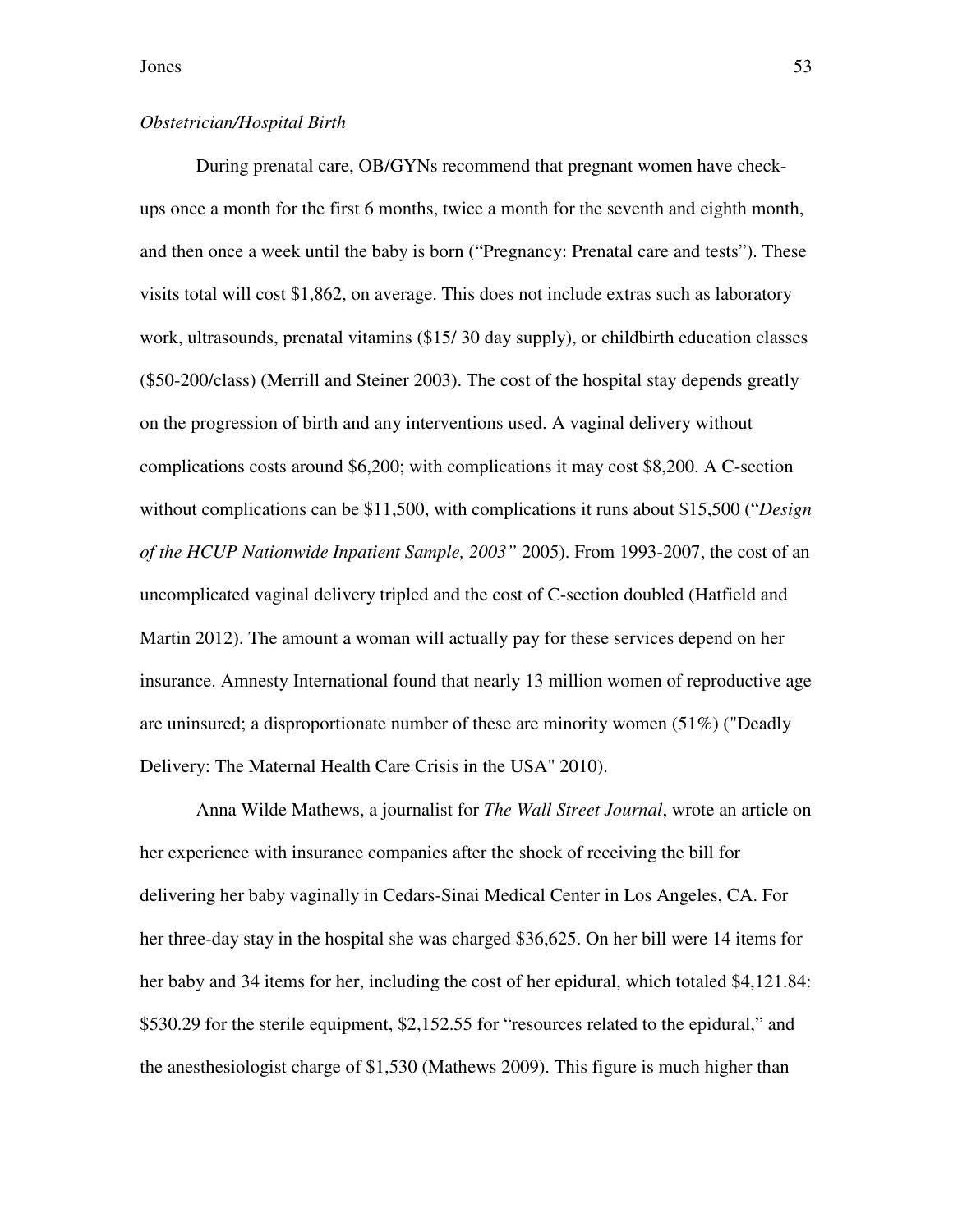the expected financial cost of an epidural which can be anywhere from \$700 to over \$1,200 (Weiss 2011).

# *Homebirth/Birth Center Birth*

A homebirth or birth center birth with a midwife costs \$3,000-\$5,000, not including laboratory tests or ultrasounds. Families will pay most if not all of this out of pocket as most insurance companies will not cover the fees. Midwives use the same prenatal visit schedule, with appointments lasting between 45-60 minutes (Beth, Ellen, Alicia, Christine). Around 36 weeks they also meet with the family to decide who will be attending the birth to prevent problems. For births at home, the midwife will conduct at least one visit at the client's house to make sure they can find it and set up. They conduct follow up visits after the delivery two days and one-week later. Relocating 10% of pregnancies (100,000) to a birth center would save almost \$2.6 billion annually on facilities fees alone ("AABC Press Kit" 2011).

#### *CNMs in the Hospital*

I was unable to find sufficient data that spoke specifically to CNMs working in a hospital setting. One study claims that using a CNM saves about \$402 on each hospital bill (Painter 2011). Additionally, a study of two Kaiser Permanente Medical Centers in Southern California demonstrates the money-saving power of a midwifery model of care in maternity services. After incorporating CNMs to the obstetrics team, one center saw a 13% (\$292,000) reduction in costs while the other saw a 7% (\$2 million) reduction in payroll costs ("Choose a Midwife"). I also believe that the use of CNMs by Medi-Cal covered women, despite being a high-risk population, indicates that they provide costeffective care.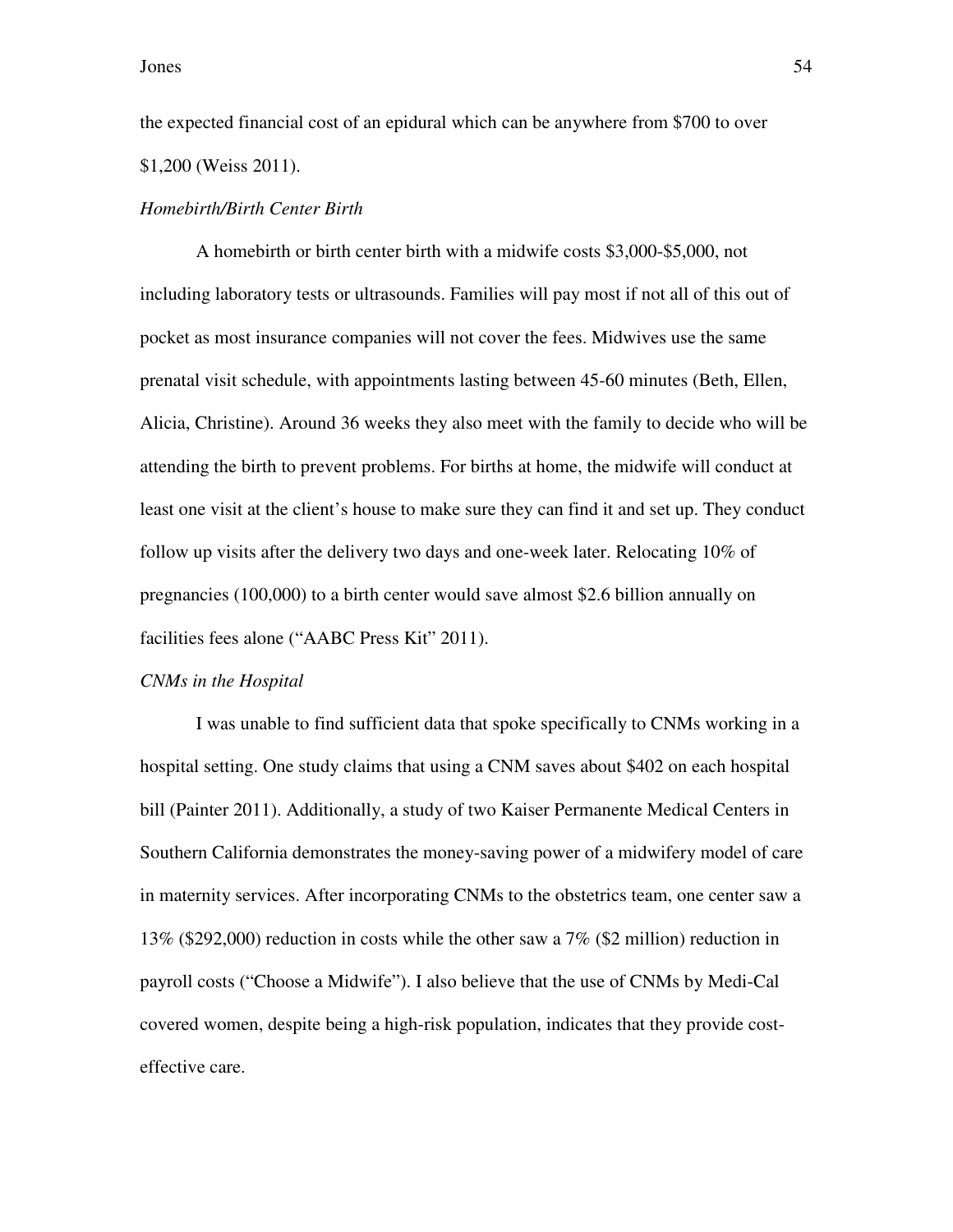A major reason why midwives are much more economical is because they are less likely to use costly interventions such as those outlined in the previous chapter. For example, women who are attended by midwives have a C-section rate of 13.1%, one of the most costly interventions (Painter 2011). The cost of C-sections includes operating room maintenance, surgeon fees, assisting surgeons, nurses, anesthesia, anesthesiologists' fees, instruments, blood for transfusions, and a longer hospital stay. Wagner argues that in 2004 alone, the United States had a half-million unnecessary C-sections. In 2004, the C-section rate in the United States was 29%, whereas in countries with better maternal and neonatal health indicators it was 12%, within the WHO's recommended 10-20%<sup>4</sup>. As noted above, C-sections cost at least \$5,000 more than vaginal births and if those halfmillion C-sections were unnecessary, \$2.5 billion was spent for no reason (2006: 49). This does not include the \$750 million spent each year on routine EFM use (2006:244). One study found that physician-attended women are twice as likely to have C-section as CNM attended births  $(13.1\% \text{ vs. } 26.4\%)$  (Blanchette 1995:1864). Bodner-Adler et al. found a significant decrease in the use of Pitocin, a significant increase in the number of alternative positions used, and significantly fewer episiotomies in midwife-attended births (2004:382).

| <b>Table 2.</b> Average cost of earl and microchuous with a physician |                              |  |
|-----------------------------------------------------------------------|------------------------------|--|
| Intervention                                                          | $Cost($ \$)                  |  |
| Epidural                                                              | 700-1,200+/ dose             |  |
| Pitocin                                                               | 100-199/dose                 |  |
| Vaginal birth                                                         | 6,200 without complications  |  |
|                                                                       | 8,200 with complications     |  |
| <b>Cesarean Section</b>                                               | 11,500 without complications |  |
|                                                                       | 15,500 with complications    |  |

**Table 2:** Average cost of care and interventions with a physician

 4 Comparing maternal and infant mortality rates between countries is problematic as each country has a unique population. The results, however, still have some value.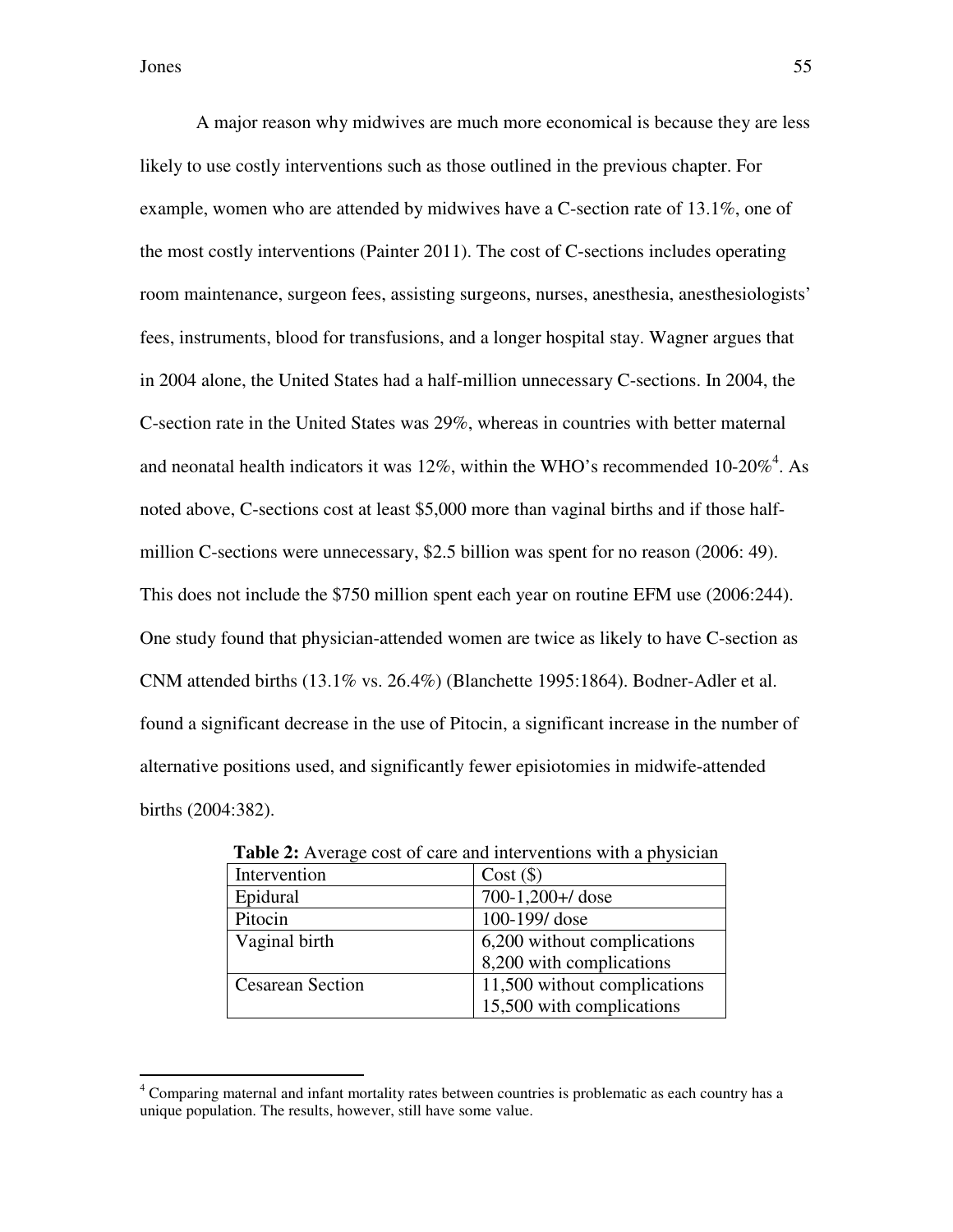One of the key features of the dominant biomedical system is the dependence on technology. As outlined in the previous chapters, this reliance on technology arose from the combined fear of birth and the paternalistic idea that women's bodies could be improved upon by interventions. The exclusive authoritative knowledge granted to physicians by these interventions devalues the bodily knowledge of the woman, making them inactive participants in their own childbirth. By routinizing these interventions physicians have been able to monopolize birth and create a system where they practice defensive medicine. This cycle has created insufficient care where there is a lack of continuity in provider and physical distance in labor support, systematic disempowerment of women, and high fiscal costs.

How are midwives able to avoid using the high-cost interventions so commonly found in OB/GYN practices? Through their unique wellness and woman-oriented model of care they are able to prevent unnecessary interventions through empowerment, support, and a profound level of knowledge of normal births. In this next section I outline how each midwife interprets the midwifery standards of care and how these represent solutions to the current problems found in the biomedical model.

## *The Midwifery Model of Care ™*

A main feature of a midwifery model of care is that pregnancy is a normal process, not pathology. It is an opportunity for a woman to find inner-strength through a positive relationship with her health provider. CNM Rachel describes this saying, "Pregnancy and birth is a physiologic process; there is nothing disease related about it. It is not a pathophysiology; it's not an abnormality. It's physiology. Because it takes place in the hospital it becomes a disease state instead of being a normal state." For LMs and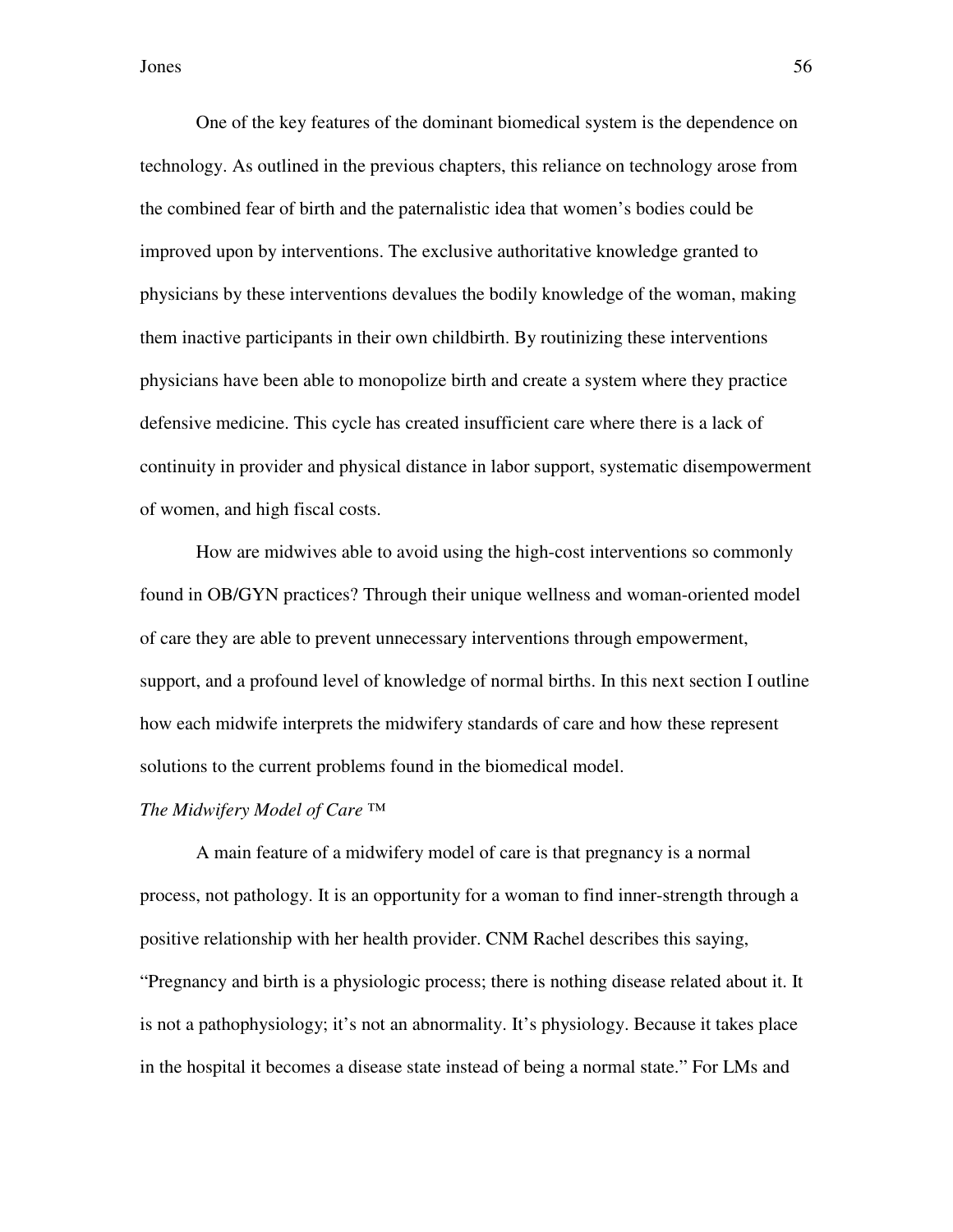CNMs, providing supportive and consistent care for women is central to their philosophy of care and includes affirming the power and strength of women in their health, their families, and communities. The Midwifery Model of Care  $TM$  is "uniquely nurturing," "hands-on," and midwives "develop a trusting relationship with their clients, which results in confident, supported labor and birth" ("Definitions" MANA). Midwifery style care gives women more control than a physician, such as the freedom to move, eat, bathe during labor and emphasizes the importance of communication and education. I believe another defining feature of midwifery care is the belief that women's bodies are capable and strong, both during pregnancy and every day.

 While the midwives are as unique as the women they serve, certain themes were present in each woman's description of and importance of midwifery care. These themes are very much intertwined and include being "with women," individualism, informed choice, and education. Below I outline the midwives' journey to midwifery, comments on each of these themes, and how they carry the potential to improve our current system. *Becoming a Midwife: Women Empowering Women* 

 All of the midwives view their experience in becoming a midwife as being a journey guided by supportive women. The three LMs decided to become midwives after being inspired by personal experiences. Alicia, who recently opened a birth center, recounts attending her cousin's homebirth, saying, "It changed my life forever. I instantly knew that that's what I wanted to do. I wanted to be a midwife. I wanted to be at people's births; I wanted to spend time with families during one of the most important and sacred events in their life." She quit her corporate job within two weeks, enrolled in prerequisites for nursing schools, and got a job in Labor and Delivery (L&D) working as a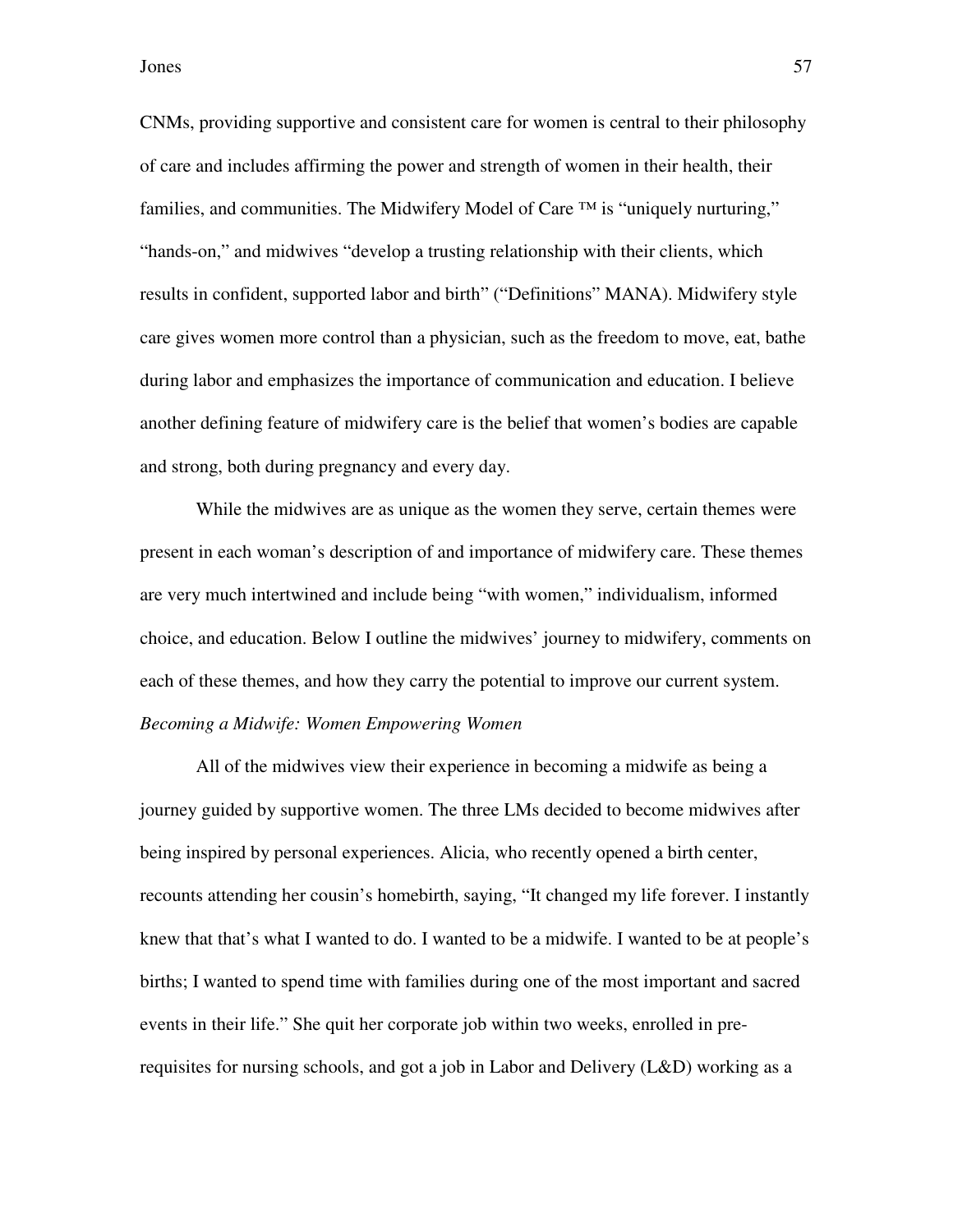nursing aid. She said, "During my time at the hospital I figured out very quickly that my responsibility, my role, wasn't in the hospital. I really didn't feel like I could support them in the way that I wanted in the hospital, the way the families wanted me to, the way they needed me to." She apprenticed with a midwife, but felt as though she needed more and decided to attend a famous midwifery school.

 Like Alicia, Beth felt the calling for midwifery after serving as a labor partner for a pregnant friend in her hospital delivery. Unsettled by the unnecessary interventions done in the hospital, she looked into her options for becoming a midwife. Becoming a Certified Professional Midwife (CPM, LM in California) most appealed to her because she "wanted to have small scientific basis and background in clinical knowledge, and you can't expect to get that always from particular midwives that you are apprenticing with." But didn't want to go to nursing school and learn "four years of learning how to take orders from a doctor when I wasn't planning on being a nurse in the hospital." She decided to supplement her midwifery education by becoming a naturopathic doctor, a profession that expands her scope of practice and shares a similar health-focused philosophy with midwifery.

For Christine, delivering her first child set her on a track to midwifery. As a young, single mom she received support from a neighbor who was an L&D nurse who encouraged her to take a childbirth class. The nurse and the childbirth class instructor accompanied her to the hospital and profoundly influenced her birth experience. Because of the L&D nurse her labor was intimate and uninterrupted, even the doctor didn't participate. Christine admits that 35 years ago "[It] was *radical*. I didn't even know how radical! I knew that I was kind of a freak in the hospital and that people were talking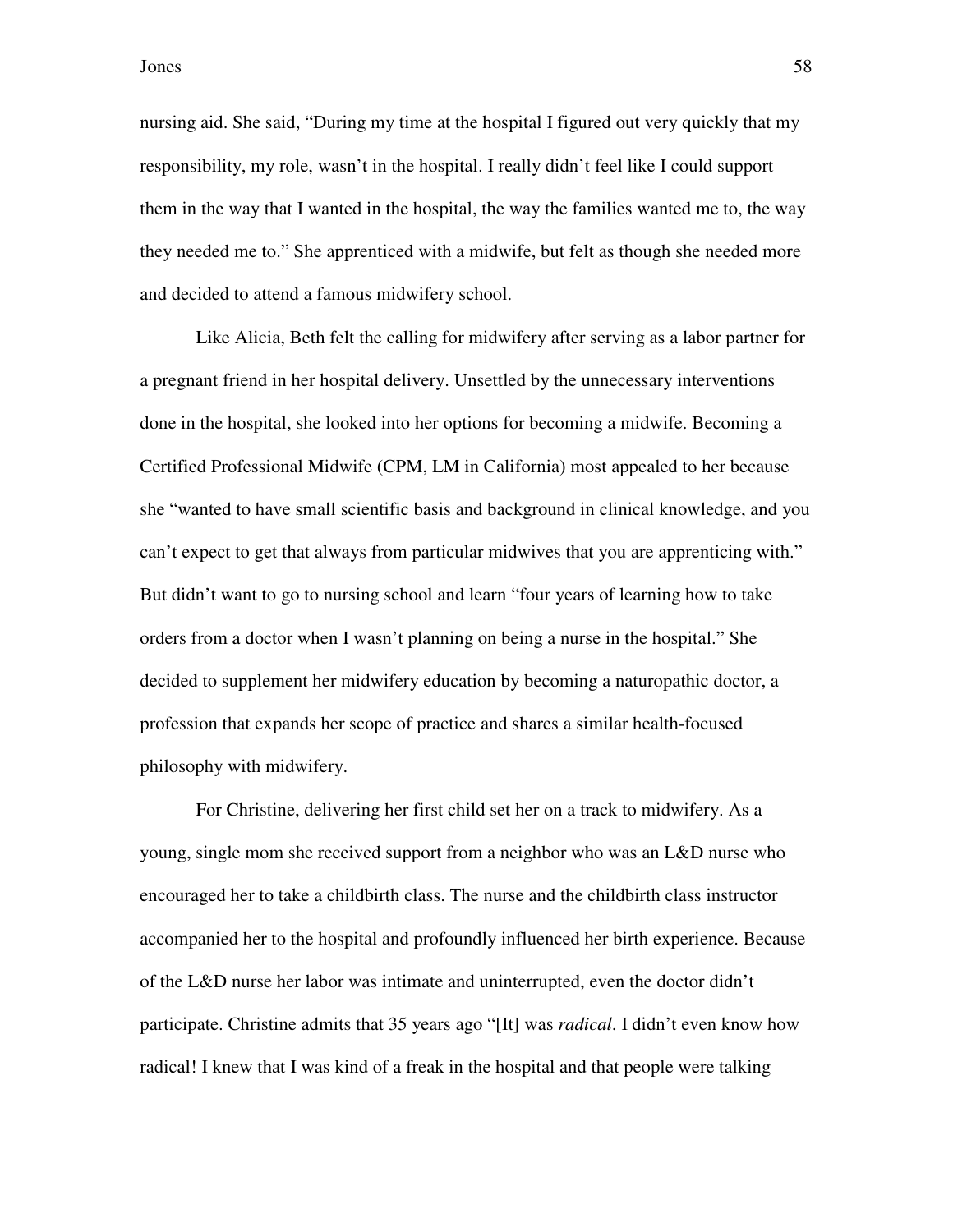about me. It was a natural childbirth no epidural, no episiotomy, I didn't tear, I didn't need stitches." After delivering her son, she continued to be present in the birth community where she was exposed to books, breastfeeding circles, and midwifery meetings. Her neighbor suggested that she teach childbirth classes because, as she says, "I had a real strong conviction for natural birth from having done it… I just know that if they hadn't been with me then it would have been a knock-em-out drag-em-out Csection…These two women were so loving and patient."

Her transformation from class instructor to midwife was gradual and began as an instructor supporting couples in hospitals. She describes her first hospital birth as being "barbaric" complete with leather restraints. Christine remembers it saying, "I've seen a lot of births but I'll never forget, I left that birth, got in my car and just wept the whole way home. It was just so cruel and inhumane and there was no reason except for routine." After comparing the hospital and home births she said, "I understood why women wanted to have their babies at home and I knew they weren't crazy and it made perfect sense." She also recognized that there was a need for midwives in the area because families wanted to have their babies at home. She says:

I couldn't say exactly how it happened because it was something really organic. I would say, 'Well if you are going to stay at home and have your baby at home no matter what,' there were die-hards back then, well there are still are now, the DIYs, 'I'll just come and be a pair of hands.' After a couple of births, seeing the seriousness of it, the responsibility I realized that you really need to know more. So that began my sort of self-study.

She became one of the first licensed LMs in California (see Chapter 4 for more) and has delivered over 1,000 babies. She opened a birth center in 2000 where she employs two nurses as assistants and is currently training a midwifery student. She also serves a non-CNM consultant on malpractice cases.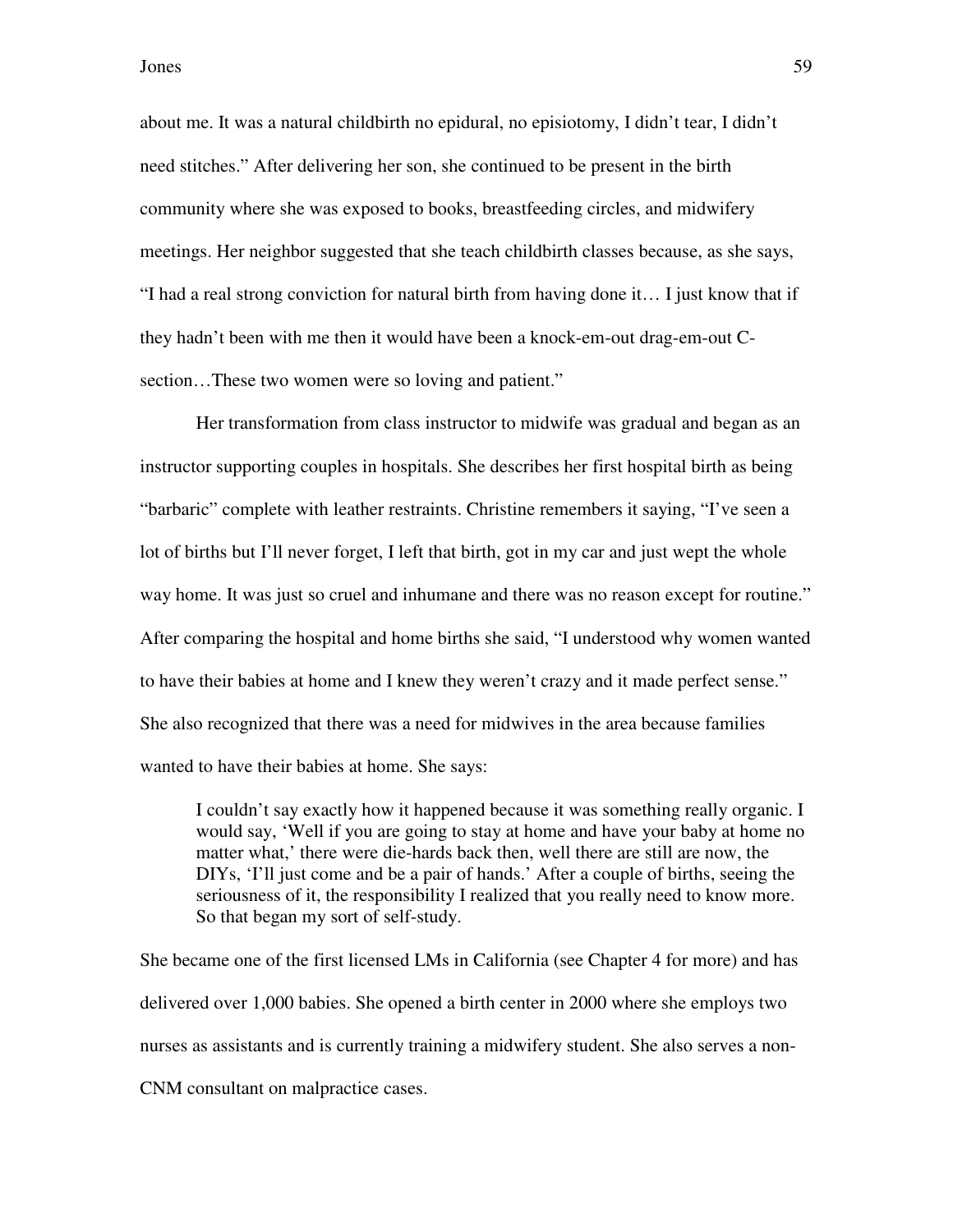The CNMs all began working as nurses in basic nursing units and then transferred to L&D or Neonatal Intensive Care Unit (NICU). Each CNM started as Registered Nurses (RNs). Janet says, "I always knew I wanted to be a nurse...I did not want to be a clipboard person. I wanted to take care of patients. I wanted to put my hands on their body; I wanted to put my fingers into their wounds. I wanted to touch, to speak to them, and be an educator. I did not want to be at a desk." For the CNMs, becoming a midwife was a gradual process and began with contact and support from other midwives. CNM Anna "knew [she] wanted to be a midwife, but that was going to be the end of the line." A goal she successfully achieved at 45, because, as she expresses, "I had a lot of support with [these other women]. They really supported me. One literally pushed me into the delivery room." Anna works part-time providing full-scope midwifery at a well-known health provider. She has worked there for 15 years and has delivered over 1,500 babies.

Ellen decided to become a CNM to expand her practice because she wanted to be able to take care of women before and after having their babies, "but I couldn't do what I really wanted to do…It wasn't easy. It was a long journey. Switching from being a nurse to a nurse midwife, who is quite independent…, it's a whole different thing. Being a [CNM] allows me to practice care." She has owned two birth centers but is now mostly retired and works per diem in labor and delivery. She also works with a CNM group that trains medical school students in understanding normal birth.

They began to investigate the role of the CNM because they saw a discrepancy between the quality of care they believed should be provided and what women were receiving. Witnessing mistreatment of women in labor as nurses encouraged the CNMs to go back to school to become midwives. For some, specific births were inspiring. Rachel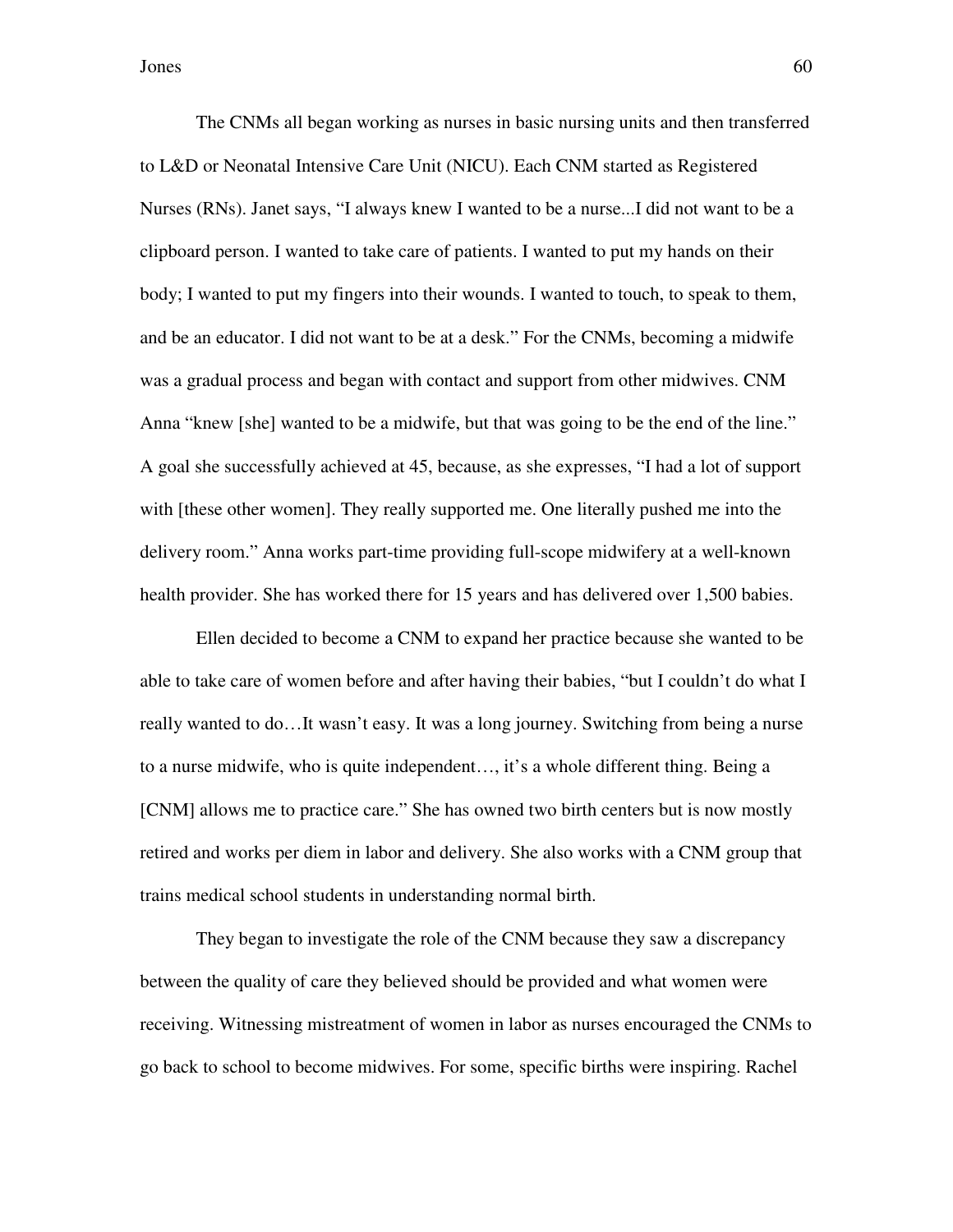had a patient who was ready to deliver and the doctor was not available. "The woman said to me, 'Oh, we can do this. Don't worry.' And the patient just had the baby and I caught her baby. I thought, 'I can do this!' I liked not having someone bursting into the room and turning on the lights and having this moment of glory of 'they're here to deliver the baby.' I felt like it was all about the mom and when she was ready. I just really loved that." She now works per diem in the same clinic as Linda and also teaches women's health in a nursing school.

Providing woman-centered care, like the midwifery model, also inspired CNM

Janet. She says:

I found that I really hated the way physicians took care of women in labor…there were some physicians there that were absolutely brutal and mean and ugly and, for lack of a better word jerks...I was absolutely shocked that women who wanted certain things were patronized and subjected to such horrible, physical abuse. You couldn't put it any other way. It was just physical abuse. And women who wanted to get out of bed and needed to move, and who were…and I won't use the word suffering because I hate that word for labor, but that were undergoing such physical pain were not allowed any freedom to get up…they would say, "All I want to do is stand up." "No you got to lay in bed. No, you got to lay flat on your back." And no one was being asked permission to have their vaginas examined. No one was being asked anything…You could go to all the Lamaze classes you wanted but if your physician was a jerk it wasn't going to help you. And in the office, you know, "Oh yeah, I'll do this. Oh yeah, I'll do that. I'll do this, I'll do this." Well come down to the time where you're the most vulnerable and he says, "Oh no, that won't work for you." And I saw that and I thought, "oh, no." This is not what I want.

Janet became a CNM and practiced in private practice until recently becoming a hospital midwife. She works full-time in a large hospital in downtown Los Angeles that sees around 200 deliveries each month from women who have received CNM prenatal care at surrounding clinics.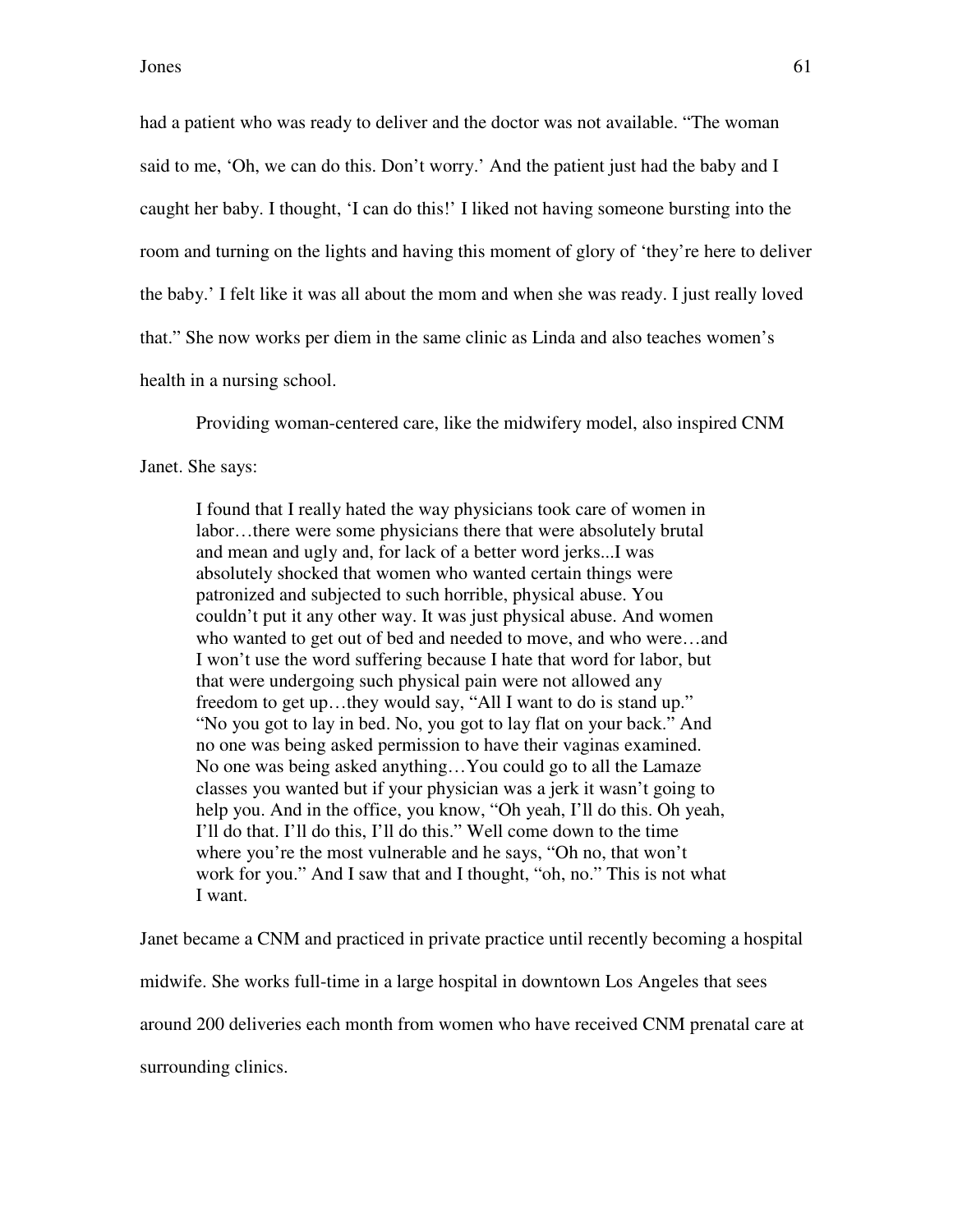Regardless of their journey, each of the midwives described midwifery as being part of them or as being part of their destiny. Anna believes that "nothing happens by chance." She had always been an activist for women so when traveling and she met a couple of British midwives she was inspired to become a midwife. As Janet put it, "I *needed* to be a midwife." After her first delivery at the hospital the nurse on duty said to her, "That was so beautiful. How long have you done this? That was fabulous. I've never seen a birth like that. That was incredible." Janet looked down at her watch and said, "well, what time is it?"" Being a midwife just came to her.

Both Alicia and Linda believe that having a family history of midwifery partially led them to find their calling. Alicia said, "I'm very very fortunate and blessed to have a grandmother who attended births, an aunt that was a midwife, and a cousin that is a midwife. I feel like it's in my genes. It's been very difficult for my life, but I can't *not* do it." Linda had a familiarity with midwifery since childhood. She says, "I grew up in Mexico, in a pretty small, rural, agricultural place. So my grandmother had all of her babies at home, one of my great aunt was the midwife who would go around here and there. So I just grew up hearing it and seeds were planted along the way. It just kind of happened and here I am." At the time of her interview, Linda was on maternity leave. She is now back providing full-scope midwifery at a federally qualified clinic.

*Being "With Women"* 

Regardless of how they came to midwifery, whether through nursing or personal experience, all of the midwives believe that the midwifery model of care provides the best care for healthy women. Since the origins of the word "midwife," a main focus of midwifery is being "with women," which directly opposes the currently technology-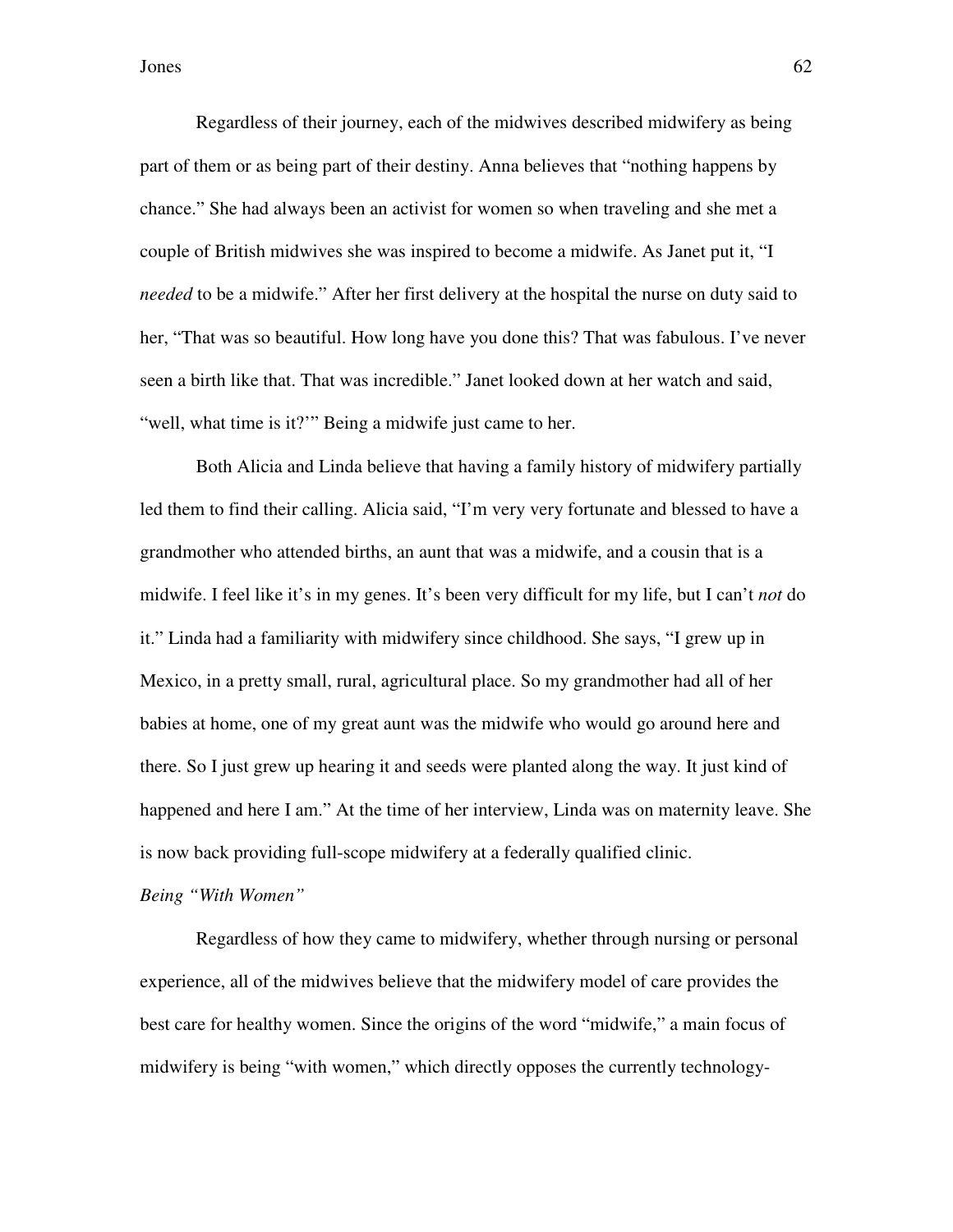dependent maternity care system where women are monitored from afar and physicians arrive simply to catch the baby. Being "with women" means creating a real connection with their clients and developing a confident, supportive, and empowering relationship. CNM Linda describes it by saying, "I feel like I want to provide an environment during birth that is calm, trusting, and one that they feel some sort of connection with me. We don't have to be the best of friends, but just so they feel that I'm there for them and that they're not just another patient." She goes on to say that she believes this is one of the primary differences between physician and midwifery labor support. LM Alicia agrees that support and collaboration are primary differences between OB/GYN care and midwifery. She says:

As midwives we are supposed to be dedicated to care, not just taking people's vitals and doing people's blood work, we're supposed to be giving care. So we want to know about a woman's family; we want to know about her diet, how much is she eating, how much water is she drinking, is she exercising, how's her stress level. We want to know more than the information we can pull from your body via blood or urine or stool or anything else. We really want to know what's going on with that woman psychologically, emotionally, financially…It is little things like that that really change the way a woman gives birth. Having a relationship, *a real relationship*, with their health care provider is the biggest difference between an OB/GYNs and midwives.

 Pairman et al. argue the relationship between a woman and her midwife is like "a professional friendship," where each places each other in a biographical and personal context (2000:339). The midwife is able to support a woman to the best of her ability to have a positive birth experience if they share a connection. All of the midwives cited the relationship with their clients as their favorite aspect of practice, for the homebirth midwives this included not just the client but also her family (Christine, Ellen, Janet). Christine believes that "women have to feel safe and trusting and respected by you." She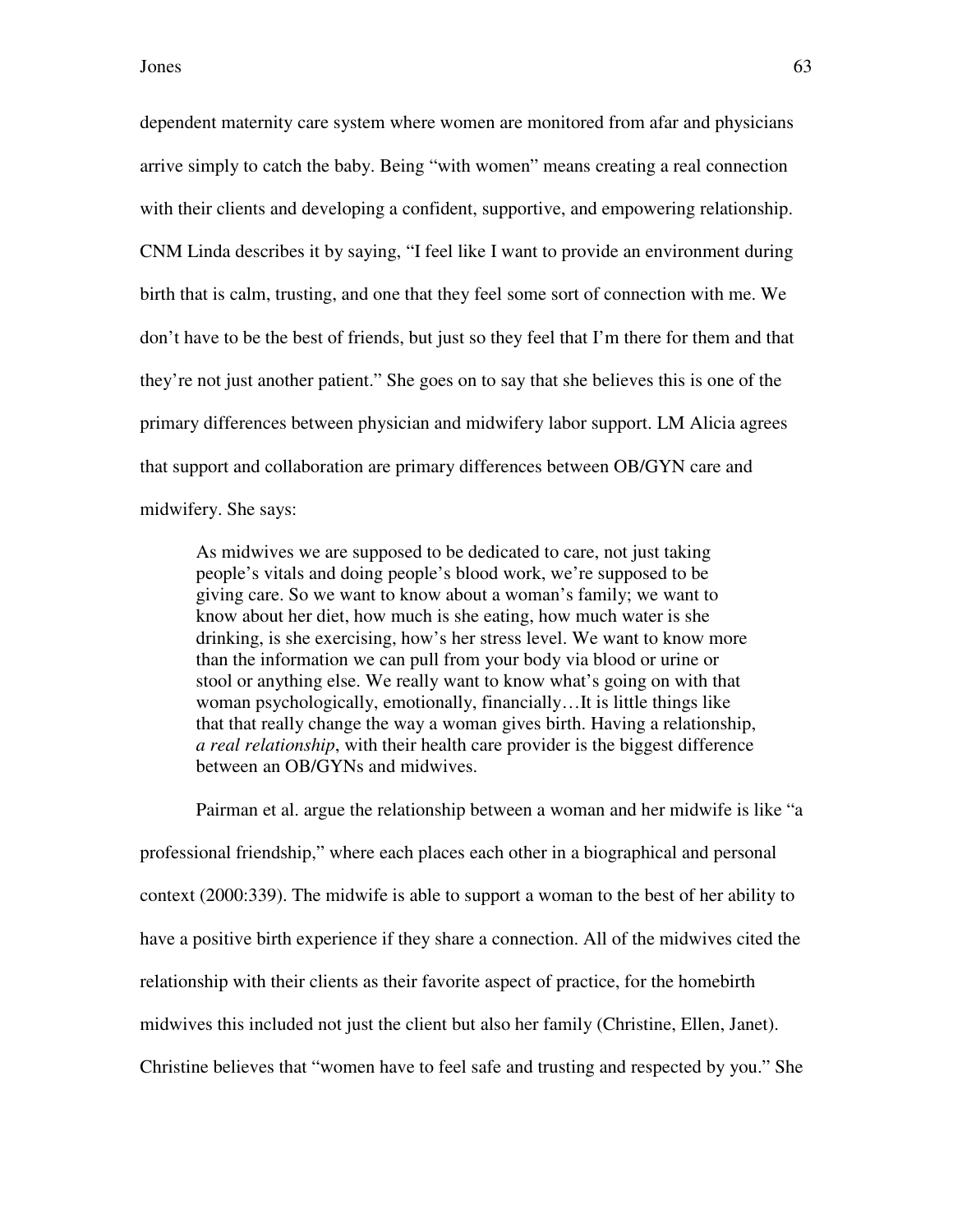goes on to describe how her "professional friendship" spans generations: "I love my families. I know them. It is such a private, intimate [thing]. I have babies now who were born at home with me, giving birth with me. It's generational and you have a history and richness. I don't know if it's to that extent the whole hospital scene."

Janet and Ellen both left private practice for a more regulated hospital practice, but miss the relationships formed in that setting. Janet says of private practice, "[I] loved it. Absolutely loved it. Miss it. Miss the families that you become part of." Ellen echoed that retiring from private practice "was a lot of load off my shoulders, but still I missed it a lot." As can be seen through the strength of the relationship between private practice midwives and their clients, these midwives fulfill the "professional friend" role. This begs the question, can and how do the CNMs working in hospitals build this relationship and support women if they do not have consistent clients?

 CNMs working in the hospitals depend on their ability to connect quickly and engage with women that they do not know which is potentially equally as important as having a "professional friendship" previously established (Lee 1997). This contrasts with the extremely professional role of physicians, as CNM Linda points out, "Doctors feel like they need to be very professional and have to just give the facts." Leap and Edwards argue "even in situations where this relationship was built in a hurry because the midwife and woman do not know each other, the midwife can engender a sense of 'safety' that could be described as 'midwifery watchfulness'" (105). Midwifery watchfulness is more than just having a constant or consistent presence; it's about really *being* with the woman. As LM Alicia put it, "When I'm at a birth, I'm at a birth." LM Christine describes this:

We tell women, 'Trust your body; trust the process.' Midwifery is very much like that. You have to trust. Things that you don't have control over. It's not a recipe;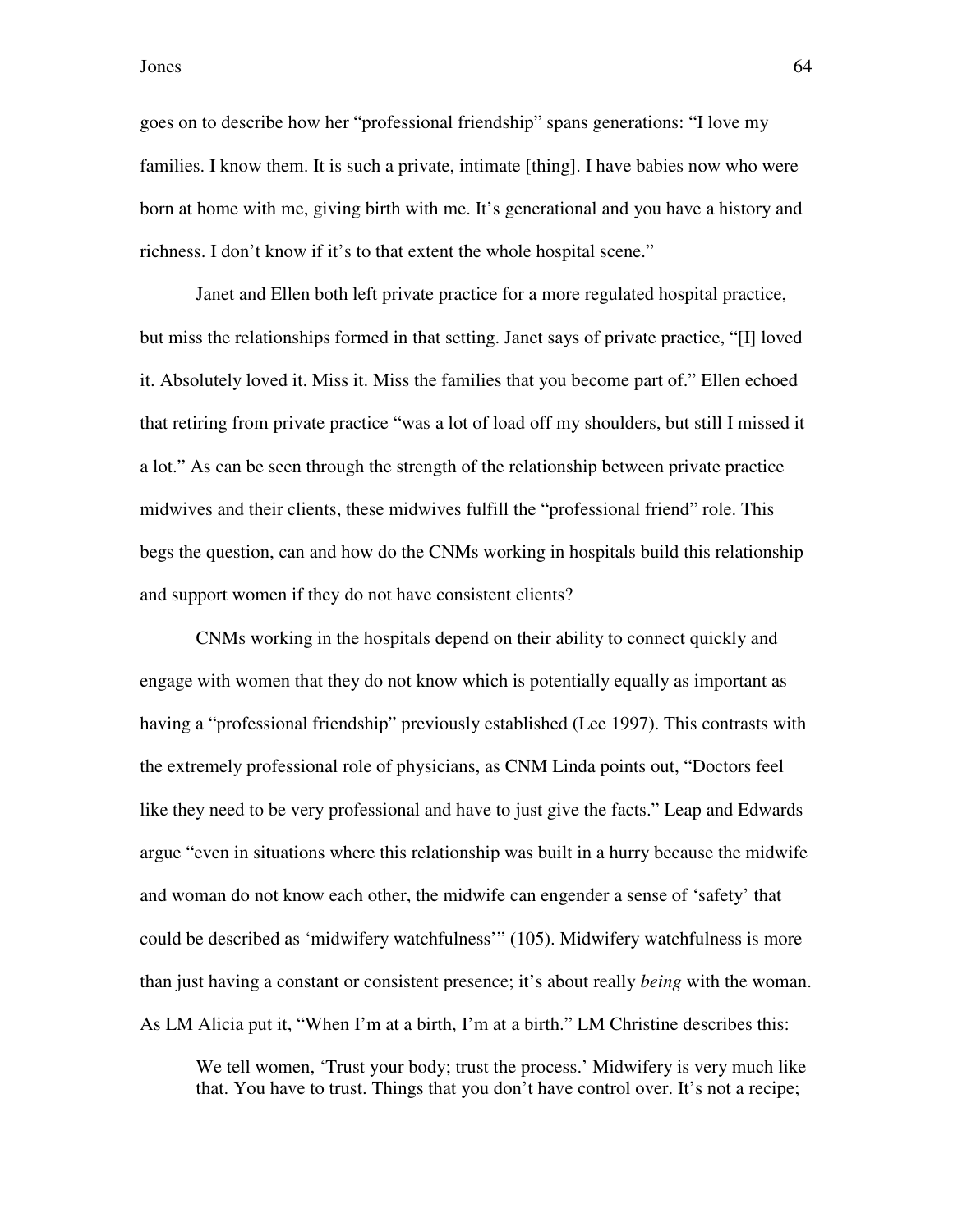it's not a blueprint. Labor and birth is like a river and sometimes there are rapids, sometimes it's really calm, sometimes it's dead. You just have to go with the flow…When you enter that woman's room in labor all of your plans go out the window. You're on labor time. You're in labor/birth world and normal things don't apply, or apply very differently. Not that they don't apply because you're always aware and observing, but you're on a different paying attention, a different schedule, a different timing.

#### In the hospital, CNM Anna feels similarly:

I've always felt that the older you are it's more of an asset in this particular career. I've become more grandmotherly. The perception that the patients' have of me is only enhanced because of my age, more motherly, more midwife-ish. I mean I kiss every one of my patients after they've delivered. I give them a kiss on the forehead and I tell them how proud I was of them. It's not particularly professional but I mean it! And once I leave the room they forget about me, I forget about them. But for those hours we are so intimate. I'm intimate with them; I'm intimate with the family, you know. I watch them cry, I've seen them naked. It's such an intense interaction of souls of lives, but once I leave the room I probably couldn't even tell you their names, but when I'm there, I'm there.

Another important aspect of women-centered care and building a trusting

relationship quickly is recognizing that each woman is an individual. This allows midwives to provide personalized attention, unlike the routinized care provided in the current model. LM Beth believes this is a main appeal to women seeking a health provider. She says, "They chose a midwife because they want the freedom to make their own choices; they don't want to be treated like everybody else." The hospital setting has a dehumanizing effect on most patients as you are stripped of your clothing and your autonomy, but by emphasizing the individual, midwives in the hospital give women back some of this control. Homebirth midwives believe that respecting a woman's individuality is best done in her own space, or in a space where she feels in control, as LM Christine describes:

It's so different when you're in their home, their turf, their nest, each one figures out what they want. You really get to match, that's part of that it, that you match your clients' needs, level of how much you're in there, how much you're not.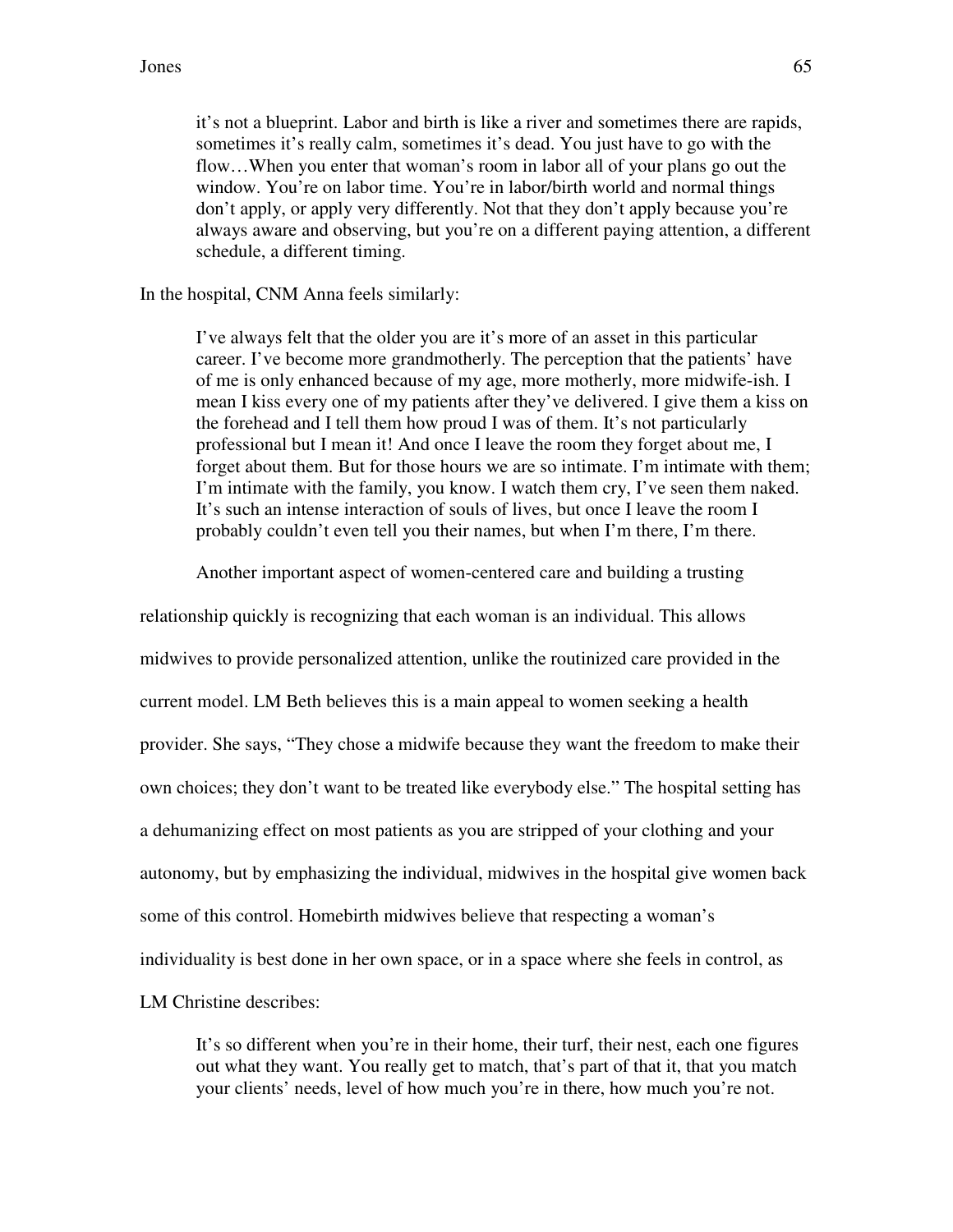Everything is individualized. You're not on a rigid 'Oh, I have to do this, this, and this. Why? Because that's the way I've always done it.' Wrong!

One of the flaws of our current medical system is failing to recognize the role factors other than physiology have on labor and birth. By recognizing that patients are individuals, midwives honor a woman's feelings, emotions, and fears. For midwives, these "outside" influences are a driving factor of how they individualize their care. CNM Ellen describes how "each birth is so different, and each woman that is having the birth is so different that there are a lot of like things, but it's all so creative. What a woman brings to her birthing process is pretty complex." Recognizing these other factors inspired her to become a CNM. LM Christine discussed how midwifery takes these things into consideration to support laboring women. She says, "We don't put people in boxes. It's not a one-size fit all. You think you know [what's going to happen] and then nature goes, 'Ha-ha! I got you.' You're weighing all of these things out, what's medical, what's not medical, what's fear, what's emotion, what's exhaustion, what's real, what's do-able. You're motivating her. You're being real. You can't just tell her what she wants to hear, tell her the truth."

 Integral to truly being "with women," is recognizing and minimizing those extenuating circumstances that negatively influence the birth. LM Beth believes that having a birth at home or in a center can eliminate the fears and emotions brought on by being in a hospital. She says:

Choice is important because everybody feels safe in different places and a feeling of safety is so important in terms of how a labor is going to go. That and just her feeling empowered to make choices. When she's in a hospital where she's wearing their gown and does not know who the nurse is going to be--it's really hard for her to feel safe and for her to feel like she's the one in charge. Whereas at home she's automatically the one in charge...I think having a birth center is another important choice because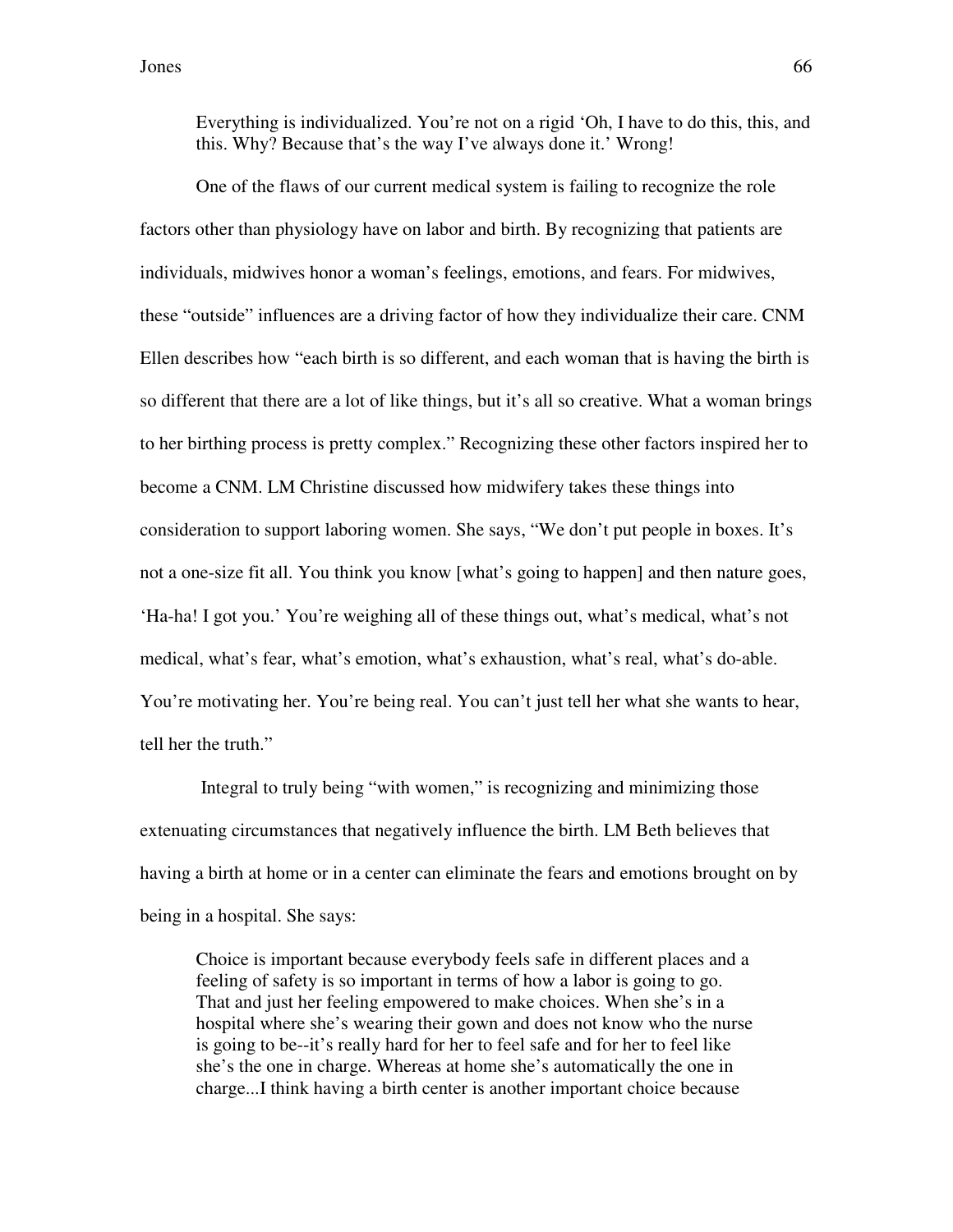sometimes, one or more of the parents is not particularly comfortable with a home birth, but they really want the idea of more choice and a place where they are going to have less possible intervention. For some people having a birth center birth makes them feel safer, you can have the same skills and the same supplies and the same emergency equipment at a birth center as you would at home, but for some reason dads especially feel like it's safer to have a birth at a birth center. So I think they're a great inbetween place.

By taking birth out of the hospital the homebirth midwives return it to a more social sphere. LM Christine describes how much less disruptive a homebirth is, "You go into labor, work one day and one night, two nights of work and nothing is disturbed. You're home in your own bed, your own shower, your own bathroom, the kids wake up and they come and go and it's normal." The theme of space and space ownership is a popular topic in medical anthropology and sociology, and as Davis-Floyd describes, the midwife holds a conceptual space where the woman is in control and where care is focused on supporting her (2006:511). This space allows women to embody a sense of power by having a transformative birth experience. I believe that both hospital and nonhospital midwives can develop this conceptual space. However, it is a greater challenge to do in a hospital.

 Being in a hospital raises the risk of being put into a patient role, an "infantilized" role, where our gender and socialization makes us easily coerced by the institutional power (Belenky et al 1986). By returning birth to the home or birth center, the social sphere is integral to its demedicalization (Fox and Worts 1999:344). As independent practitioners, the homebirth midwives reconstruct the meaning of birth outside of the biomedical world, which allows them to practice care that incorporates this non-medical definition (Sakala 1993:1237). Although homebirth midwives may be more successful in socializing birth by taking it out of the hospitals, all of the midwives attempt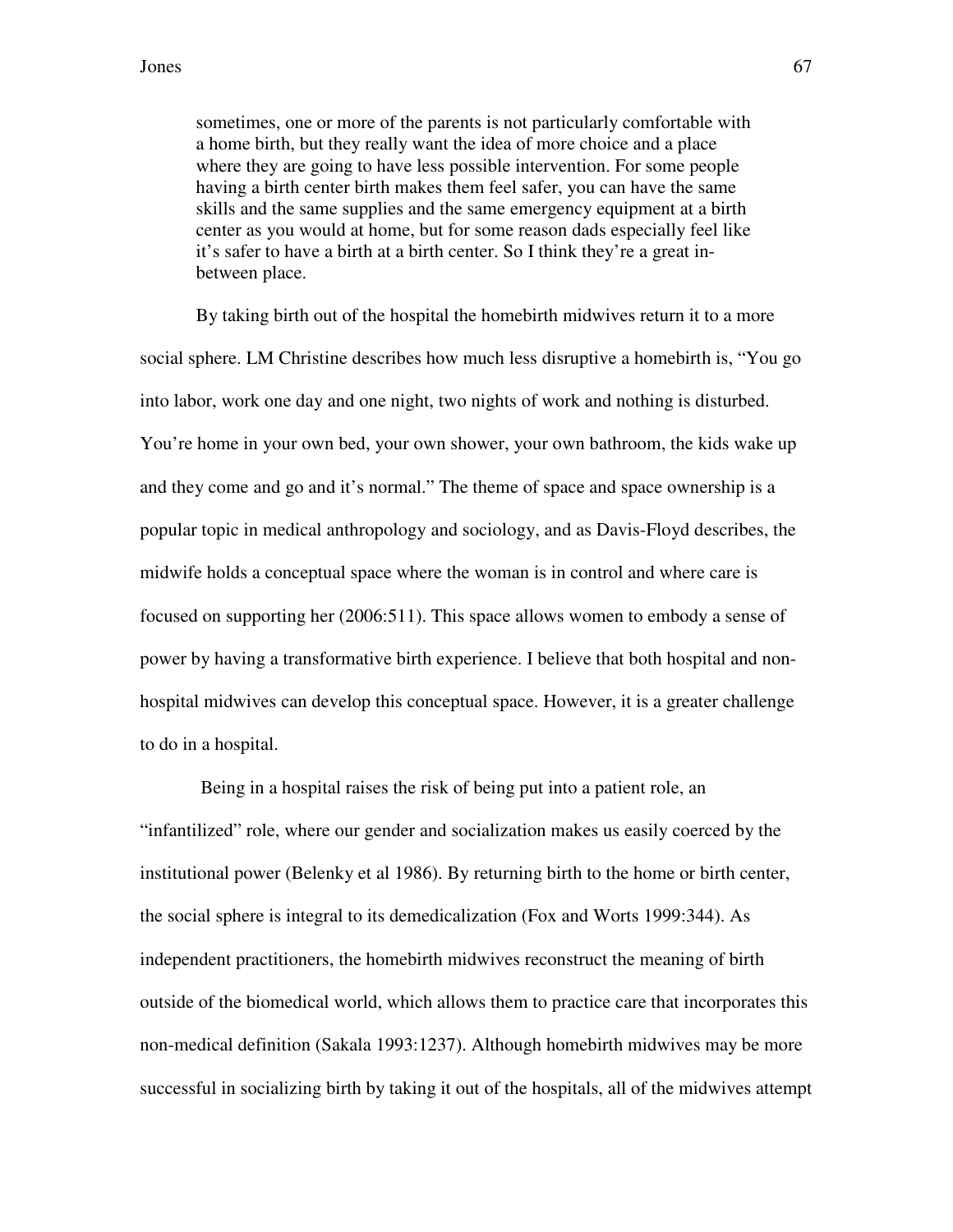to socialize birth. They do this in a number of ways, such as including family members in planning for the delivery (Christine, Beth, Alicia, Ellen), by having the husband cut the umbilical cord (Anna, Alicia), or by encouraging the use of a doula to provide extra emotional support (Beth, Christine).

In stark contrast to the physician model, the midwives attempt to keep the woman the center of attention while they themselves remain somewhat "invisible" during the birth. I want to clarify that the invisibility of the midwife is distinct from the "invisibility" awarded by the convenience and hierarchy of authoritative knowledge provided by interventions to the physician. The midwives believe that the midwife should support the mother in whatever way she needs and then step back, as opposed the reverse, which frequently happens in the hospital. For CNM Rachel, it was one of the aspects of midwifery that most appeal to her. Alicia describes her role in births at home and in the center:

The family is just there all together with their relatives and their support people and I'm doing my best to be invisible so that I don't interrupt a labor process, but if the family needs me or the mother needs me, I'm there with whatever she needs, whether it's a massage or some encouraging words, or just some direction. Letting her know where she's at and where she's going. Not to give up. When the babies are born, I hand the babies directly to the mom and I just give them time. I let the mom and the baby and the partner bond. If I don't have to I don't cut the cord, most of the time I don't…Give women the space to birth the way that they want to and most of the time they do. And I'm just there to support that.

The same philosophy holds true for Anna in the hospital.

Always the father cuts the cord, or some significant other cuts the cord. When the baby comes out, as long as everything is OK, I put the baby on her tummy and I step back and let them do whatever it is that they're doing. I am no longer there. After a couple of minutes I ask who wants to cut the cord, give the nurse the cameras, set up the Kodak moment, and once the cord is cut I'm delivering the placenta and doing any repairs. I'm not even there. Our nurses are also very much into leaving the mother alone, put the baby on her tummy and let them do what they want to do. So yeah, the family is very important.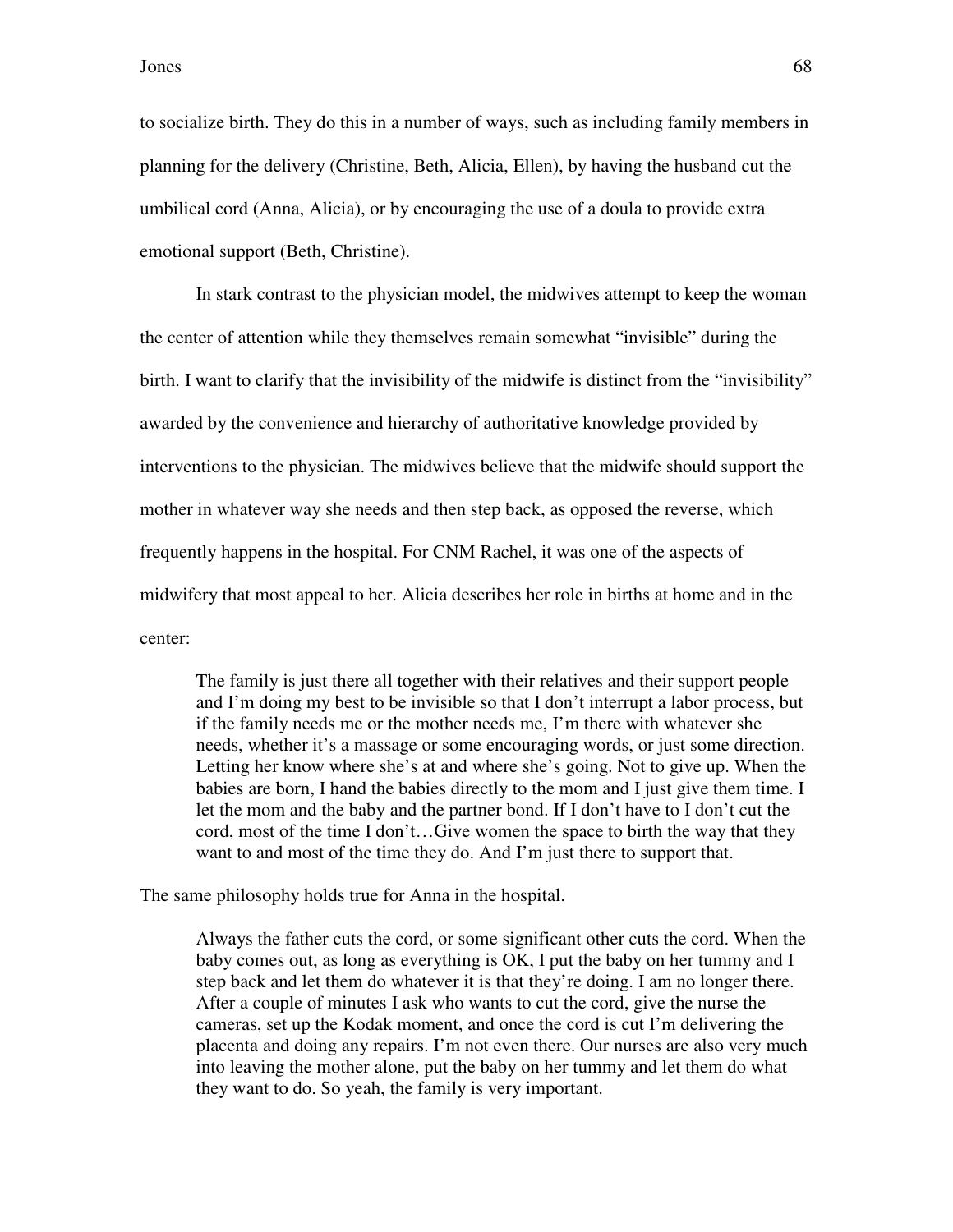By remaining invisible, midwives socialize birth by deconstructing the medical hierarchy and focusing on the family bonding process. The setting of practice for the homebirth midwives makes re-socializing birth more easily accomplished. They do not have the pressure of the medical environment that automatically frames birth and pregnancy as pathology; instead they are reaching out to women in their own space. While the homebirth midwives view the hospital setting as a barrier to providing midwifery care, the CNMs that work in the hospital have been able to adapt their style of midwifery care to best utilize their environment, which is discussed in the next section.

## *Interventions and Being "With Women"*

In a homebirth or birth center, midwives, depending on licensure, are able to administer IVs, oxygen, and Pitocin to manage the third stage of labor. The CNMs practicing in a hospital have much greater access to biomedical interventions and attempt to be "with women" by both using and avoiding these technologies. When a laboring woman first enters the hospital, the midwives choose to be "with women" by not routinizing these interventions. As CNM Ellen describes, "Letting the woman do her work is the easiest and safest way, not to have that aggressive way." They trust the woman and the information provided by her bodily experience to subvert the hierarchy of authoritative knowledge.

For Anna, she says, "I try best to not do any interventions if I don't have to. I'm not interested in rushing anybody unless they want to be rushed. I'm not into augmenting, unless they need to be augmented…If somebody is making good, steady progress there's no reason to intervene." CNM Janet begins to support a woman by not starting an IV, by letting her eat and drink (it is standard for women in labor to be limited to ice chips), and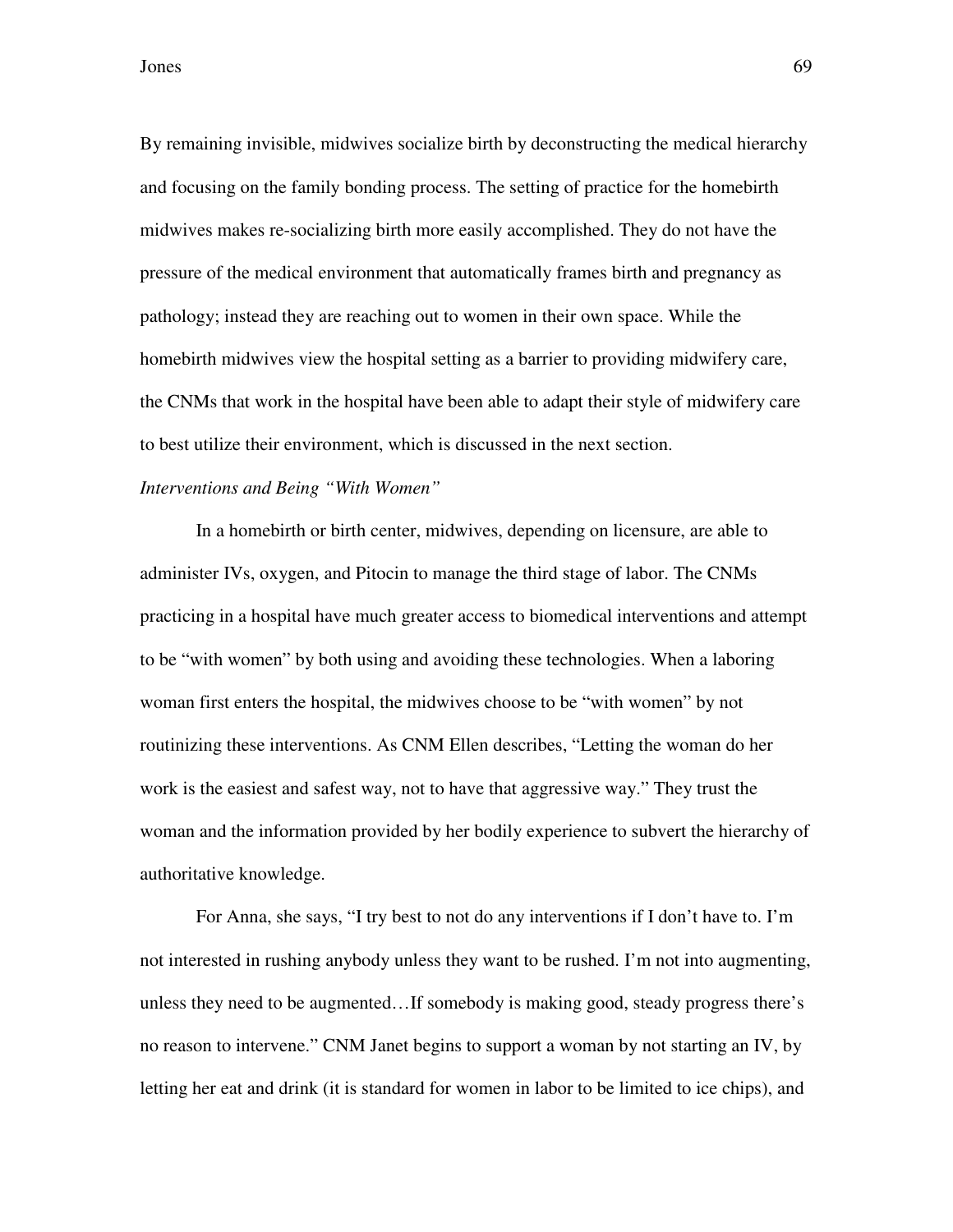by encouraging them move around. Although she doesn't use technological interventions,

she understands the value of purposeful action. She says:

I think the most important thing about midwifery is that we don't intervene, but we know when we need to. It's not about just: 'Well, let her do whatever,' and let that go on indefinitely. It's knowing when intervention is appropriate, as opposed to just starting with the interventions…I do a lot more labor support, rubbing people's backs, encouraging different positions…It's not just, we'll put her on her side. It makes a difference if you put her on her right side of left side. It makes a difference that she gets up and walks and that she does things to help rotate the baby.

Although Janet also doesn't routinely use interventions, she also believes that it is a

woman's right. She says:

My whole goal is that a mom can leave here with a healthy baby, a healthy mom, and a healthy, intact family… For me, it's not so much the journey that she chooses; it's the destination. And the destination is a healthy baby and a healthy mom. I would love to enjoy the scenery along the way, but if she's not into the scenery; it's not my birth, it's hers. She wants to do it with an epidural? She wants to do it walking, kneeling, squatting? I'm there; I will support her either way she chooses.

None of the midwives start with interventions, but using the rhetoric of choice and

individuality, they all argue that sometimes being in a medical setting and having access

to interventions, specifically the epidural, allows them to be "with women." Rachel

describes this:

I feel like that is one of things that I've learned as a midwife is that if I truly want to be 'with women' then I have to be with whoever that woman is. And if they are someone who has been sexually abused and their body has been harmed by that and they have a high fear level and they need an epidural, then that might be what gives them the sense of 'I just did this. I just had a baby and something good came out of my body and it wasn't a terrible experience.' On the other hand, you can see women who are completely redeemed in the experience of their body because they have a natural birth. You can't choose for them… We don't do a good job of recognizing that there are these kinds of people and these kinds of people…My friends say to me, 'You give people epidurals? But you're a midwife.' and I say, 'Absolutely I give people epidurals *because* I'm a midwife. I want to be *with women* in the way that they need to be cared for'...Overall, I think that most midwives want to support women to have the kind of birth that they want to have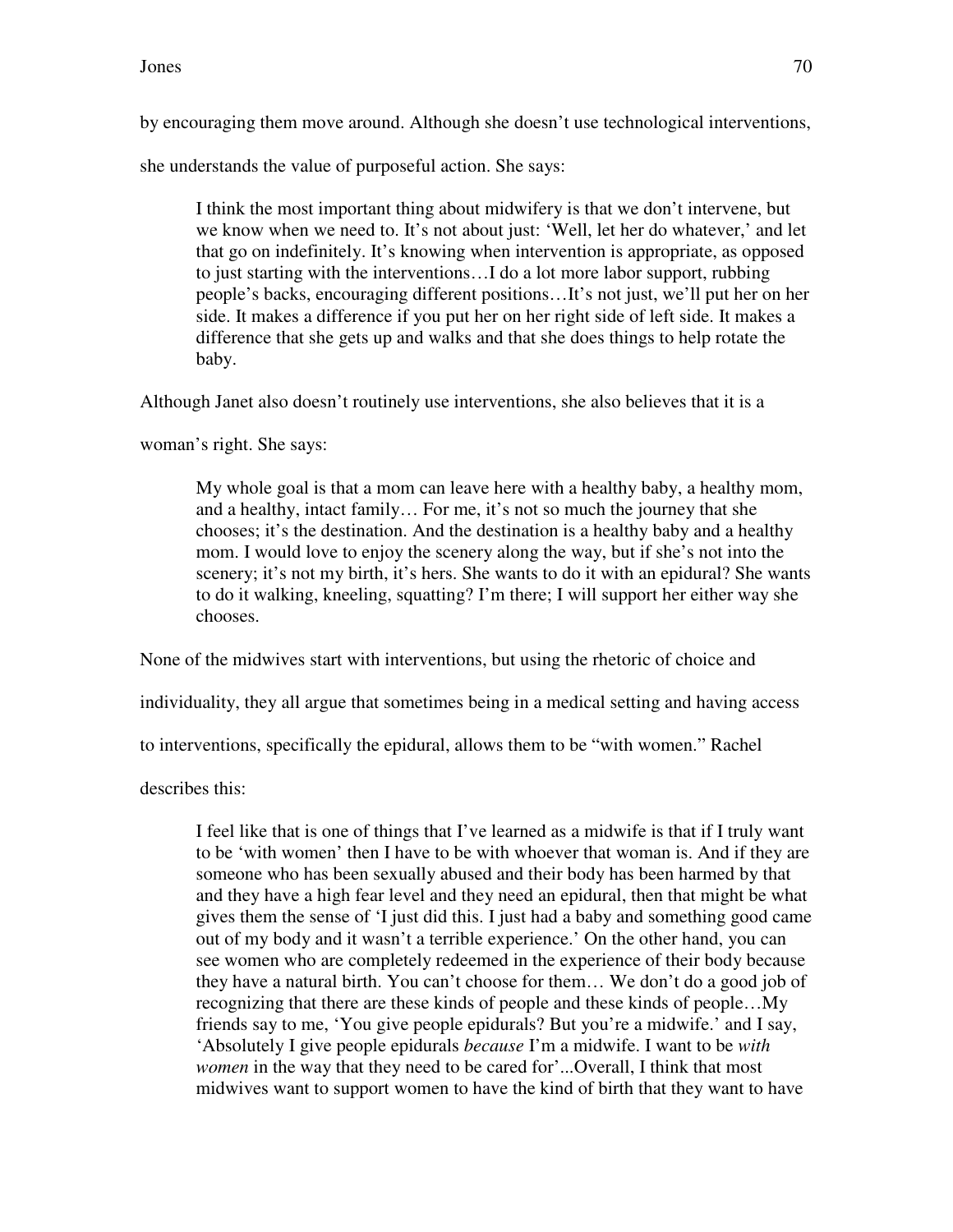in order for it to be a restorative, redemptive process and not be something that they look back on and regret.

Even CNM Linda, who describes herself as one of the least intervening midwives in her

practice, recognizes the role an epidural can play in allowing a woman to have a

personally successful birth experience. She says:

I've never done an episiotomy and I hope not to…I have no qualms about the epidural, if the woman wants the epidural she can have it, we are in a setting where she can have it...It's not my choice; it's their choice. With the epidural if you want it or don't want it, I will support you. Usually I tend to ask people at the beginning when they aren't in so much pain if they want it, and if they say no, but ask for it later I try to work with them to not get it. It's not my decision though.

Anna echoed the other CNMs sentiments:

I don't have a preconceived plan for somebody. My job is to give them what they want. You want to do hippie dippy birth ball, doula, oils, look at the moon? I'm totally with you...On the other hand; if you're not having fun and you want an epidural, get an epidural! You could smile the baby out. I don't see any harm in epidurals. I think the main thing should be that the woman feels good about herself, she should have a safe, healthy, beautiful delivery, and she shouldn't feel like she failed afterwards because she had an epidural. Because of that [an online forum] derogatorily called me a 'medwife' [laughs].

Although all of the CNMs believe that avoiding interventions can be empowering for women, the only intervention mentioned by the midwives as potentially empowering is the epidural. While Anna briefly mentions labor augmentation as being acceptable, the other interventions were seen as hindering a woman's ability to have a transformative birth experience. The midwives talk more about these interventions in Chapter 4.

By being "with women," the midwives recognize the individuality of each of their patients, support them in whatever way necessary, and build a strong rapport with the woman and their families. The trusting and confident environment created during this process encourages women not to fear childbirth or pain. Eliminating, or at least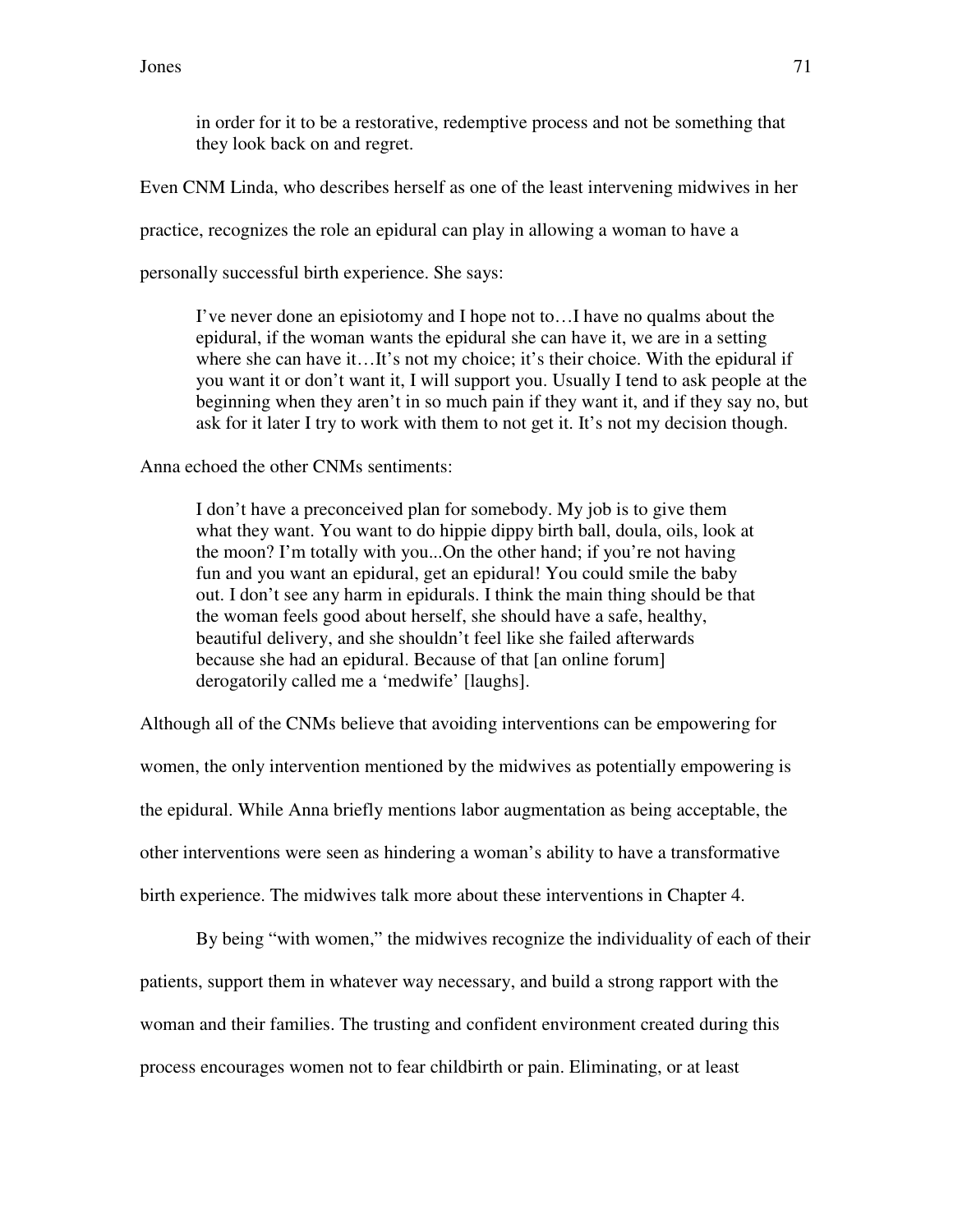minimizing, the fear of birth or pain, while recognizing the complexities and uniqueness of each women as unique allows midwives to give women a greater sense of control while preventing the use of unnecessary and costly interventions. In a culture where women are so fearful of vaginal birth that they elect for an expensive and potentially dangerous C-section (Silverton 2001), it is even more vital that women are able to discuss fears about birth with a trusted provider. Evidence exists demonstrating that some women who are given the opportunity to talk over worries about labor decide against the procedure (Bewley and Cockburn 2004). Midwives attempt to provide an open space for discussion by focusing their care on education, which is discussed in the next section. *Education and Informed Choice* 

 Another key aspect of the partnership between midwives and women is education. A midwifery-based system challenges the delicate dynamic of exclusive authoritative knowledge we currently see in United States women's health services. Contrary to the current technocratic model where interventions have become routine and standardized, midwives allow women to make their own informed decisions about their health. Regardless of the some of the problematic implications of informed choice described in Chapter 2, because the midwives focus much of their care on education and support, I believe that, for the most part, they successfully allow women to make the important decisions in their health. By allowing women to take on an active role in their health care, they feel empowered as patients.

CNM Janet believes that increasing the number of midwives will help promote the autonomy of pregnant women. She says, "I think once we get more midwives in the clinics doing more of the prenatal care where the educational piece comes into play, the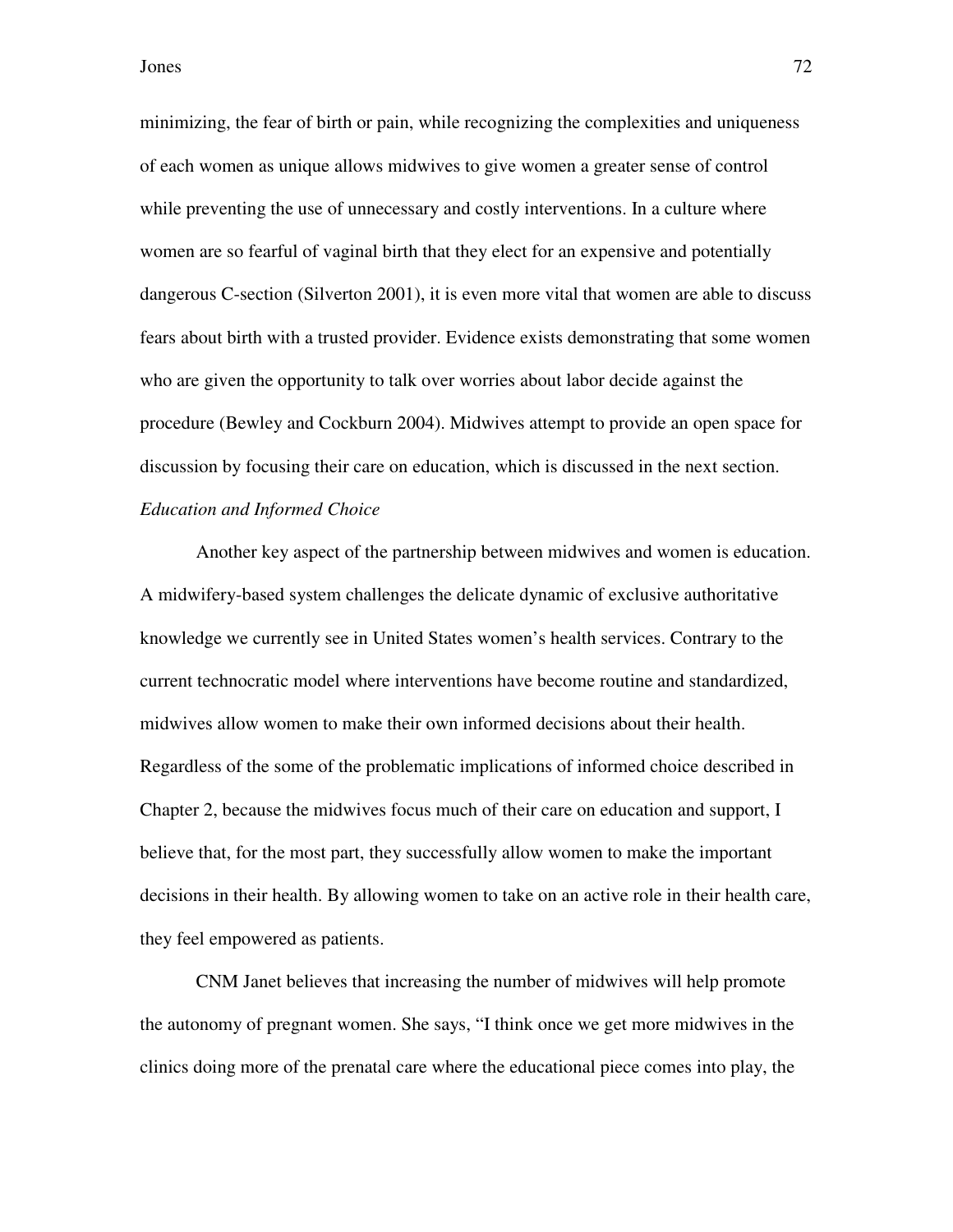patients will come to us better educated, more informed, and more independent and more autonomous." The evidence demonstrating that feeling in control during pregnancy and labor increases the confidence felt by the new mother is overwhelming (See Leap and Edwards 2006:98). Providing women the opportunity to make decisions about their health and family has been shown to have short-term and long-term impact on health and social wellbeing of the family (See Leap and Edwards 2006:99). Using prenatal care and labor attention as a tool to promote a positive self-image, the midwives are helping to create strong mothers, who are capable of making the tough decisions and strong families (Leap and Edwards 2006:98).

All of the midwives discussed the value of educating women and encouraging them to make their own informed decisions, which contrasts the biomedical model where protocol and machine output dominate decision-making. Education and communication is important to providing high quality and empowering care because those who control information control power (Wagner 2001:28). CNM Linda physically gives her patients this control by giving them their charts because "it's their information and they should have the right to see it."

According to LM Beth, "Informed consent is a big piece of midwifery care." Women don't need to follow the standards of care, but "they need to be told what the standards of care are so that they can make informed decisions about that." LM Christine agrees, "People just need to have true informed consent. So if you've been informed of all the possibilities then whatever choice you make is good, but it can't be biased one way or the other. That's a big difference between midwifery care and doctor care–we really give true informed consent." Both of these women touch upon a very important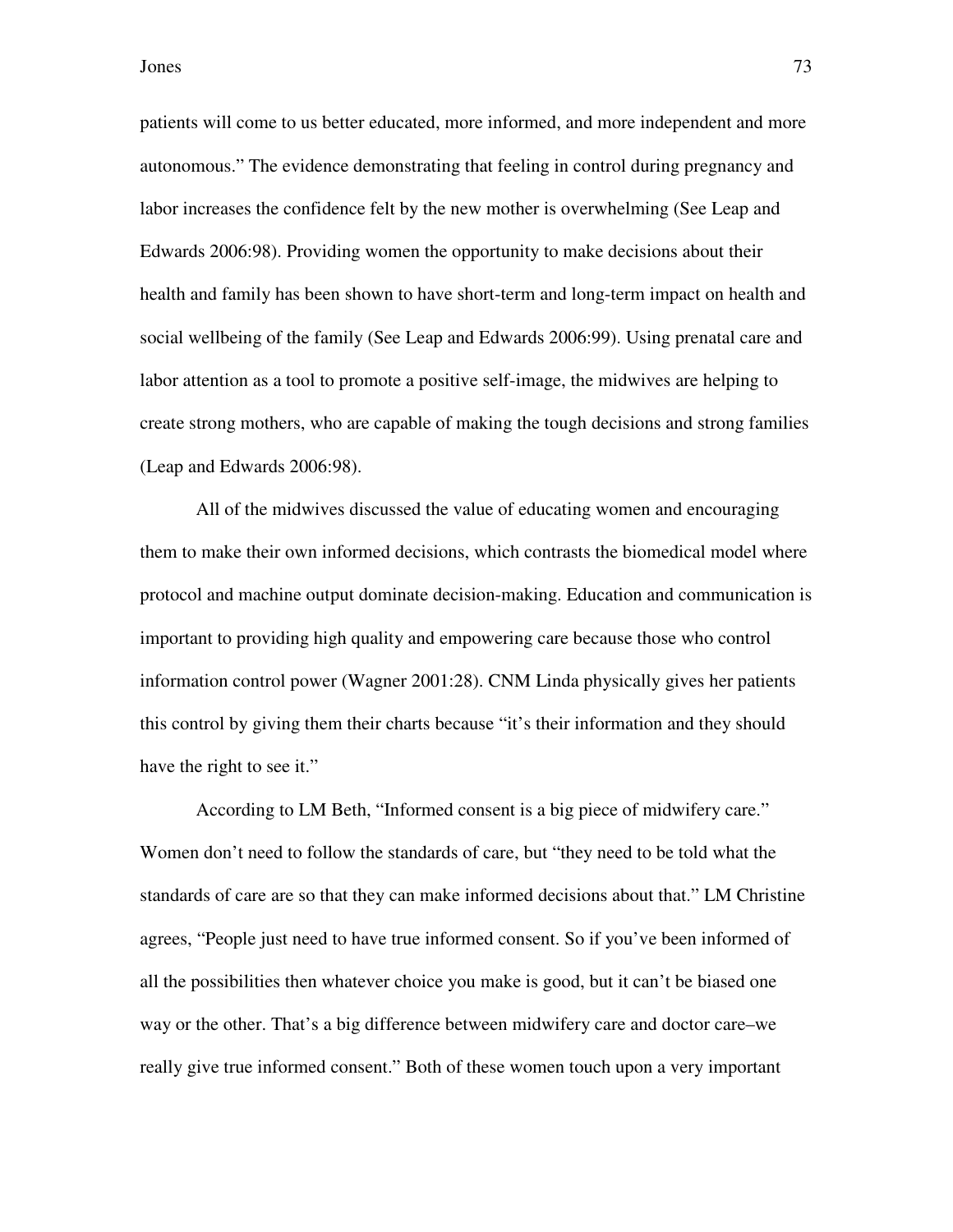aspect of informed decisions. Not only do you need to be provided with accurate and complete information, but also the ability to act on that information (Wagner 2001:32). As CNM Janet describes, "[Birth is] one of the most intimate and passionate experiences of their life…it isn't me making it passionate or intimate it is their passionate and intimate moment. I just need to give them the freedom to do it."

The empowering relationship between a woman and her midwife can have longlasting effects on the quality of life of women and families. Leap, describes this saying, "Clear messages to women that the midwife trusts their ability to make decisions, and to monitor their baby's wellbeing during pregnancy and after birth go a long way to building up women's confidence in their ability to be experts about their own bodies and babies and to cope with looking after their children" (2000). From a biomedical perspective too frequently it is forgotten that birth is not just about making babies, but is also about making families and mothers, "strong, competent, capable mothers who trust themselves and know their inner strength" (Katz-Rothman 1996:254).

All the midwives I interviewed share the goal of healthy mothers, babies, and families. The way that they reach this goal is as diverse as their personalities. For some, interventions can be empowering, for others they are a last resort. I believe that the care provided by both CNMs and LMs is essential to creating a strong, supportive maternity care system. LM Christine speaks to the value of midwifery care regardless of the setting in which it is provided. She says:

I want it to be a positive experience wherever they are. I'm not attached to their baby being born outside the hospital or in the hospital or in the operating room. I always tell them, 'Your baby will be born in the right place if we're paying attention, respecting, believing, reacting to what's happening in the moment…' [Hospital birth] is not less than out of hospital birth; it's just as beautiful. It's not the wallpaper on the wall that makes your birth. It's the spirit, it's the team; it's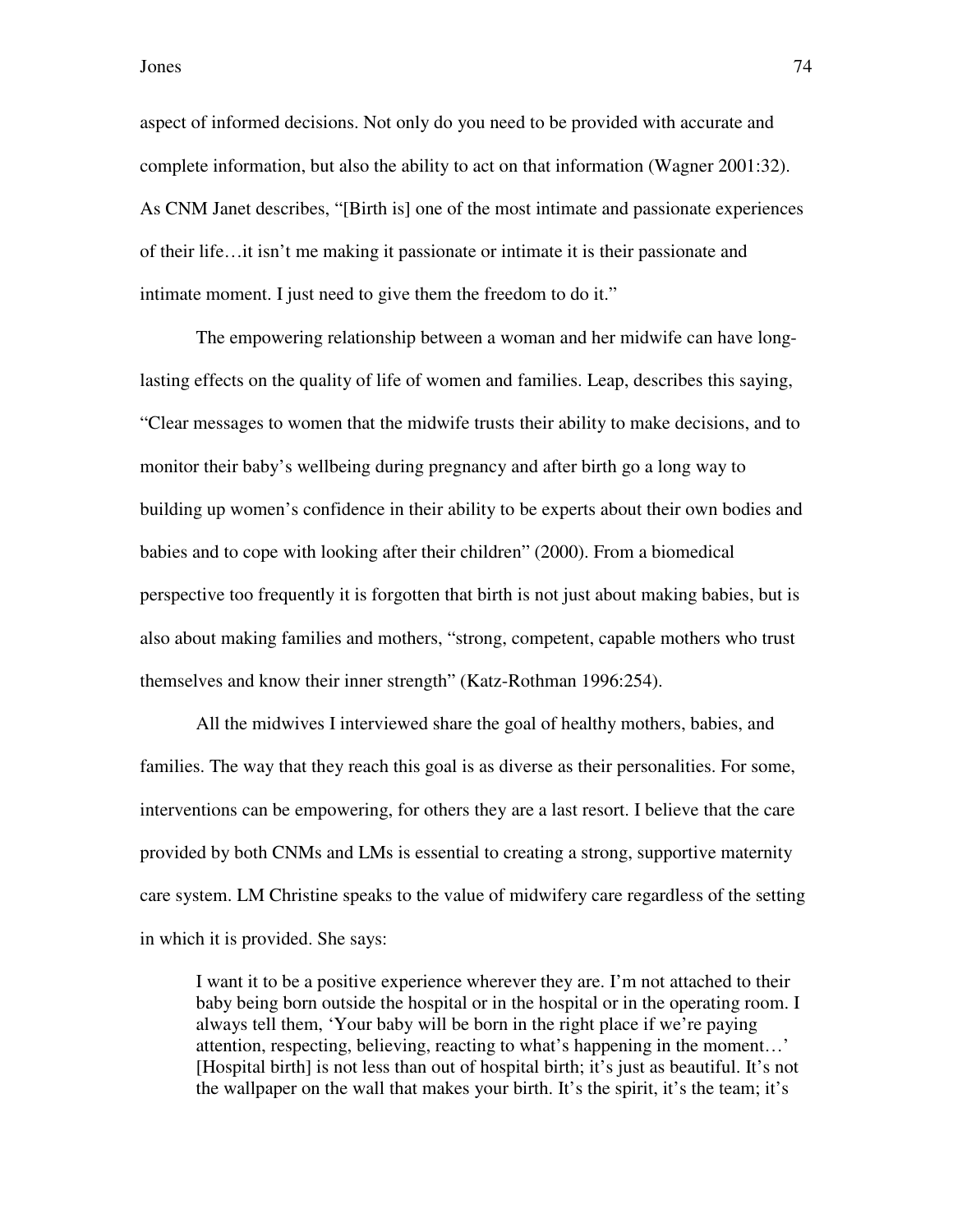the support. It's having people listen to you, honor you, respect you, keeping your dignity, your power, your say, your voice. All of that is held intact through the process.

Although she believes that it is easier to provide true midwifery care outside of the hospital, Christine also believes that both types of midwives are necessary because women in the hospital deserve woman-centered care. This is especially true considering the exclusivity of out-of-hospital birth because it is financially not an option for most families, including CNM Linda. She says, "Financially, we didn't want to spend that money and I felt that if I'm meant to have a beautiful, gorgeous birth it could happen at home or it could happen at the hospital. And it was beautiful. It was with a midwife that I wanted and it just worked out perfectly." It is important to give women the option of an alternative type of care provider, such as a midwife, even if they cannot afford receiving care in a specific setting.

 CNMs working in clinics and hospitals primarily care for underserved populations in downtown Los Angeles that either live in a high-risk area (Anna) or qualify for Medi-Cal (Linda, Rachel, Janet). These midwives provide high-quality care at a low cost to women who have been mistreated or ignored by government in the past, who have emotional issues, or who would be considered too high-risk for a homebirth (e.g. gestational diabetes). Also, as the midwives discussed, everyone feels safe in different places. CNM Rachel describes this:

There are moments when I think, 'Why am I doing this in the hospital?' It's where I am right now, but I think there are also real benefits to being in the hospital…Some patients actually do better having their babies in hospitals than they ever would at home because they are so afraid at home. Whereas in the hospital they think, 'OK everything is at our disposal if we need it.'…The way that a woman is psychologically prepared for birth is going to really affect their birth. So if they are so scared about having a homebirth they probably will have a very difficult time giving way to labor and birth because they are scared.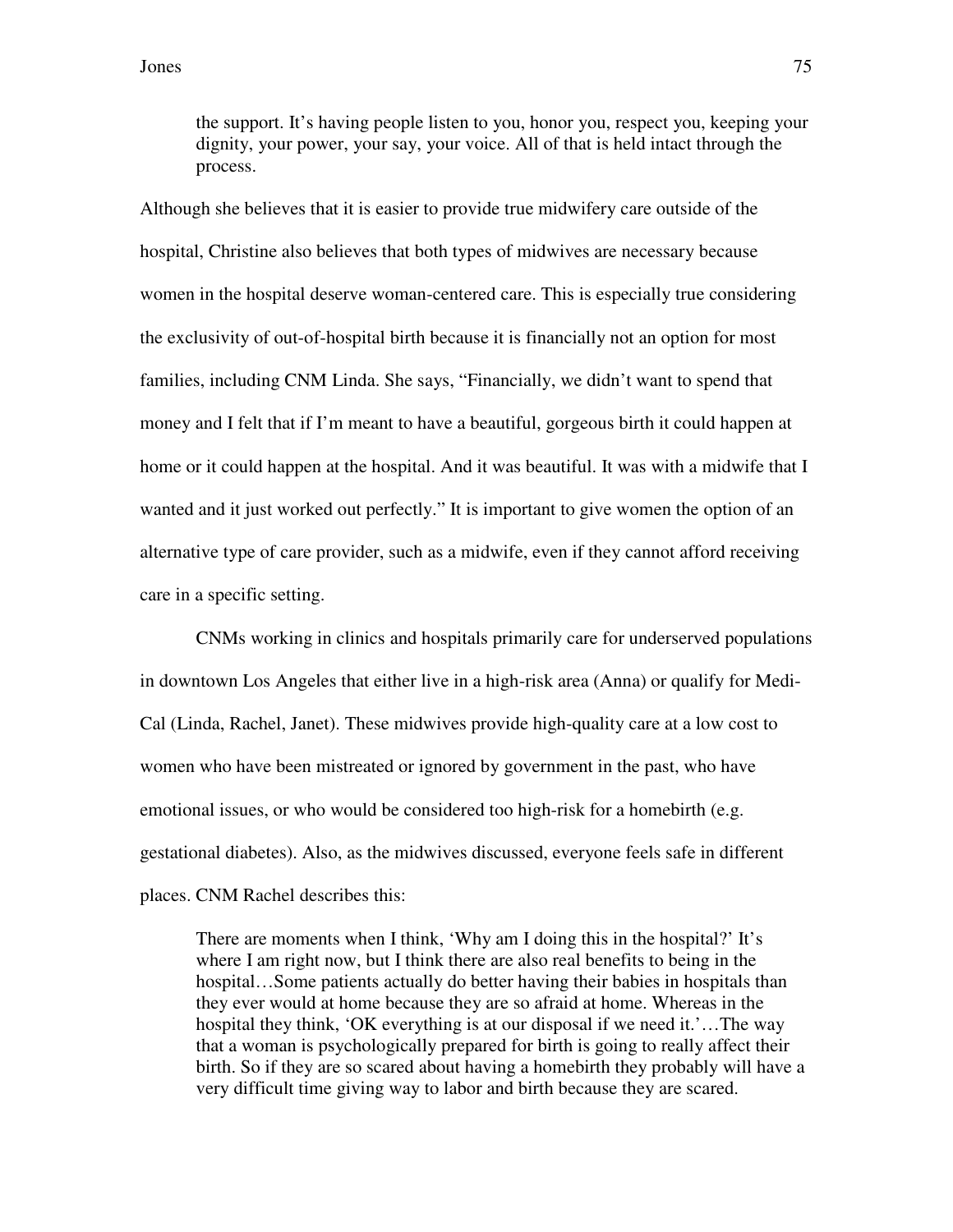Providing the type of care that will allow a woman to have a transformative birth experience is the goal of midwifery. Having these midwives work in a clinical setting allows them to provide high-quality care while considering the fears of women who have never been exposed to the idea of an out-of-hospital birth. Midwives who work in the hospital walk the fine line of encouraging women in a medical setting, while not perpetuating the fear of pain, birth, and a lack of control that dominates our technocratic model of birth.

By having a clinical presence in communities, the midwives actively participate in community development. Kaufman argues that too frequently midwifery care is focused on the three Cs: choice, control, and continuity, and ignores the importance of community (2000:26, 2002:23). Community-based care works in three ways to provide women with high-quality care. First, because the care is based in the community it is more likely to be culturally relevant. Second, midwives can work towards public health goals and focus on prevention (Kaufmann 2000:28, 2002:26). And third, through providing an empowering and personal space, they help to promote community development.

CNMs Linda and Anna, both of whom work in clinic and the hospital at least part-time, spoke about the personal joy they feel working in their communities. Anna says, "I love working in the community that I live. My daughter gets jealous, she says, 'I'm your daughter! They're not your daughters, why are they calling you all the time?' She calls them my groupies. And I love them. I love them. I love them." She goes on to add how this helps her to provide the highest quality of care. An example of her incorporating the community's culture into her practice was when she received the lab reports of a married patient diagnosing her with an STD. Instead of giving the news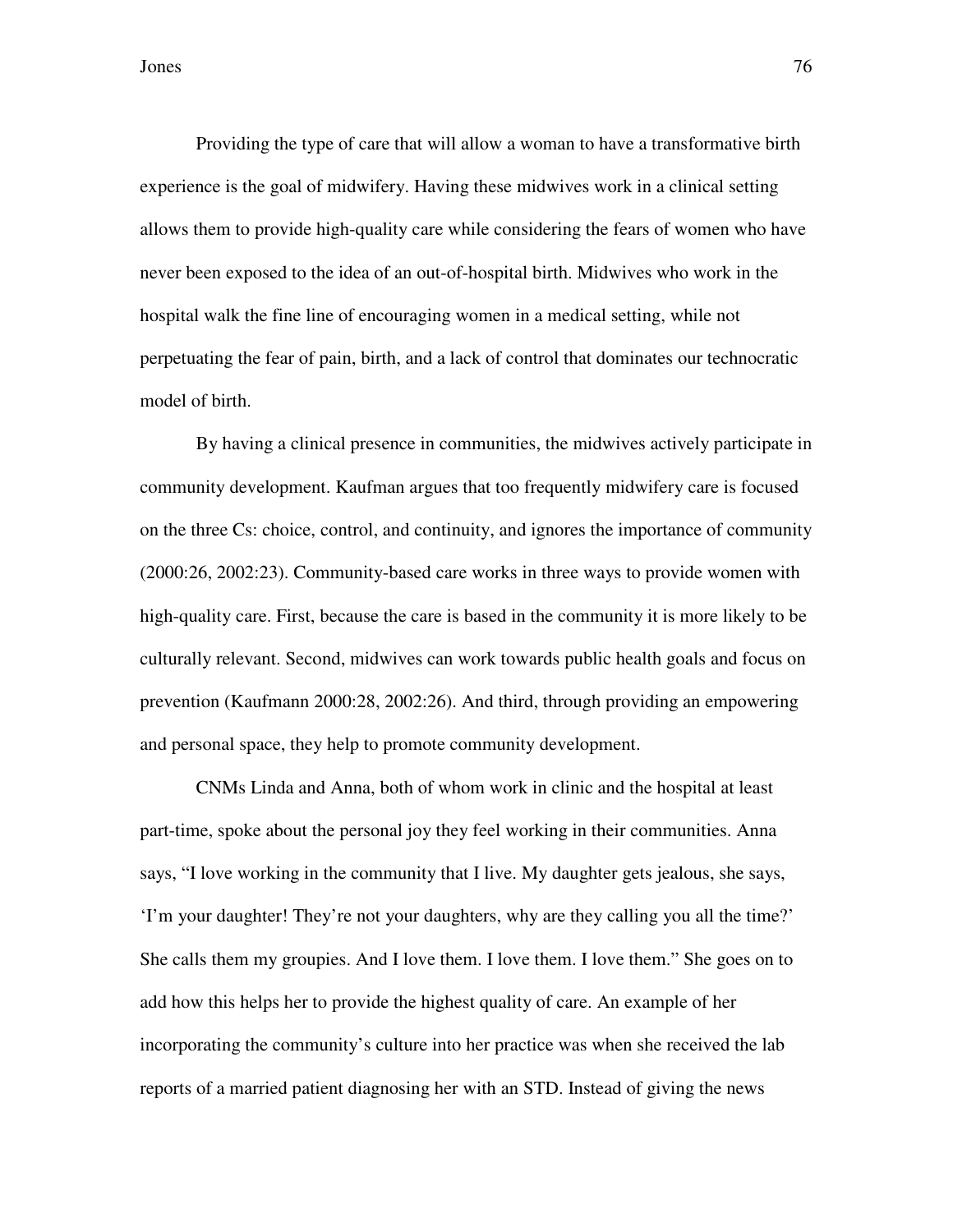herself, she asked another midwife to do it. Anna said, "I don't even want her to know that I know. To even worry that somebody in the community knows about this."

Like Anna, Linda has her own "groupies" with whom she has built the professional friendship. She describes it:

You tend to get your own little group because we all have different personalities. For me, my niche is probably Latinas, Spanish-speaking only, who prefer someone who speaks Spanish…The patients I love because it really is a population that really needs us and appreciated us. I've had patients that have sent me their cousins or their aunties. Or patients who say, "You know, I came here because I had friends who say it is a good place.

Part of the reason Linda first decided to become a midwife was because of a professor who told her how much her community would appreciate receiving care from someone who understands them. She points out how all but one of the other midwives she works with are Caucasian, but her boss is hoping to hire an African-American midwife because a number of the patients served by the clinic are African-Americans and she wants "to have her patients feel like they have someone from their community there to take care of them."

 Recently group prenatal classes have grown in popularity, a service provided at the clinic where Linda and Rachel work. The group prenatal care differs from traditional childbirth education classes because pregnant women come without their partners and because a nurse-midwife present at the meetings serves as a facilitator, not a leader. At each session, when the women first arrive, they measure and record their own blood pressure, weight, fundal height (belly size), and heart tone of the baby with midwife assistance. The rest of the session is spent on various topics including breastfeeding, pain relief during labor, or discomforts of pregnancy. They share information they've heard, tips they have, and general experiences and the nurse-midwife serves to clarify any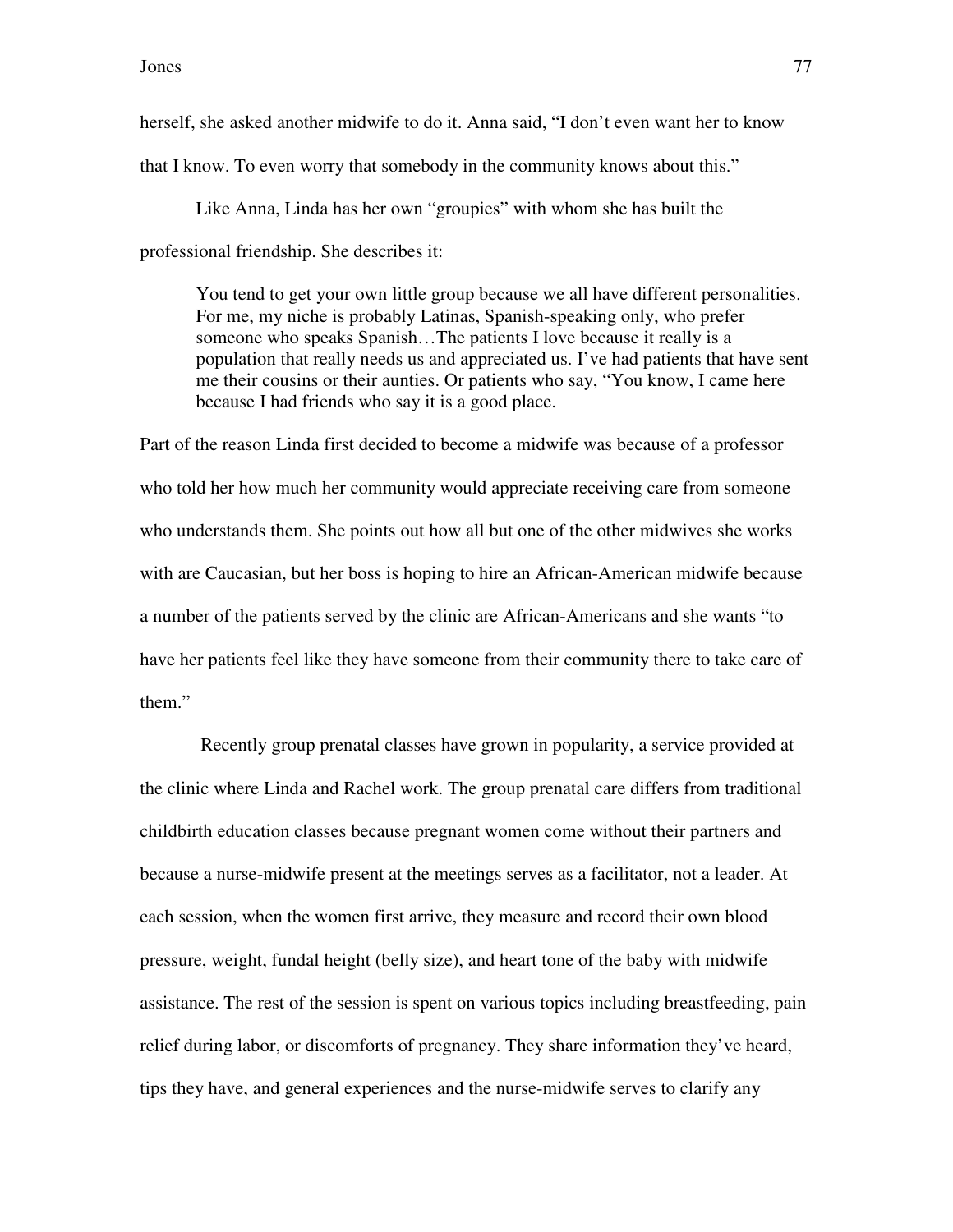misconceptions. The clinic first organized group prenatal care to connect women to other women in their community that may be going through a similar experience. They support each other. So far the clinic has received only positive evaluations of the programs, which is reflected in the research. Bringing women together is essential to returning birth to a social model (Leap 2005), and group prenatal care has been shown to encourage women to network and bond with other women (Leap 1991). The clinic plans to make group prenatal care the standard for healthy moms and CNM Rachel hopes this model will be used to encourage women who are thinking about pregnancy to come together.

The clinic serves as a positive example of hospital and clinic based midwifery care. It provides traditionally underserved women an opportunity to receive high-quality, empowering, and culturally relevant care. Because she works with a high-risk and a frequently underserved population CNM Janet recognizes the role of providing information in a sensitive way, taking into consideration their socioeconomic status. She says:

Many of our women have no education, no formal education. Some have up to a third grade level. Our women don't read or write…they don't trust formal government; they don't trust formalized institutions. They don't understand the language; they're afraid; they're here illegally; they don't have a trust. How do you get someone who's living on no money, very little money, to incorporate nutrition into their plan?

Although Medi-Cal directs many of their patients to the clinic, they also receive a number of referrals from friends or family, which Rachel believes is positive. She says, "We have a presence in downtown LA. I think it's kind of cool that it's word of mouth. It's not like you pick us off of a list and go, 'Oh, I want to go there.' It's feeling like, 'OK this is a place that someone else that I know felt like they were safe and cared for.' I'd rather have it be word of mouth. They buy into you a little bit more." Such a model is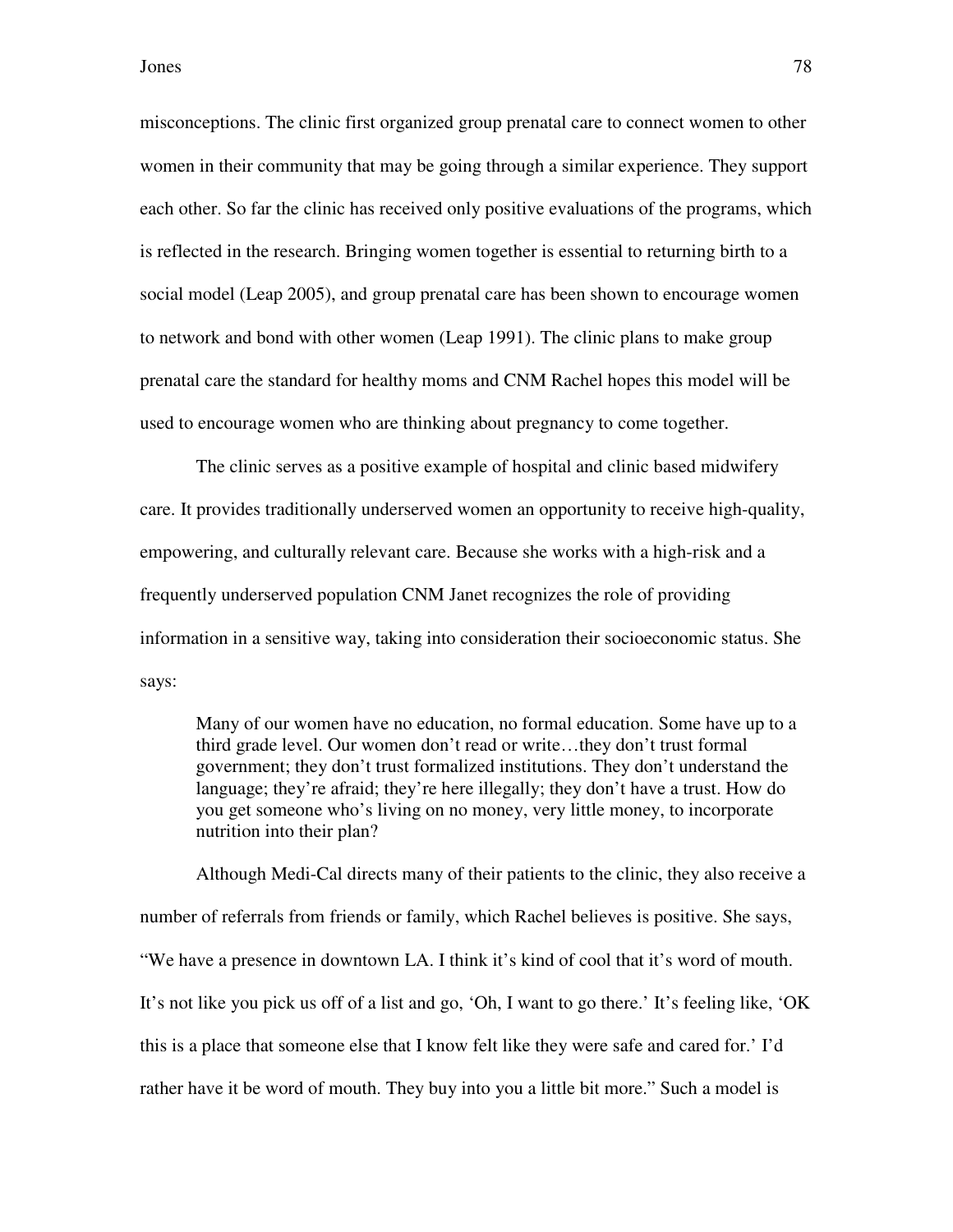extremely important in health care and because midwifery recognizes the role of psychosocial influences on pregnant women, rooting midwifery care in a woman's social context is especially important (Leap and Edwards 2006:116).

The CNMs fill an important role in increasing access to quality maternity and women's health services for underserved populations, but the homebirth midwives also do their share of community development and outreach. Maybe one of the most important features of out-of-hospital midwifery is that it provides an alternative to the biomedical model. The more women that elect to use an alternative system and abandon the disempowering biomedical system, the more hospitals and physicians will need to incorporate higher standards of care for women (Sakala 1993). We have seen this happen in the recent past where dissatisfied patients campaigned for partner incorporation in labor and for "rooming in," where the baby sleeps with its mother as opposed to the nursery. If hospitals see that women are seeking out midwifery services, they will have a strong incentive to incorporate midwifery into their maternity teams.

 The LMs recognize that out-of-hospital birth is something reserved for the elite. As a one of the few midwives of color in California, LM Alicia emphasizes community engagement in her own practice, with a focus on minority women. She says:

My responsibility and goals are to serve the community. I work really hard to make it accessible to all people. Unfortunately, in the United States, homebirth is something that is for the elite, the wealthy, for those that have a stable, steady income…I'm working really hard to change that…We have the worst statistics in the world as minority women and I'm trying to make up for that in just being able to provide midwifery services to low-income, minority families and just in doing that change the statistics regarding premature babies and sick moms, dying moms, dying babies. I'm trying to do my part.

She focuses on outreach and education, using her status as a mother to connect with pregnant minority women she sees on the street. Additionally, she takes on student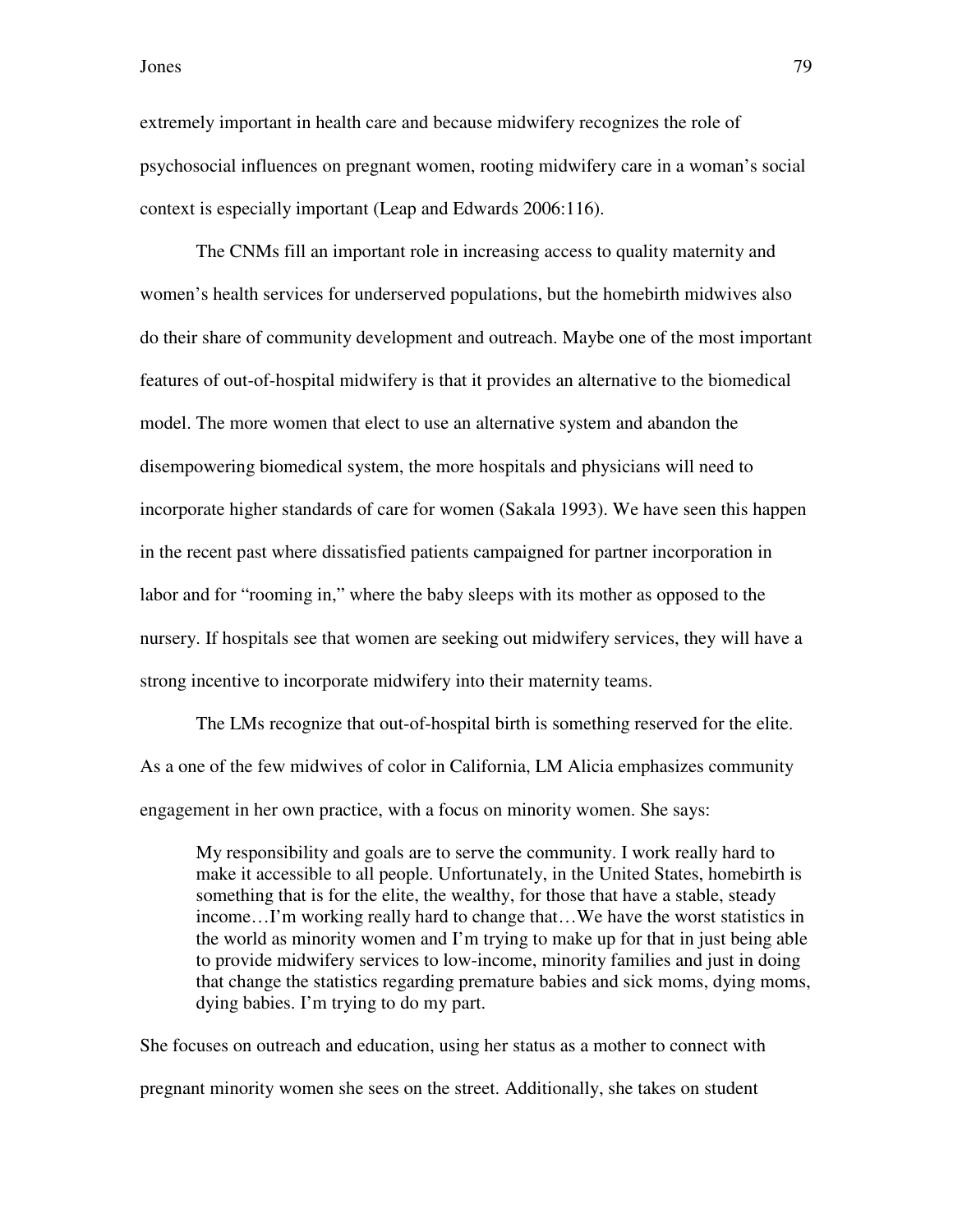midwives of color because she recognizes the struggles she faced in becoming a midwife and how important it is to support minority women, because pregnant women "want to receive care from someone who looks like them" (Alicia). However, because she runs a solo practice, balancing her home life and work life can be a struggle, which was a common theme among the midwives (see Chapter 4). She tries to overcome the limits of her energy by educating women about out-of-hospital options and "set them on the path." By doing this she hopes to strengthen the community of midwives and mothers, to create awareness, and ultimately encourage women who otherwise wouldn't, to have the transformative homebirth experience.

#### *Implications*

"The overall goal has to be that women are enabled to make decisions that make them feel powerful, wherever they are and with whoever attends them when they give birth. They can only feel safe, secure and protected if they know that their concerns will be respected and that their integrity and autonomy will be preserved."

-Leap and Edwards (2006:103-104)

Midwives represent a sustainable and empowering potential addition to the current maternity care system in the United States. By providing midwifery care that reflects their diverse personalities, they are able to emphasize individuality, education, choice, and support to empower patients as women and mothers. By truly supporting and creating a "professional friendship" with women, they circumvent the hierarchy of authoritative knowledge found in the current medical setting. They encourage women to be confident in their bodies and their provider and to have a positive experience with their provider both in pregnancy and intrapartum care. Although midwives provide high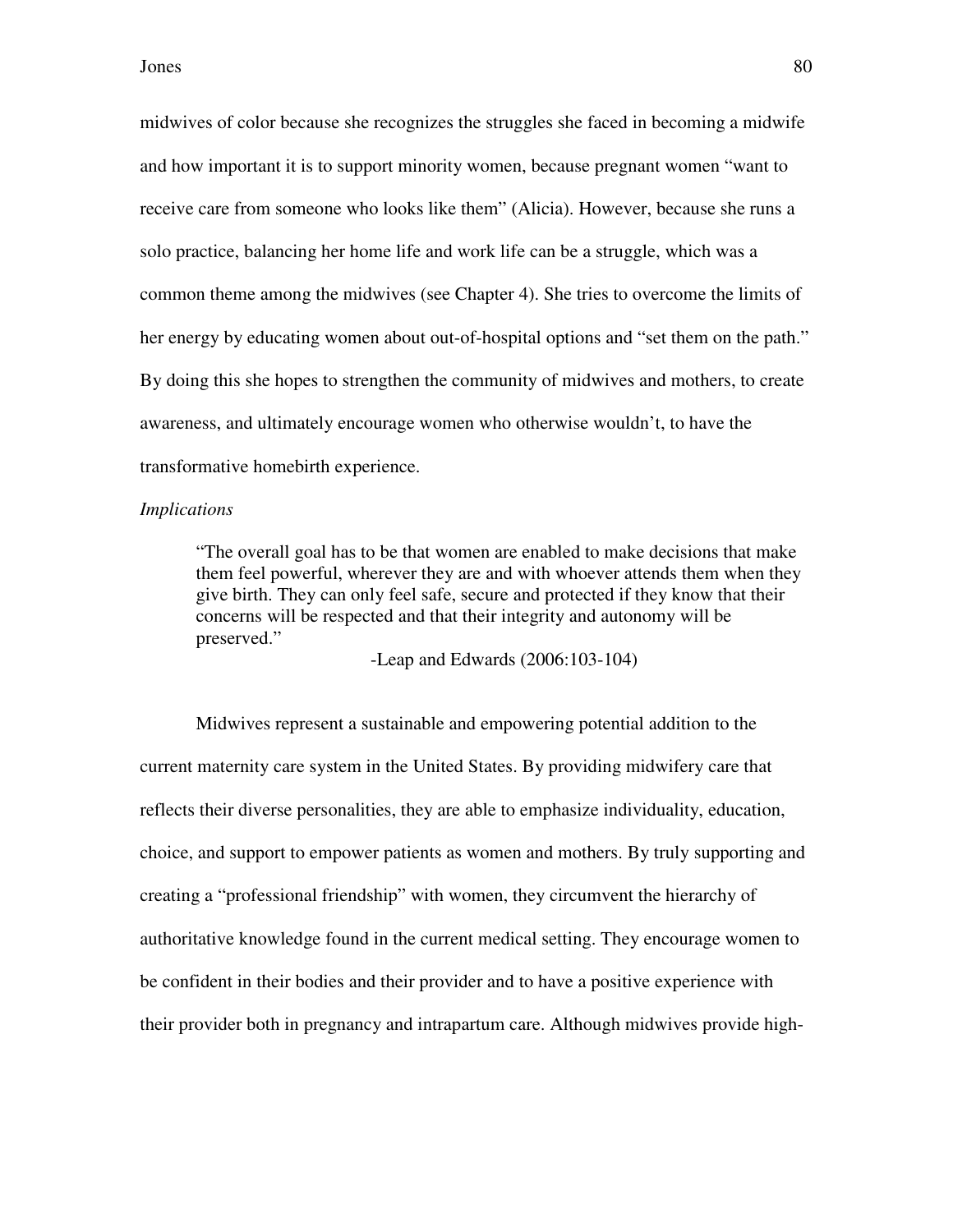quality care both in the United States and around the world, their future is in jeopardy.

Challenges to midwifery and potential solutions are outlined in the next chapter.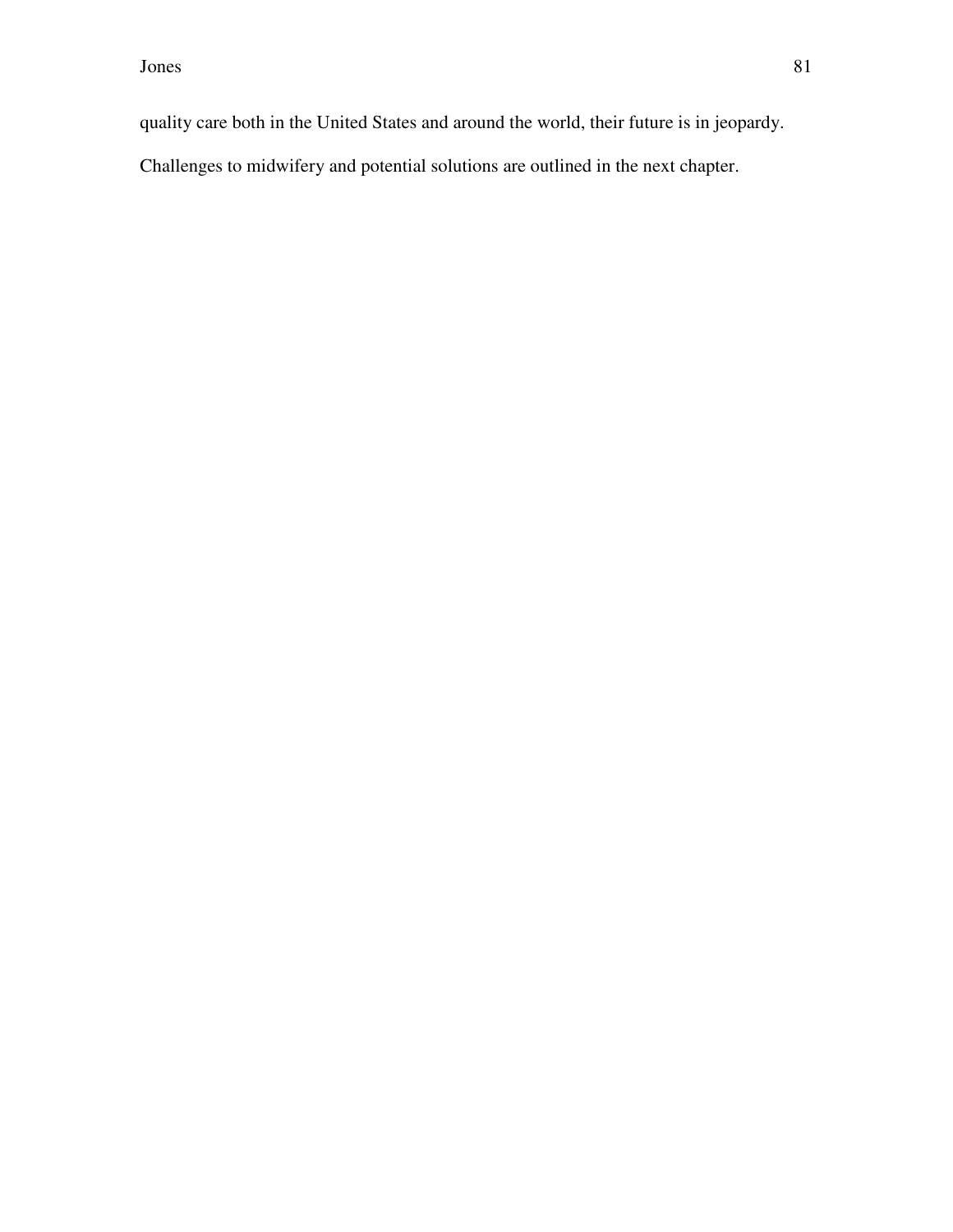# **Chapter 4 Challenges to the Future of Midwifery**

Despite the high-quality and low-cost care provided by midwives, they have yet to be incorporated in a major way into the maternity care system of the United States. All of the midwives agreed on the major challenges to midwifery, each of which manifests itself uniquely based on their practice setting. These challenges include systematic limitations to midwives' autonomy by the ACOG and the AMA; a general lack of understanding of the different types of midwives and their credentials; and litigation and insurance.

### *Awareness and Visibility*

 Something that originally attracted me to this thesis topic was my own ignorance about midwifery in the United States. The confusion about and lack of recognition of the different types of midwives limits their ability to organize and conduct strong political campaigns to lobbyists, insurance companies, and politicians. Because midwives are not visible practitioners, women are not fully aware of their options in maternity care. LM Alicia addresses this and her personal attempt to promote midwifery:

The first thing that has to be done is they have to see us. If you don't see something then how do you know either A) that it exists or B) how do you go about doing it. I've used that example for a lot of things in life, like breastfeeding or birthing…it's all about getting the information out there. From the moment that I started studying midwifery I made it my personal goal to do community outreach... To say, 'these are the options that you have'…really just talking about it, simple as that, just talking about it…Not from an area that's critical, but from a loving place. Just trying to give them information, but without seeming judgmental or pressuring.

The invisibility of the midwife is unique to the United States as CNM Rachel describes, "Most of my patients come from Mexico and Guatemala and they don't even bat an eye,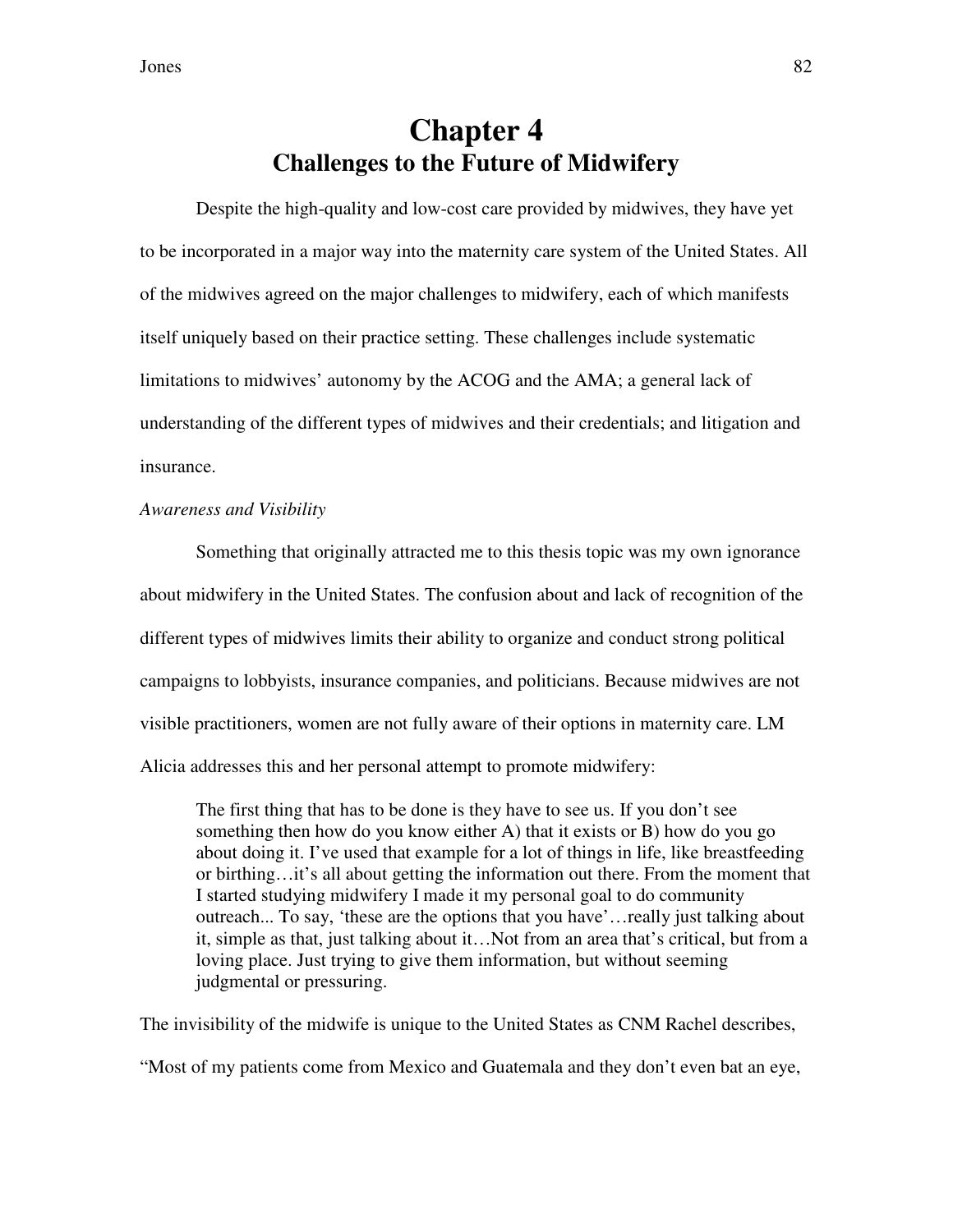they totally know what a *partera* is…'Oh yeah! That's what I want.' They think it's kind of odd if they get sent to a doctor. So it's for our culture…that we are an anomaly."

 Midwives are a diverse group of professionals, which is part of the richness of midwifery care. However, this diversity also prevents a uniform understanding of the types of midwives regarding where they can practice, how they practice, and their

licensure. CNM Janet believes that:

What confuses midwifery is that here in America we have so many different midwives. And that makes it very confusing for a lot of people, and I'm not sure we're ever going to get just one type of midwife in the United States. In England if you're a midwife; you're a midwife; you're a midwife. There aren't 12 different types of midwife. And in the United States there are so many different types, some are legal some are not, some have hospital privileges some have malpractice insurance. It's confusing.

LM Beth seconds this idea and believes that one solution is having a standardized

education for midwives. She says:

One [challenge] is the fact that people don't know what midwives are or what our training is and that leads to the question why not all midwives are trained in the same way… I know a lot of midwives that would disagree with me, but I think that we need to have more consistent education standards for midwives. I think we need to be able to support them with knowing what standard of care is.

All of the midwives recognize that standards of practice are integral to not only

successfully providing women with high caliber care but also in legitimizing midwifery.

However, creating a standardized midwifery education or licensure could potentially

eliminate the richness of midwifery and play into the current biomedical model where a

certain type of education is valued over experience. Also, as is addressed later in this

section, the CNMs, who have the most medical expertise of the midwives, run the risk of

being co-opted by the medical establishment that they work in. Having multiple options

increases the quality of the options, as described in Chapter 3.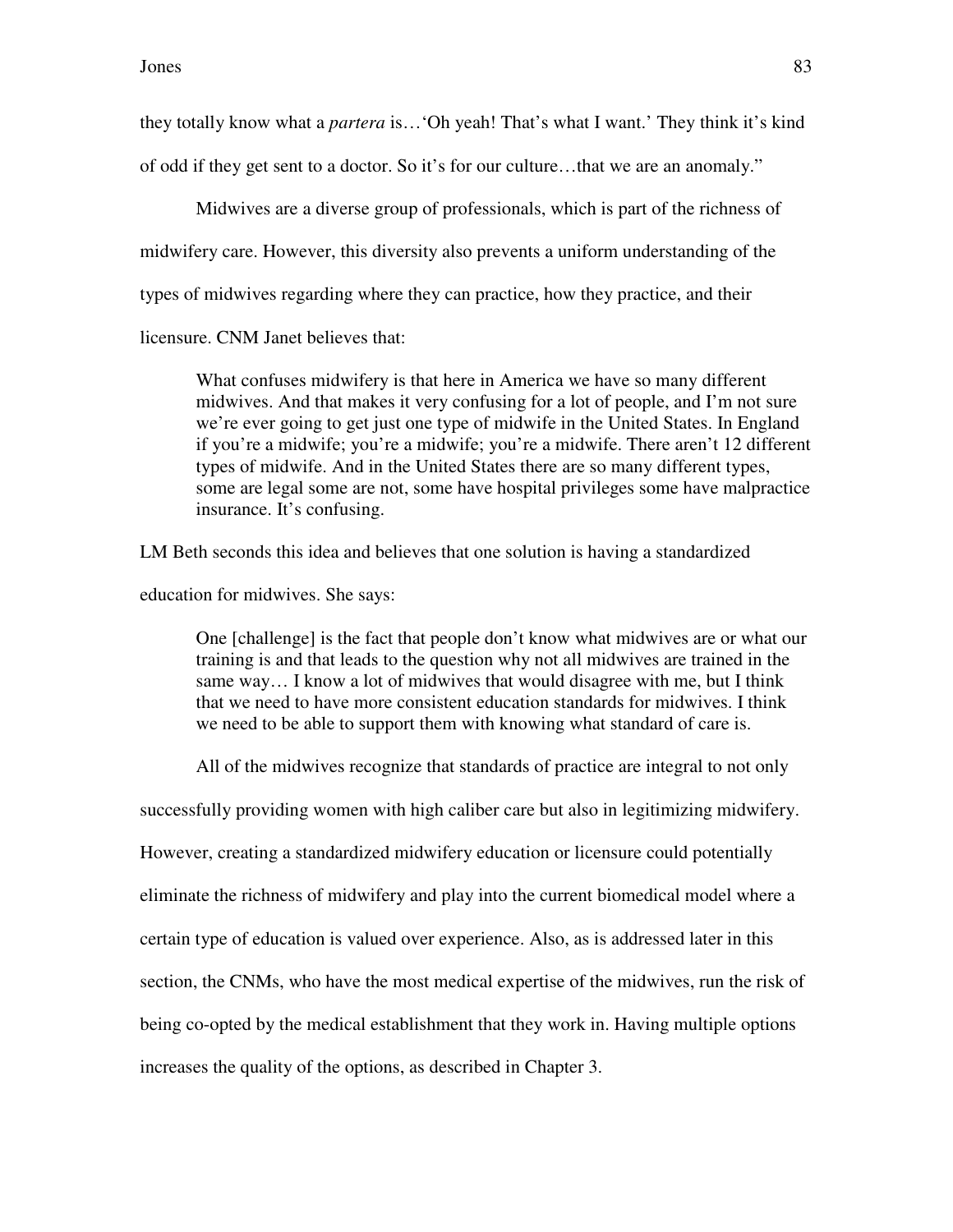LM Christine's experience with becoming a licensed midwife demonstrates the benefits and problems with midwifery licensure in the United States. When she first began attending births the only legal way to become a midwife was to go to nursing school and then midwifery school. "If you were an unlicensed midwife you ran the risk of being charged with criminal prosecution for either practicing midwifery without a license or practicing medicine. A very underground, very stressful role," she said. After being arrested for practicing medicine without a license she began to work closely with other midwives on five bills to promote the licensure of non-nurse midwives. In 1996, because of her efforts, the first licenses were issued to midwives. She describes her career:

From around 1979-1996, I was attending births as a completely illegal, underground outlaw unlicensed midwife, completely and totally self-taught. Did I want training? Yes. Did I want to go into a nursing training program? Not really. Not that there aren't valuable things to gleam from that. I have the utmost respect for the medical skills we can use in our practice, but it just didn't seem right that for the ten things you learn in nursing school that you'll learn in midwifery that you had to do that whole deal. Over the years we worked hard to learn what we could learn and at some point we decided that if the state wasn't going to recognize us then we were going to create our own accountability and protocols and guidelines.

With the California Association of Midwives, a grassroots organization, she

helped design an exam for certification, which corresponded to the creation of the

Certified Professional Midwife role by MANA. She was one of the first licensed in the

state of California.

After we became licensed we had a title and you traded the perspective of 'Well I could be criminally prosecuted and go to prison as an unlicensed midwife, now I could be sued.' But I was all about getting some sort of accreditation in that you have to be accountable for what you do and you're not in a vacuum.... So really, over those many many years we did self-training and gained the training and ability to do [medical things]…I was probably in self-taught school for the first probably 20 years. No formal training. I don't have a degree. I'm very old school.

Prior to this licensing program, the three LMs I interviewed would have been considered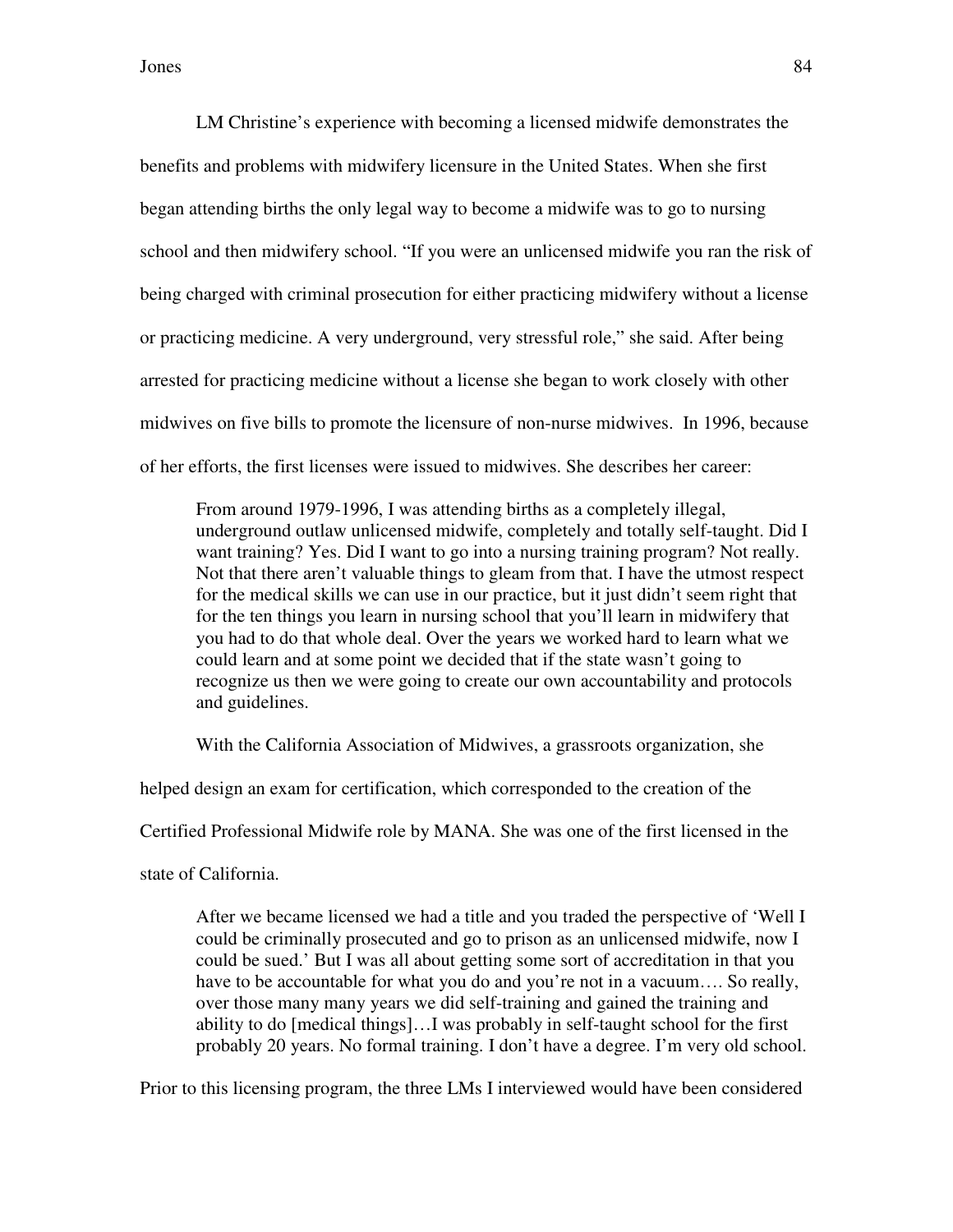to be illegally practicing midwifery in the state of California. For all three, they felt that becoming a CNM would not allow them to practice midwifery and truly be with women in the way that they wanted. I believe that Christine and the other LMs' experiences highlight that a rigid educational program does not suit everyone, but there is a need for licensure to ensure a standard of care and that midwives portray themselves accurately to clients. CNM Ellen reflects on this:

I think we have to raise the standards for all midwives. At first people wanted all these midwives to become nurse midwives, and so many of these young women who are talented don't want to be nurses. Where do you go with that?…I embrace all midwives, but also you want to have people that are reaching certain standards to be able to be able to be in that community and be well thought of, I think.

If midwives can accurately publicize their practice and women become aware of the different types of midwives, successful integration of midwives on a larger scale into the maternity care system may be possible. CNM Rachel highlights this, "[The biggest challenge is] being understood for what we can do and can't do and the idea of people knowing about us. So I think that is the biggest challenge, educating people about midwives, because once they are educated about midwives they have the option of choosing and they can choose appropriately." Getting to a point where women are both aware of their choices and able to carry out their decisions will require a restructuring of the current medical system, starting with the physicians and the organizations that dominate it.

#### *Sacrifice: Physicians and Autonomy*

The main factors preventing midwives from becoming widely recognized are highlighted in Chapter 2, one of which is the professionalization of obstetrics and the creation of the American Medical Association and the American Congress of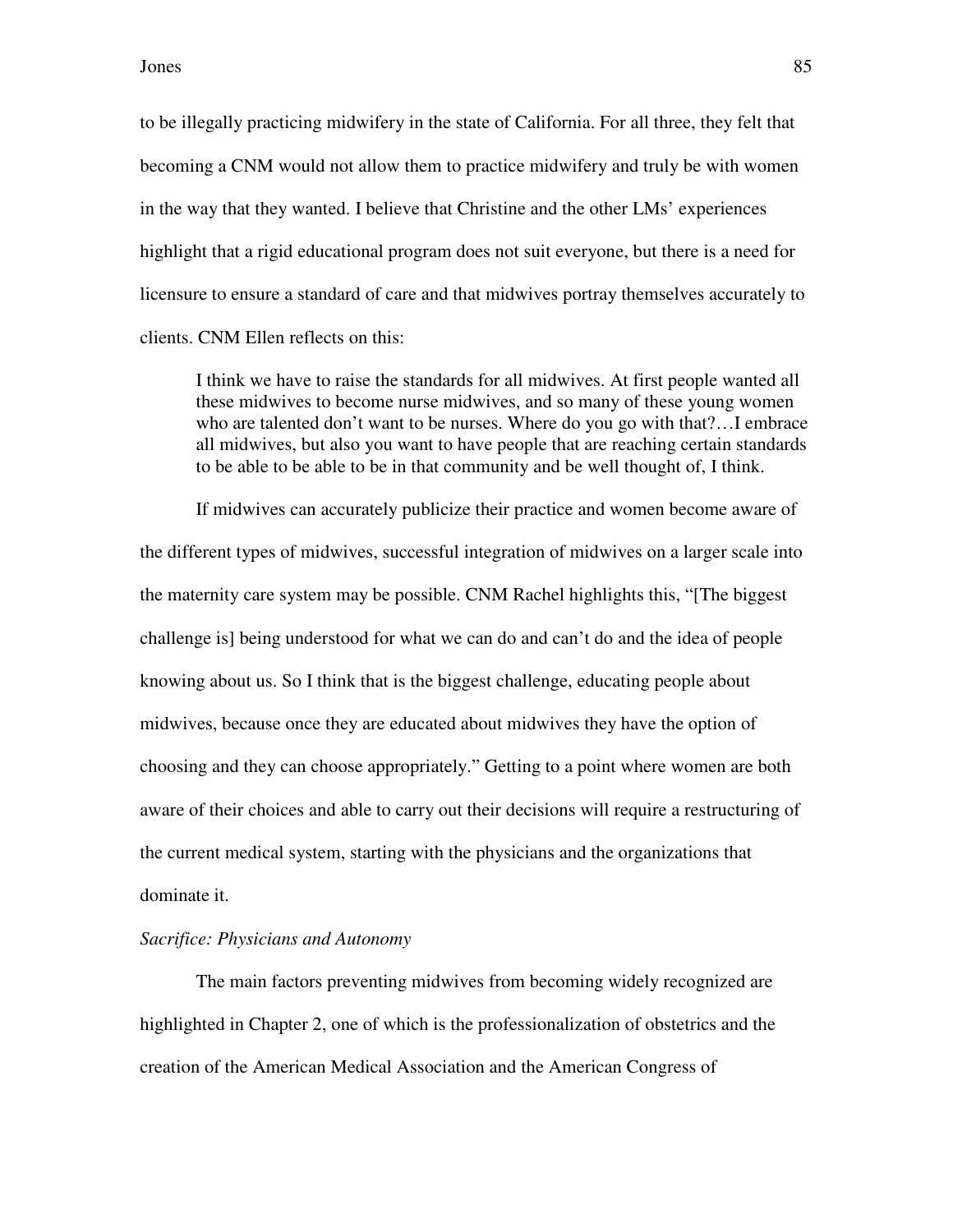Obstetricians and Gynecologists. When asked why midwifery is not common in the United States, when in the rest of the world they are a popular care provider, the midwives unanimously blamed the politics of ACOG and the AMA. LM Alicia said, "ACOG is gunning for homebirth midwives. They don't want us to exist, they don't want us to practice, they don't want us to support the families that are really fantastic candidates and that's just not OK."

They believe that the same mechanisms used to originally medicalize birth keep physicians in control of maternity care. For CNM Anna, one of these factors was the pathologization of birth. "They have set up a culture where pregnancy has become an illness, and as doctors they are there to protect you from illness." She continues to point out another major theme brought of by the midwives: money. She says, "I know it's their bread and butter: pap smears, breast exams, deliveries, but my feeling is that doctors are trained for illness. I mean God bless them; we need them. But…you don't need a doctor for healthy women." CNM Janet agrees that physicians have a place, but they do not belong attending normal births. In response to why there fewer midwives practice in the US, she said:

The AMA. It really is sharing a piece of the pie, an elitist attitude. If you have money, why would you get a second-class provider? I believe physicians have a place. I am not against physicians, but I think we need to understand that physicians really spend very little time in residency learning about normal birth. Physicians belong taking care of high-risk patients. *I am* an expert in normal birth. I don't want to deliver the high-risk patients; they can do that, but leave me to do what I'm an expert at. It's really interesting because we recognize that people are experts in certain areas of all other professions. Why can't we recognize that midwives are experts at normal births? But it's the AMA, cold pure simple truth…I think it's very hard especially in these economics. They don't want to share a piece of the pie. And not only do they not want to share a piece of the pie. They don't even want us in the bakery. And you know, trying to convince them that it was midwifery that designed the bakery to begin with, but you know, they don't want to go back there.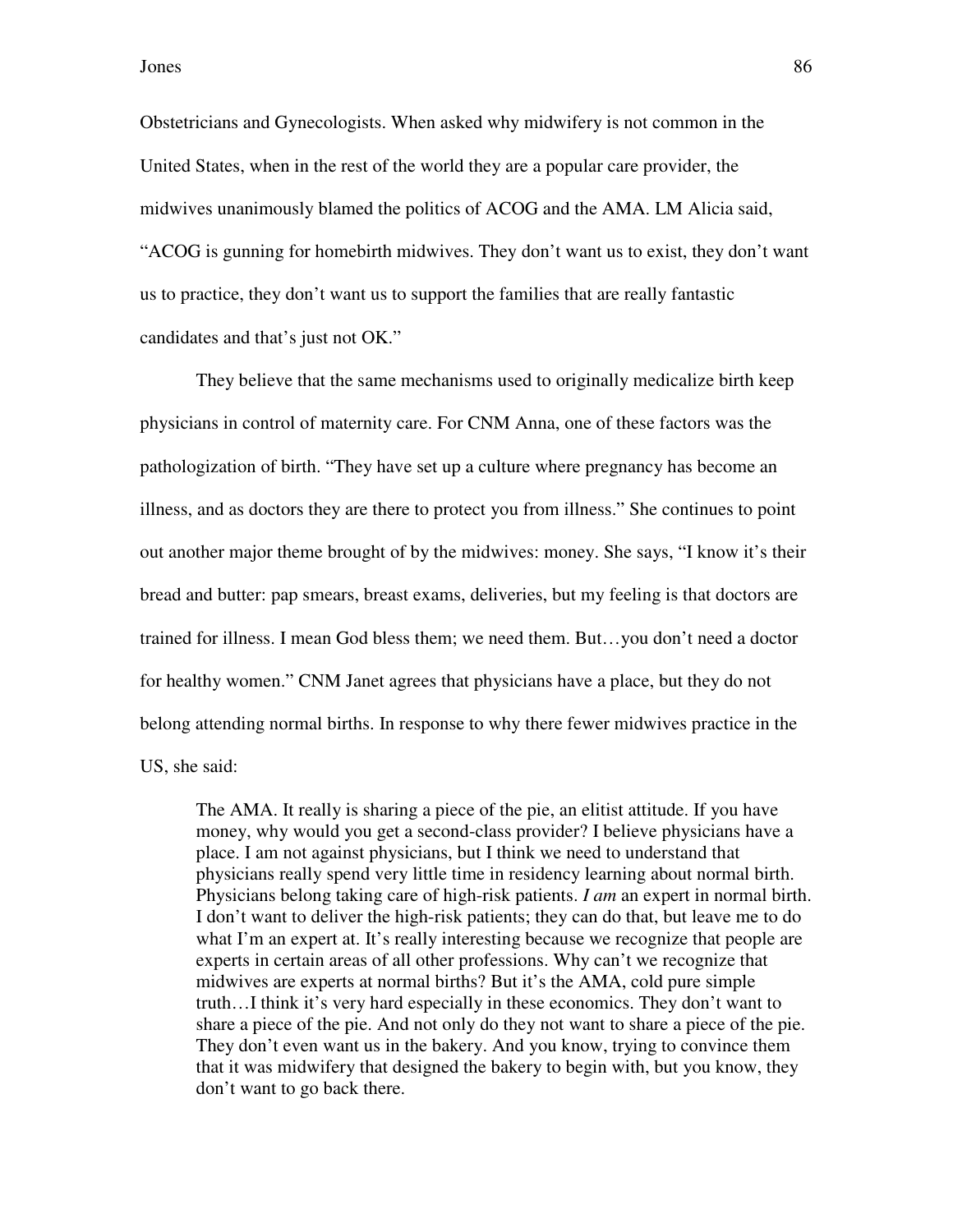LM Beth agrees that money plays a large role in the monopolization of birth, like it did when the barber surgeons first began competing with midwives for deliveries.

I think it's because of the political climate and the American Medical Association. The way that medicine and insurance work in this country, one of the most common medical things that happen is that women have babies. When doctors were trying to become more prevalent they really tried very hard to take the whole concept of childbirth away from midwives and bring it into the hospitals. That makes a lot of money, so it's really hard to get them to bring it back out of the hospital. I've read research that says that the maternity wing of hospitals sometimes funds the entire hospital. When you look at stuff like that and you think, well, it's about the money. Then all of the insults and claims that midwives are dirty and risky and that you're going to kill your baby, a lot of those started when they were trying to convince women to come to the hospital to have their baby rather than go down the street and call the local midwife.

Although the midwives believe that the institutions behind physicians and

physicians as a whole need to be re-educated about midwifery, they make exceptions for individuals. These individuals understand and respect the midwifery model of care, honor midwives' autonomy, and truly care for their patients. In her practice CNM Anna believes, "Our physicians love us. I have no problems with any of the physicians nor have I ever had any problems. They treat us with respect; they love us. I mean we do all the work! I would imagine outside doctors, midwives are taking work away from them, but our doctors we're just doing our thing." CNM Anna calls one physician "an honorary midwife" and compares how she loves and cares for her patients in contrast to "the stupid old guys that want to get the job done and go home."

CNM Linda also believes that the physicians she works with understand and appreciate the midwives. She adds, "We don't always have the friendliest relationship just because there are always conflicts. But they do support us because they know that we lightened their load…they're very supportive." Rachel admires a particular physician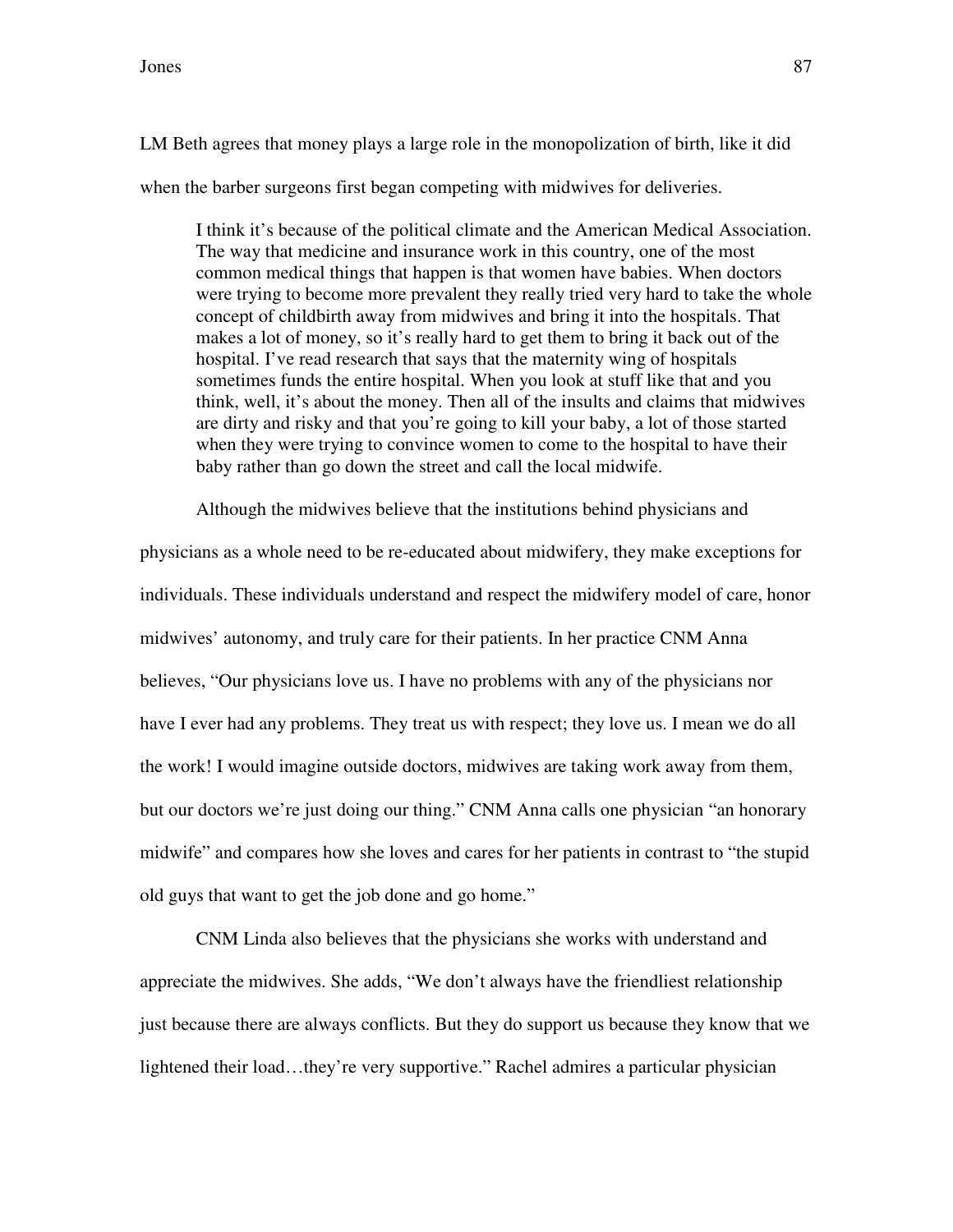who "honors midwifery care and does everything possible to support the midwives and recognizes that her role is to come in when there is a situation. But when everything is going normally she'll back off and say, 'I don't want to do this. She's your patient.'" CNM Janet agrees: "*I am* an expert in normal birth and the physicians that I work with recognize that." Janet believes that communication with her physicians helps her maintain autonomy and circumvent the time constraints and protocols:

I think there are ways to work around it. I find rules to be merely suggestions [laughs]. My whole life has been like that. I mean I can give somebody more time. If I have somebody that's kind of fallen off the Friedman Curve, I call the physician and let them know…It's the way of telling somebody, "I got it. I'm not going to hang both of us out to dry." I'm not going to leave somebody to flounder for hours and hours, but somebody who is doing OK, I've very easy to say, "Step away, I will let you know about what's going on." I'll monitor them according to the guidelines here at the hospital, but there are ways to follow the rules and get the job done without being quite so stringent.

The fact that the physicians that respect the autonomy of these midwives work directly with them is good evidence that if midwives were made more visible then they could potentially be incorporated into the maternity care system.

The homebirth midwives, in some ways, have a greater level autonomy because they are able to provide consistent midwifery care. LM Beth believes that by not having to follow the strict hospital protocols, she has more autonomy. In contrast to hospital midwives, she says that she can: "at homebirths I can say, 'Well the standard of care is to try and have the baby born by 24 hours, so what do you want to do? We can try several different types of induction techniques at home and if those do work we can consider going into the hospital, but you also have the choice to not." LM Christine emphasizes the importance of being able to select clients that are truly a good match and are flexible. Unfortunately, this autonomy has its own drawback: the strain in puts on the non-hospital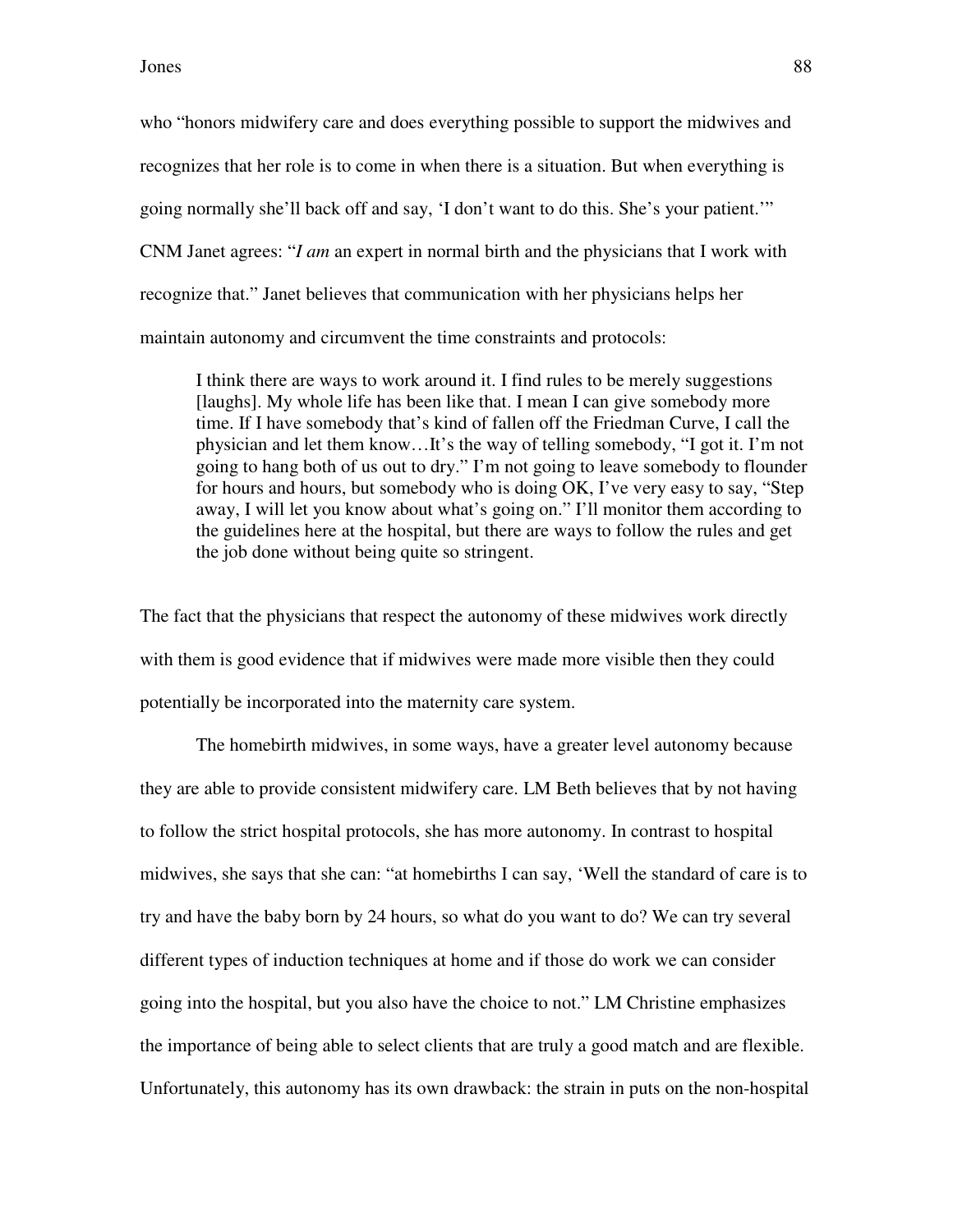midwives and their families.

Personal sacrifice was a huge theme for the private practice midwives. LM Beth struggles to balance her social life and describes how she is "practically attached" to her cell phone and pager. For CNMs Ellen and Janet the strain of private practice encouraged them to transition to working exclusively in the hospital. Like Ellen, whose husband didn't like that she would leave for 3-4 days to be at a birth, Alicia and Christine described tensions with family or partners as the result of their demanding midwifery schedule. Alicia describes explaining midwifery to her then husband:

'I'm not going to make that much money, and I'm going to be gone for days at a time, and be exhausted, and I'm going to use all of our resources to support these families, and it's going to make me really really happy and make them really really happy.' It's hard to explain that to people…Unfortunately, the life of midwives and partners is hard so he and I divorced and a lot of it came from him being fed up with midwifery [laughs]. And that's fine. It's not fine, but it's definitely part of the life of being a midwife—having someone who can support you in that, in being gone for hours and hours and being away from your family, and being tired, and sometimes needing to be taken care of because you've expended yourself with others.

Throughout their interviews, the midwives described how they join families, play a

"grandmotherly" role, and generally care, nurture, and guide their clients. Their language

and descriptions imply that they take on the mother or motherly role in these outside

families. Unfortunately, providing this sort of support for other families can detract from

your own, as Christine testifies:

You're *never* not on, even if nobody's due...it doesn't matter what day of the year it is your birthday, Christmas, or your child's birthday. If you're on, you're on. It is a selflessness. Other than being a parent nothing else will require or take that much out of you. You have to pull it out, a  $6<sup>th</sup>$ ,  $7<sup>th</sup>$ ,  $8<sup>th</sup>$  wind. It's that type of work. Endless sacrifice. You can't not do it if you're supposed to do it. It gets in your blood. Short of dying I can't think of what else would take this out of my being...It's so hard on your family, it just is. I'm not married now, but I was and my husband and both my children know that they are always second. They will never be first.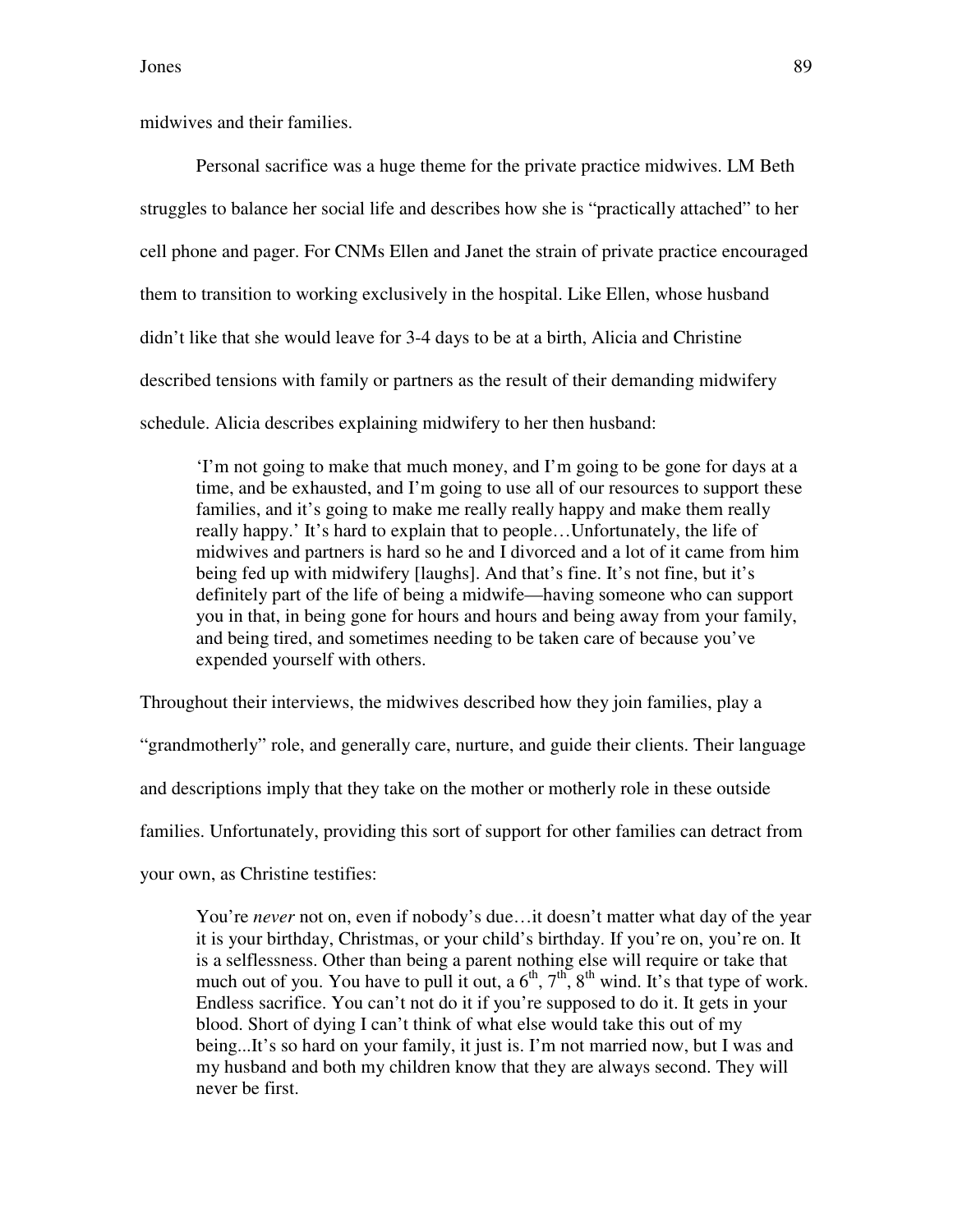Here Christine directly compares midwifery to being a mother and has even placed her midwifery families higher than her own family. In a culture that devalues motherhood, it's almost as though they are filling the strong, motherly figure void, but sometimes at the expensive of their own families. Like the systematic depreciation of motherhood, the homebirth midwives who fill this void must constantly battle against the forces of the paternalistic medical system, where professionalism, distance, and hierarchy are valued above all. For the midwives who continue to practice outside of the hospital, this sacrifice is worth being able to maintain the autonomy and provide the midwifery care that they feel women deserve.

Although the homebirth midwives have a certain level autonomy that the hospital midwives do not, both hospital and homebirth midwives are required to work under the supervision of a physician. In a political move by ACOG reminiscent of early licensure laws limiting midwives' jurisdiction, midwives are required to subscribe to the medical hierarchy by practicing under a physician, which in turn, limits their autonomy. Homebirth clients must meet with a doctor once during pregnancy so that doctor will have chart saying that they are their patient, but they still receive all of the prenatal care from the midwife. If the doctor has this chart it means that they will attend that patient in the hospital if the midwife feels they need to be transferred. Similar to the CNMs in the hospital, the homebirth midwives described a positive relationship with the physicians who were willing to serve as backup for them. Beth describes this relationship, "They feel that they need to support us. There aren't very many of them in every area and most of the midwives use the same doctors...We have a lot of respect for them because we really appreciate that they are helping us out because nobody else will." LM Alicia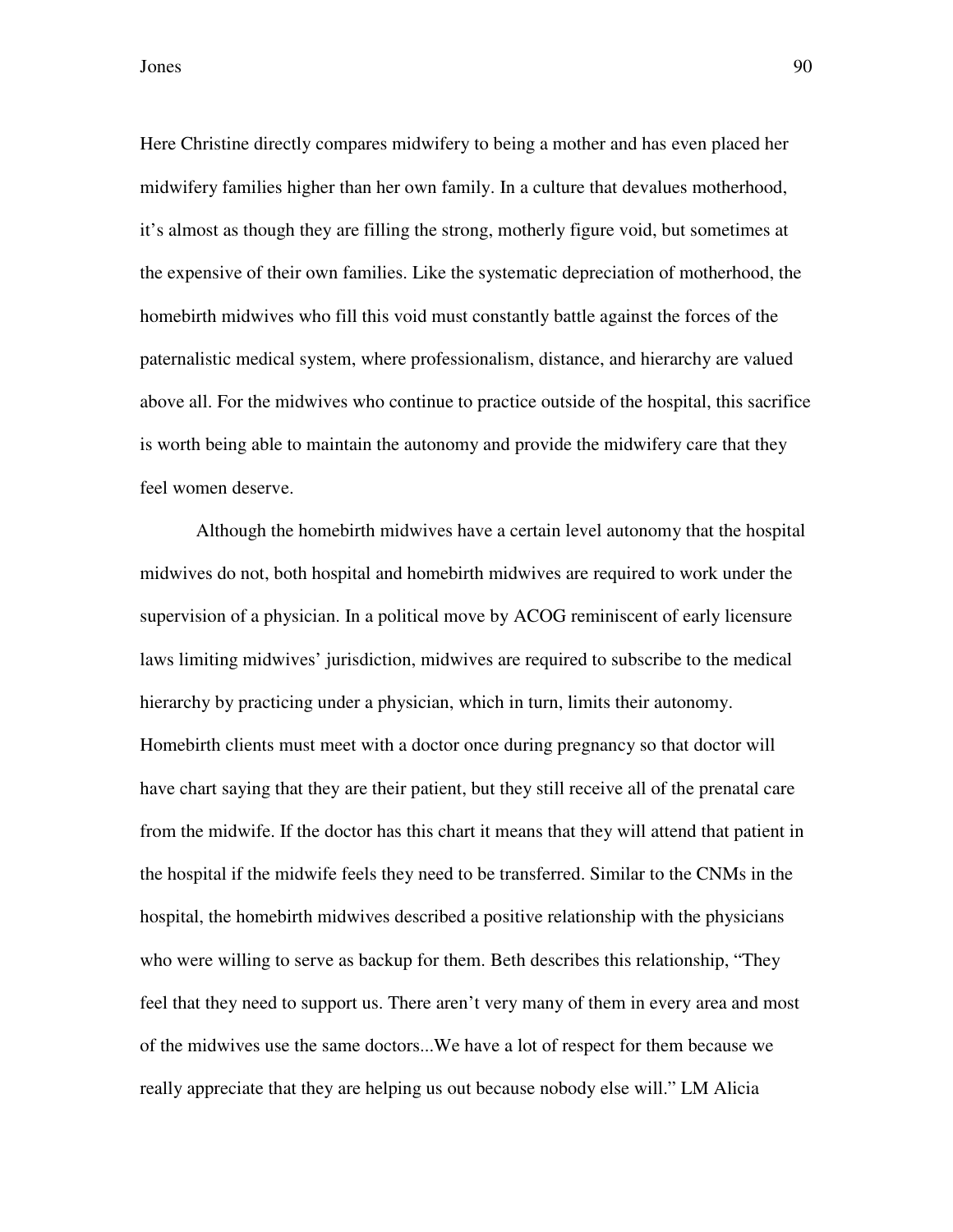describes her first physician backup, who was on the state midwifery board, as being "very supportive, ready and willing to help as long as [she] acted in a responsible way." LM Christine believes that she's "been fortunate to find the occasional doctor here and there that has been at least behind the scenes supportive and provided some sort of collaboration."

Although some physicians privately support homebirth midwives, they are hesitant to do so publicly due to the phenomenon of "tribal obstetrics" (described in Chapter 2). LM Christine spoke about a physician friend of hers that was ostracized from the hospital where he worked because he supports homebirth. She describes:

Technically we are supposed to have a supervising physician, but most OBs don't want to step up to that for fear of liability from their malpractice or the rest of the physician community will not work with them, will make it so difficult, that's what happened to my doctor. Because he was willing to help us, because he believed in midwives, and he didn't think we were crazy and he would receive our transfers in the hospital and help them…They hated him and they made it so hard on him...So it's very difficult for a midwife with any sort of out of hospital practice to find support from physicians. Even the ones that want to help you are not supported enough within their community to do it openly.

 The homebirth midwives' relationship with physicians is more complicated, which I believe is due to the more direct opposition to a medical model of birth. By not having birth in the hospital, homebirth midwives almost completely circumvent the medical hegemony. ACOG and the physician community send strong anti-midwifery messages in two ways. First, by requiring midwives have a physician backup, they make the statement that midwives are not experts and require the support, however superficial, of a physician. Second, the physicians that step up to support midwifery are ostracized from their community sending a warning to any other physicians that may believe in midwifery.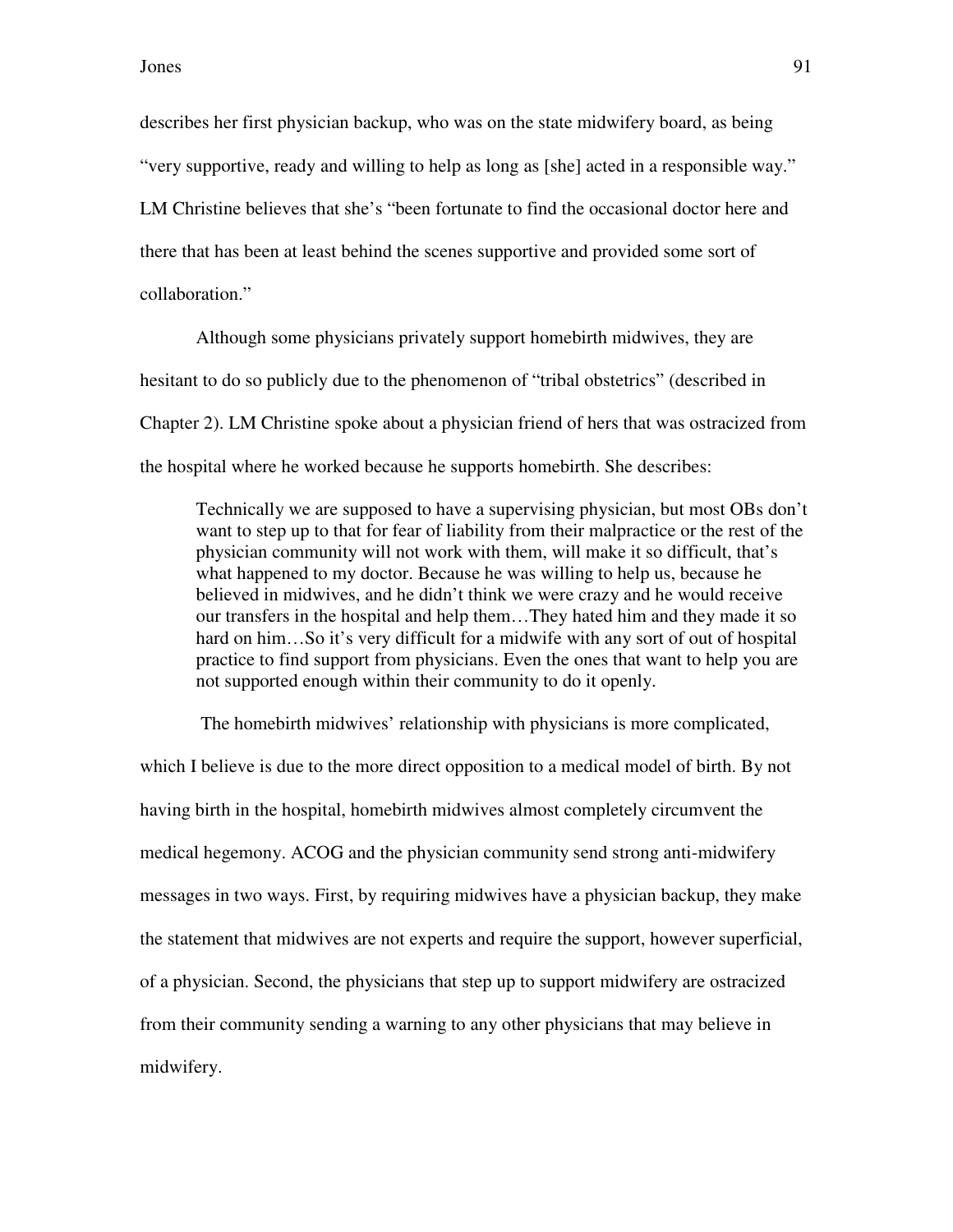All of the midwives believe that having a team of different providers is the safest and best way to structure maternity care. They recognize that each professional from doulas to nurses to physicians play an important role and have an area of expertise. If this chain is broken then women no longer receive high caliber care. For the homebirth midwives this is significant if they transfer a client into the hospital. They describe their relationship with the hospital staff as potentially demeaning and demoralizing because the midwives and their clients are dependent on the hospital.

[In an emergency] we call 911 and they will take us to the nearest hospital and it's whatever doctor that's there... In those situations we just have to grit our teeth and deal with it…When we are going in we know that we need some help so we are not expecting that we are going to have a natural birth in the hospital; we're expecting that we're going to get some intervention, but hopefully they're not going to treat us with *dis*respect.

What the homebirth midwives find is that not only is it difficult to find supportive backup, but that when they do have to transfer someone to the hospital, they receive punitive care just for being homebirth clients. Christine and Beth both commented on how this makes homebirths less safe.

It's really sad, because from my perspective having a team is what makes out of hospital births equally as safe as being in a hospital. That you have a team of collaborative providers that respect the skills and expertise and scope of practice of a midwife knowing that at a certain point I can't help her and I need to transfer her to the hospital and relinquish care to a more expert provider. But if I don't have that person to refer her to then you run the risk of delaying care or bad care, it's a whole interruption in the continuum. It should be seamless. All of your resources should be available to you whether you are choosing to birth out of the hospital with a midwife, at home, or in a the birth center, or choosing to birth in the hospital. However, the out of hospital clientele, families, babies, mothers, midwives, often receive punitive care because they didn't choose to be in the hospital. That's where the chain gets broken and you have more bad outcomes because, from my perspective, things are not done quickly, easily, seamlessly.

Beth echoes this:

You really need to incorporate the current medical establishment with midwives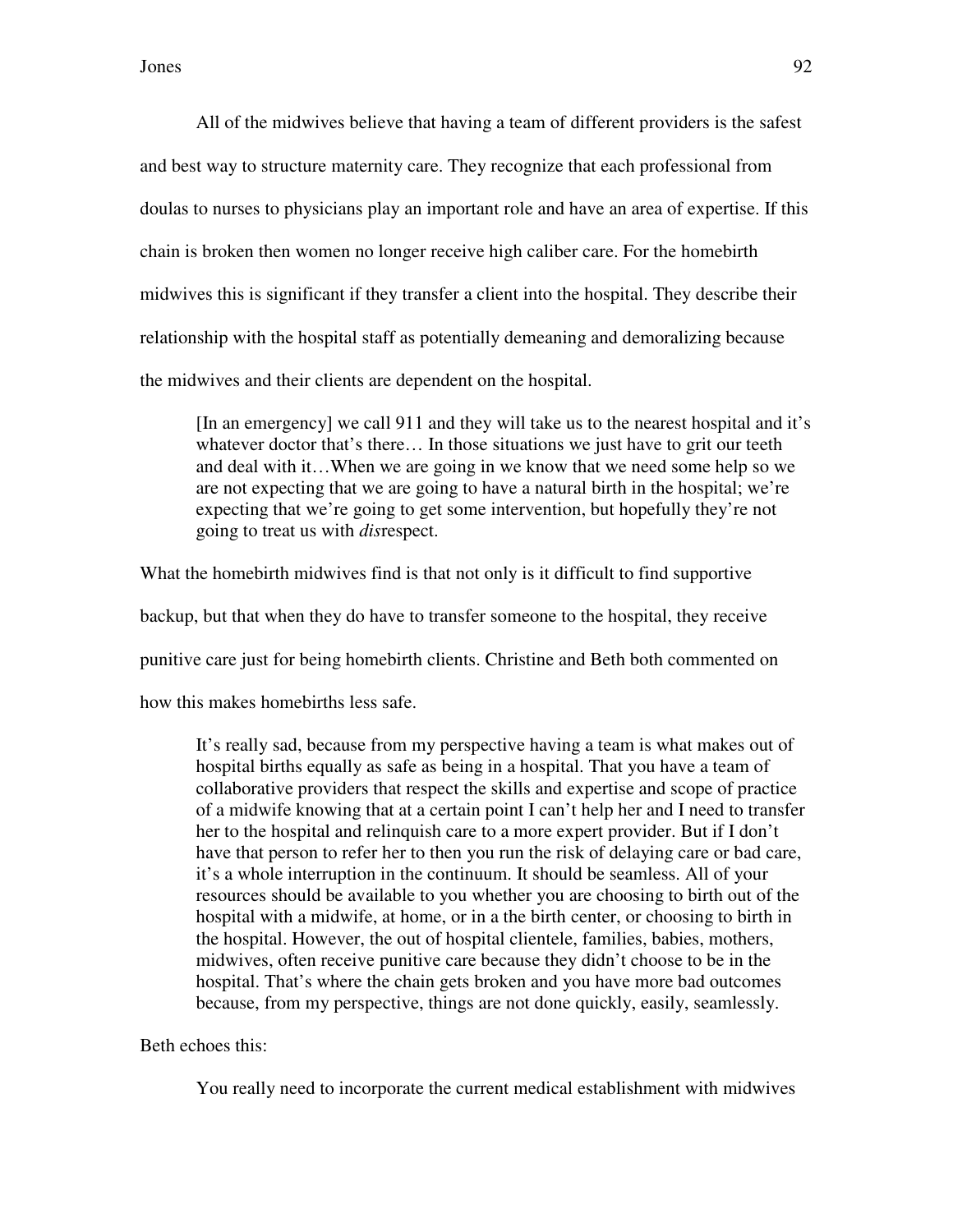because it's been shown time and time again that when we have an easy way of transporting the mom with a complication to the hospital, midwives are more likely to do it. When it's really hard to get a mom in, or the midwife is likely to be arrested for bringing the mom in, she's going to keep that mom at home longer than she should...It makes it much safer to do a homebirth when you know that you have an easy plan to get to the hospital when you need to.

The homebirth midwives face a very tempestuous relationship with physicians and hospitals. They need and value the level of care that they provide, but frequently are forced to accept less than optimum care for their clients because of this dependence. When Alicia transfers a client to the hospital she says, "I feel like I work really hard to stay on the hospital or OB/GYN's good side so to speak. I've definitely encountered some that don't understand homebirth, they don't support homebirth, they don't like homebirth, and I just try to be patient with them as well."

Christine recounts a story about a recent transferred mom, during which a nurse filed a complaint about her. After the baby was born, Christine helped the mother start nursing when the nurse comes in and yells at the woman to be careful otherwise she'll suffocate the baby. Christine recounts, "So I said, 'Wow, the baby is doing great. Look at it's little jaw moving, and its pink and breathing. She's doing really well.' I'm so nonconfrontational in the hospital, I have to go there, *and I need them*…But I wasn't going to let this woman feel like maybe she was going to go home and maybe suffocate her baby." Unfortunately for Christine, the nurse cited her for wrongly coaching the patient. She adds:

I'm not anti-doctor; I'm not anti-hospital, I so appreciate that environment, that technology, those providers when we need them. Hospitals are really helpful for trauma, injuries, serious complications, medical conditions, probably 80% of all births require minimal to no assistance, but there is that 20% that range from some mild interventions, to moderate, to intense, to critical, lifesaving. You want to have that option for all of those scenarios. I really value having a working relationship with the provider and facility that will take good care of our families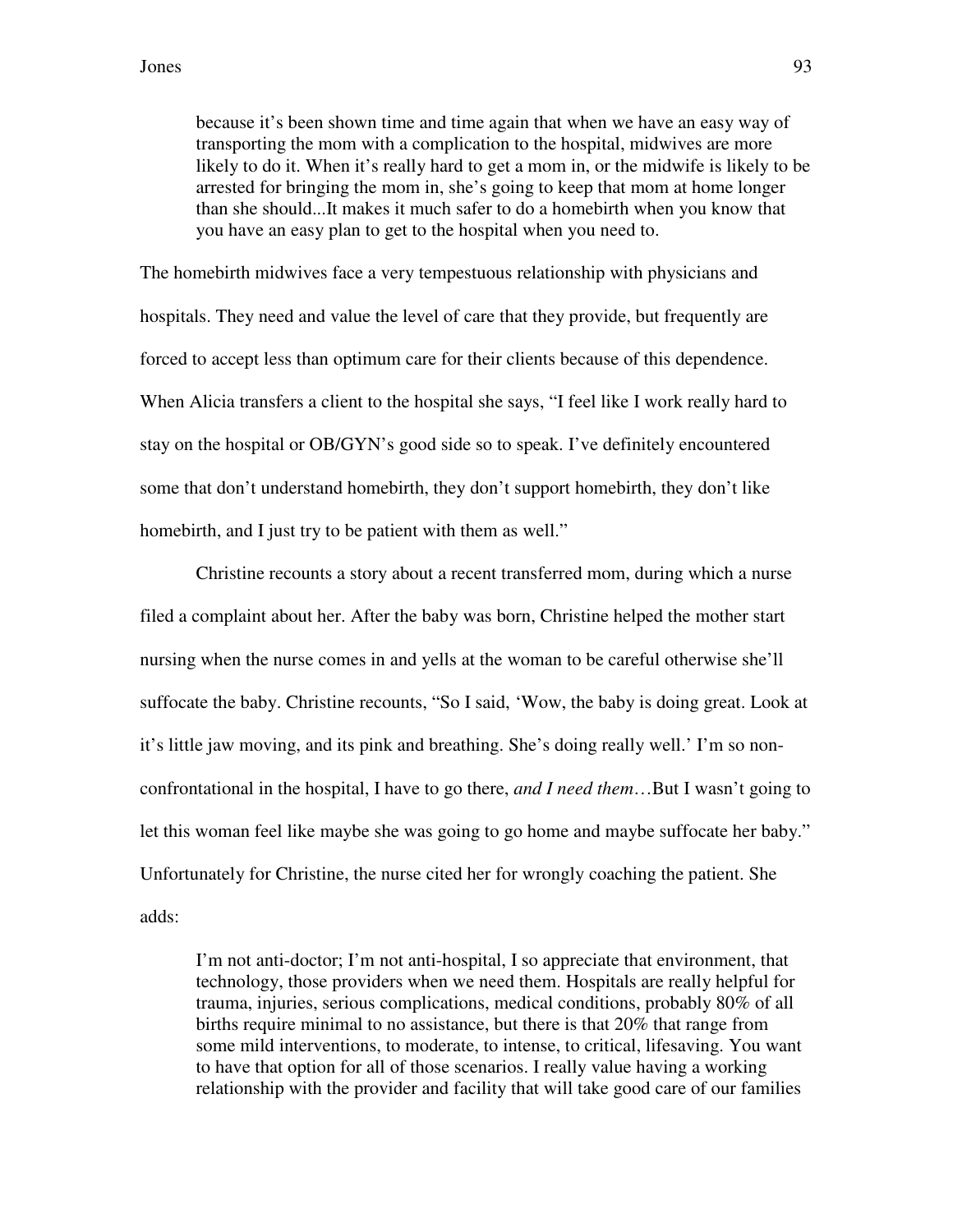and understand that we're there appreciating them.

By making it difficult for midwives to find supportive doctors and then punishing the doctors for being supportive, the current maternity model condemns homebirth midwives and their clients to lower quality care in the case of a transfer. This makes a self-fulfilling prophecy where homebirths are portrayed as less safe, when if a seamless, tiered system were incorporated, women could expect to have the highest quality and safest care possible. Another key force that may prevent high-quality care by limiting a midwife's autonomy, especially a hospital midwife's, is the fear of litigation, as described in the next section.

## *Litigation, Insurance, and the Cooptation of Midwifery*

 Our society is very litigious. If we feel we are wronged, we have the right to sue and make that wrong a right. In Chapter 2, I describe this as defensive medicine, but it does not exclusively affect physicians. For the homebirth midwives and the CNMs, litigation and malpractice insurance represent a major challenge to their ability to practice midwifery. The hospitals and clinics where the CNMs work provides them with malpractice insurance, but for the LMs it is a costly part of owning a practice. CNM Ellen, during the 20 years of private practice, had two lawsuits. She says:

I ended up going to court and going through that whole terrible situation. I was found not negligent and theoretically I had won my defense, but that was years of torture…The government wants a lot of money from a private practice. I've lived through two other birth centers and there were times when I didn't take my paycheck. I paid everybody else but didn't pay myself.

Because of her experiences going to court she decided it was worth it to pay for malpractice insurance, which she calculated cost her 40% of what she was making. She knows some out-of-hospital midwives who don't have malpractice insurance because it is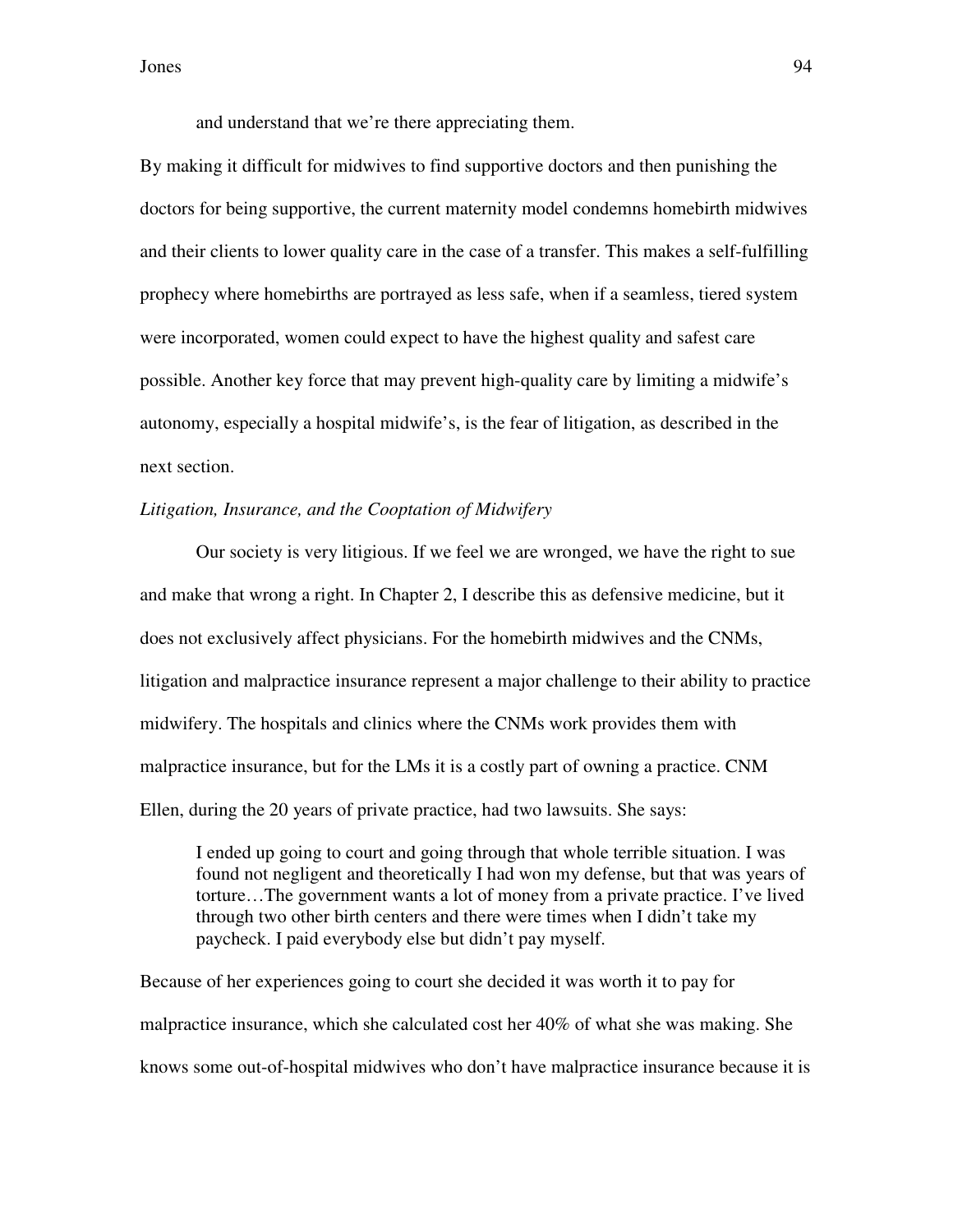too costly, but she warns that you never can tell who will sue you.

 This is the case for LM Christine. She does not have malpractice insurance because she cannot afford it. She has become extremely good at selecting clients that share a philosophical ideal with her, she says, "You have to be able to stand by your decision and your people and you hope that they will do that as well, and if you don't have that rapport, you don't want to throw yourself in that situation. Over the years I've learned how to keen my people skills onto knowing who I'm a good match for." However, malpractice is still a fear for her. She says, "The malpractice is just terrifying. I grew up in an era where you were terrified of going to prison. Now you're terrified that one lawsuit will wipe you out…it's financially devastating."

Even for the midwives in the hospital malpractice is a major threat. Anna describes:

In the back of our minds is always that if you don't practice within the scope of practice agreed upon and mandated by ACOG if you want to go off the curb because a woman wants or because you and the woman have decided you got to chart like crazy all the risks have been discussed because if God forbid you do something against the scope of practice and something bad happens they'll sue you in a second. They'll sue you even if it had nothing to do with you…So you are taking a risk upon yourself to deviate from the community standards… It's a drag, but it's reality. It's what has kept me from doing homebirths all these years because here I want to give you what you want but if something turns out wrong…I've got three kids to worry about.

Through their own experiences and witnessing the treatment of other midwives, they believe that midwives, when they do deviate from the physicians' standard, are judged more harshly than their MD counterparts. CNM Linda spoke of an incident in the hospital where a midwife was under committee review and the punishment was "almost more extreme than what they would have done for a doctor." She continues, "We're not the same as doctors and we probably don't expect to be treated as doctors, but sometimes I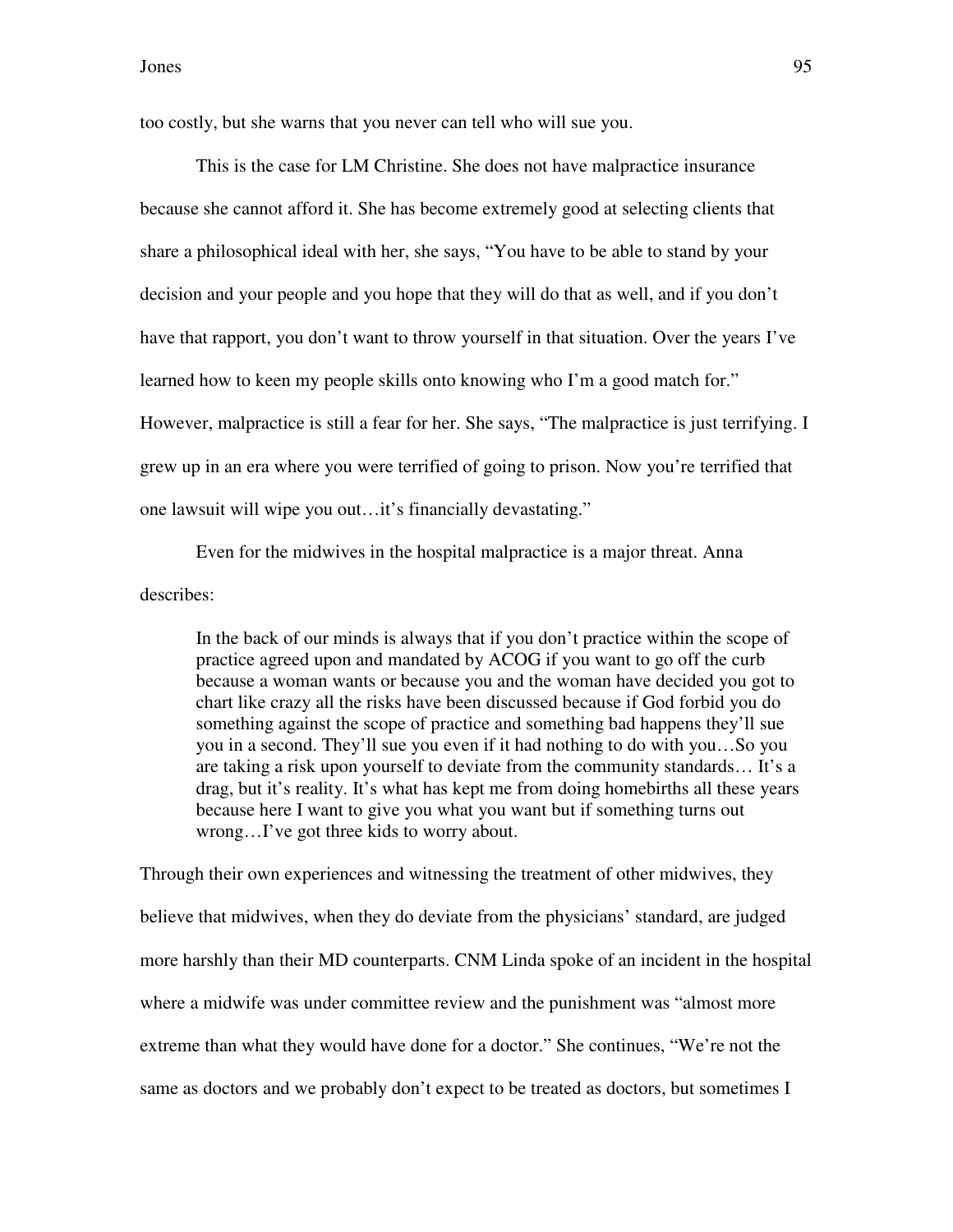think we get the harsher treatment from administration, just because they don't always understand what we bring into the hospital." The same is true for homebirth midwives. Christine believes, "When you choose an out of hospital birth everything is going to be microscopically examined, you're going to be put on the hot seat, and you're going to be examined way harder." This goes back to the notion of a woman's risk perception as being not just about physical harm but also about maintaining family integrity (Edwards 2005).

 The cooptation of midwifery by this fear of malpractice is true for both homebirth and hospital midwives. However, since the hospital provides a midwife's malpractice insurance, they are under a greater strain to follow the physician protocols. This may limit their ability to provide true midwifery care, a major concern for CNMs and a major criticism of CNMs by non-hospital midwives. CNMs are described as being slaves to their environment, the hospital protocol, and their physician supervisor, all three of which the CNMs attest to (Ellen, Linda, Janet, Rachel).

For CNM Linda, the attending physician affects the way she provides care. She says:

I'm probably one of the ones who does the least [intervening], but I think we're really patient. We do have our limits and our physician attendings that we have to report to, so I feel like my interventions depend on my attending physician. If I know that an attending physician is there who is a little more conservative, I tend to intervene a little more as opposed to someone who is a little bit more laid back…I think for me it depends on who I'm working with.

CNM Rachel who also has the experience of working in a birth center in Haiti, believes that her style of midwifery care does not change from center to hospital. However, she is also critical of the ability of CNMs to practice true midwifery in a medical setting. She says: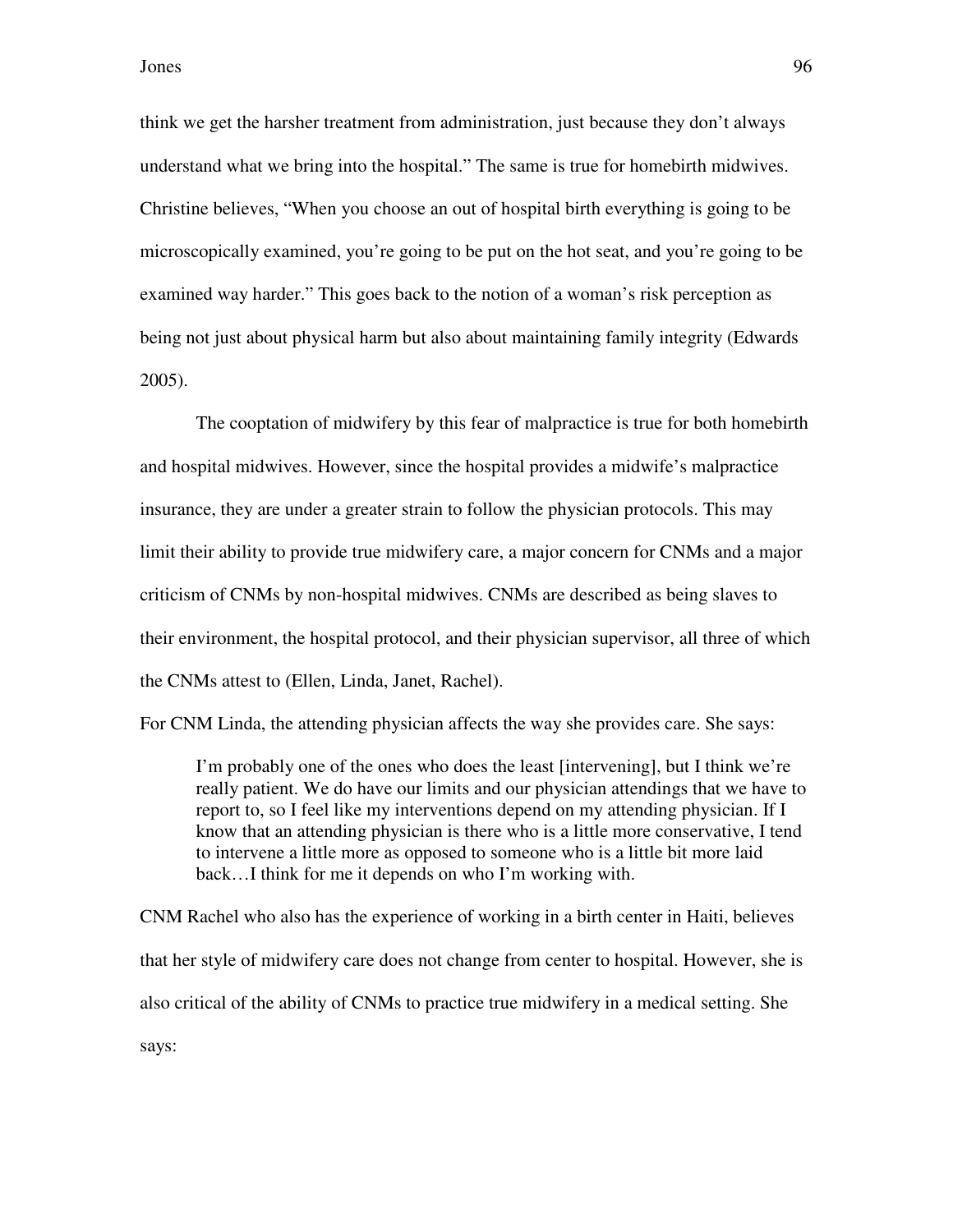Here the culture of the hospital is that you can go in and try and labor and have a baby and breastfeed normally, but things kind of get in the way. IVs get in the way and medication and that sort of thing. I have a personal belief that if it is necessary then we need to do it, absolutely. But if it is all for the sake of us feeling more comfortable or us getting things done quicker then it's inappropriate use of medicine in my mind. Pregnancy and birth is a physiologic process, there is nothing disease related about it. It is not a pathophysiology, it's not an abnormality; it's physiology. Because it takes place in the hospital it becomes a disease state instead of being a normal state.

The midwifery model of care is partially co-opted by the fact that midwives report to

physician attendings, whom ultimately have the decision making power (Taylor 2002).

Additionally, the homebirth midwives criticized the effects having a nursing background

can have on a midwife's ability to view birth as a normal process (Christine, Beth,

Alicia). Training in the hospital and the exposure to high-risk and complicated births can

distort a CNMs perception of birth as being normal, making them turn into "mini

OB/GYNs." CNM Anna demonstrates this through her internalization of the fear of birth.

She says:

I'm thinking maybe it's the time for me to start doing the alternative stuff that I wanted to do in the beginning, the out of hospital stuff, birthing center, that kind of stuff which was the original dream. But because I had seen so much high-risk, seen so many sick babies and so many high-risk pregnancies, plus we've got some money, that I never thought I should risk the liability of doing anything outside the hospitals. [Where she works] I'm completely covered for malpractice, so, you know, liability is an issue. Where I work I always have two obstetricians with me at any moment if something goes wrong, I've got 24-hour doctor care, 24-hour anesthesia, 24-hour NICU, a bunch of nurses, so do I want to take the risk of doing something that's in a birthing center or a home where my responsibility is 150%, I don't have any backup.

The rhetoric of risk played a large role in the medicalization of birth, and potentially in the medicalization of midwifery through the role of the nurse-midwife. As Anna testifies, she struggles with the idea of an out-of-hospital birth because she has seen so many highrisk patients. When this exposure to problems in labor is coupled with the pressure to practice defensive medicine, to follow the strict hospital protocols, and collaborate with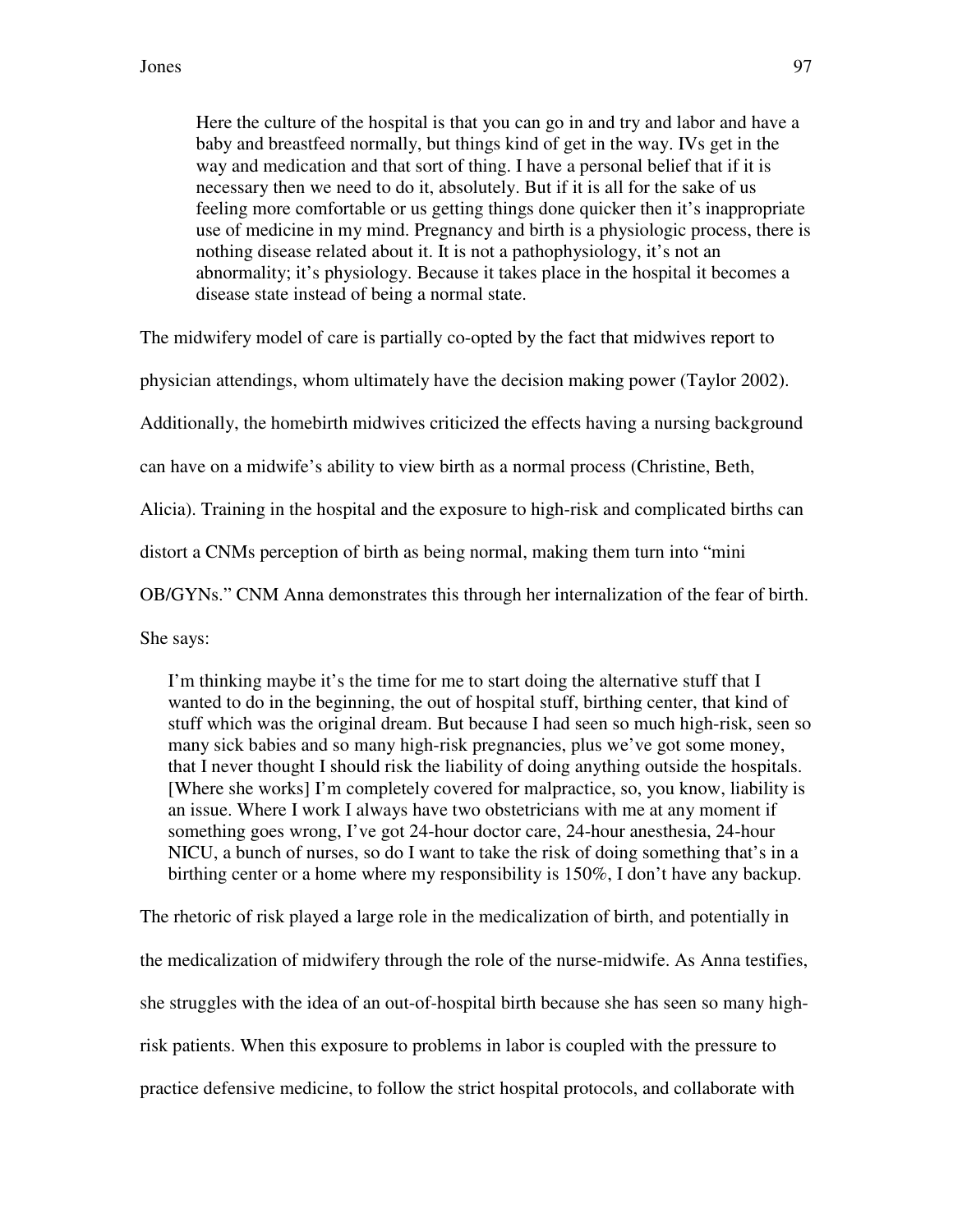physicians that do not respect the philosophy of care, CNMs run the risk of being forced to surrender their standards of care in order to keep afloat in the hospital scene.

Other than following strict hospital protocols and reporting to physicians, the CNMs' ideal midwifery practice is inhibited by the simple structure of their practice. All of the hospital based CNMs work more regimented hours than the LMs making it less likely that they will be on duty when their mothers go into labor. Janet, who used to work in a private practice and now does not see patients for prenatal care, struggles with the lack of a relationship with her patients. She says:

Here we're not bonded to the patients at all. They come in and don't know us from anybody and they come with lots of misperceptions…They come with old wives tales and in a few minutes time they're supposed to trust me. And that doesn't happen. So I miss the families, but I don't miss driving two cars to go to the movies, and two cars to go to dinner because that pager could go off at any moment in time. So I love it.

CNM Ellen also made the switch to a more structured work setting at the request of her husband. She says, "In the hospital you're really a slave to where you are and what you're doing." All of the CNMs and LMs recognized the trade-off between working a more structured schedule and having the freedom to provide the style of midwifery care that they would prefer. Linda describes this as being like "mini-OBs." She says, "Sometimes I can have 5 births in 12 hours, so for that I am a mini-OB/GYN, I'm running from one birth to another to another and I don't always have time to give the care that I want, hanging out, labor sitting."

CNM Anna believes that she provides a high-quality care based on the rapport she builds with her patients and the evaluations she receives, but that she could provide even better care if she had more time. She says:

The worst for me are the miscarriages or the fetal demises. You have a patient and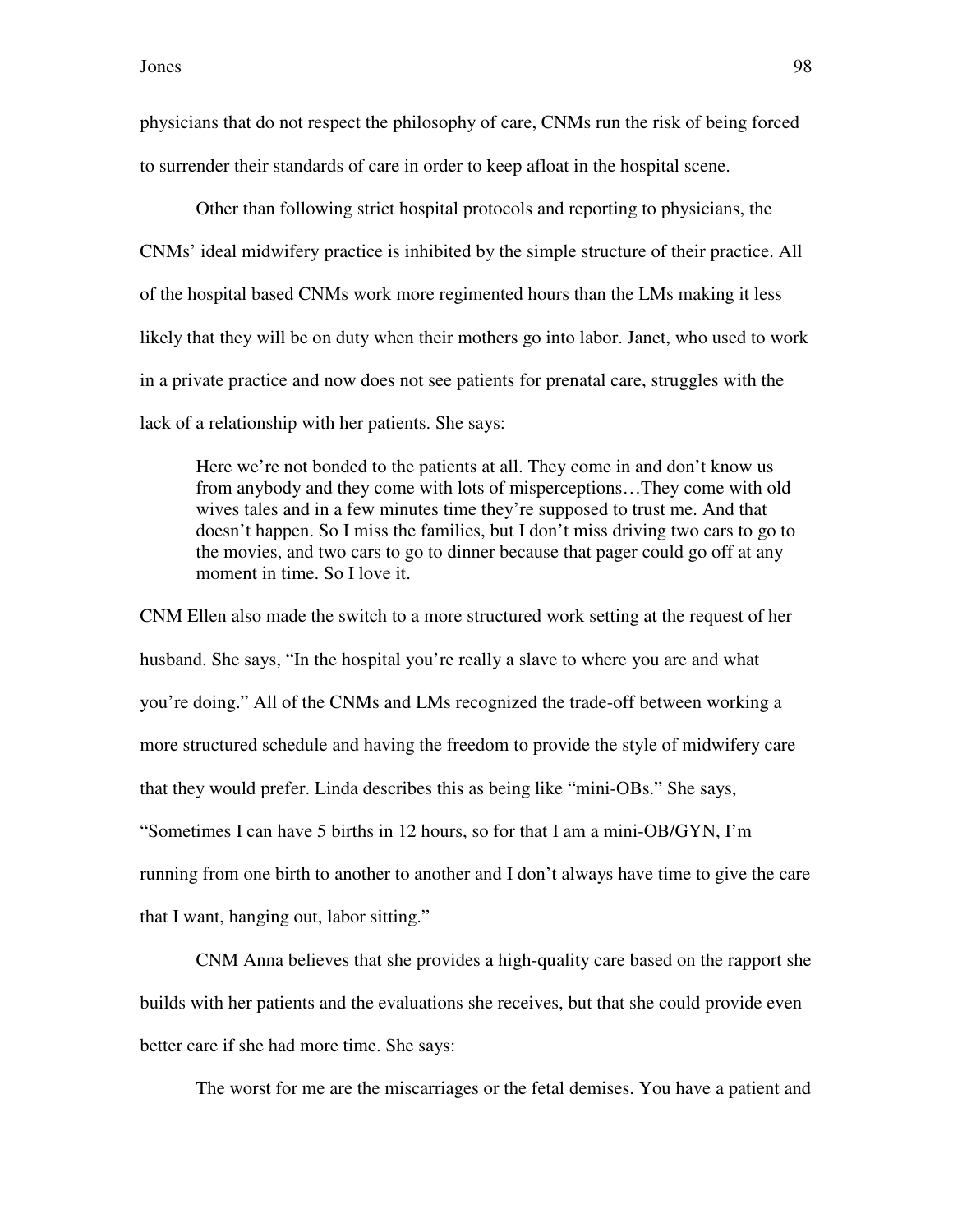she lost her baby. You're not leaving that room; I'm sitting there crying with her. On the other hand I'm aware of the fact that I have a waiting room and those ladies are waiting…I'll stay hours longer. I will not leave a patient until I feel I've given her what she deserves…What kills me, is that I think it's very unfair for the patients to have to wait because their time is just as valuable as mine. If it were a private practice I wouldn't book so many patients in such a short period of time.

Another aspect of midwifery care that Anna wishes she could provide is

continuity of care. She describes her ideal client as someone whom she has seen

throughout the pregnancy and the mom, baby, and family are all healthy. However,

because she cares so much for her patients occasionally she makes exceptions:

I can never promise anybody that I'm going to be at the delivery, because we don't work that way. However, when I've bonded with somebody, when I love somebody, I give them my home phone number and I say, "I can't guarantee that I can come, but if I can I will." And so I have come in many many times without getting paid just because somebody loved me enough to keep coming to me and who I wound up bonding with. I feel like that's my community service, my volunteer work.

Although the practice of midwifery in a structured hospital setting compromises some of the features of midwifery, as outlined in Chapter 3, I believe that midwives in both settings are capable of providing high-quality midwifery care that serves distinct populations. Additionally, by institutionalizing birth any capacity, carries the potential to disempower the birthing woman, giving control to the institution itself (Simonds et al. 2007:69). Preventing the medicalization and/or cooptation of midwifery is integral to the preservation of the best features of a midwifery model of care.

#### *Implications*

 All of these challenges prevent midwives of all types from being able to provide the quality of midwifery care they want. In the hospital and clinic, the CNMs are held to much higher standards than the physicians, must report to physicians, and are not allotted enough time to provide the level of care that they feel women deserve. The homebirth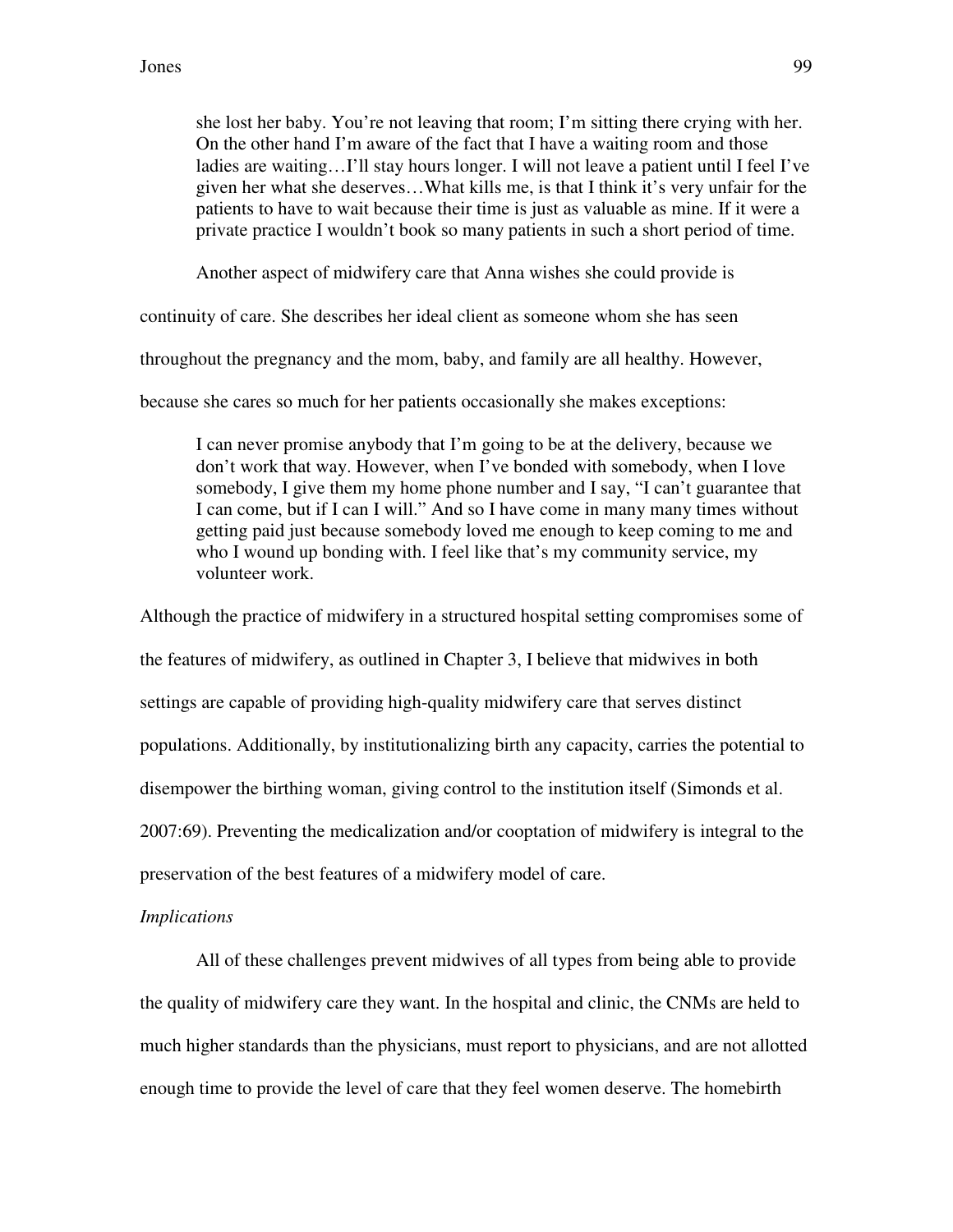midwives face the constant stress of malpractice claims, strain on their social lives, and the need to find supportive and scarce backup. Malpractice insurance, the need for clients to pay out-of-pocket, and the social strain of having a solo practice prevents the midwives from taking on women who are excellent candidates for homebirth, although they try to take on these cases (Christine, Alicia, Beth). Additionally, they are concerned for the future safety of homebirth midwifery because physicians in the hospital do not respect homebirth midwives or mothers and give them punitive care, which fragments the tiered system that makes homebirth a safe option. These challenges also keep the CNMs who are inspired by homebirth from practicing outside of the hospital (Anna, Rachel, Linda).

 Overcoming these challenges is not only integral to providing women safe options in a high quality maternity care system, but is also important in supporting these talented female professionals. In my conclusion, I outline the necessary steps to overcome these barriers.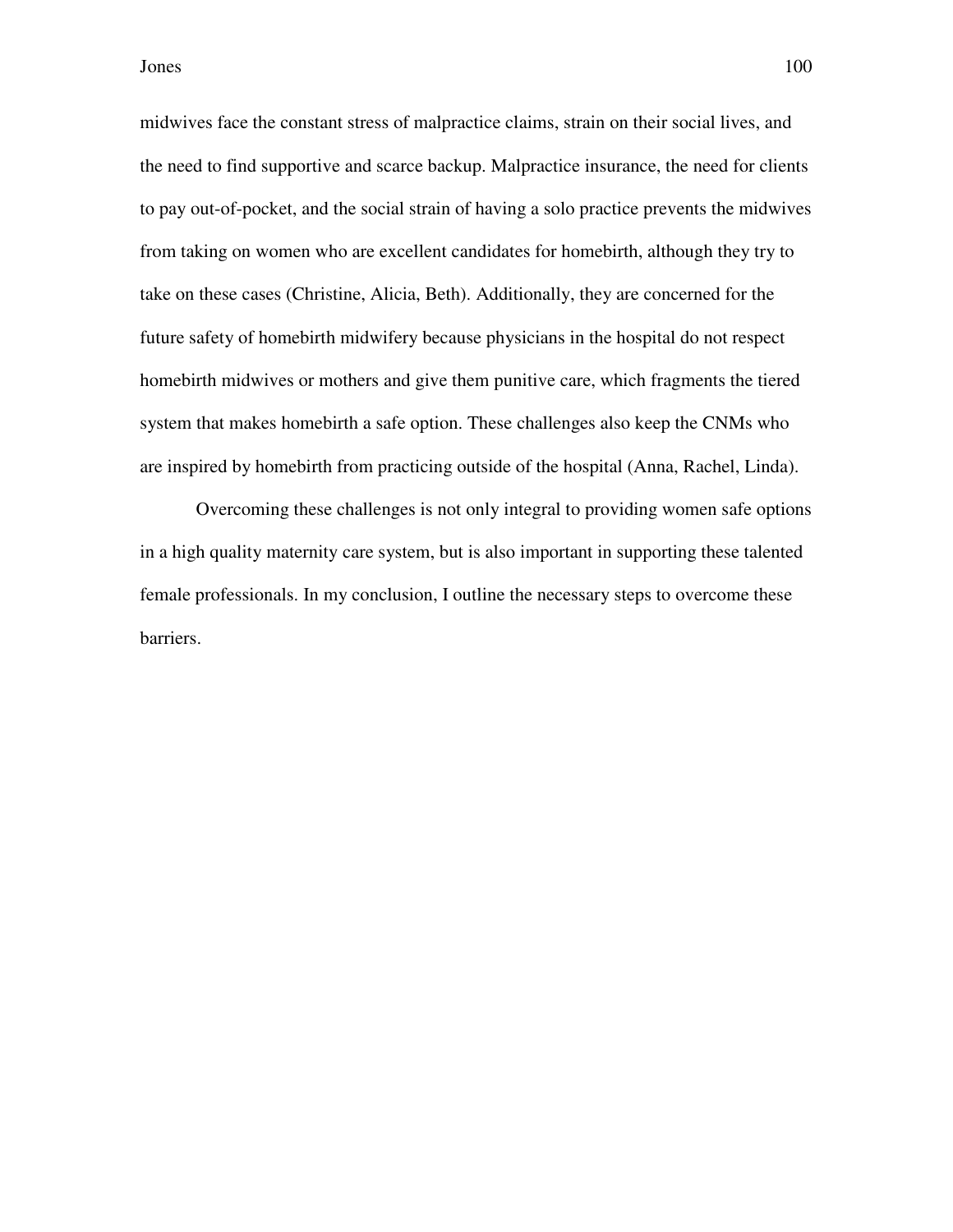# **Conclusion**  Changing Medicine: The Future of Midwifery

*"We have a secret in our culture, and it's not that birth is painful. It's that women are strong." -Laura Stavoe Harm*

Hospitals, physicians, birth centers, and midwives don't make a baby come out, they are merely there to support the woman in doing her own work. While the model of midwifery care that is aligned most closely with traditional midwifery is the out-ofhospital model, both LMs and CNMs are important, whether they practice inside or outside of the hospital system. Because a variety of forces are in effect in the maternity care system in the United States, the only way we can begin to transition to a more women-centered model of care is by having both types of midwives. The hospital midwives can be involved on a larger and more immediate scale and can improve the quality of care for underserved women or women who have internalized societal fears of birth*.* Out-of-hospital midwives can continue to provide an alternative to the biomedical model with personalized and empowering care.

Improving the quality of maternity care in the United States is not optional. We cannot afford to spend the amount we do on maternity care. Luckily, in this case, the most cost-effective solution also happens to provide quality and empowering care. The future of midwifery may appear to be bleak as the medical hegemony of birth has become so engrained. As a culture we devalue bodily experience and believe that technology and training can keep us safe. The media and our culture teach us that childbirth is painful and scary; that avoiding pain and using interventions is empowering and will keep us safe; and that if you opt out of this standard you are an irresponsible, feminist hippie.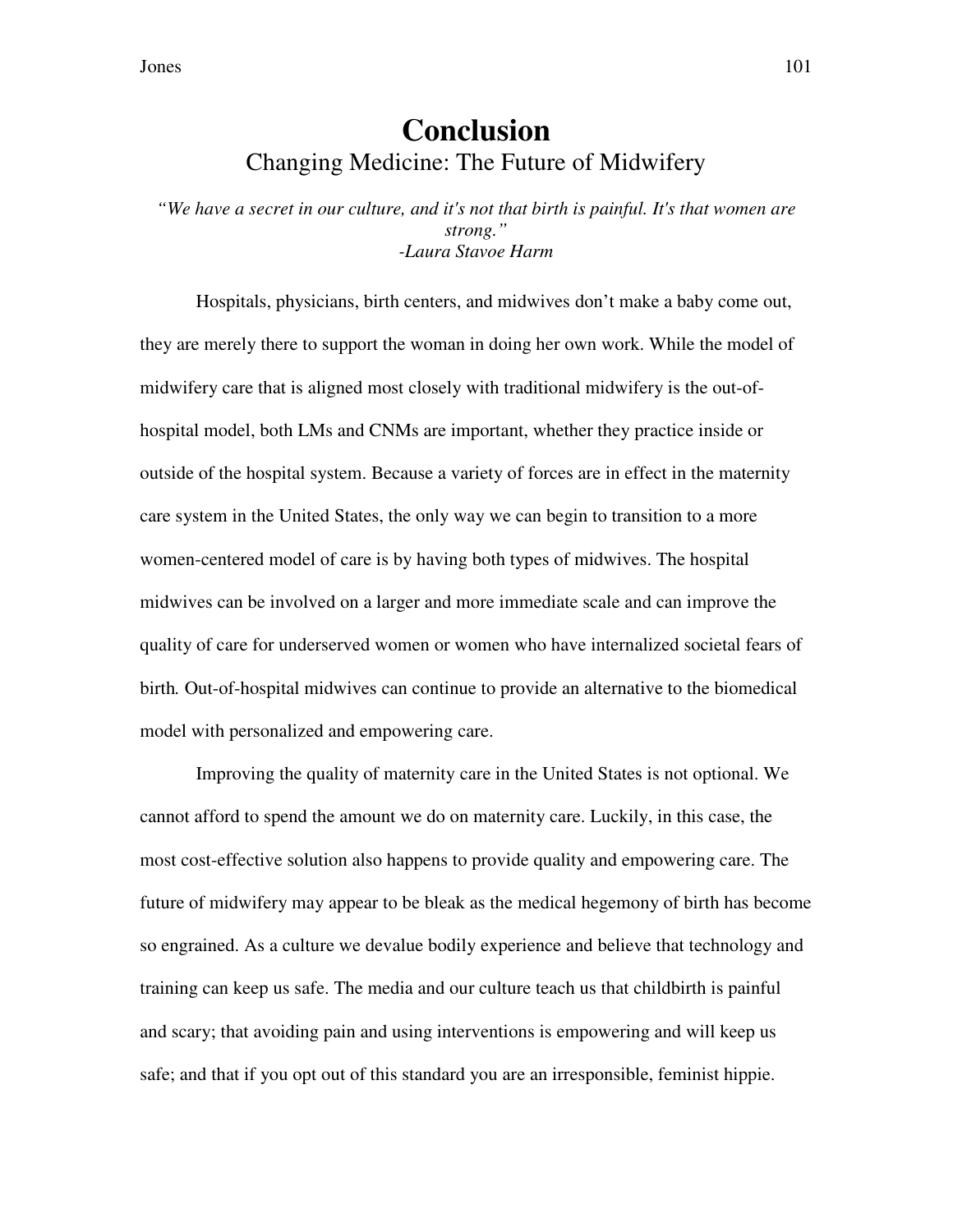While some of these themes reflect broader cultural constructs, the integration of midwifery into the mode of maternity care can begin to address them on a small scale. In order to transform the current system the following things need to happen.

**1. Collaboration and Outreach:** Midwives and mothers need to collaborate and campaign for state recognition and insurance company reimbursement because midwifery care is a safe, sustainable alternative to physician care**.** 

In Chapter 4, I outlined the struggle for recognition that these midwives face due to their diverse licensures, training, and areas of practice. While from Christine's example, having just one track to midwifery is not sufficient, midwives need to come together to create a uniform standard of practice. Christine helps to fight for this high standard for midwives by serving as a malpractice case expert. "I feel like I can be an outside, objective opinion, on what the role of the midwife could and should be based on the standards of care and where we are now." Since she has had both experiences, being sued and reviewing cases, she seeks out justice, whichever way that falls.

 However, the current culture of maternity care is able to pit hospital midwives against homebirth midwives. Janet isn't sure of the history between homebirth and hospital midwives, but admits, "We're divided, we're hugely divided…I think part of it is because we as nurse-midwives in the hospital are struggling to be recognized." LM Alicia addresses this issue daily. She says, "That's something that I'm working really hard on in our community is everyone respecting what everyone else does. Because our goal as midwives should be the same: safe and healthy moms and babies." Midwives need to come together in order to make a united case for insurance companies. The struggle to be recognized poses a huge challenge for midwives, who need to collaborate with other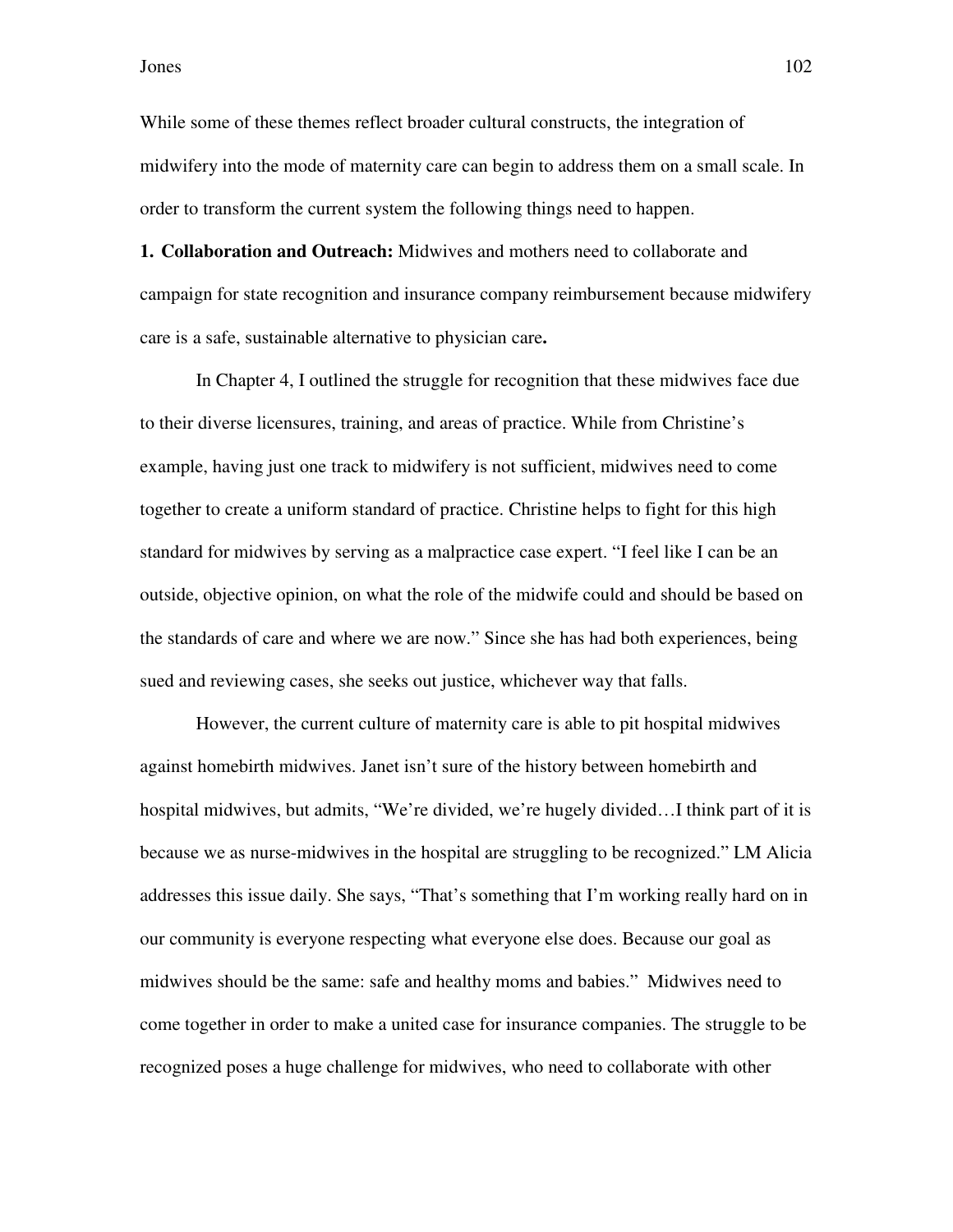types of midwives to do community outreach.

### *Mothers*

Reaching out to mothers is another important step in mainstreaming midwives because for many American women midwifery care is not discussed in their pregnancy education. If more women experienced midwifery care, more women would ask for midwifery care, and potentially, these women could lobby for insurance coverage and more support for midwives.

 LM Alicia reaches out to mothers, frequently talking with people on the street to put people on the "path to midwifery." Additionally, the CNMs in Alicia's community do periodic health outreach and prevention work, which "helps get the word out. That's what helps women know that this is an option." For the midwives that work in the clinic, awareness of their quality care is spread via word of mouth. Linda believes that reaching out to mothers is the most important step in bringing midwives into the maternity care system and that this will have a snowball effect. She says,

More women need to experience the care of midwives, if more women did, more [midwives] would have to be available. Friends who have gone to midwives tell friends about their midwife. I think the women who are getting pregnant or having births, need to ask for midwifery care because the ACNM said that they want to have X number of CNMs graduating each year but you can produce CNMs but if there is no demand for them from the public then what difference does it make? I think the more women that experience care with CNMs, the more demand there will be.

Reaching out to women and encouraging them to fight for what they want was a common theme for the midwives. Some of the midwives believe that insurance companies will be more likely to listen to the consumer than the provider, especially when it comes to midwifery coverage. Ellen believes that responsibility is on the women. She says:

You have to look at it and say, 'What do women want out of their birthing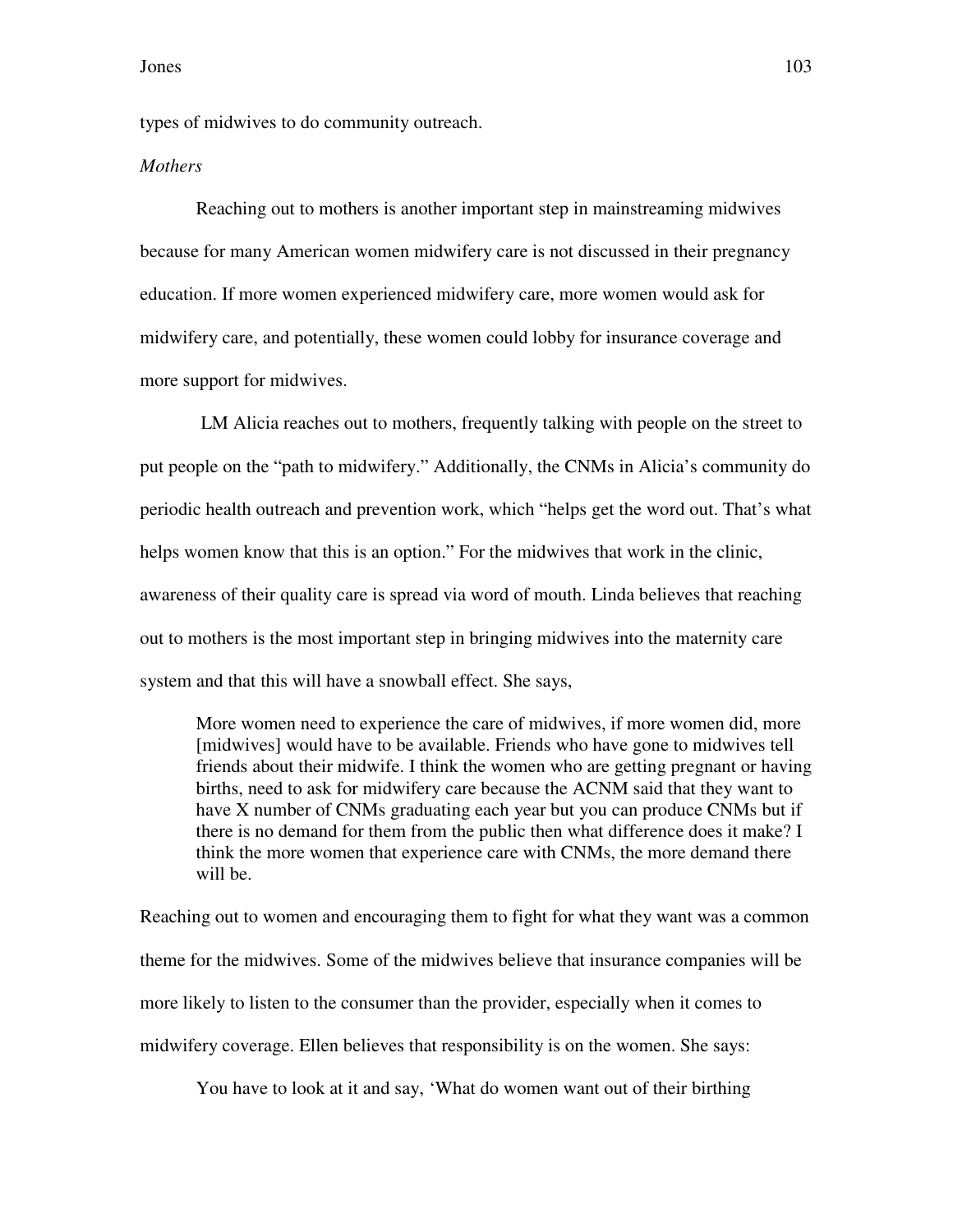process?' and 'Are they willing to step-up and fight for what they want?' Because you can't do it alone…I don't think that insurance companies will ever realize that [midwifery care is more cost effective] I really don't. I just think we just have to be ever present. We need to keep giving mothers quality, individualized care, and they're the ones who are going to have to ask insurance companies to allow this.

Insurance coverage plays a large role in limiting homebirth midwifery care to a very elite class of women. Because of this small number of women who have experienced a homebirth, Beth believes it will be a challenge to get insurance coverage of midwifery care. She says, "It costs a lot less to have a birth with a midwife but the insurance doesn't cover our fees…in the end it would save the insurance companies money [to cover our services]. But we're such a small number of people…it's really hard to get enough people to be able to make change."

 By continuing to provide the quality of care that they believe women deserve, midwives hope to encourage midwifery use through outreach and client word of mouth. They hope that by collaborating with women they will be able to lower the cost of homebirth and make it more accessible to all types of women, which, as outlined in Chapter 3, will increase the quality of care provided by midwives in the hospital because hospitals will need to respond to this new midwifery demand.

#### *Changing Expectations*

 By doing community outreach and banding together with mothers, midwives have an opportunity to profoundly change the way women feel about their bodies both during pregnancy and after. The midwifery model of care frames pregnancy as a normal, natural process, and the female body as powerful and strong. By reframing birth for their clients, midwives are best able to change the way women feel about their bodies. Christine believes that to normalize birth we need to start with the next generation. She says: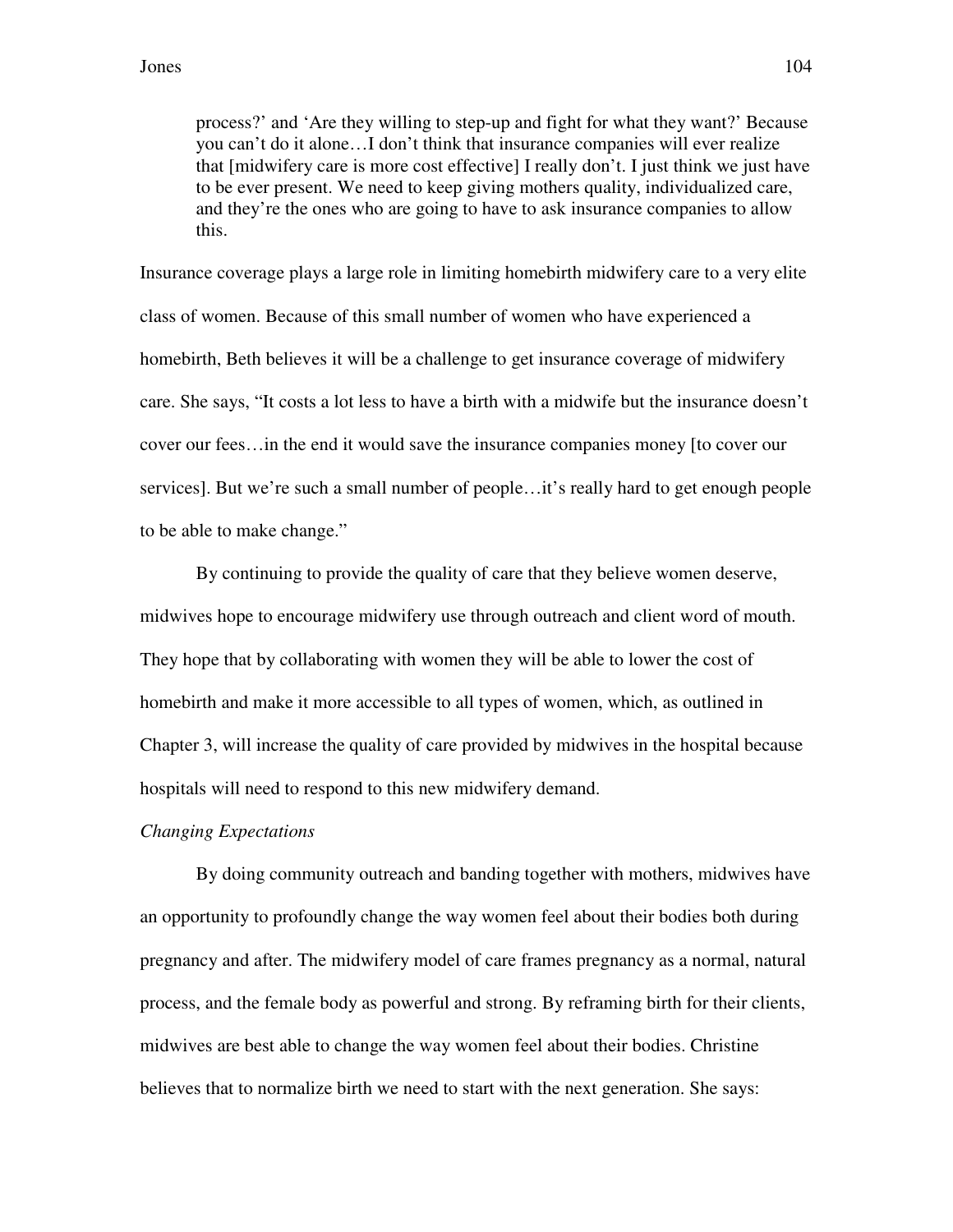Awareness, education, and through really modeling it with the younger generation…Like I tell people when they have little children around for their birth or in the vicinity of pregnancy, birth or breastfeeding, that's the best example that you can give them. They grew up in a household where that's normal. It may not be the choice that they are going to choose but they will have an understanding that that's normal. Hospitals are for complications, illnesses, diseases, and sick people…It's not necessarily the healthiest place to have a baby, although you have to understand, with the culture mindset the way it is, people are brought up fearful. They have no connection to their bodies and trust and are brought up with birth as an emergency and as something that you have to be on a machine pinging, that's what you think then being out of the hospital would be upsetting for you. You wouldn't feel safe or comfortable. **It's redefining the normalcy of birth**, having people grow up with that understanding and perspective, I don't know that it's going to be an instant, quick-fix, but maybe the health care crisis will bottom out before people will go back because sometimes less is better. There is nothing wrong with simple. You don't have to overcompensate it.

For CNM Rachel, who volunteers in a birth center in Haiti, changing the expectation women have of their maternity care is essential. She says, "The way I practice midwifery doesn't really change from hospital to birth center. But what the patients come to expect and what's going on around us is very different." If women came to expect a supportive, caring provider, who respected the information provided by the woman's bodily experience, the overall quality of maternity care would improve.

**2. Transform Physician Education:** Physicians must incorporate midwifery into medical schools so that they begin to respect normal birth processes, psychosocial factors that influence labor, and the hard work midwives do. Only when a true team is created will women receive the highest quality of care.

As demonstrated by the positive, or at least respectful, relationship between the midwives and the physicians that work directly with them, I believe that midwives, physicians, and women would benefit if midwives were involved in physician education. If midwives trained physicians in normal birth during medical school, they would respect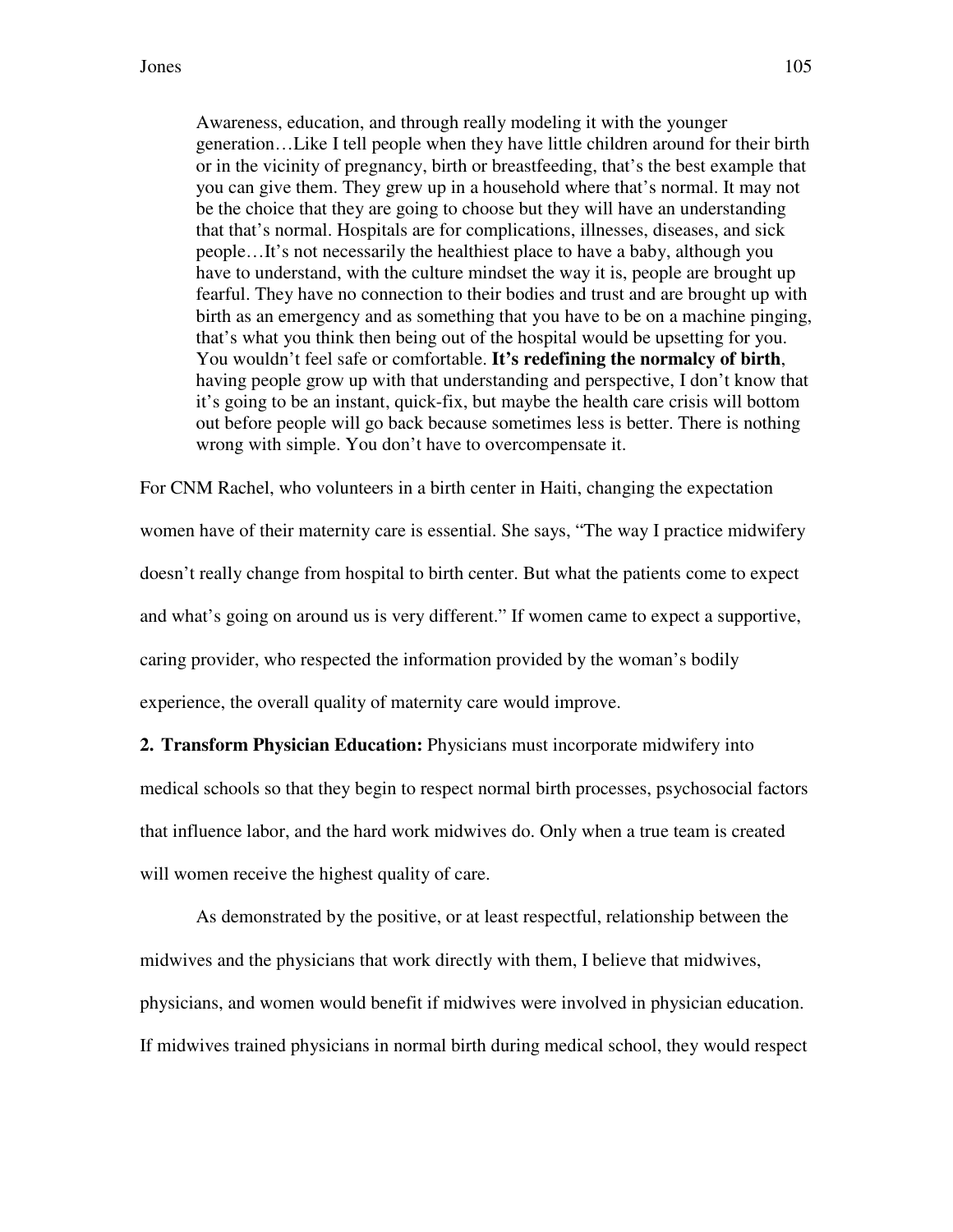midwifery more, they may come to fear birth less, and overall the quality of care provided by both parties would improve.

I would say the majority of [physicians] are so engrained in their training and their looking at birth from a medical model that they have no concept or appreciation of a wellness model or midwifery model and they don't believe that midwives have much skill. They're really ignorant about what it is we provide in terms of prenatal care and screening abilities at birth. The majority [is] just uncomfortable because of their training and what has been ingrained in them and their lack of education, pure ignorance, around midwifery.

The CNMs in the hospitals provide some level of midwifery education because they work in university-affiliated hospitals and are responsible for working with residents. This is important because it increases the respect and awareness physicians have for midwives. By having midwives teach medical school students, they are teaching them about normal birth, a process that they may or may not be very familiar with. LM Beth comments:

[OB/GYNs] just don't know what normal birth looks like and if you don't know what normal birth looks like, you don't know how to support it... The way OBs are being trained right now they end up having this artificial picture of what birth should like, so if it doesn't fit into that then they think that they need to pull out their interventions right away to make it fit into that picture...I think oftentimes their interventions are their attempt to feel safe, but not always necessary.

If midwives were to be incorporated into a physician's education, the normalcy of birth could potentially be redefined, while creating a respectful and collaborative team of midwives, physicians, and mothers. Inclusion of midwives in medical schools also may interrupt the masculine justifications for female inferiority and the intense socialization processes inherent in medical school and the practice of medicine (Cahill H. 2001)

 A respectful collaboration between physicians and midwives also could serve as a force to campaign for insurance coverage of homebirths. As Janet recognizes, "[Health care] is so structured by insurance, I mean politicians don't run the United States, insurance and lawyers do." However, these insurance companies and lawyers also depend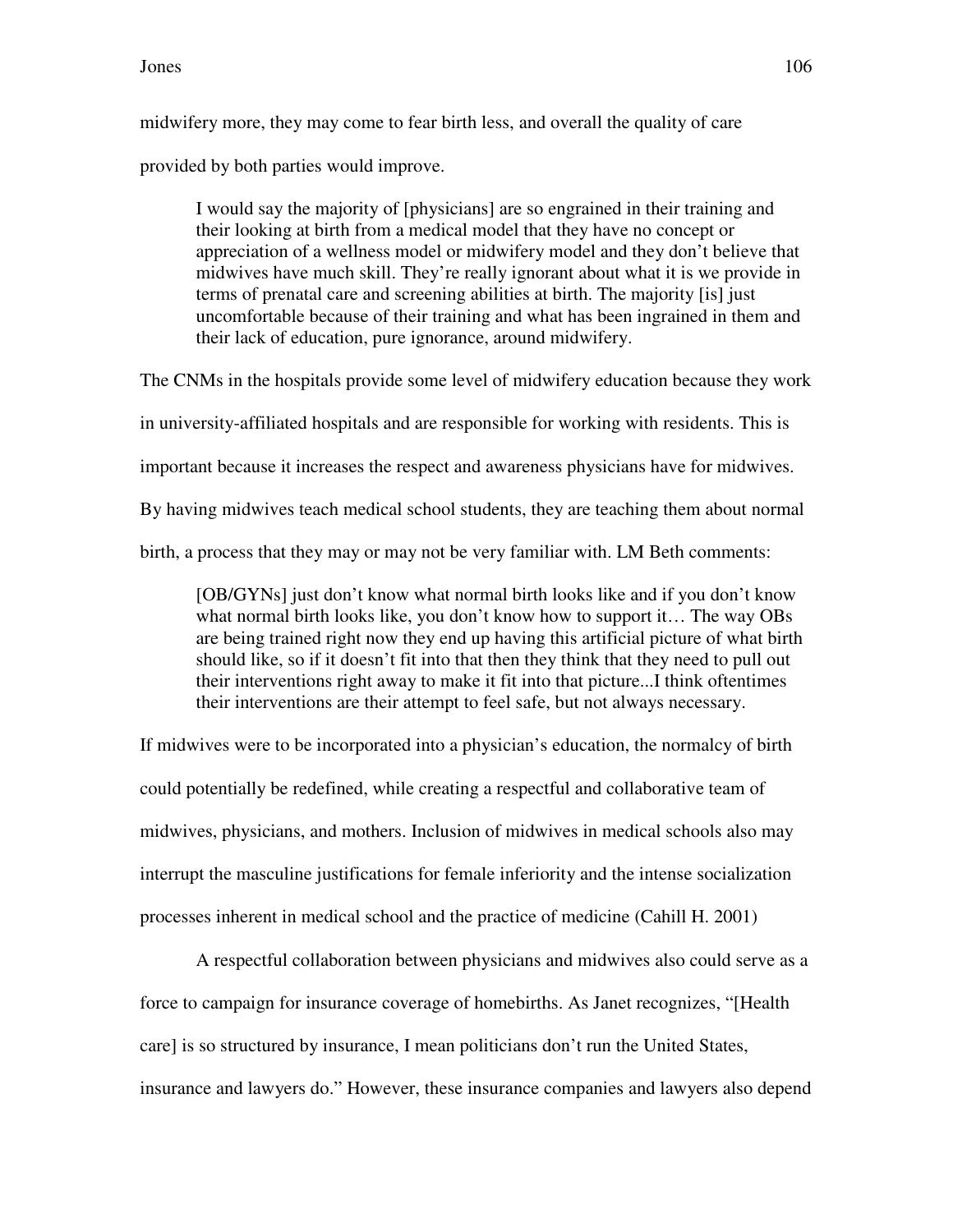on the word of high-power experts to make their decisions. They depend on physician advice and standards set by the AMA and ACOG when considering what services to cover and at what cost. If physicians were taught that midwifery care is high quality, they may be more likely to "share a piece of the pie."

"In the US culture, I think the biggest challenge is being legitimized, respected, valued, and embraced as part of a valuable team member," Christine concludes, a sentiment echoed by the other midwives. If the above suggestions can be implemented, we can begin the gradual shift towards making birth safer and more empowering. The midwives unanimously agreed that each member of the maternity team, physician, midwife, doula, nurse, etc., play an important role in providing safe, empowering care. They also believe that the safest, most empowering care will happen when this team works together seamlessly. The goal for Alicia is:

That doctors would support midwives, would understand what homebirth is about and that midwives are responsible and capable and that the families that we are working with are responsible and capable. And that midwives do the same, respect the doctors and know that the work that they do is very important and that when their assistance is needed they are perfect for the women that need help. Really that there is no attacking, there's not maliciousness between the two of us.

The midwives are somewhat skeptical about the acceptance of midwifery by the medical system, while I am more optimistic. As our nation begins to recognize the unmet health care needs of millions of Americans, I believe midwifery will begin to gradually become more mainstreamed. If President Obama's Health care bill remains in force, the midwives believe that more midlevel providers will come into the forefront, which Janet believes will encourage a team model of care. She says, "I think that those people will utilize the physicians as the expert in the high-risk cases as consultants, and really that tiered system will be so much better. The care will just be so much better. It'll really be a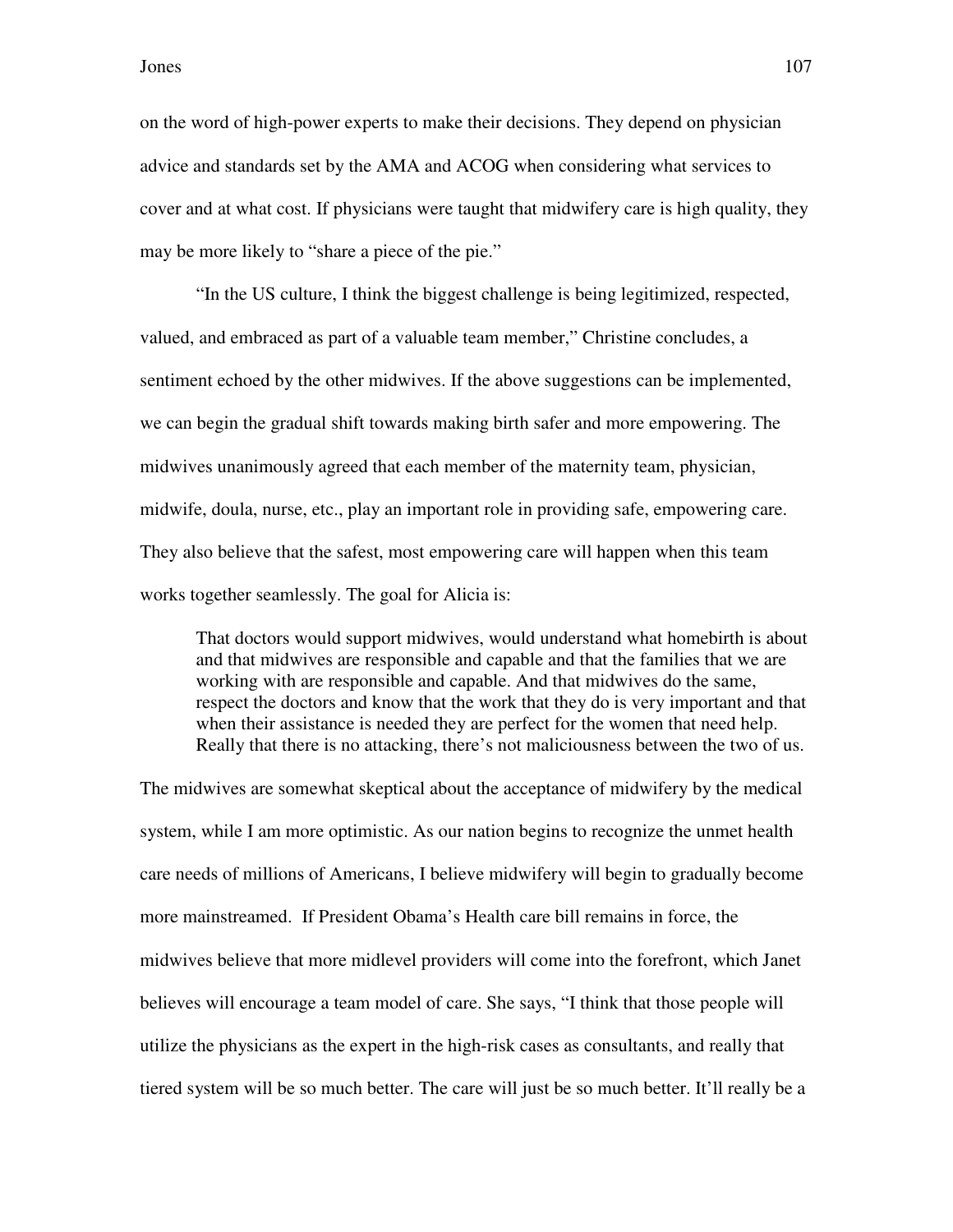team." Creation of a team-like system will give midwives more autonomy and ability to practice midwifery the way they feel is best and will also encourage our current medical establishment to become more transparent.

## *Implications and Conclusions*

Changing maternity care in the United States is important not only for the future of American families but all for the American economy. Financially we cannot afford to systematically disempower women with the "one-two punch" of fear and interventions. We cannot continue to over-utilize expensive interventions simply because we are afraid of what our bodies can do or because physicians are afraid of litigation. Women in the United States, *families* in the United States deserve better. Beyond our borders, we cannot afford to set such an expensive yet low standard of care. The United States plays a huge role in determining what is considered high quality, especially in terms of medical care. Right now, our system shouts: "Midwifery care is second class care. If midwifery exists it's because physician care is not affordable." If our current system continues on this path, the autonomy, traditional knowledge, and practice of midwives around the world will be threatened. From bottle-feeding to Cesarean sections, we cannot afford to tell women any longer that their bodies are less capable than technology.

## *Future Studies*

Throughout my thesis I have focused on the medicalization of birth, but have largely ignored an important aspect of this theme: the acceptance and individualization of problems. Instead of treating an overall societal problem or the subordinate position of women, we have decided to individualize these cases and give them a medical solution. In terms of birth, I believe a deeper investigation of the medicalization of birth by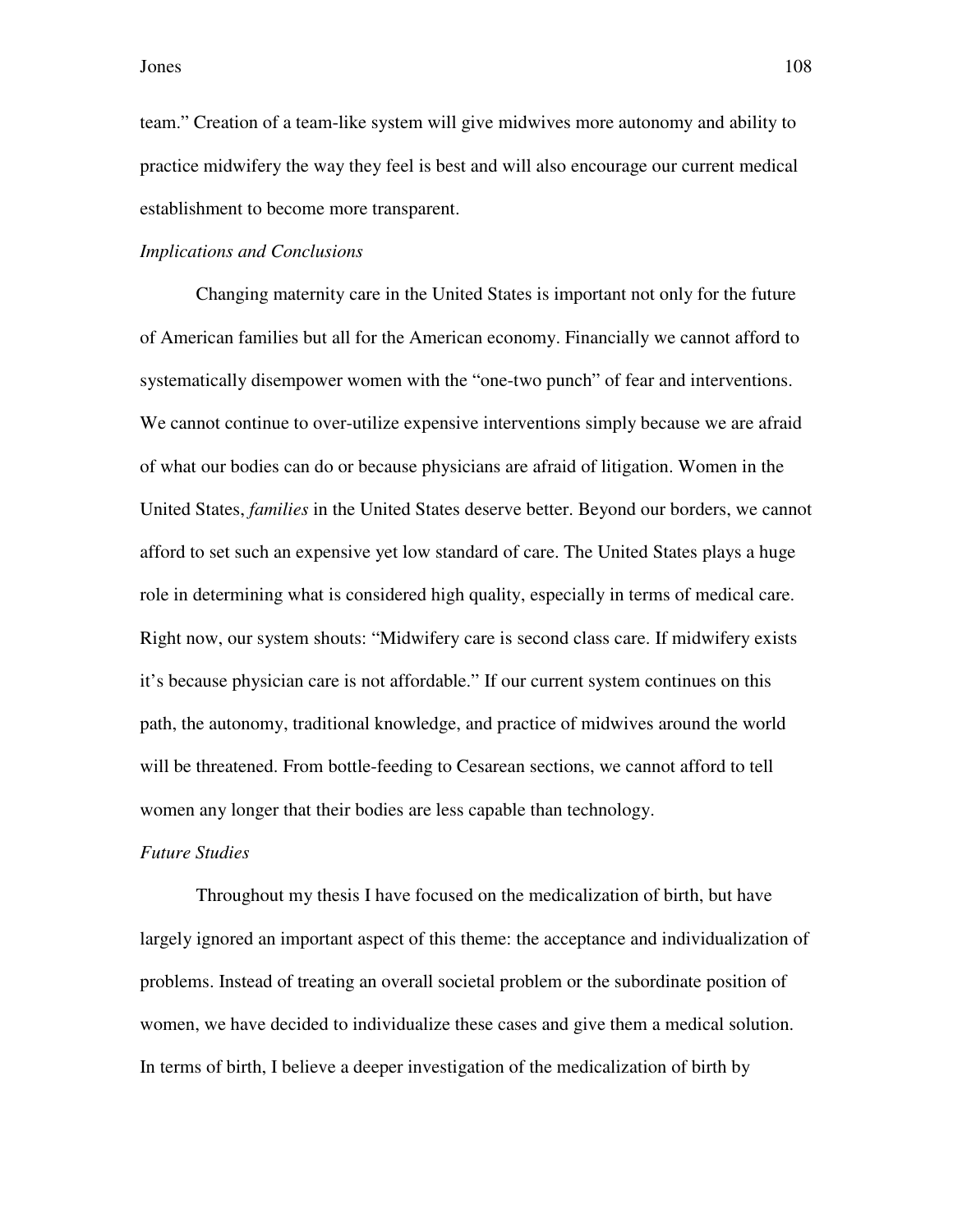Jones 109

physicians and the re-socialization of birth by homebirth midwives from a feminist perspective could provide insight into the current position of women and mothers in the US. Although I did not explore the impact ethnicity has on access to midwifery or becoming a midwife much, I believe this area deserves more attention. Additionally, the midwifery cause would benefit from an analysis of the treatment of midwives as female workers. Comparing midwives to other predominantly female occupations, such as nurses, teachers, or childcare providers, would provide an understanding in the overall treatment and view of "feminine" qualities. One particular theme that I believe could be very interesting in this type of investigation would be an analysis of the idea of midwives (or other female occupations) as this sort of replacement mothers, as a commodification of motherhood.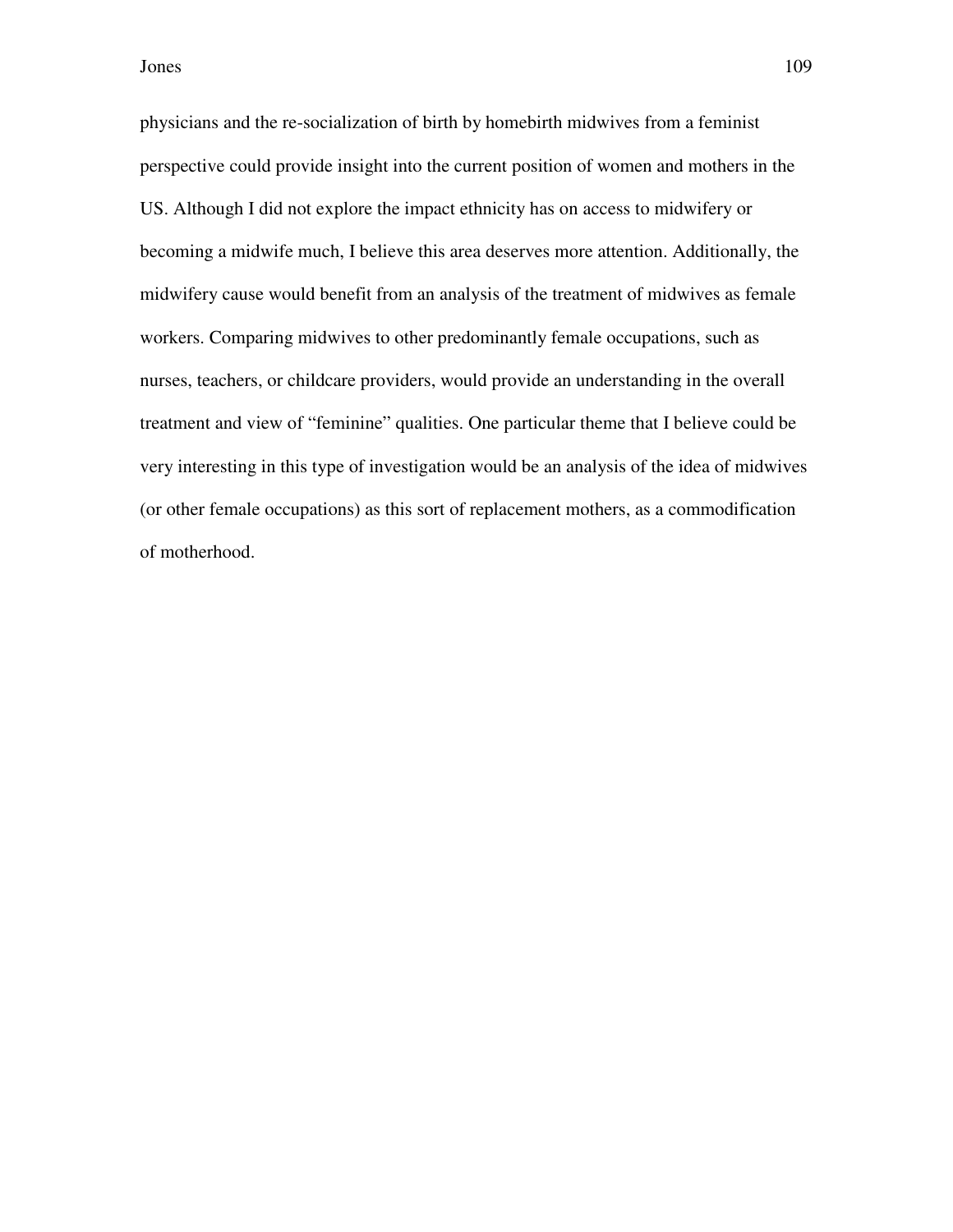## **Bibliography**

American Association of Birth Centers, "AABC Press Kit." Last modified May, 2011.

- American College of Nurse-Midwives, "Core Data Survey, 2010." Last modified December 2011.
- American College of Nurse-Midwives, "Choose A Midwife." http://www.mymidwife.org/Choose-A-Midwife.
- American College of Nurse-Midwives, "Essential Facts about Midwives." Last modified December, 2011. http://www.midwife.org/Essential-Facts-about-Midwives.
- American Congress of Obstetricians and Gynecologists, "FAQ154: Labor, Delivery, and Postpartum Care."
- American Congress of Obstetricians and Gynecologists, "Maternal-Fetal Intervention and Fetal Care Centers." Last modified August, 2011. Accessed April 22, 2012.
- American Congress of Obstetricians and Gynecologists, "The Scope of Practice of Obstetrics and Gynecology." Last modified February 6, 2005. http://www.acog.org/About\_ACOG/Scope\_of\_Practice.
- American Medical Association, "Timelines AMA History." Last modified 2012. http://www.amaassn.org/ama/pub/about-ama/our-history/timelines-ama-history/1847-1899.page?.
- American Pregnancy Association, "Epidural Anesthesia." Last modified August, 2007. http://www.americanpregnancy.org/labornbirth/epidural.html.
- American Pregnancy Association, "Reasons for a Cesarean Section." Last modified December, 2006. www.americanpregnancy.org/labornbirth/reasonsforacesarean.html.
- Arney, William. *Power and the Profession of Obstetrics*. Chicago, IL: University of Chicago Press, 1982.
- Banta, David, and Stephen Thacker. "Electronic Fetal Monitoring." *The Journal of the American Medical Association*. 245. no. 15 (1981): 1525-1526.
- Belenky, Mary, Blythe Clinchy, Nancy Goldberger, and Jill Tarule. *Women's Ways of Knowing: The Development of Self, Voice, and Mind*. New York: BasicBooks, Inc., 1986.
- Bewley, S, and J Cockburn. *Should doctors perform Caesarean for 'informed choice' alone?*. *Informed Choice in Maternity Care*. Edited by Mavis Kirkham. Basingstoke, Great Britain: Palgrave MacMillan, 2004.
- Blanchette, H. "Comparison of obstetric outcome of a primary-care access clinic staffed by certified nursemidwives and a private practice group of obstetricians in the same community." *American Journal of Obstetrics and Gynecology*. 172. no. 6 (1995): 1864-1868.
- Bodner-Adler, Barbara, Klaus Bodner, Oliver Kimberger, Plamen Lozanov, Peter Husslein, and Klaus Mayerhofer. "Influence of the birth attendant on maternal and neonatal outcomes during normal vaginal delivery: A comparison between midwife and physician management." *The European Journal of Medicine*. 116. no. 11 (2004): 379-384.
- Borst, Charlotte. *Catching Babies: The Professionalization of Childbirth, 1870-1920*. Boston, MA: Harvard University Press, 1995.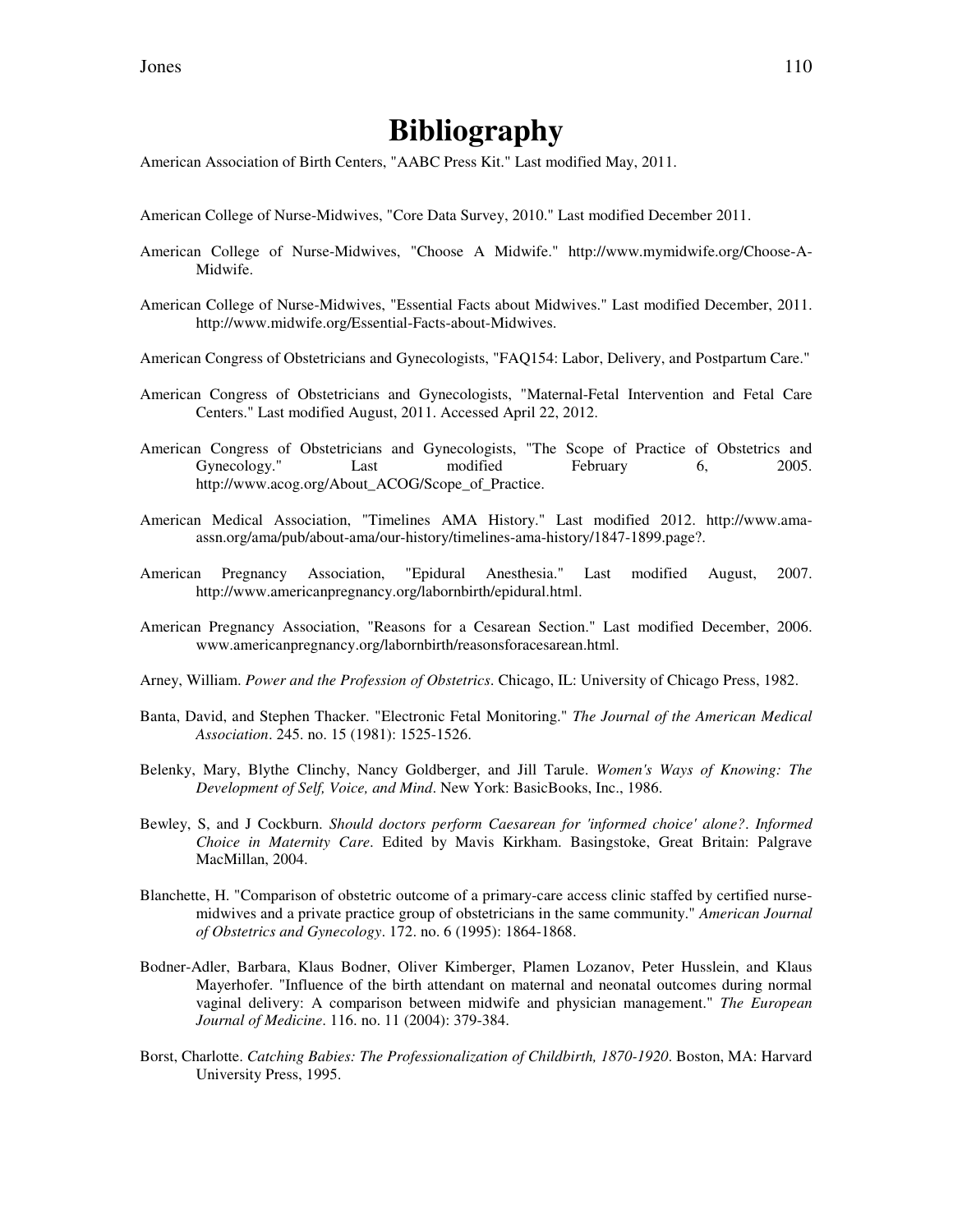- Bowen, R. Colorado State University, "Oxytocin." Last modified July 12, 2010. http://www.vivo.colostate.edu/hbooks/pathphys/endocrine/hypopit/oxytocin.html.
- Brodsky, Phyllis. *The Control of Childbirth*. Jefferson, NC: McFarland & Company, Inc., Publishers, 2008.
- Cahill, Heather. "Male appropriation and medicalization of childbirth: an historical analysis." *Journal of Advanced Nursing*. 33. no. 3 (2001): 334-342.
- Cassidy, Tina. *The Surprising History of How We Are Born*. New York, NY: Grove Press, 2006.
- Conrad, Peter. "Medicalization and Social Control." *Annual Review of Sociology*. 18. (1992): 209-232.
- Davis-Floyd, Robbie. "The technocratic body: American childbirth as cultural expression." *Soc. Sci. Med.*. 38. no. 8 (1994): 1125-1140.
- Davis-Floyd, Robbie. *Birth as an American Rite of Passage*. Berkeley, CA: University of California Press, 1992.
- Davis-Floyd, Robbie, and Carolyn Sargent. *Introduction: The Anthropology of Birth*. *Childbirth and Authoritative Knowledge*. Edited by Robbie Davis-Floyd and Carolyn Sargent. Berkeley, CA: University of California Press, 1997.
- "Deadly Delivery: The Maternal Health Care Crisis in the USA." London, UK: Amnesty International Publications, 2010, 38.
- Declercq, Eugene, Carol Sakala, Maureen Corry, and Sandra Applebaum. Childbirth Connection, "Listening to Mothers II: Report of the Second National US Survey of Women's Childbearing Experiences." Last modified October, 2006.
- Declercq, Eugene. *The Business of Being Born*. Prod. Ricki Lake, and Dir. Abby Epstein. Barranca Productions, 2008. DVD.
- DeLee J. B. "The prophylactic forceps operation." American Journal of Obstetrics and Gynecology. 1920;1:34–44.
- Department of Consumer Affairs Board of Registered Nursing, "Monthly Statistics." Last modified March 2012. http://rn.ca.gov/about\_us/stats.shtml.
- *Design of the HCUP Nationwide Inpatient Sample, 2003*. June 14, 2005. U.S. Agency for Healthcare Research and Quality. http://www.hcup-us.ahrg.gov/reports.
- Edwards, Nadine. *Birthing Autonomy: Women's Experiences of Planning Home Births*. New York: Routledge, 2005.
- Ehrenreich, B, and E English. *Witches, Midwives and Nurses- A History of Women Healers*. London: Compendium, 1974.
- Fierce Healthcare, "Trend: Number of female OB/GYNs rising." Last modified December 17, 2007. http://www.fiercehealthcare.com/story/trend-number-female-ob-gyns-rising/2007-12-17.
- Feldhusen, Adrian. Midwifery Today, "The History of Midwifery and Childbirth in America: A Time Line." Last modified 2000. http://www.midwiferytoday.com/articles/timeline.asp.

Foucault, Michel. *Discipline and Punishment*. New York, NY: Vintage Books, 1995.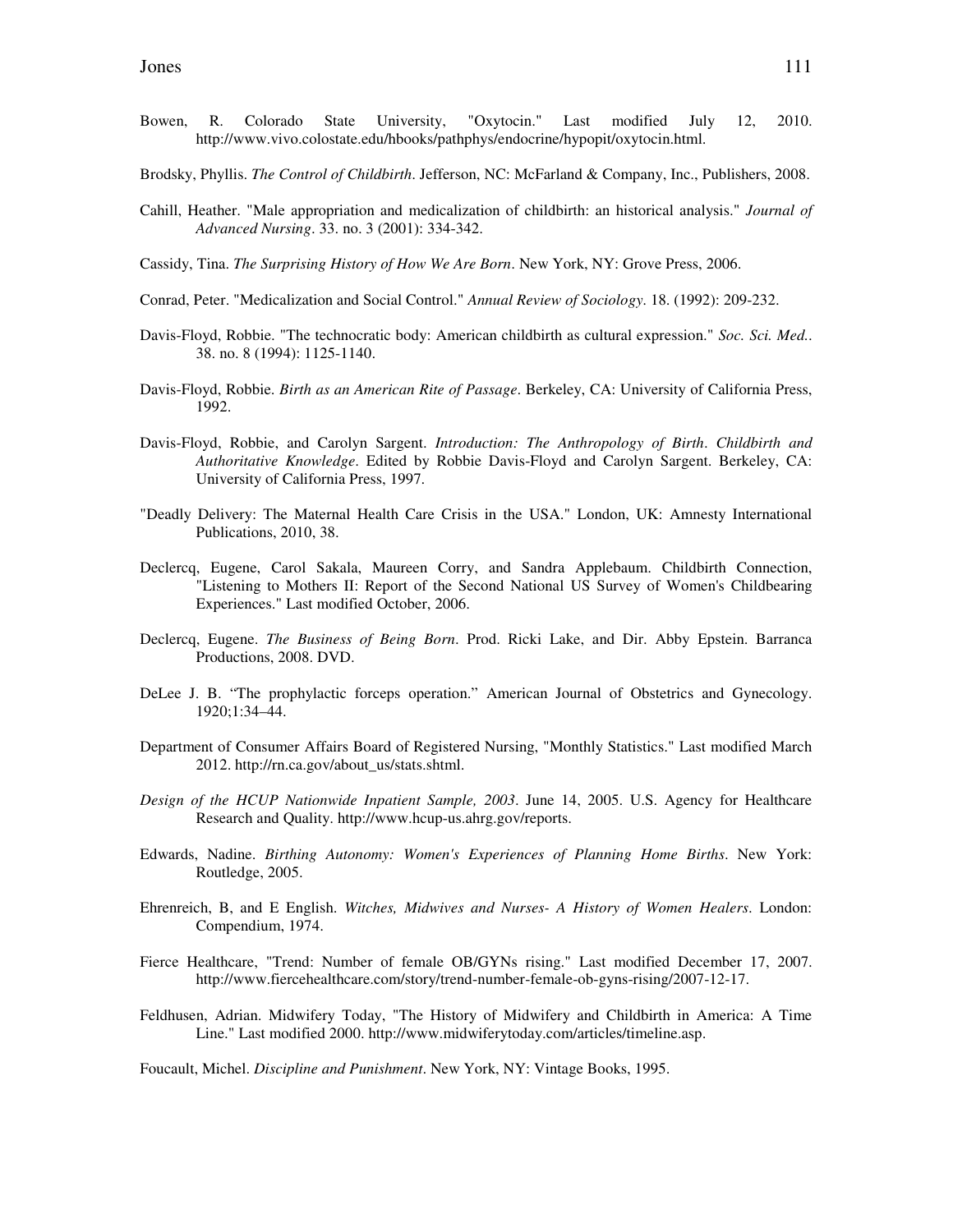- Fox, Bonnie, and Diana Worts. "Revisiting the Critique of Medicalized Childbirth: A Contribution to the Sociology of Birth." *Gender and Society*. 13. no. 3 (1999): 326-346.
- Fullerton J, Schuiling K, Sipe TA. Findings From the Analysis of the American College of Nurse-Midwives' Membership Surveys: 2006–2008. *Journal of Midwifery & Women's Health* 2010; 55: 299-307.
- Fullerton JT, Sipe TA, and Schuiling KD, Demographic profiles of certified nurse-midwives, certified registered nurse anesthetists and nurse practitioners: reflections on implications for uniform education and regulation. Journal of Professional Nursing. Vol 25, No 3 (May-June) 2009.
- Gaskin, Ina May. *Birth Matters: A Midwife's Manifesta*. New York, NY: Seven Stories Press, 2010.
- Golay, J, A Vedgam, and F Sorger. "The squatting position for the second stage of labor: effects on labor and maternal and fetal well-being." *Birth*. 20. no. 2 (1993): 73-78.
- Gregg, R. "'Choice' as a double-edged sword: information, guilt and mother-blaming in a high-tech age." *Women Health*. 20. no. 3 (1993): 53-72.
- Hamilton BE, Martin JA, Ventura SJ. Births: Preliminary Data for 2008. *National Vital Statistics Reports* 58(16) Hyattsville, Maryland: National Center for Health Statistics, April 2010.
- Hatfield, Heather, and Laura Martin. WebMD, "What It Costs to Have a Baby." Last modified March 14, 2012. http://www.webmd.com/baby/features/cost-of-having-a-baby?page=3.
- Janssen, Patricia, Leeva Saxell, Lesley Page, Michael Klein, Robert Liston, and Shoo Lee. "Outcomes of planned home birth with registered midwife versus planned hospital birth with midwife or physician." *Canadian Medical Association Journal*. 181. no. 6-7 (2009): 377-383.
- Jordan, Brigitte. *Authoritative Knowledge and Its Construction*. *Childbirth and Authoritative Knowledge*. Edited by Robbie Davis-Floyd and Carolyn Sargent. Berkeley, CA: University of California Press, 1997.
- Joy, Saju. Medscape, "Abnormal Labor." Last modified August 12, 2011. http://emedicine.medscape.com/article/273053-overview.
- Joy, Saju. Medscape, "Cesarean Delivery." Last modified July 1, 2011. http://emedicine.medscape.com/article/263424-overview.
- Katz-Rothman, Barbara. "Women, Providers, and Control." *Journal of Obstetric, Gynecologicl, & Neonatal Nursing*. 25. no. 3 (1996): 253-256.
- Kaufmann, T. "Midwifery and public health." *Midwives Information Resource Services*. (2002): 23-26.
- Kaufmann, T. "Public health: the next step in woman-centered care." *Royal College of Midwives Journal*. 3. no. 1 (2000): 26-28.
- King, Tekoa, and Julian Parer. "On Electronic Fetal Heart Rate Monitoring." *Journal of Obstetric, Gynecologic & Neonatal Nursing*. 40. no. 6 (2011):669-671
- Kirkham, Mavis. *Informed Choice in Maternity Care*. Basingstoke, Great Britain: Palgrave MacMillan, 2004.
- Leap, Nicky. "Helping you make your own decisions antenatal and postnatal groups in Deptford SE London." Birth International . VHS, www.birthinternational.com.au. 1991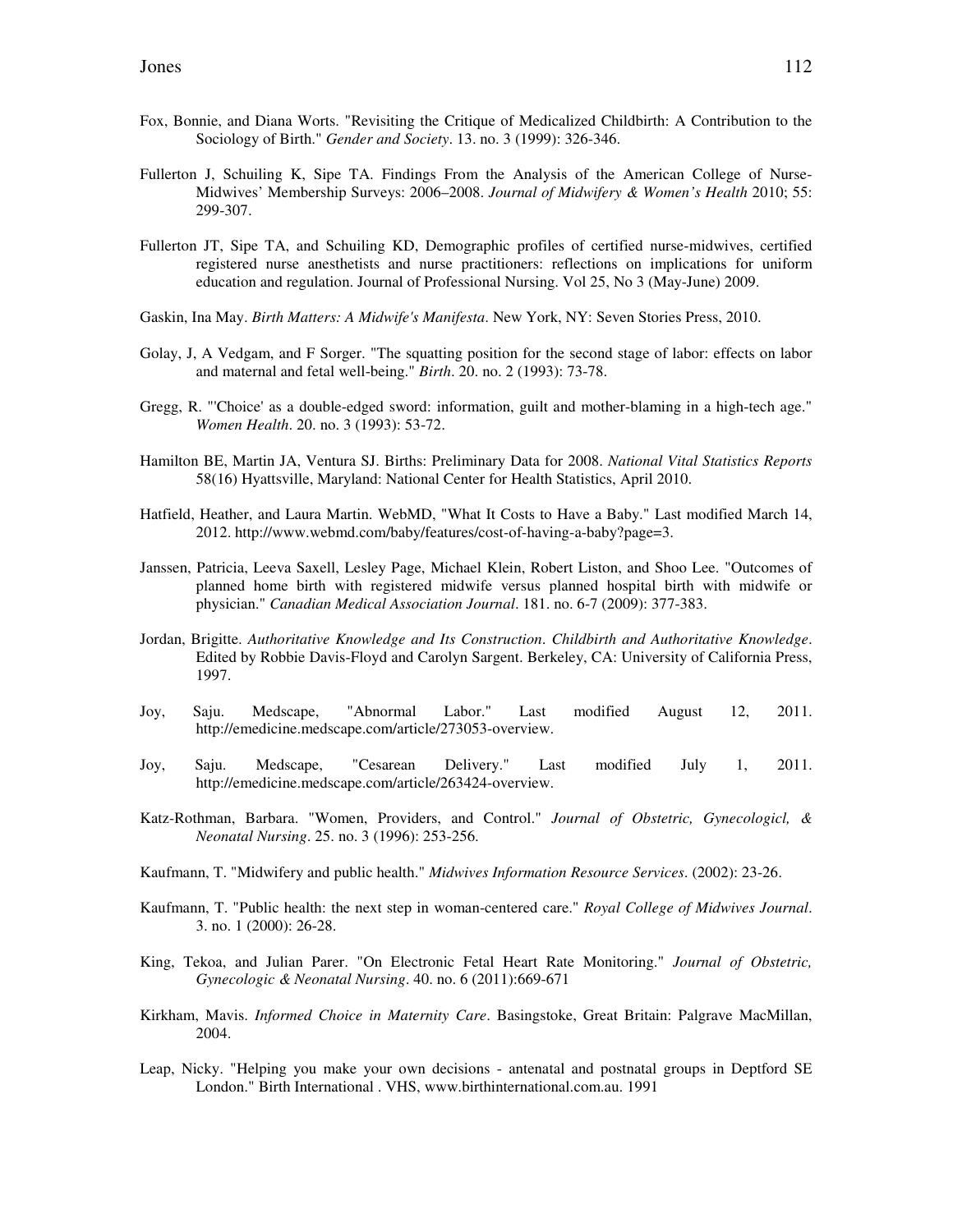- Leap, Nicky. "Rhetoric and reality: narrowing the gap in Australian midwifery." Unpublished doctoral thesis. University of Technology, Sydney, Australia. 2005.
- Leap, Nicky. "The less we do, the more we give." In: Kirkham M (ed.) The midwife/mother relationship. Macmillan, London. (2000) 1-18.
- Leap, Nicky, and Nadine Edwards. *The politics of involving women in decisions making*. *The New Midwifery*. Edited by Lesley A. Page and Rona McCandlish. London: Elsevier Limited, 2006.
- Lee, Gay. *The concept of 'continuity what does it mean?*. *Reflections on midwifery*. Edited by Mavis Kirkham. London, England: Bailliere Tindall, 1997.
- Lieberman, E. "No free lunch on labor day. The risks and benefits of epidural analgesia during labor." *J Nurse Midwifery*. 44.4 (1999): 394-8.
- Lothian, Judith. "The Birth of a Breastfeeding Baby and Mother." *J Perinat Educ.*. 14. no. 1 (2005): 42-45.
- MacDorman, MF, and GK Signh. "Midwifery care, social and medical risk factors, and birth outcomes in the USA." *J Epidemiol Community Health*. 52. (1998): 310-317.
- Martin, Emily. *The woman in the body: A cultural analysis of reproduction*. Boston, MA: Beacon, 1987.
- Martin JA, Hamilton BE, Sutton PD, Ventura SJ, Matthews TJ, Osterman JK. Births: Final data for 2008. National vital statistics reports; vol 59 no 1. Hyattsville, MD: National Center for Health Statistics. 2010*.*
- Mathai, Matthews, Metin Gülmezoglu, and Suzanne Hill. "Saving women's lives: evidence-based recommendations for the prevention of postpartum haemorrhage." *Bull World Health Organ.*. 85. no. 4 (322-323): 322-323.
- Mathews, Anna Wilde. "Tallying the Cost to Bring Baby Home." *The Wall Street Journal*, sec. Personal Finance, May 7, 2009. http://online.wsj.com/article/SB124165279035493687.html.
- MedicineNet, "Definition of Twilight Sleep." Last modified August 22, 1999. http://www.medterms.com/script/main/art.asp?articlekey=10221.
- MedicineNet, "Oxytocin-injectable, Pitocin." Last modified 2012. http://www.medicinenet.com/oxytocininjectable/article.htm.
- Menacker, Fay, and Brady Hamilton. National Center for Health Statistics, "Recent Trends in Cesarean Delivery in the United States." Last modified March, 2010. http://www.cdc.gov/nchs/data/databriefs/db35.htm.
- Mendelsohn, Robert. *Male Practice: How Doctors Manipulate Women*. Raleigh, NC: Contemporary Books, 1982.
- Merrill, Chaya, and Claudia Steiner. Agency for Healthcare Research and Quality, "Hospitalizations Related to Childbirth, 2003." Last modified August 2006. http://www.hcup-Related to Childbirth, 2003." Last modified August 2006. http://www.hcupus.ahrq.gov/reports/statbriefs/sb11.jsp.
- Midwives Alliance of North America, "Definitions." Last modified 2012. http://mana.org/definitions.html
- Minkoff, H, KR Powderly, F Chervenak, and LB McCullough. "Ethical dimensions of elective primary cesarean delivery." *Obstet Gynecol.*. 103. no. 2 (2004): 387-392.

Mirriam-Webster.com, s.v. "Midwife," http://www.merriam-webster.com/dictionary/midwife.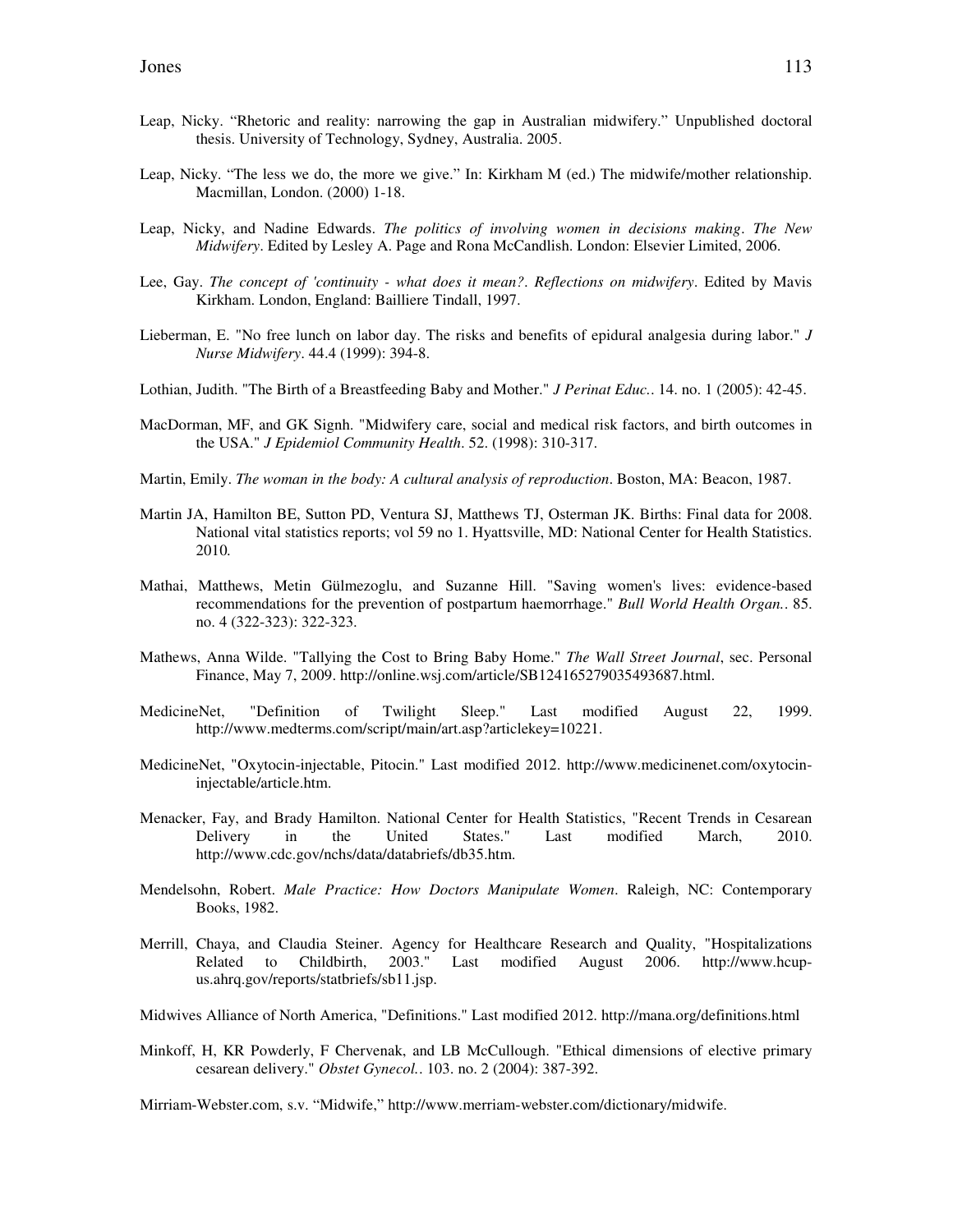Mitford, Jessica. *The American Way of Birth*. London, England: London Victor Gollancz Ltd, 1992.

- Northrup, Christiane. *Women's Bodies, Women's Wisdom (Revised Ed)*. New York, NY: Random House Inc., 1998.
- Oshiro, BT, E Henry, J Wilson, DW Branch, and MW Varner. "Decreasing elective deliveries before 39 weeks gestation in an integrated health care system." *Obstet Gynecol*. 113. no. 4 (2009): 804-811.
- Painter, Kim. Birgham and Women's Hospital, "Cesarean sections." Last modified Octob 19, 2011. http://www.brighamandwomens.org/Departments\_and\_Services/obgyn/services/midwifery/Patient /csection.aspx.
- Pairman, Sally, Sally Tracy, Carol Thorogood, and Jan Pincombe. *Midwifery: Preparation for Practice*. Chatswood, Australia: Elsevier Australia, 2012.
- Parent Time, "Pitocin: Risks and Reasons for Induction and Scheduled Births." Last modified 2010. http://www.parenttime.com/pregnancyarticles/pitocin.html.
- Perkins, Barbara. *The Medical Delivery Business: Health Reform, Childbirth, and the Economic Order*. New York, NY: Rutgers University Press, 2004.
- Rhodes, Philip. *A short history of clinical midwifery: the development of ideas in the professional management of childbirth*. London: Books for Midwives Press, 1995.
- Rooks, Judith. *Midwifery and Childbirth in America*. Philadelphia, PA: Temple University Press, 1997.
- Royal College of Obstetricians and Cynaecologists, "Umbilical Cord Prolapse." Last modified April, 2008. http://www.rcog.org.uk/womens-health/clinical-guidance/umbilical-cord-prolapse-green-top-50.
- Sakala, Carol. "Midwifery care and out-of-hospital birth settings: How do they reduce unnecessary Cesarean Section births." *Soc. Sci. Med.*. 37. no. 10 (1993): 1233-1250.
- Sachs, B, M Castro, and F Frigoletto. "The Risk of Lowering Cesarean-Delivery Rate." *New England Journal of Medicine*. 140. (2000): 73-74.
- Sewell, Jane. U.S. National Library of Medicine, "Cesarean Section- A Brief History." Last modified April 30, 1993. http://www.nlm.nih.gov/exhibition/cesarean/.
- Silverton, L. "Why women choose caesarean section." *Royal College of Midwifery Midwives Journal*. 4. no. 10 : 2001.
- Simonds, Wendy, Barbara Katz-Rothman, and Bari Meltzer Norman. *Laboring On: Birth in Transition in the United States*. New York: Routledge, Taylor & Francis Group, 2007.
- Smith, John R. Medscape Reference, "Management of the Third Stage of Labor." Last modified February 13, 2012. http://emedicine.medscape.com/article/275304-overview.
- Taylor, Catherine. *Giving Birth: A Journey Into the World of Mothers and Midwives*. New York: The Berkley Publishing Group, 2002.
- Thacker, Stephen. "Continuous electronic heart rate monitoring for fetal assessment during labor." *Chochran Library*. no. 3 (2004).
- The Virtual OB-GYN Office, "Pitocin Pros and Cons." Last modified 2012. http://www.gynob.com/pitocin.htm.